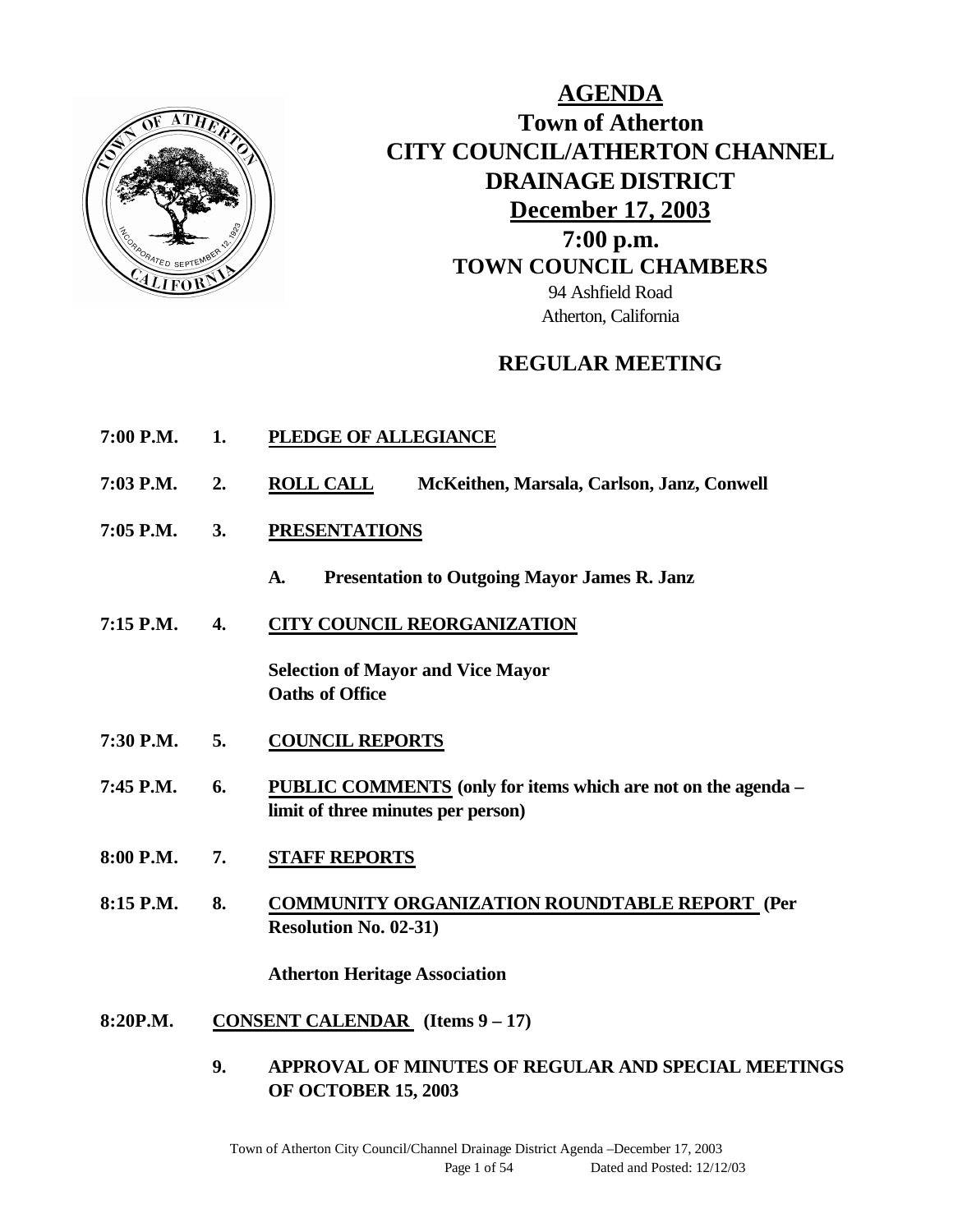- **10. APPROVAL OF BILLS AND CLAIMS FOR NOVEMBER 2003 IN THE AMOUNT OF \$1,078,124**
- **11. ACCEPTANCE OF MONTHLY FINANCIAL REPORT FOR NOVEMBER 2003**
- **12. REFER REVIEW OF SPECIAL EVENTS ORDINANCE TO GENERAL PLAN COMMITTEE (Continued from the Meeting of November 19, 2003)**

**Recommendation: Refer to the General Plan Committee the Special Events Ordinance for review and recommendation. Specifically, it is requested that the General Plan Committee review the maximum time permitted for the life of the Special Events Permit issued and determine what specific time constraints, if any, should be imposed on permitted events within the Town.**

**13. APPROVAL OF PLANS AND AUTHORIZATION TO ADVERTISE FOR BIDS FOR THE HOLBROOK-PALMER PARK MAIN HOUSE ELEVATOR PROJECT**

**Recommendation: Approve the plan and specifications and authorize advertisement for bids for the Holbrook-Palmer Park Main House Elevator Project, Project No. 03-009.**

**14. ADOPTION OF A RESOLUTION ADOPTING AN INTEGRATED PEST MANAGEMENT POLICY**

**Recommendation: Adopt Resolution No. 03-\_\_\_ adopting the San Mateo Stormwater Pollution Prevention Program Model Integrated Pest Management Policy.**

**15. ADOPTION OF A RESOLUTION TO REAPPLY FOR REISSUANCE OF THE MUNICIPAL STORMWATER NATIONAL POLLUTANT DISCHARGE ELIMINATION SYSTEM (NPDES) PERMIT TO ACCEPT AND ADOPT THE SAN MATEO COUNTYWIDE STORMWATER MANAGEMENT PLAN FOR 2004-2009**

**Recommendation: Adopt Resolution No. 03-\_\_ authorizing the reissuance of the NPDES permit and commit to the implementation of permit requirements through a Stormwater Management Plan.**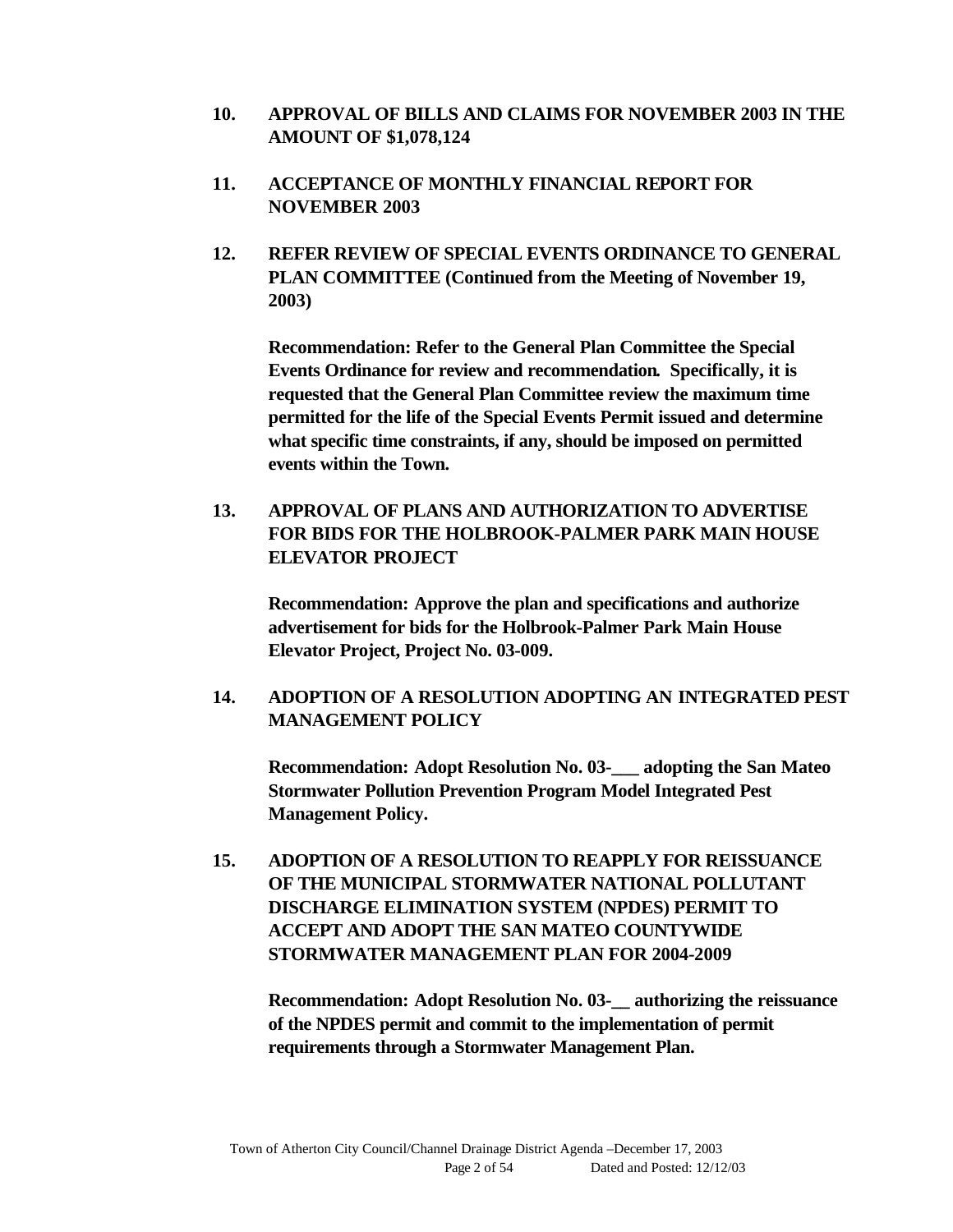### **16. ACCEPTANCE AND APPROVAL OF THE FINAL MAP FOR A LOT LINE ADJUSTMENT AT 76 AND 86 TALLWOOD COURT**

**Recommendation: Accept and approve the final map for a lot line adjustment at 76 and 86 Tallwood Court.**

## **17. RESOLUTION APPROVING THE SECOND AMENDMENT TO THE FRANCHISE AGREEMENT BETWEEN THE TOWN OF ATHERTON AND BFI WASTE SYSTEMS OF NORTH AMERICA, INC.**

**Recommendation: Adopt Resolution No. 03-\_\_ approving the Second Amendment to the Franchise Agreement and approving a 35% reduction to the rate for participation in the commercial organics program as recommended by the Atherton Waste Management Committee.**

**REGULAR AGENDA (Items 18 – 25)**

## **8:30 P.M. 18. APPROVAL OF AGREEMENT BETWEEN FELTON GABLES HOMEOWNERS ASSOCIATION AND TOWN OF ATHERTON TO PROVIDE FOR ACCESS TO HOLBROOK-PALMER PARK**

**Recommendation: Approve an agreement with Felton Gables Homeowners Association to provide access to Holbrook-Palmer Park. (Continued from the Meetings of October 15, 2003 and November 19, 2003)**

## **8:45 P.M. 19. APPOINTMENT OF RESIDENT MEMBERS TO CALTRAIN CORRIDOR AD HOC SUBCOMMITTEE**

**Recommendation: Consider recommendations of City Council Screening Committee to appoint resident members to the Caltrain Corridor Ad Hoc Subcommittee.**

### **8:55 P.M 20. CALTRAIN CORRIDOR AD HOC SUBCOMMITTEE UPDATE**

**Recommendation: Review the activities of the Caltrain Corridor Ad Hoc Subcommittee and give direction to Staff and the Subcommittee on the proposed Petition and January 27, 2004 Public Meeting.**

## **9:10 P.M. 21. CONSIDER INTRODUCTION FOR ADOPTION AN ORDINANCE AMENDING ATHERTON MUNICIPAL CODE CHAPTER 10 RELATING TO PARKING AND CHAPTER 15.40 RELATING TO CONSTRUCTION REGULATIONS**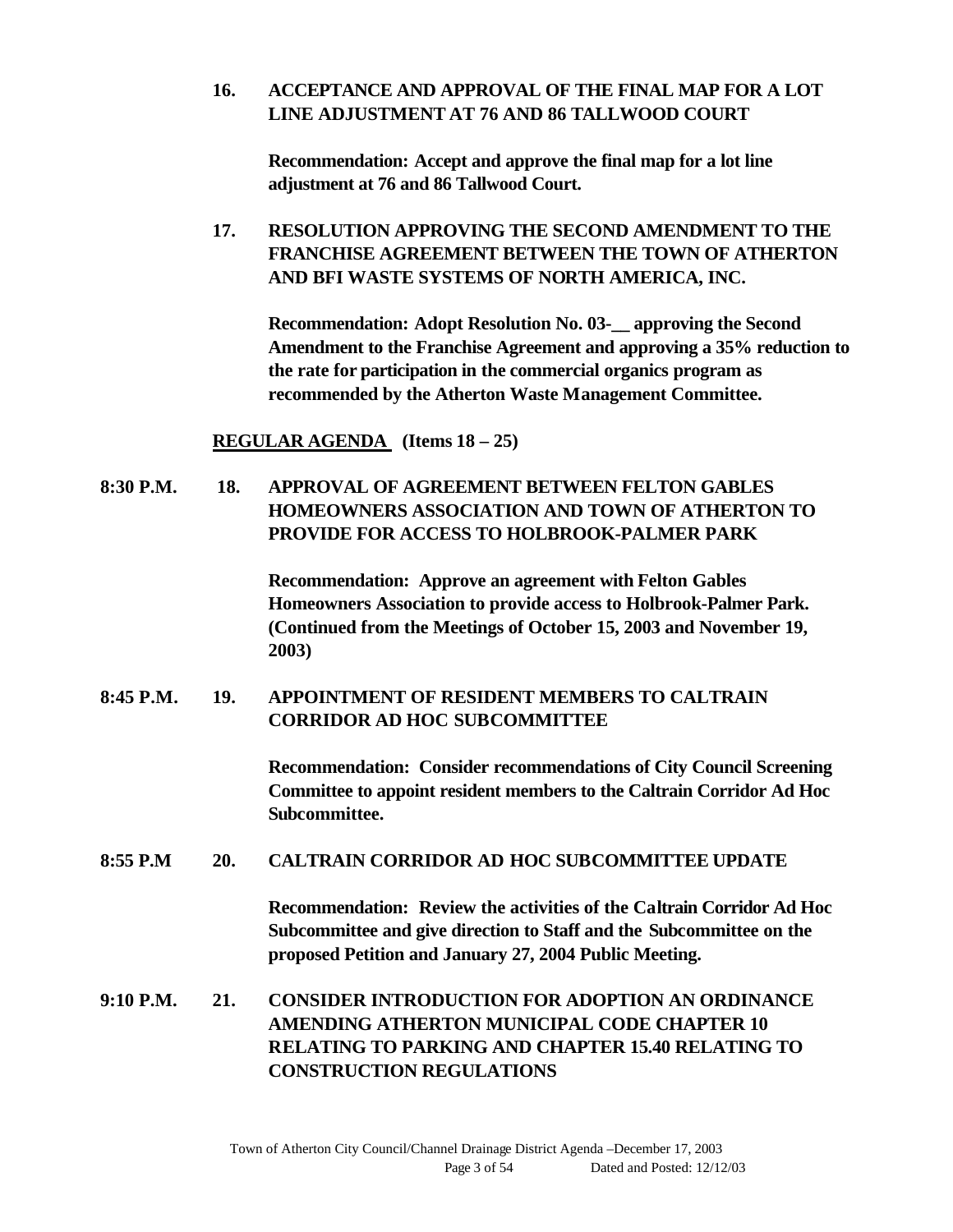### **CONSIDER ADOPTION OF A RESOLUTION ADOPTING GUIDELINES FOR CONSTRUCTION, OPERATION AND PARKING PLANS**

**Recommendation: 1) Consider introduction of an ordinance amending Chapters 10 and 15 of the Atherton Municipal Code relating to construction regulations and parking, and waive further reading. 2) Consider adoption of Resolution No. 03-\_\_ adopting guidelines for construction, operation and parking plans.**

### **9:30 P.M. 22. ACCEPTANCE OF THREE YEAR UPDATE TO THE TOWN'S FINANCIAL PLAN**

**Recommendation: Receive and review the update to the Town's three-year financial plan.**

**10:00 P.M. 23. CONSIDER INTRODUCTION OF AN ORDINANCE FOR ADOPTION AMENDING ATHERTON MUNICIPAL CODE SECTION 8.10 REGARDING TREE PRESERVATION GUIDELINES, STANDARDS AND SPECIFICATIONS**

> **CONSIDER ADOPTION OF A RESOLUTION APPROVING TREE PRESERVATION GUIDELINES AND ESTABLISHING CIVIL PENALTY FEE**

**Recommendation: 1) Consider introduction of an ordinance amending Atherton Municipal Code Section 8.10 regarding tree preservation guidelines, and waive further reading. 2) Consider adoption of Resolution No. 03-\_\_\_ approving tree preservation guidelines and establishing civil penalty fee.**

## **10:15 P.M. 24. APPROVAL (IN CONCEPT) OF CHANGES TO THE SAN MATEO COUNTY LIBRARY AUTHORITY JOINT POWERS AGREEMENT**

**Recommendation: Consider and approve (in concept) proposed changes to the San Mateo County Library Authority Joint Powers Agreement.**

## **10:25 P.M. 25. DISCUSS AND CONSIDER PROCEDURE FOR PLACEMENT OF ITEMS ON THE CITY COUNCIL AGENDA**

**Recommendation: Consider the existing procedure for setting of the City Council agenda and determine if any changes are appropriate.**

**10:40 P.M. 26. PUBLIC COMMENTS**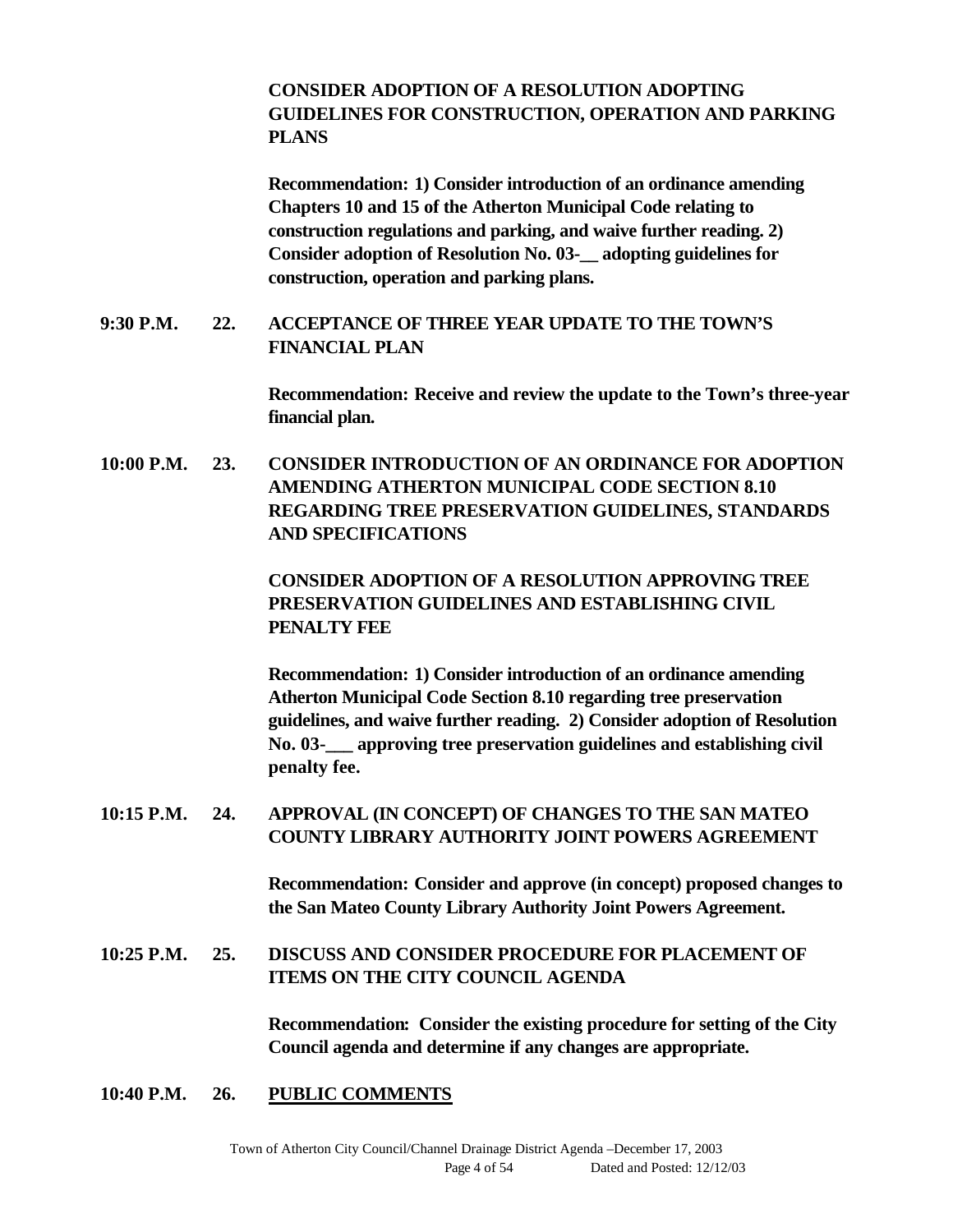## **10:45 P.M. 27. ADJOURNMENT**

#### *Agendas and staff reports may be accessed on the Town website at: www.ci.atherton.ca.us* F *Please contact the City Clerk's Office at 650.752.0529 with any questions*

Pursuant to the Americans with Disabilities Act, if you need special assistance in this meeting, please contact the City Clerk's Office at (650) 752-0529. Notification of 48 hours prior to the meeting will enable the City to make reasonable arrangements to ensure accessibility to this meeting. (29 CRF 35.104 ADA Title II)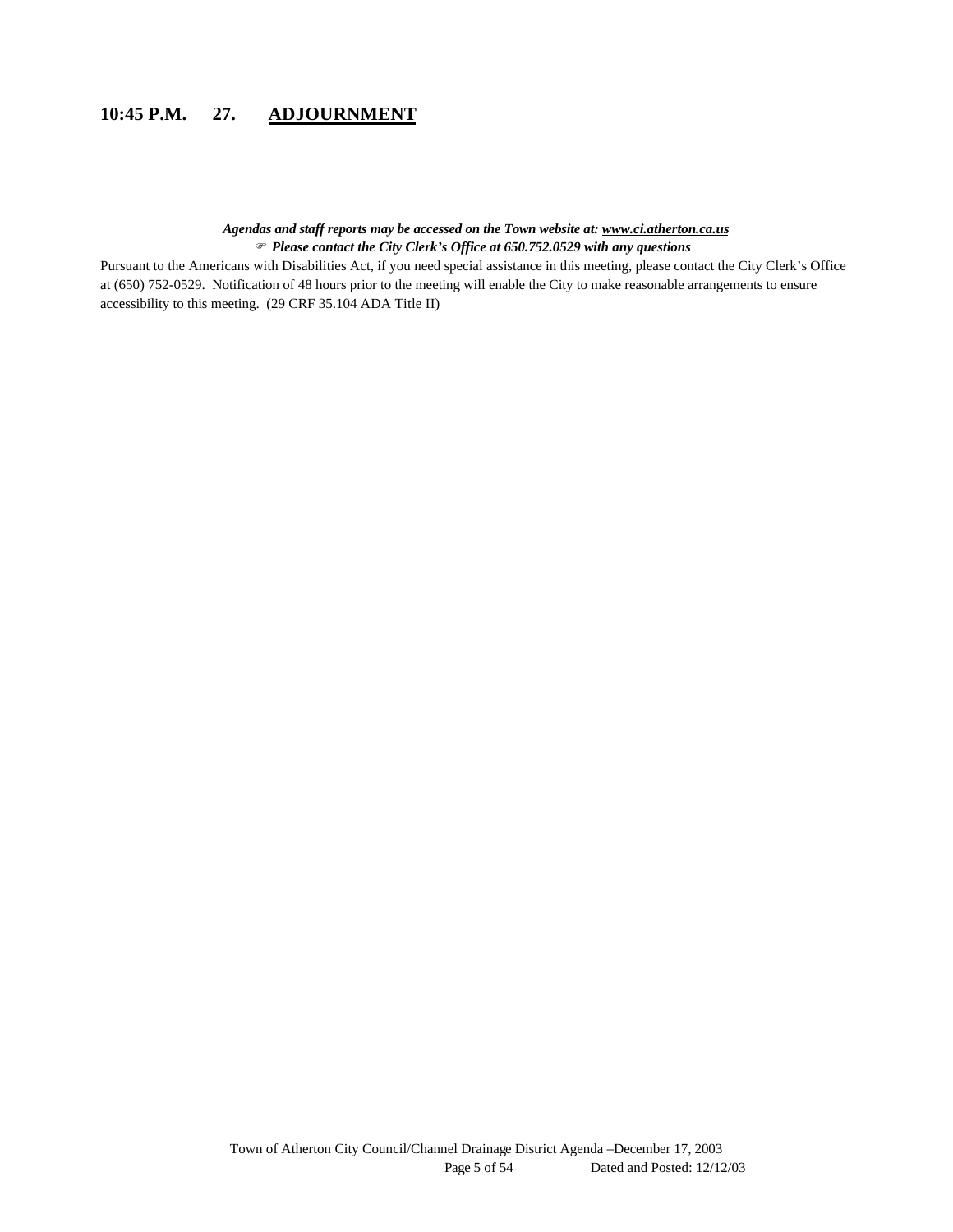

**Draft Minutes Town of Atherton CITY COUNCIL/ATHERTON CHANNEL DRAINAGE DISTRICT October 15, 2003 6:00 P.M. Meeting Room Town Administrative Offices 91 Ashfield Road, Atherton Special Meeting**

**Mayor Janz called the meeting to order at 6:10 p.m.**

- **1. ROLL CALL**
	- **PRESENT: Kathy McKeithen Charles E. Marsala Alan B. Carlson James R. Janz**

**ABSENT: William R. Conwell**

**City Manager Jim Robinson and City Attorney Marc Hynes were also present.**

**2. PUBLIC COMMENTS**

**There were no public comments.**

**3. CLOSED SESSION**

**The Council adjourned to Closed Session at 6:12 p.m.**

**4. RECONVENE TO OPEN SESSION**

**The Council reconvened to Open Session at 6:50 p.m. The following action was taken:**

**A. CONFERENCE WITH LEGAL COUNSEL – EXISTING LITIGATION pursuant to Subdivision (a) of Government Code Section 54956.9 Teamsters Local No. 856 v. City of Atherton** 

**No action was taken.**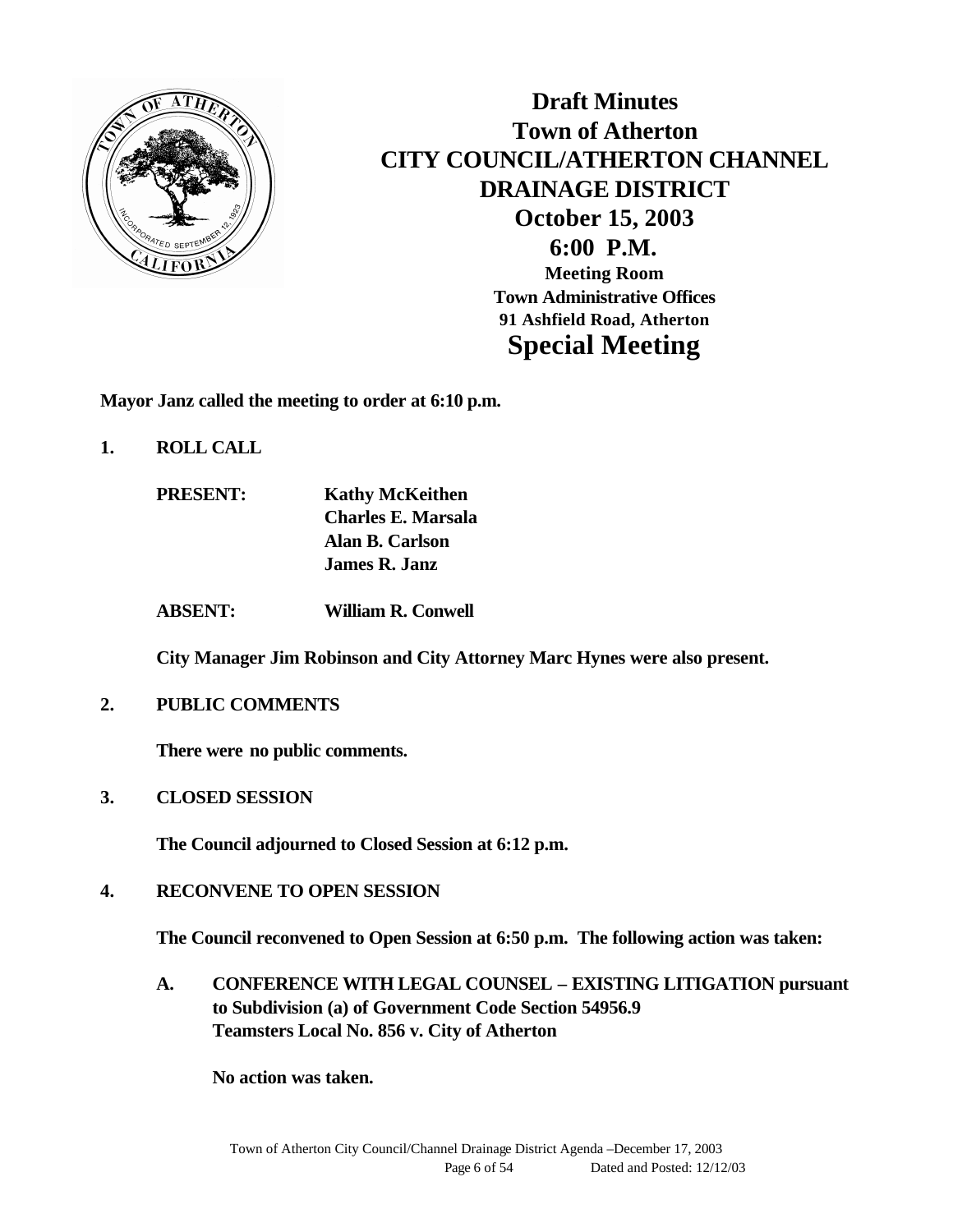**B. CONFERENCE WITH LABOR NEGOTIATOR – Labor negotiations pursuant to Government Code Section 54957.6**

**Agency Negotiator: James H. Robinson, City Manager Employee Organization: Teamsters Local Union 856 Non-management Miscellaneous Employees**

**Direction was given to the City Manager.**

### **5. ADJOURN**

**The meeting adjourned at 6:55 p.m.**

**Respectfully submitted,**

**James R. Janz, Mayor**

**\_\_\_\_\_\_\_\_\_\_\_\_\_\_\_\_\_\_\_\_\_\_\_\_\_\_\_**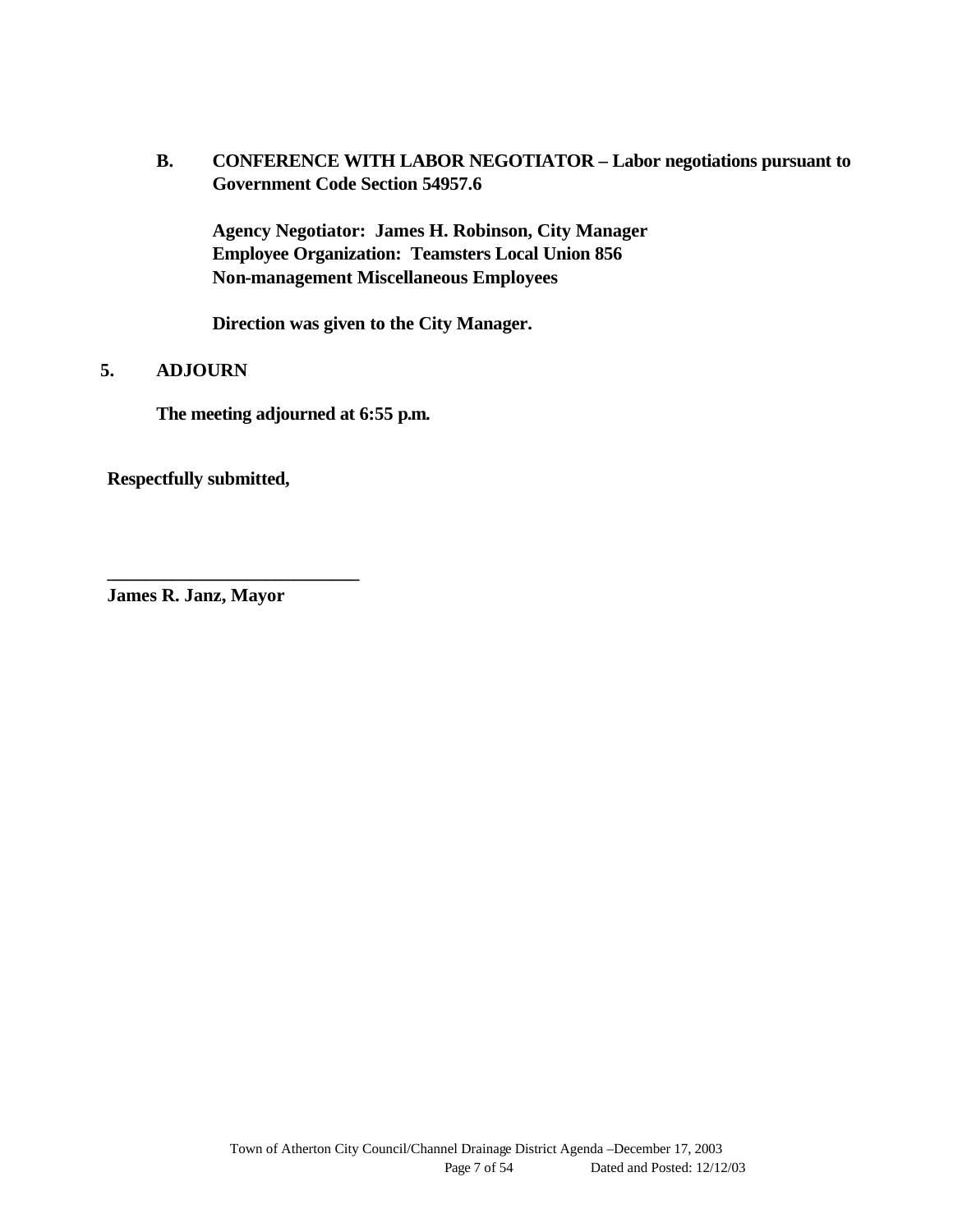

**Draft Minutes Town of Atherton CITY COUNCIL/ATHERTON CHANNEL DRAINAGE DISTRICT October 15, 2003 7:00 p.m. TOWN COUNCIL CHAMBERS** 94 Ashfield Road Atherton, California

## **REGULAR MEETING**

**Mayor Janz called the meeting to order at 7:09 p.m.**

- **1. PLEDGE OF ALLEGIANCE**
- **2. ROLL CALL**

**PRESENT: Kathy McKeithen Charles E. Marsala Alan B. Carlson James R. Janz**

**ABSENT: William R. Conwell (Excused)**

**City Manager Jim Robinson and City Attorney Marc Hynes were also present.**

- **3. PRESENTATIONS** 
	- **A. Citizen Commendations Ben and Jenny Chute Police Chief Bob Brennan introduced Ben and Jenny Chute who were recognized for their heroic actions assisting in the rescue of an injured neighbor. Mayor Janz presented Certificates of Recognition from the City Council.**
	- **B. Housing Endowment and Trust of San Mateo County County Supervisor Richard Gordon presented information on the Joint Powers Authority which was formed to address affordable housing issues in the county. The Council referred review of this issue to the Finance Committee.**
	- **C. Annual Tree Awards Atherton Tree Committee**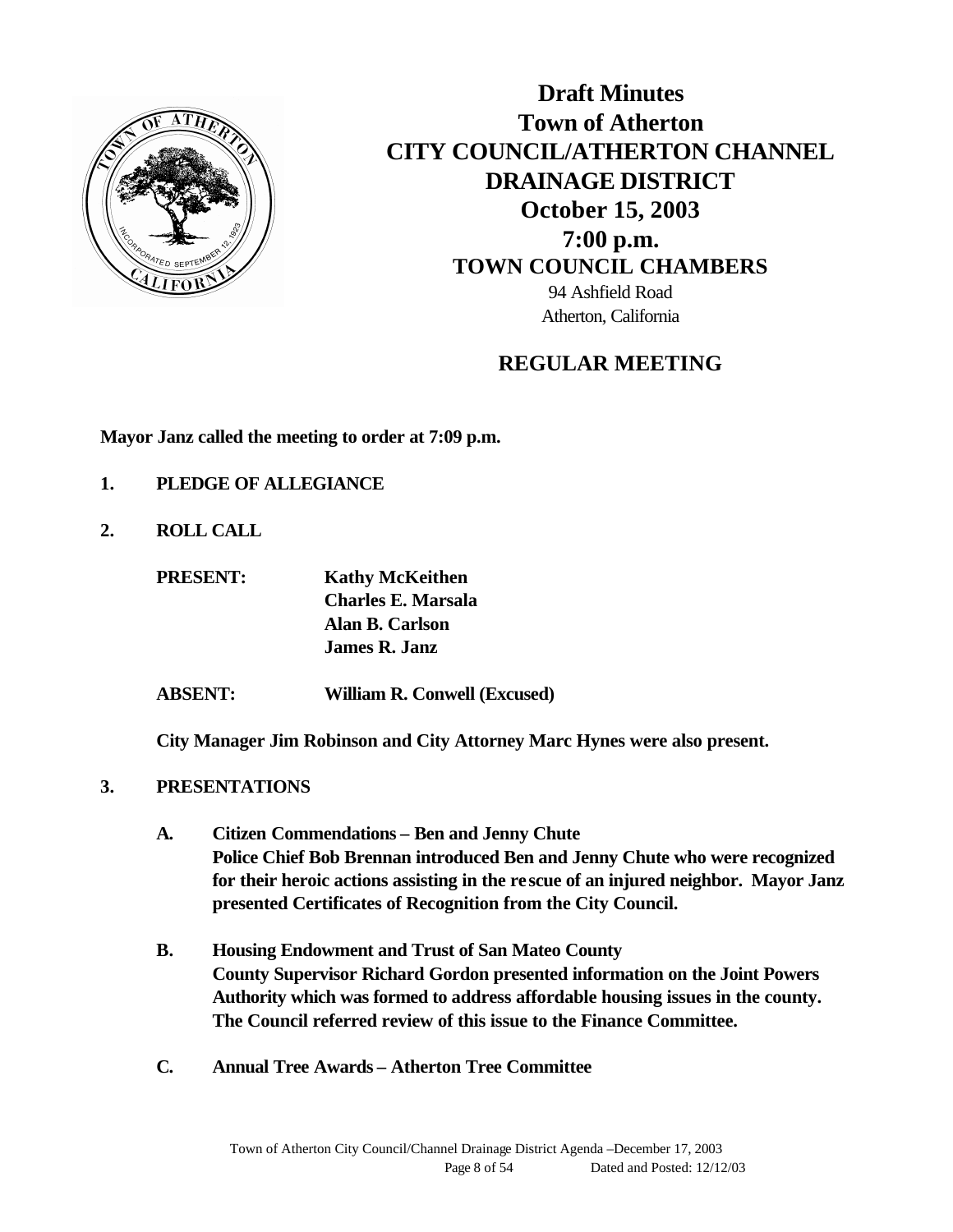**Denise Kupperman, Atherton Tree Committee Chair, and Kathy Hughes Anderson, Town Arborist, presented the 2003 Annual Tree Awards to the following residents:**

**Barbara Tuffli George and Kitsy Anagneston Cynthia Lovewell Clarice and Frank Merrill LePrele Johnson Reese and Alicia Bader Marnie and Joe Van Poppelen Phoebe Rowles Paul and Nancy Jones Emily and Eric Tashman Nadine and Bob Franceschini Sandy and Farida Kaye**

- **D. Mayor Janz signed Certificates of Appreciation for Outgoing Arts Committee members Fran Eastman, Mindy Perez-Rubio, and Judy Sleeth. The certificates will be mailed to the outgoing members.**
- **E. Report from Menlo-Atherton High School Principal Principal Eric Hartwig reported on current school activities and goals, and gave an update on current and future construction projects at the High School. School staff will be working with the Town on parking and traffic issues associated with planned improvements to the school.**

### **4. COUNCIL REPORTS**

- **Vice Mayor McKeithen reported that she attended the Lindenwood Homes Association meeting where a variety of topics were addressed. She also attended the Transportation Subcommittee meeting. She reported that the Channel Drainage District Subcommittee has not met recently, but she asked Public Works Director Duncan Jones to report on the status of the permits required for improvements to the channel. She attended the September Planning Commission meeting and made a presentation regarding code enforcement officers.**
- **Council Member Marsala reported that he attended the board meeting of the County Library Joint Powers Authority on October 6. The Board discussed the administrator position and adding library services in the unincorporated Fair Oaks area. He also attended the Holbrook-Palmer Recreation Park Foundation meeting October 6. He suggested that the Town look into recognizing volunteer committee and commission members on an annual basis. Council Member Marsala, along with several Town staff members, spoke to the Realtors' Board October 7 on various Atherton related topics. He also attended the Council of**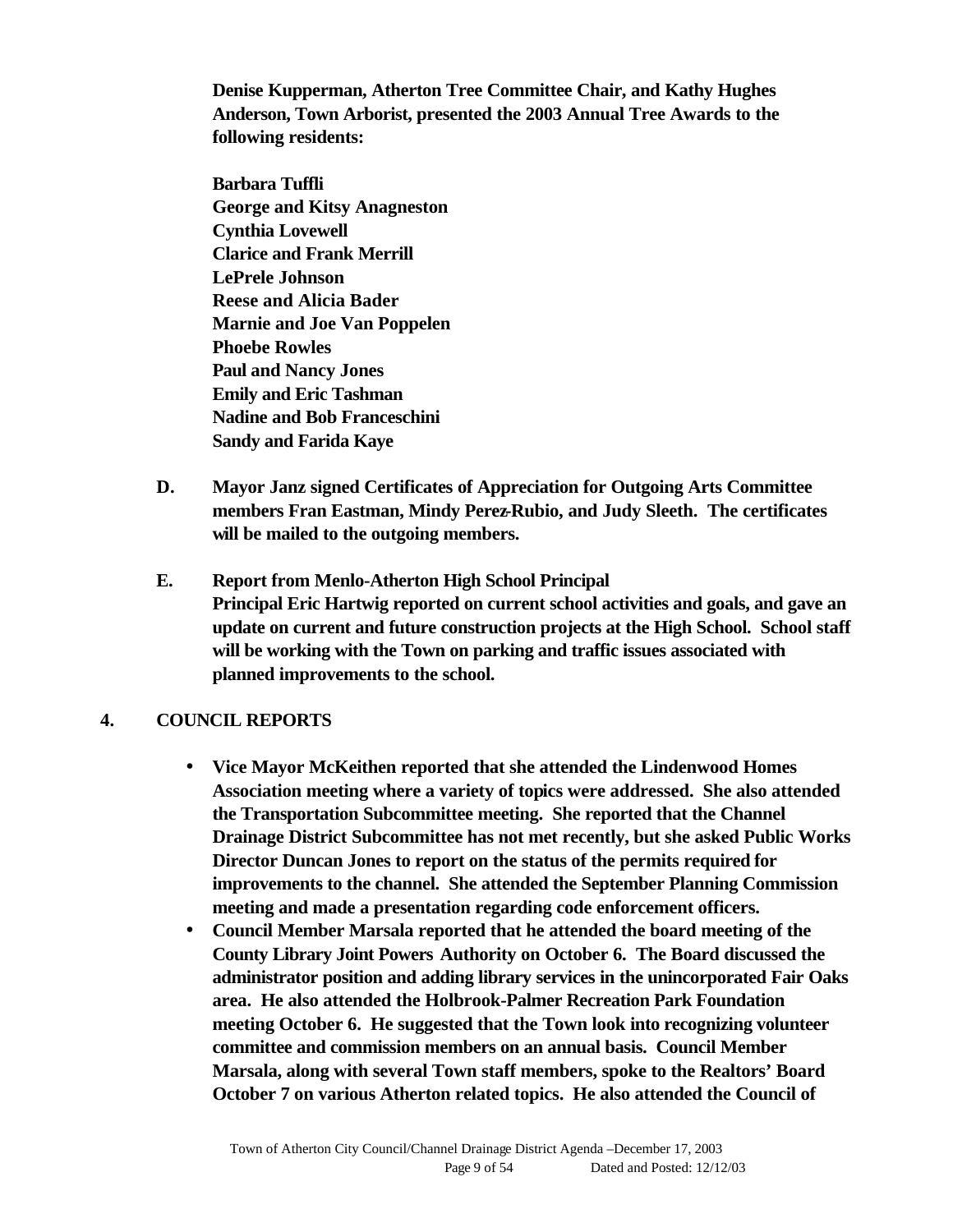**Cities meeting along with Council Member Conwell on September 26. Council Member Marsala also noted that the Council usually holds an annual joint meeting with the Park and Recreation Commission at this time of year.** 

- **Council Member Carlson reported that the Transportation Subcommittee, at their October 14 meeting, discussed proposed Caltrain Corridor improvements and requested that staff pursue possible funding both for study and for grade separations. He reported that the Subcommittee agreed with the formation of a Caltrain Subcommittee. The Transportation Subcommittee also reviewed parking issues surrounding Menlo-Atherton High School and received an update on parking restrictions on Oak Grove Avenue and the traffic signal at Valparaiso and University Avenues. A crosswalk at the intersection of Middlefield Road and Watkins Avenue was approved. The next meeting will be held January 13, 2004.**
- **Mayor Janz read a commendation received from the Honorable Anna Eshoo in celebration of the Town's 80th anniversary. He reported on the Waste Reduction Committee meeting held earlier this month. The Committee toured the recycling facility in San Carlos. He reported that he plans to attend the Association of Bay Area Governments General Assembly on October 24.**

## **5. PUBLIC COMMENTS**

**The following members of the audience spoke:**

- **Bob Jenkins reported recent activities of the Atherton Civic Interest League. ACIL will sponsor a candidate forum Thursday, October 23, 7:00 p.m. for Menlo Fire Protection District candidates.**
- **Jerry Carlson reported on the ACIL Selby Lane project committee and gave an update on planned improvements for the school.**

## **6. STAFF REPORTS**

- **Public Works Director Duncan Jones reported on actions that are being undertaken to prepare for improvements to the Atherton Channel. He reported that the \$425,000 budget amount is still on track. The Town is eligible for a state parks grant as a result of the red-legged frog being found in the channel.**
- **City Attorney Marc Hynes reported out of the 6:00 p.m. Closed Session as follows:**
	- **A. CONFERENCE WITH LEGAL COUNSEL EXISTING LITIGATION pursuant to Subdivision (a) of Government Code Section 54956.9 Teamsters Local No. 856 v. City of Atherton**

 **No action was taken.**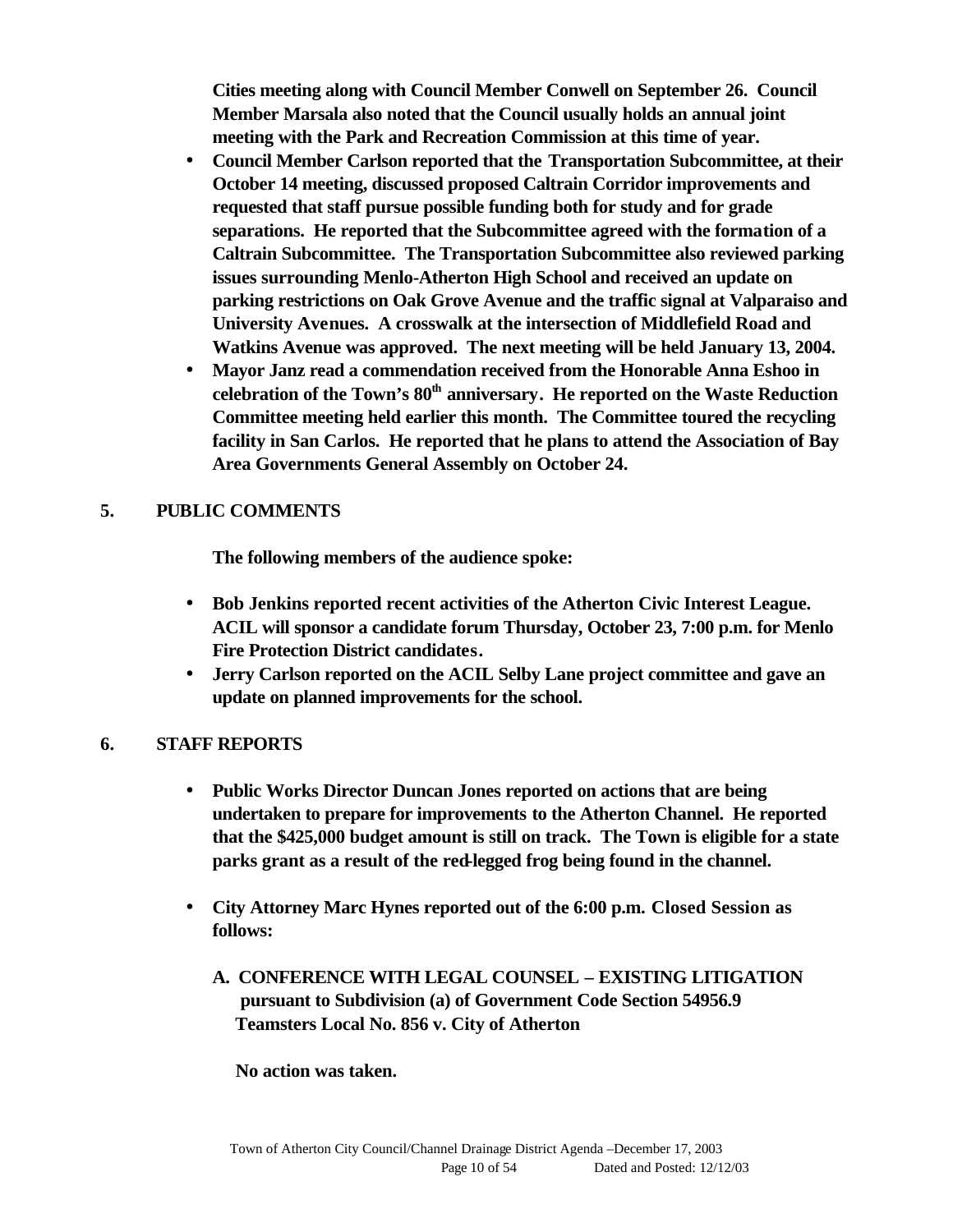**B. CONFERENCE WITH LABOR NEGOTIATOR – Labor negotiations pursuant to Government Code Section 54957.6**

 **Agency Negotiator: James H. Robinson, City Manager Employee Organization: Teamsters Local Union 856 Non-management Miscellaneous Employees**

 **Direction was given to the City Manager.**

• **Finance Director John Johns reported that he will attend a meeting of the City Finance Directors of San Mateo County and the County Controller to discuss the allocation method for ERAF reimbursements to cities within the county. City Manager Jim Robinson asked Mr. Johns to also look into possible ERAF reimbursements for the Library donor funds.**

### **7. COMMUNITY ORGANIZATION ROUNDTABLE REPORT**

**No report.**

### **CONSENT CALENDAR**

**Vice Mayor McKeithen asked that Item 8 be removed from the Consent Agenda and held over for approval at the November Council meeting in order that Item 19 of the September regular minutes to be clarified.** 

**MOTION – to approve the items on the Consent Agenda with the exception of Item 8.**

**M/S Carlson/McKeithen Ayes: 4 Noes: 0 Absent: 1 (Conwell) Abstain: 0**

- **8. Removed from Consent Agenda MINUTES OF REGULAR AND SPECIAL COUNCIL MEETINGS OF SEPTEMBER 17, 2003 AND SPECIAL MEETING OF OCTOBER 6, 2003**
- **9. APPROVED BILLS AND CLAIMS FOR SEPTEMBER 2003 IN THE AMOUNT OF \$743,837**
- **10. ACCEPTED MONTHLY FINANCIAL REPORT FOR SEPTEMBER 2003**

## **11. AMENDMENT TO EMPLOYMENT AGREEMENT BETWEEN THE TOWN OF ATHERTON AND CITY MANAGER JAMES H. ROBINSON**

**Authorized the Mayor to execute the second amendment to the employment agreement between the Town of Atherton and City Manager James H. Robinson effective July 23, 2003.**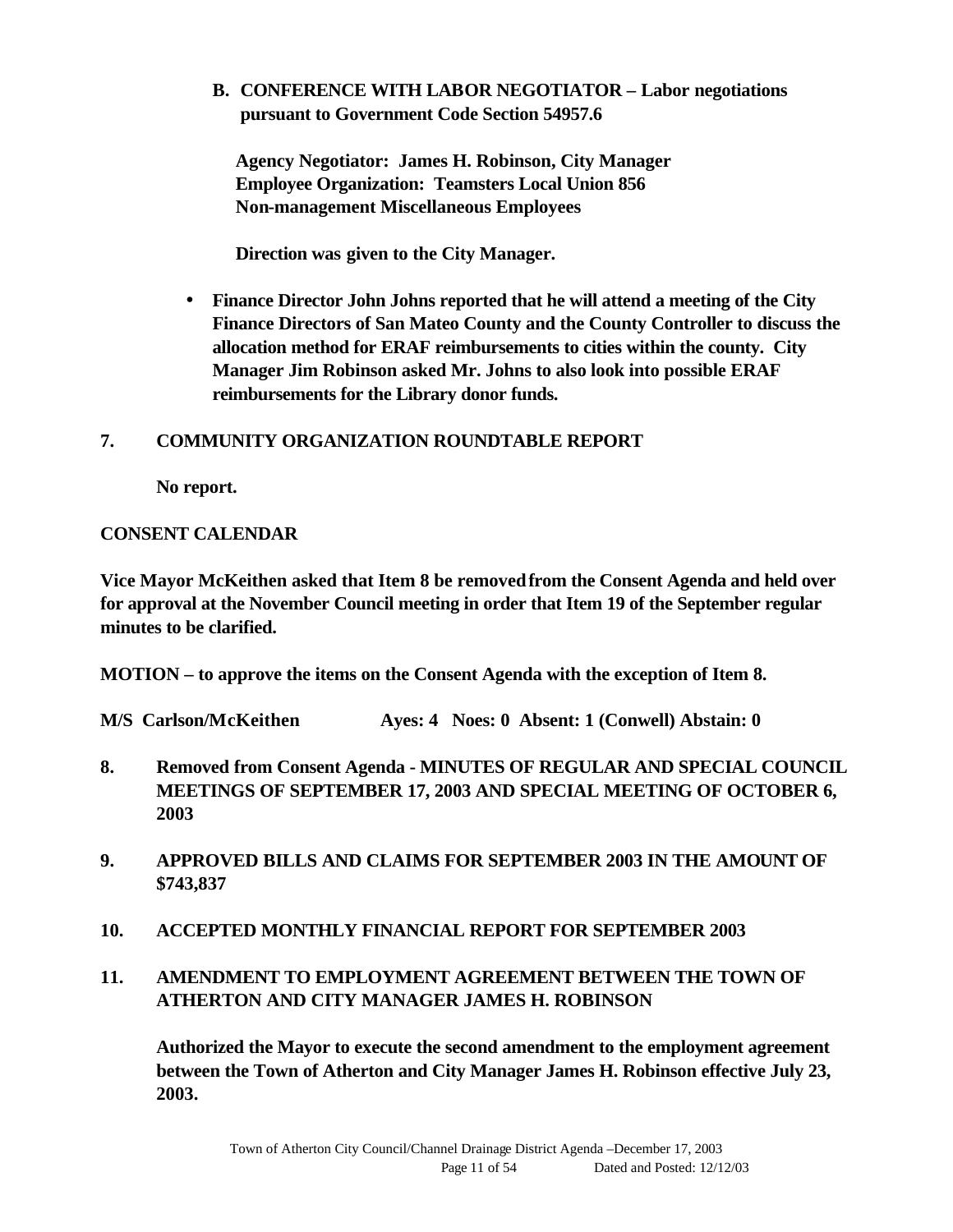### **12. APPROVED REVISED JOINT POWERS AGREEMENT WITH BAY AREA EMPLOYEE RELATIONS SERVICE**

## **13. ADOPTED RESOLUTION NO. 03-20 AUTHORIZING HOURLY SALARY RANGES FOR PART-TIME AND TEMPORARY EMPLOYEES FOR FISCAL YEAR 2003-04**

### **REGULAR AGENDA**

## **14. CONSIDERATION AND ACCEPTANCE OF FISCAL YEAR 2002-2003 AUDITED FINANCIAL STATEMENTS AND AUDIT COMMITTEE REPORT**

**Finance Director John P. Johns presented the staff report for this item. The auditing firm of Caporicci and Larson has completed its annual financial audit and has issued the financial statements for the year ended June 30, 2003. The Management Letter accompanying the audit report documents the status of the previous year's recommendations and contains one new recommendation that the Finance Department document its year-end closing procedures.** 

**Finance Director Johns noted that a careful monitoring of expenditures had been performed at mid-year. The implementation of additional measures at mid-year to limit expenditures resulted in a slight improvement in the Town's financial position at the end of the fiscal year.** 

**The Audit Committee has reviewed the independent auditors' report and has recommended that the Council accept the report. A separate report prepared by the Audit Committee was provided to the Council.**

**Finance Director Johns was commended for the unqualified opinion of the audited financial statements received for the third year in a row.**

**Audit Committee Chair Marc Hebert summarized the committee's annual report and stated that the four points in last year's management letter have been addressed. He stated that the Committee, which oversees the annual audit process, is available for any other projects the Council might deem necessary. Former Audit Committee member Jerry Carlson was commended for his guidance and efforts while serving on the committee.** 

**Council Member Carlson stated that an appropriate project for the Committee would be to look into other investment vehicles for the Town besides the ones identified in the Town Investment Policy.**

**At 8:43 p.m., Mayor Janz left the podium. He returned at 8:46 p.m.**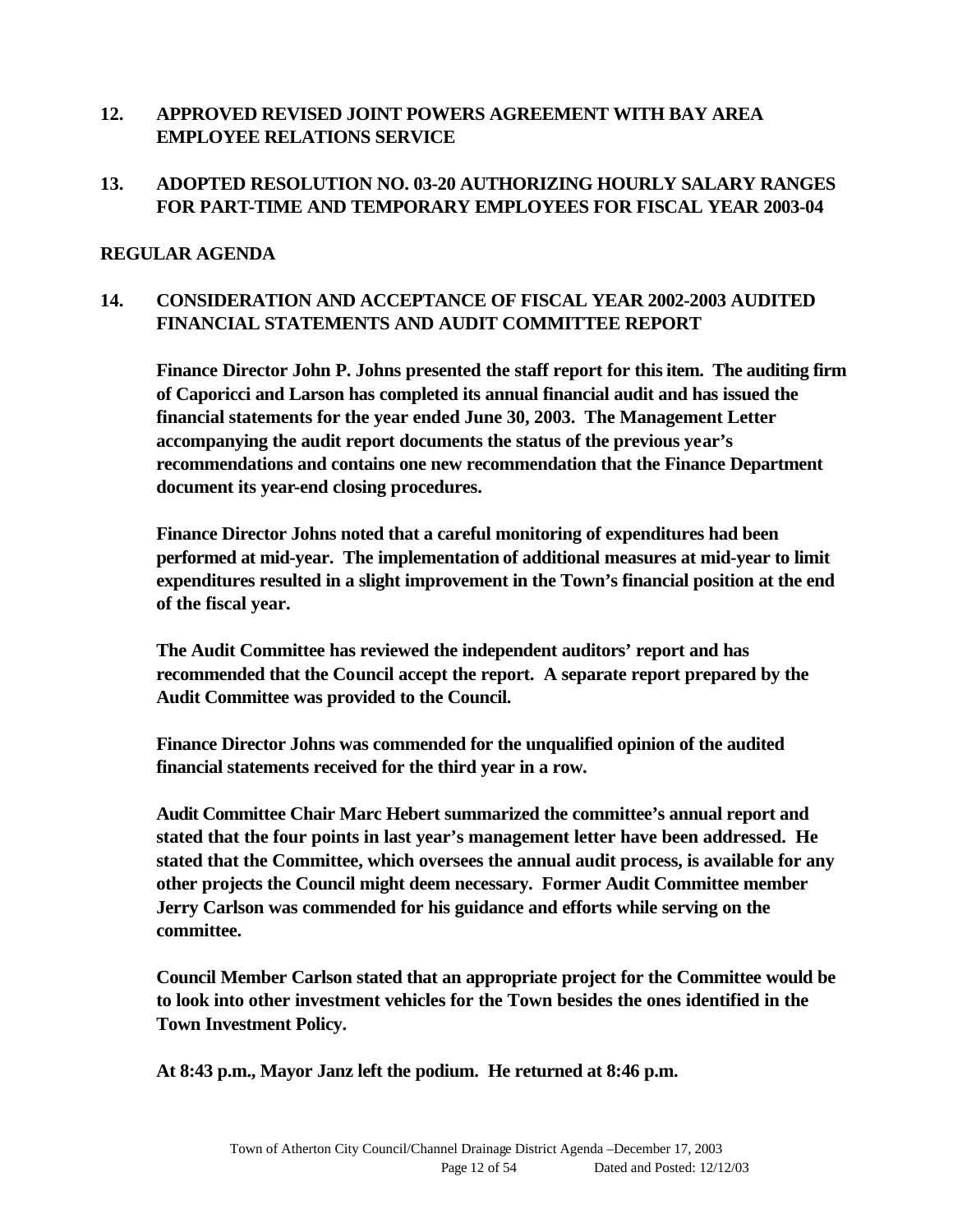**(The motion approving Item 14 was overlooked and was taken out of order after Item 15.)**

**MOTION – to approve the audited financial statements for fiscal year ending June 30, 2003 and the Atherton Audit Committee report.** 

**M/S McKeithen/Carlson Ayes: 4 Noes: 0 Absent: 1 (Conwell) Abstain: 0**

### **15. APPROVAL OF FIRST READING OF AN ORDINANCE RATIFYING AN ORDINANCE OF THE MENLO PARK FIRE PROTECTION DISTRICT PERTAINING TO FIRE SPRINKLER SYSTEM REQUIREMENTS**

**Building Official Mike Hood gave a brief overview of Menlo Park Fire Protection District Ordinance No. 28 which requires automatic fire sprinkler systems to be installed on all structures 1,000 square feet and larger. The Council, at their January 15, 2003 meeting, heard presentations from the Fire District regarding the sprinkler requirements, and provided comments to the District representatives that were incorporated into the ordinance.** 

**Fire Chief Paul Wilson, along with Fire Marshall Jeffrey Os, provided information on residential automatic sprinkler system statistics. Chief Wilson explained that the District is asking the Council to conduct first reading of a Town ordinance ratifying the Fire District ordinance. He stated that East Palo Alto has asked for stricter requirements in the ordinance because their housing stock is mostly 1,000 square feet.** 

**Sandy Crittenden, Atherton, spoke from the audience asking if it would be necessary to increase the size of the water lines to homes. Fire Marshall Os responded that in some instances, larger lines would be necessary, but that the water companies have agreed not to charge more if the system qualifies as a life safety system.**

**MOTION – to approve the first reading of an ordinance ratifying Menlo Park Fire District Ordinance No. 28, and waive further reading.** 

**M/S McKeithen/Carlson Ayes: 4 Noes: 0 Absent: 1 (Conwell) Abstain: 0**

## **18. DISCUSSION AND POSSIBLE ACTION – CREATION OF CODE ENFORCEMENT OFFICER POSITION**

**Item No. 18 was taken out of order.**

**City Manager Jim Robinson presented the staff report for this item. The General Plan Committee, at their most recent meeting, recommended the development, description, and funding for a Code Enforcement Officer position for the Town. The Planning Commission considered the recommendation of the General Plan Committee at their September 23, 2003 meeting. Planning Commission Vice Chair Robert Andrews prepared**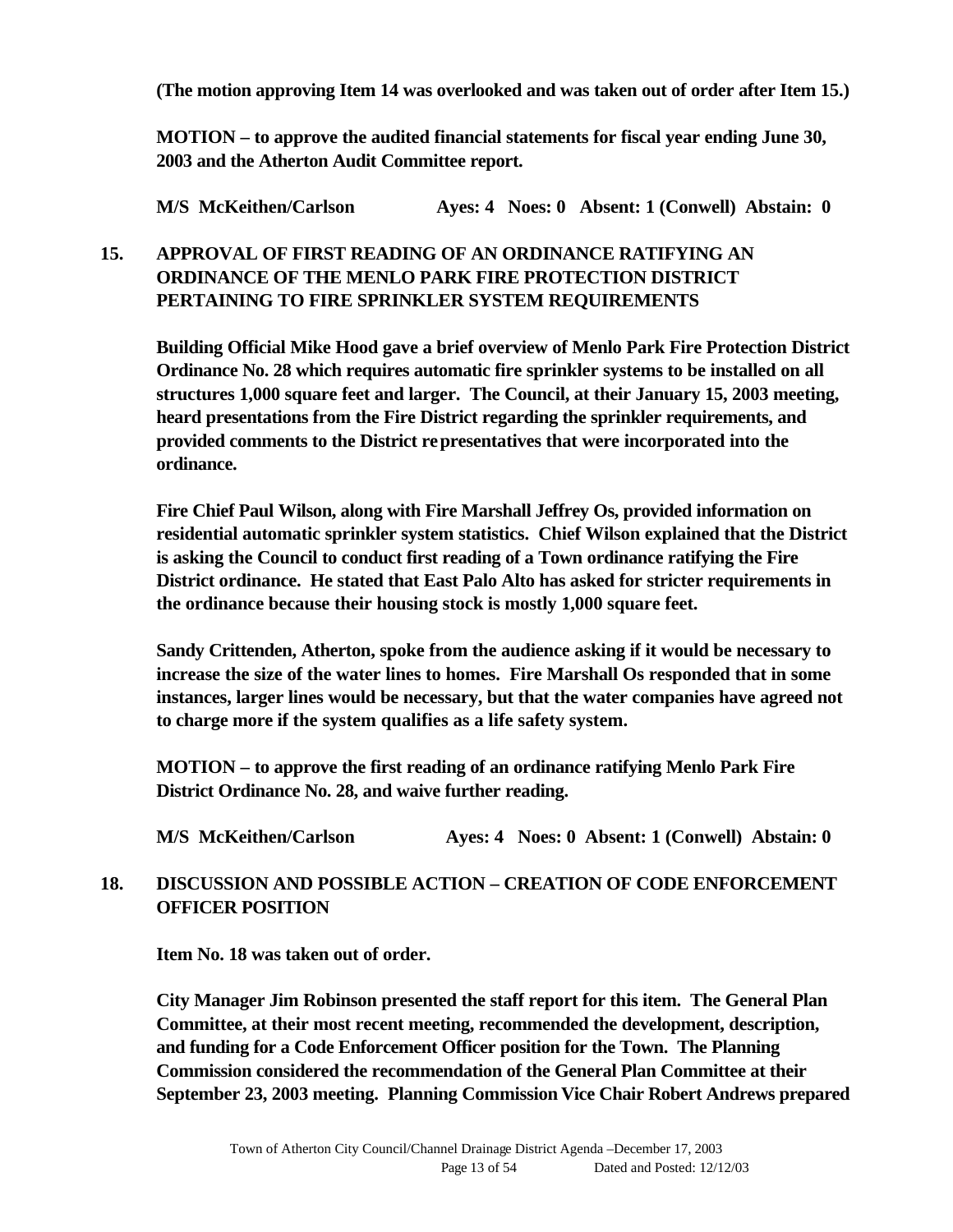**a report for the Council identifying the research of Vice Mayor McKeithen and each commissioner's comments regarding this issue.** 

**City Manager Jim Robinson reported that in recent years staff has handled such code enforcement issues as landscape sight distance complaints, parking violations, construction noise, tree hazards in the public right-of-way, inoperable street lights, operating businesses out of the home, and dogs off leash, along with many others. He reported that the Police Department has responded to 376 Town ordinance violations in the past year. The Public Works Department received 114 calls for service from May 2003 to October 2003 including street light outages, dangerous road conditions, drainage issue s, tree removal, etc. He discussed opportunities available to the Council to handle code enforcement including continuing to utilize existing staff with direction from the Council identifying specific areas of need. Other alternatives could include creating a full time Code Enforcement Officer position, contracting with other agencies, or hiring an independent contractor. A one-month sampling of complaints received by the Police Department was provided to the Council.**

**Discussion ensued regarding the current methods used in following up on complaints. Building Official Mike Hood explained how construction code violations are currently handled, stating that the Police Department receives any after hours complaints which are then followed up on by the Building Department.**

**Mayor Janz opened the issue up for public comment.** 

**Jennifer Acheson, Atherton, expressed concerns that the General Plan Committee had brought up the issue of code enforcement while discussing only one issue, construction parking requirements. Her view was that if construction parking is an issue, it should be addressed alone and not associated with code enforcement. She suggested a Steering Committee be formed if necessary to review and make recommendations for code changes.** 

**Vice Mayor McKeithen stated that the Town has code provisions that are not currently being enforced. She referred to her research of positions in Los Altos Hills, Menlo Park, and Hillsborough, and stated that the responsibility of a Code Enforcement Officer would also include looking at the ordinances and recommending changes to reflect what the community wants.** 

**Police Chief Bob Brennan noted that code enforcement is currently handled departmentwide. Police officers make personal contact when they receive a complaint and, depending on the situation, may issue a warning citation. Any written citations are forwarded to the City Attorney. Chief Brennan expressed concerns with assigning specific enforcement duties to a police officer when two police officer positions are not funded in the current budget.**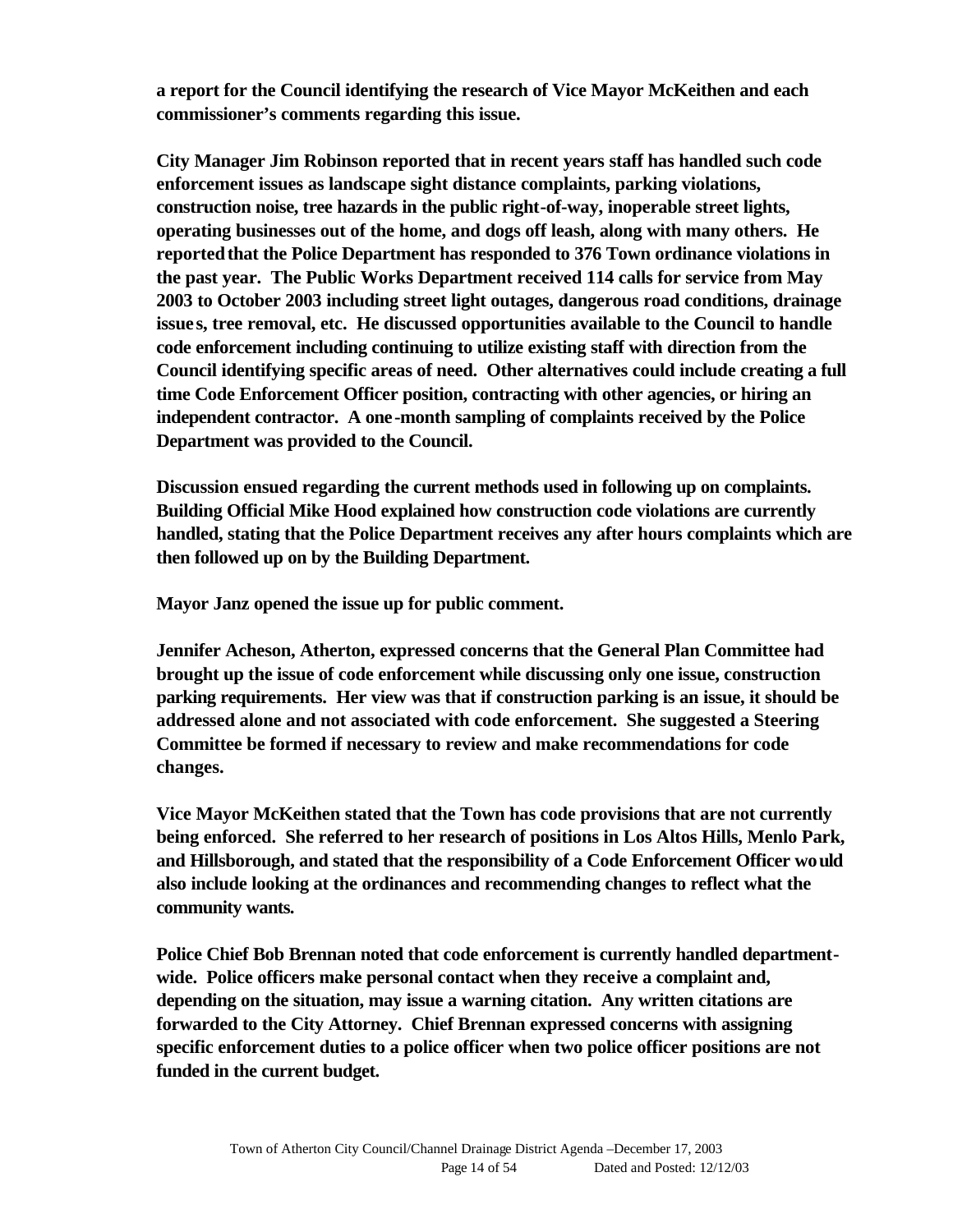**Discussion ensued regarding the process for handling complaints when they are received. Mayor Janz suggested that the Town adopt a more systematic process for following up on complaints. The Council agreed to direct staff to develop a protocol for handling code enforcement issues. The importance of maintaining systematic records of complaints with follow through to resolution was discussed. Records developed from complaint logs could subsequently be used to identify problem areas. Special training of staff members who answer phones was also deemed necessary so that complaints may be channeled to the proper department and not allowed to "fall through the cracks". It was suggested that staff send a postcard informing callers of the resolution of complaints they have filed.** 

**In response to Bob Jenkins' concerns regarding abandoned properties and construction sites, the City Manager stated that staff is following up on a number of abandoned construction projects and some are already being cleaned up. He stated that staff would be happy to follow up on any problem properties that are brought to the staff's attention.**

**Shirley Carlson, General Plan Committee, expressed concerns that residents may be unfamiliar with what constitutes an ordinance violation. She asked that authority be given to Town staff to deal with issues. Mayor Janz suggested that articles could be run in the Athertonian to make residents aware of certain Town codes.**

**Kristy Waldron, General Plan Committee, expressed concerns that complaints are currently treated as separate events rather than being documented as repeat offenses.**

**Staff was given direction to return to the December meeting with a proposed protocol for handling code enforcement issues.** 

### **19. CONSIDER CREATION OF AD HOC COMMITTEE FOR CALTRAIN ISSUES**

**Item 19 was taken out of order.**

**Mayor Janz gave an overview of issues related to proposed changes to rail service within the Town, including Caltrain proposals for the implementation of high-speed rail and grade separations. He noted that a statewide ballot initiative is planned for November 2004, which if successful, would provide high speed rail along the corridor. He suggested the formation of an ad hoc committee made up of eight to ten residents and one or two City Council Members to research and address the impact that the proposed rail improvements would have on the Town. The Committee would recommend policies, consider issues, and make the Town's position clear to the appropriate authorities. The Committee would have open-ended appointments, be self-directing, and report back to the Council periodically.**

**It was determined, after discussion, that this is a critical, long-term issue, which will necessitate a different focus than the Transportation Committee can provide.**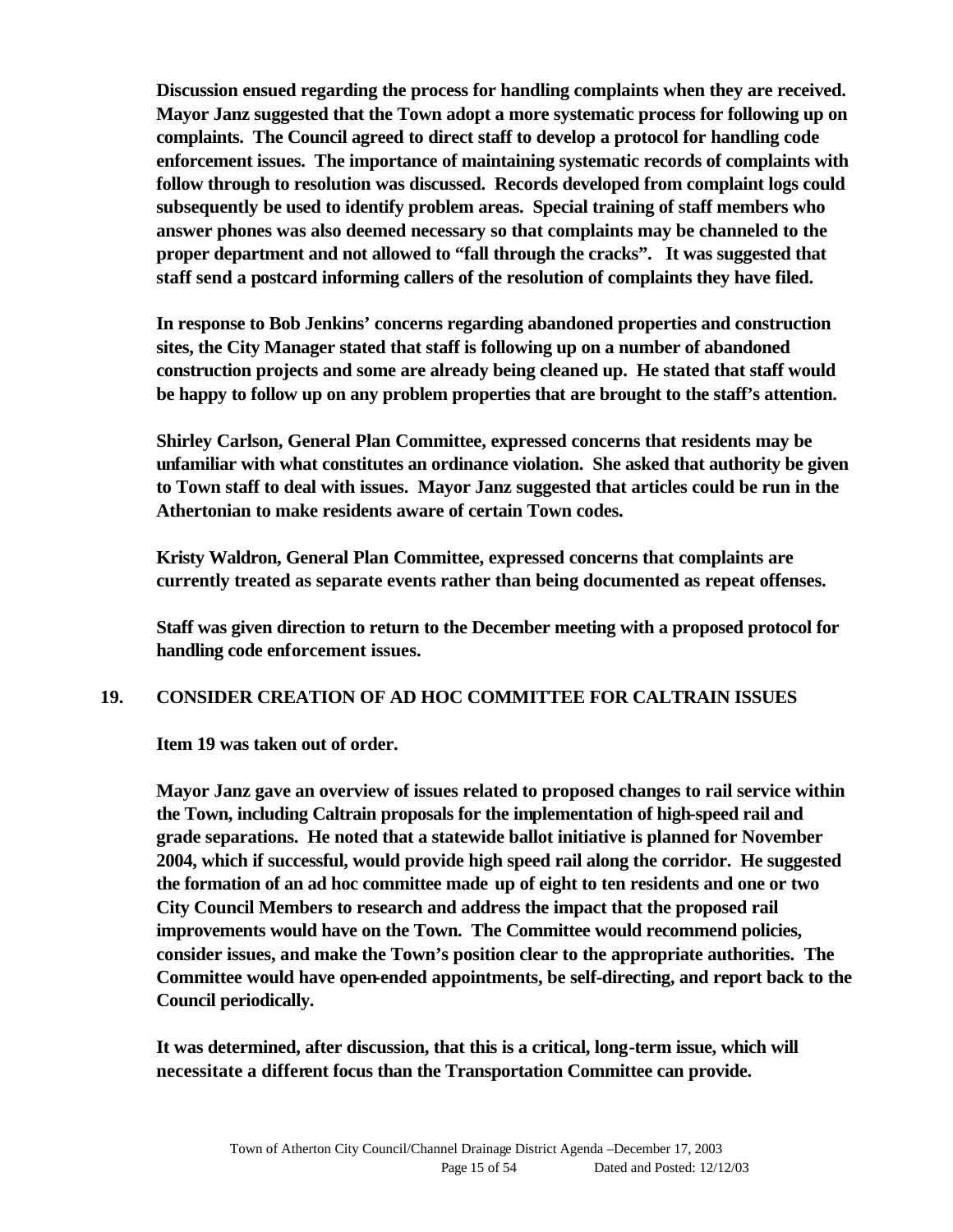**MOTION - to create an ad hoc Caltrain Corridor Committee consisting of 8 to 10 members to be Atherton residents selected at large who will serve, with the discretion of the Committee Chair, for indefinite terms. Two Council Members are to serve on the Committee. The Committee will explore the tasks as outlined in the staff report of October 15, 2003, and consider opposing the implementation of high speed rail through the Town of Atherton, while looking into possible alternatives.**

**M/S McKeithen/Carlson Ayes: 4 Noes: 0 Absent: 1 (Conwell) Abstain: 0**

**The Council directed staff to solicit members for the Caltrain Corridor Committee. This item will return to the Council at the November meeting for appointment of Council Members to the Committee.**

## **17. CONSIDER APPROVAL OF AGREEMENT BETWEEN THE FELTON GABLES HOMEOWNERS ASSOCIATION AND THE TOWN OF ATHERTON TO PROVIDE FOR ACCESS TO HOLBROOK-PALMER PARK**

**Item 17 was taken out of order.**

**City Attorney Marc Hynes presented the draft agreement between the Felton Gables Homeowners' Association and the Town to provide Association members access to Holbrook-Palmer Park. The agreement was drawn up by the City Attorney at the direction of the Council at the September 17, 2003 meeting. Michael Mimeles, representative of the Homeowners' Association, reviewed the agreement and related the Association's concerns with the termination provisions in paragraph 6 to the City Attorney.** 

**The City Attorney stated that the two exhibits to the agreement, the description of the gate and the release form for keyholders, were missing from the staff report and will be provided to Council. The release form contains language requiring the keyholder to be responsible for payment at the gate for any events that may be held in the Park requiring entrance fees.** 

**Vice Mayor McKeithen asked that language be added to the agreement requiring the Homeowners' Association to provide monthly maintenance of the gate to the satisfaction of the Town, and that copies of the maintenance records be provided to the Town on a quarterly basis. The Council suggested several other changes to the draft agreement.** 

**Doug Satzger, Felton Gables Representative, spoke regarding the Association's concerns with the draft agreement. He asked for clarification of actions that might cause a breach of the agreement. He stated that the Association would be cleaning up the area and providing improvements to the area by building a fence. In response to the termination language in Section 6, Mr. Satzger asked that language be added stating that once the**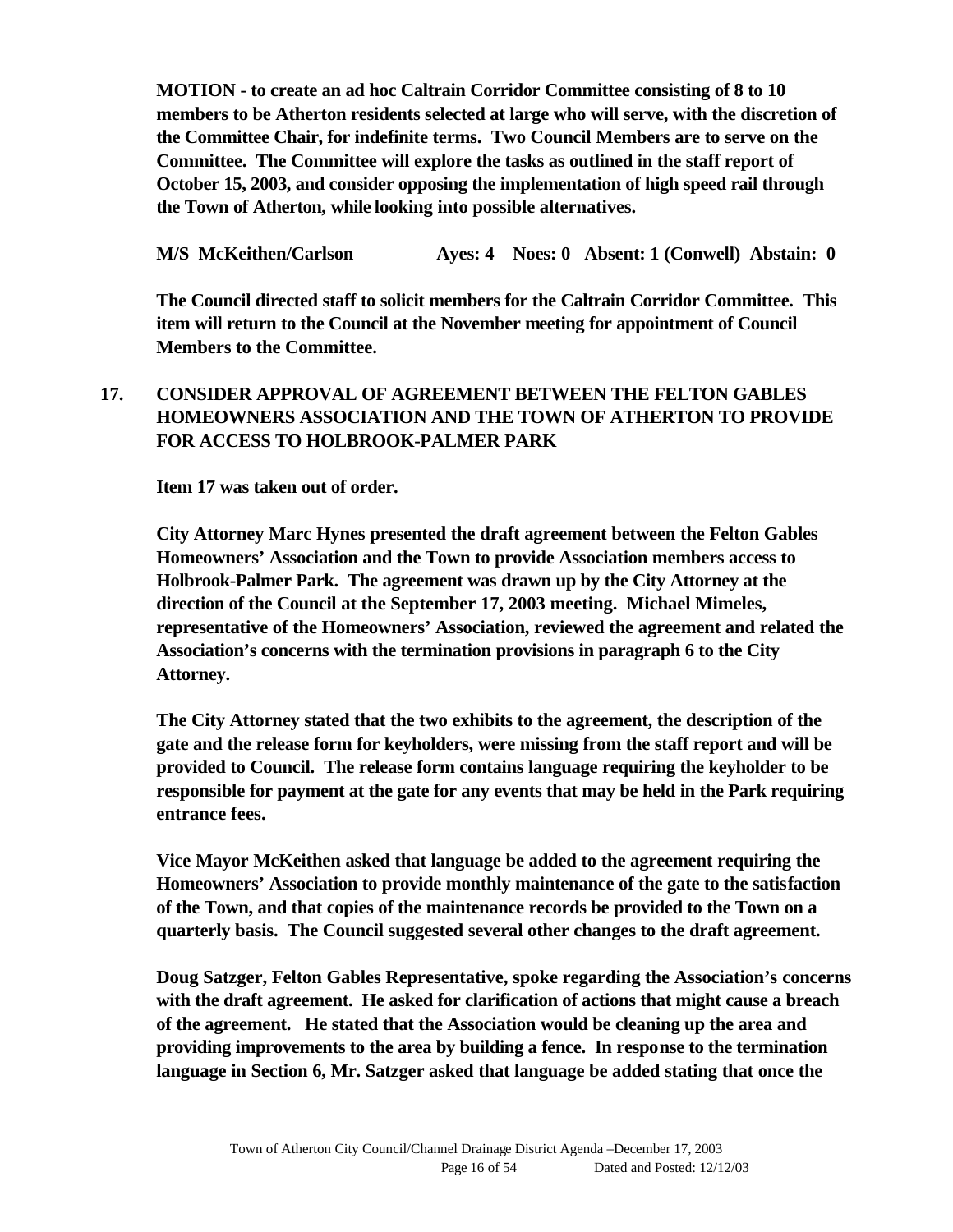**agreement is canceled and the easement is no longer in place, the Association would not have any outstanding liability with respect to the gate.** 

**Lou Paponis, spoke from the audience, against construction of the gate.**

**The City Attorney was directed to return to the November meeting with the draft agreement with the changes so discussed.**

## **16. REPORT FROM FINANCE DIRECTOR – TRANSFER TAX**

**Finance Director John Johns presented the staff report for this item. At the September 17, 2003 meeting, the City Council directed staff to prepare a report on the potential of increasing the taxes levied on the sale of residential real property within the Town. Finance Director Johns' report provided the Council with an analysis of seven years of taxable sales and the amount of tax receipts generated. Also provided was a list of selected municipalities that have imposed property transfer taxes in excess of the amount provided for under state statute.** 

**Discussion ensued regarding the possible placement of a measure on the ballot allowing the Town to levy a property transfer tax. The City Attorney stated that as a result of Proposition 13, any tax on property requires a 2/3 vote. City Manager Jim Robinson stated that the Town is trying to find a stable source of revenue.** 

**Staff was directed to return with this issue after the City Attorney has obtained further information from legal tax counsel.** 

## **20. CONSIDERATION OF REQUEST FROM ASSOCIATION OF BAY AREA GOVERNMENTS (ABAG) TO ADOPT A RESOLUTION IN SUPPORT OF A STATEWIDE BALLOT INITIATIVE TO PROTECT LOCAL REVENUES**

**City Manager Jim Robinson stated that the League of California Cities, along with the Association of Bay Are Governments, has requested cities to adopt a resolution in support of a statewide ballot initiative to protect local revenues. The objective of the initiative is to prevent the state from taking additional revenues from locally designated funds without voter approval.**

**MOTION – to adopt Resolution No. 03-21 supporting a statewide ballot initiative to require voter approval before state government may take local tax funds.**

**M/S Marsala/McKeithen Ayes: 4 Noes: 0 Absent: 1 (Conwell) Abstain: 0**

## **21. PUBLIC COMMENTS**

**There were no public comments.**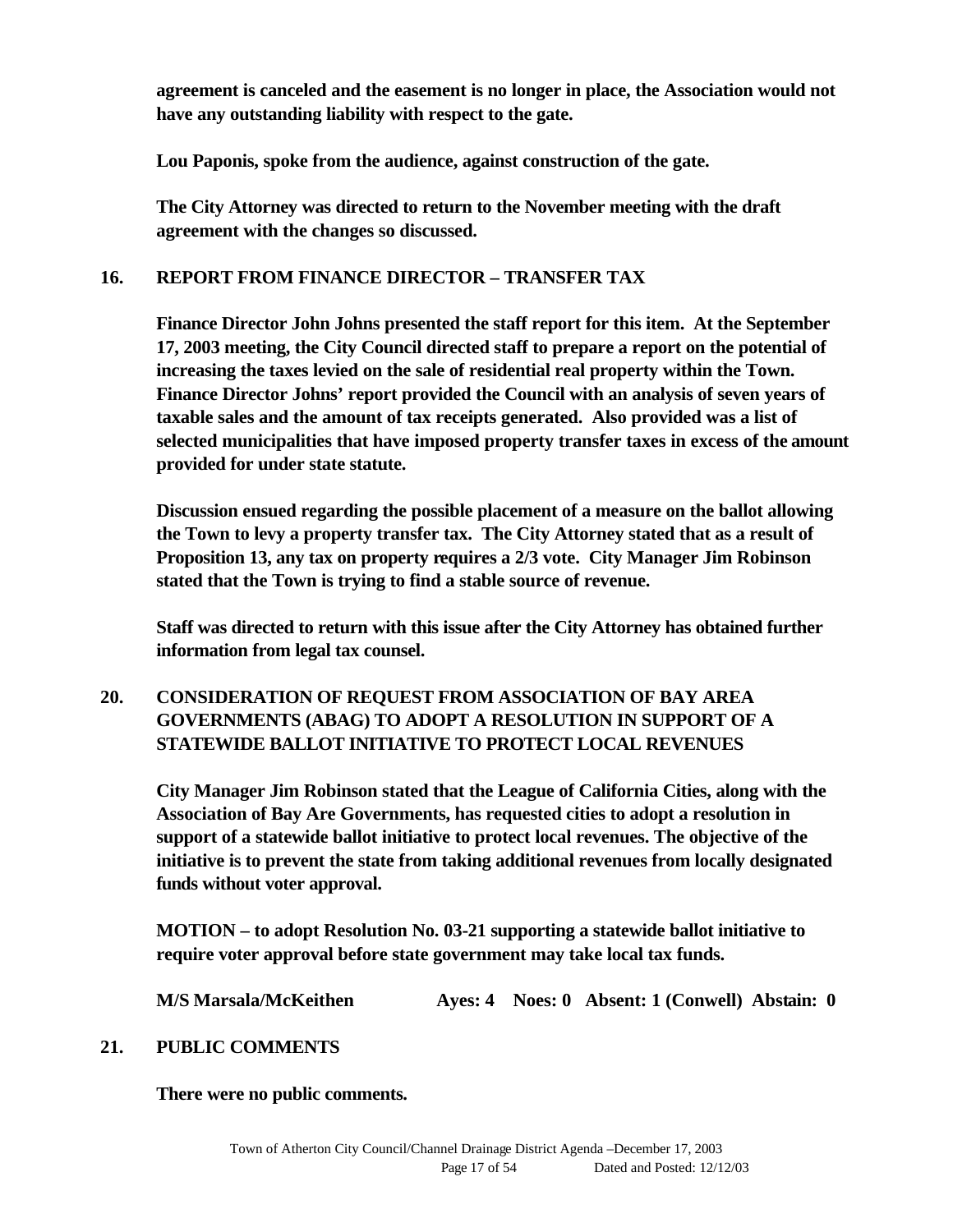## **22. ADJOURNMENT**

**The meeting adjourned at 11:45 p.m.**

**Respectfully submitted,**

**Sharon Barker, City Clerk**

**\_\_\_\_\_\_\_\_\_\_\_\_\_\_\_\_\_\_\_\_\_\_\_\_\_\_\_\_**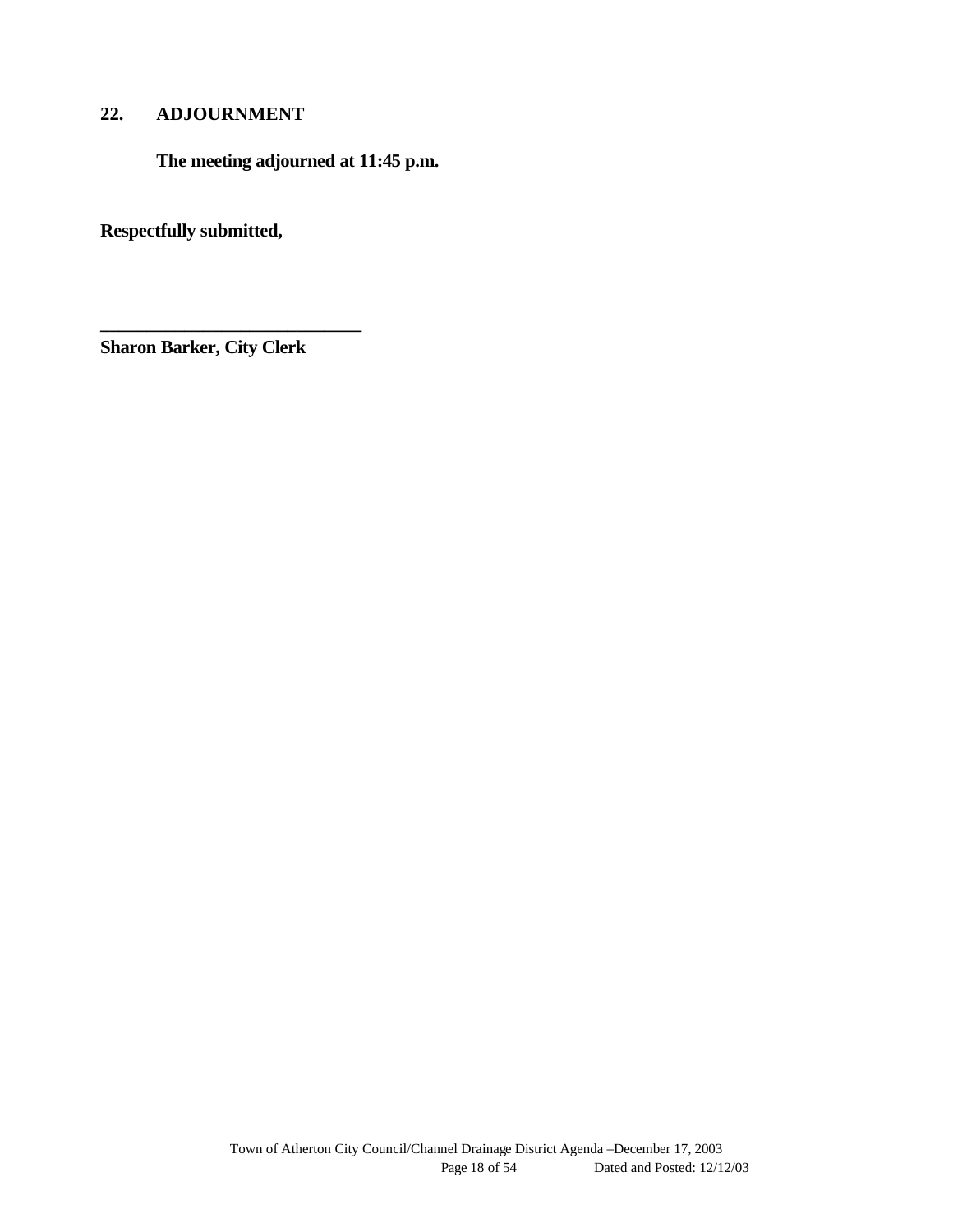#### **TOWN OF ATHERTON Item No. 10** CLAIMS LIST

November, 2003

| Payroll Checks              | 3273 - 3359   |              | \$47,018    |
|-----------------------------|---------------|--------------|-------------|
| <b>Electronic Transfers</b> |               |              | 545,833     |
| $A/P$ Checks                | 16522 - 16680 |              | 485.273     |
|                             |               | <b>TOTAL</b> | \$1,078,124 |

I, James H. Robinson, City Manager of the Town of Atherton, do hereby certify under penalty of perjury that the demands listed above, check numbers 3273 - 3359 (payroll) and 16522 through 16680 (accounts payable), and electronic transfers for employees federal payroll taxes and fees, inclusive, amount to \$1,078,124; are true and correct, and that there are funds for payment.

> James H. Robinson City Manager

\_\_\_\_\_\_\_\_\_\_\_\_\_\_\_\_\_\_\_\_\_\_\_\_\_\_\_\_\_\_\_

\_\_\_\_\_\_\_\_\_\_\_\_\_\_\_\_\_\_\_\_\_\_\_\_\_\_\_\_\_\_\_

The above claims, check numbers 3273 - 3359 (payroll) and 16522 through 16680 (accounts payable), and electronic transfers for employees federal payroll taxes and fees, inclusive, amount to \$1,078,124; are true and correct, and that there are funds for payment.

> James R. Janz Mayor, Town of Atherton

|     | <b>SOURCE OF FUNDS</b>                |             |  |  |  |
|-----|---------------------------------------|-------------|--|--|--|
| 101 | General Fund                          | \$886,480   |  |  |  |
| 105 | Tennis Fund                           | 1,775       |  |  |  |
| 201 | <b>Special Parcel Tax</b>             | 74,890      |  |  |  |
| 202 | Transportation                        |             |  |  |  |
| 203 | Gas Tax Fund                          |             |  |  |  |
| 210 | Road Construction Impact Fees         | 76,975      |  |  |  |
| 211 | Park Grants Fund                      |             |  |  |  |
| 213 | Library Special Revenue Fund          | 1,195       |  |  |  |
| 401 | <b>General Capital Projects</b>       |             |  |  |  |
| 402 | <b>Storm Drainage</b>                 |             |  |  |  |
| 403 | <b>Atherton Channel District</b>      | 11,967      |  |  |  |
| 404 | Park Playground Improvement           |             |  |  |  |
| 406 | <b>Facilities Construction</b>        | 1,763       |  |  |  |
| 610 | Vehicle Replacement                   | 14,184      |  |  |  |
| 611 | Computer Maint. & Replacement         | 5,147       |  |  |  |
| 612 | <b>Administrative Services</b>        | 3,585       |  |  |  |
| 614 | <b>Workers Compensation Insurance</b> |             |  |  |  |
| 715 | Evans Estate                          | 164         |  |  |  |
|     | <b>TOTAL</b>                          | \$1,078,124 |  |  |  |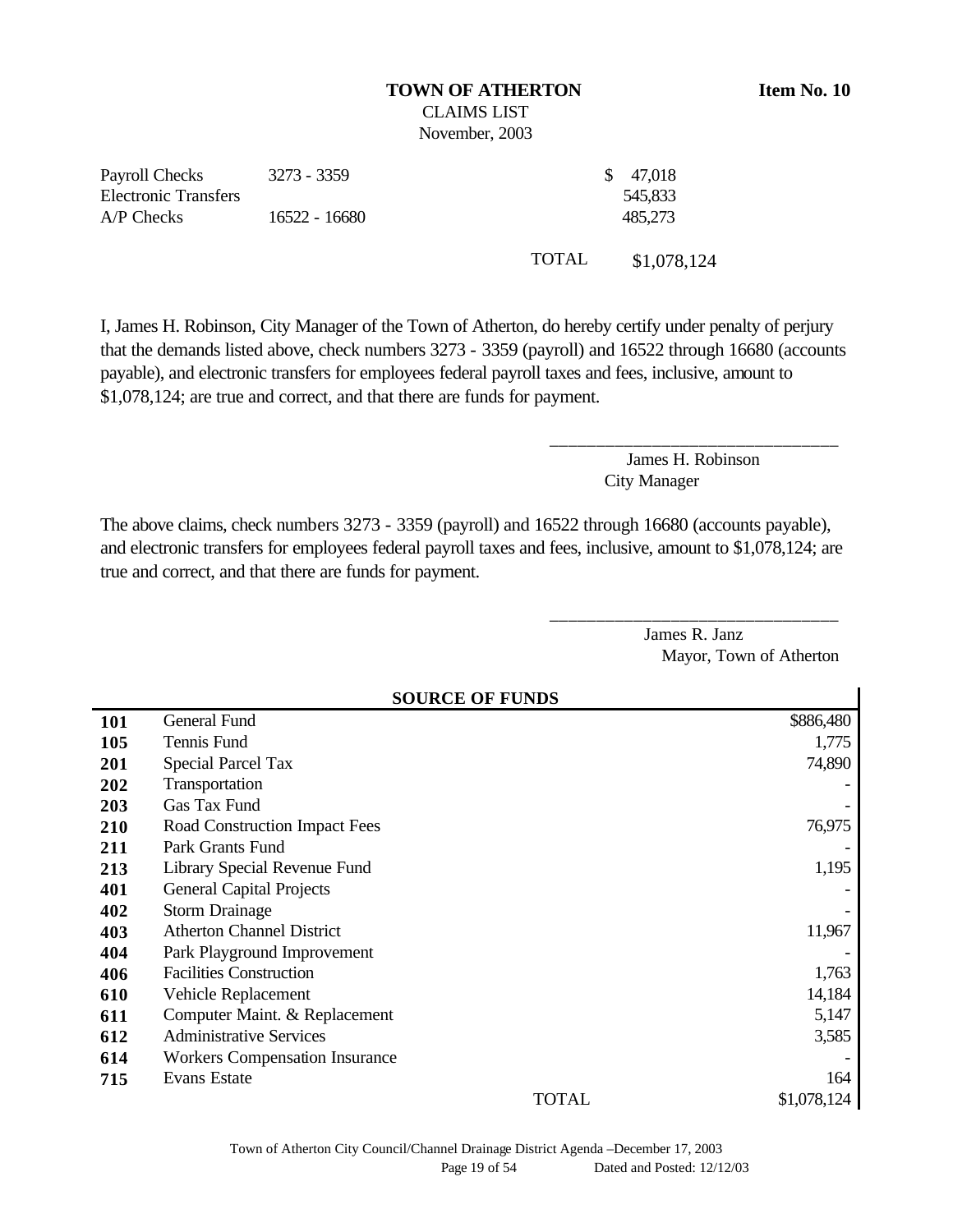

**Town of Atherton**

## **CITY COUNCIL STAFF REPORT**

## **TO: HONORABLE MAYOR AND CITY COUNCIL**

**FROM: JOHN P. JOHNS, FINANCE DIRECTOR**

**DATE: FOR THE MEETING OF DECEMBER 17, 2003**

## **SUBJECT: MONTHLY FINANCIAL REPORT, NOVEMBER, 2003**

### **RECOMMENDATION:**

Receive the Monthly Financial Report for November, 2003.

### **INTRODUCTION:**

The attached schedules show revenues and expenditures and fund balance for all funds as of November 30, 2003.

## **HIGHLIGHTS**

General Fund expenditures for the first five months of Fiscal Year 2003-04 have amounted to \$2,971,283 or 40% of the \$7,519,490 budgeted for the fiscal year. For the five months ending November 30, 2003, General Fund revenues have amounted to \$1,675,822 or 22% of the amount of total revenues estimated for the year. By comparison, General Fund expenditures amounted to 37% of budgeted expenditures for the first five months of FY 2002-03. Additionally, General Fund revenues amounted to 23% of total budgeted revenues for the first five months of FY 2002-03.

For the five months ended November 30, 2003, Motor Vehicle License fee revenues amounted to \$59,111 or 14% of the total that has been budgeted for FY 2003-04. In previous years, the Town has collected between 30 and 40% of budgeted MVLF revenues during the first five months of the fiscal year.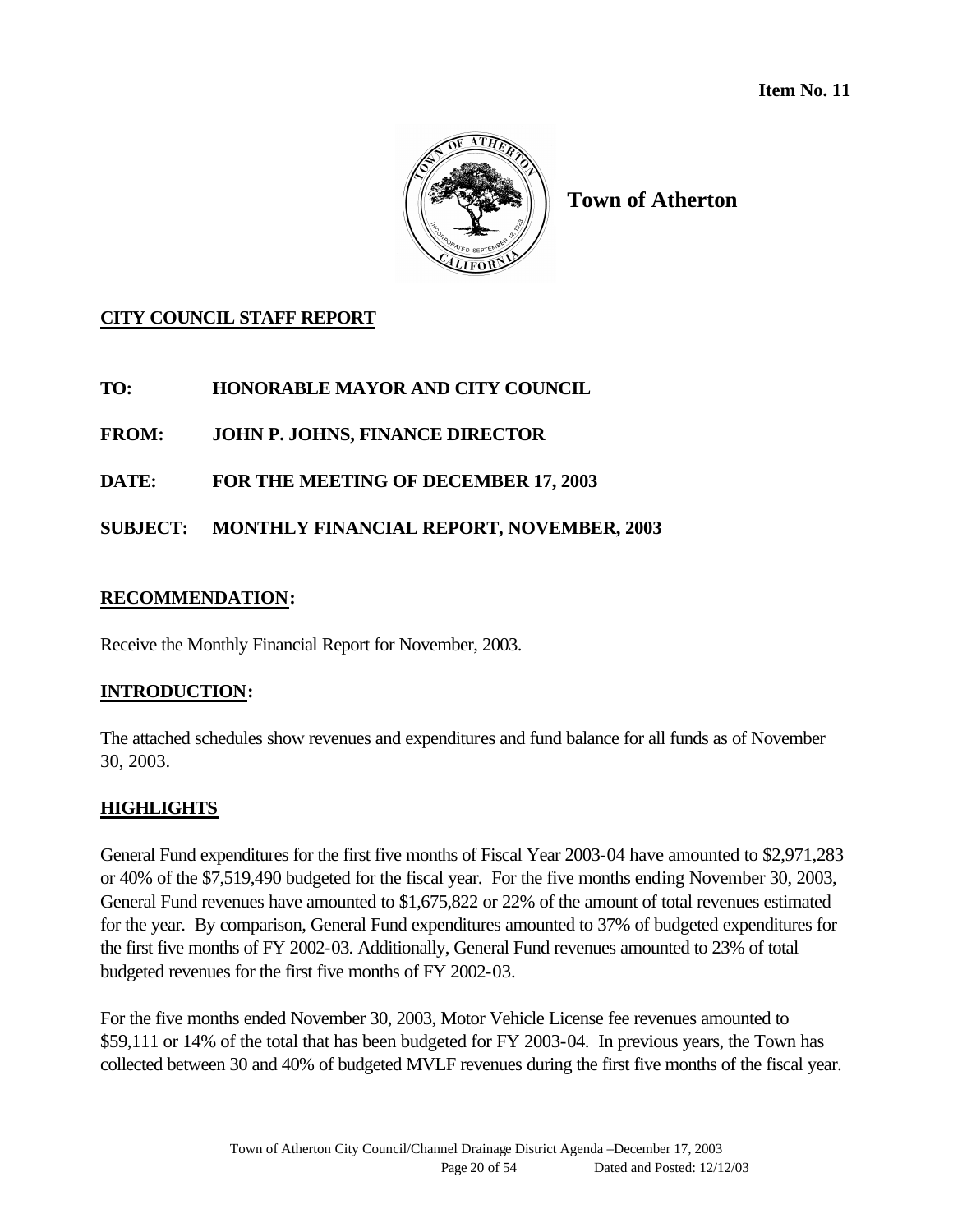The current-year revenue shortfall is a result of the elimination in State of California appropriations for motor vehicle license fee "backfill" reimbursements to local governments.

November receipts for licenses and permits amounted to \$47,629, approximately 50% less than normal collections for the month of November. The drop in licenses and permit revenues is a result of an illness in the Building Department and resultant delays in receipting in such revenues until the first week of December.

\_\_\_\_\_\_\_\_\_\_\_\_\_\_\_\_\_\_\_\_\_\_\_\_ \_\_\_\_\_\_\_\_\_\_\_\_\_\_\_\_\_\_\_\_\_\_\_\_\_

## **FISCAL IMPACT:**

None

Prepared by: Approved by:

Finance Director City Manager

John P. Johns James H. Robinson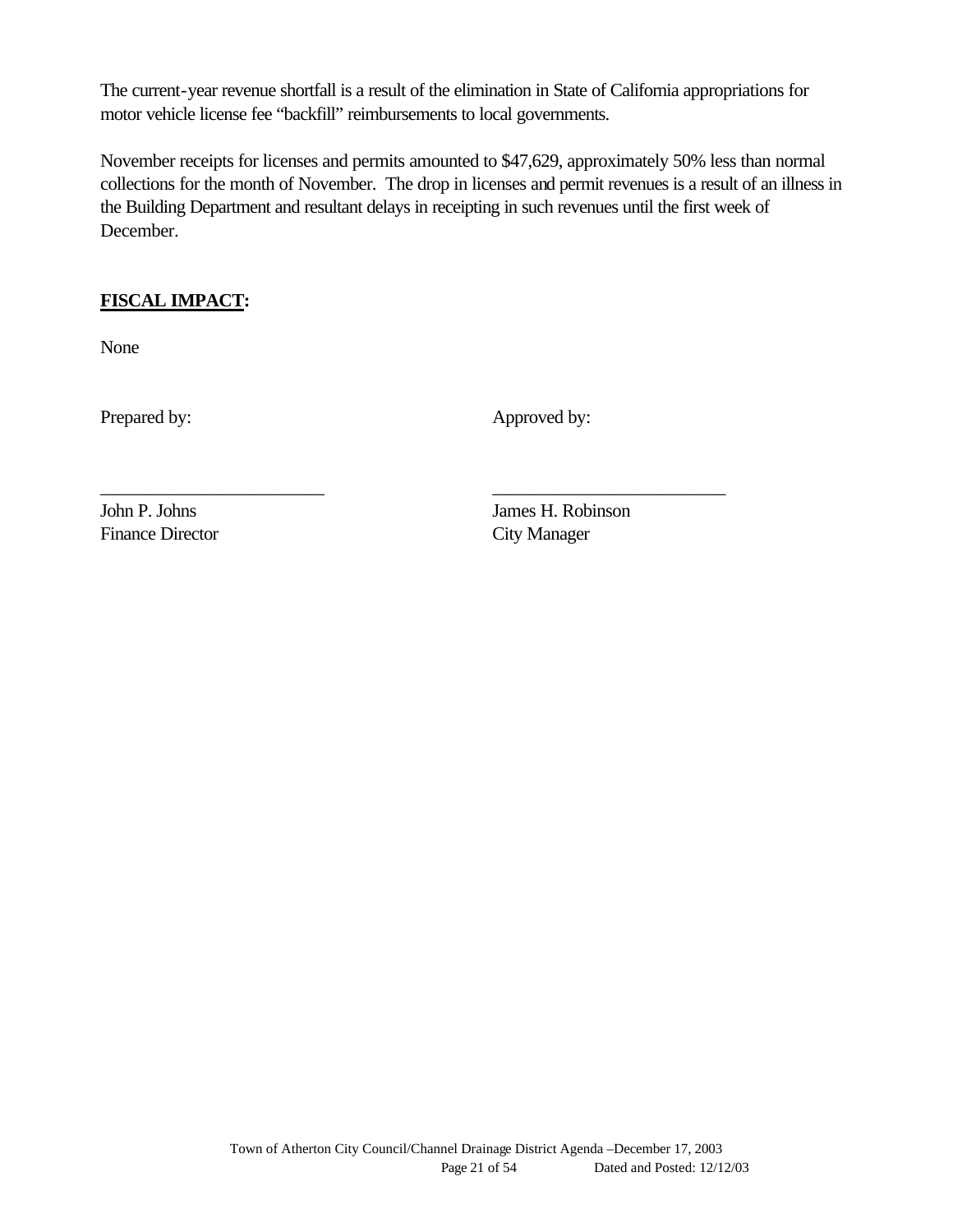# **TOWN OF ATHERTON Revenue Summary For the Month ended November 30th, 2003**

| Fund       | <b>Revenue Source</b>                                        |              | 2003-04<br><b>Estimate</b> | <b>Current Period</b><br><b>Revenues</b> | <b>Year to Date</b><br><b>Revenues</b> | $\frac{0}{0}$<br>Received |
|------------|--------------------------------------------------------------|--------------|----------------------------|------------------------------------------|----------------------------------------|---------------------------|
|            | Property Tax                                                 | $\mathbb{S}$ | 3,035,934                  | 136,709                                  | $\mathbb{S}$<br>591,957                | 19%                       |
|            | Sales and Use Tax                                            |              | 200,640                    | 18,800                                   | 56,412                                 | 28%                       |
|            | <b>Other Taxes</b>                                           |              | 882,115                    | 61,018                                   | 151,326                                | 17%                       |
|            | Licenses & Permits                                           |              | 1,541,673                  | 47,629                                   | 522,277                                | 34%                       |
|            | Fines & Forfeitures                                          |              | 70,000                     | 1,599                                    | 24,456                                 | 35%                       |
|            | Revenue from Other Agencies                                  |              | 139,000                    | 4,314                                    | 90,510                                 | 65%                       |
|            | Charges for Services                                         |              | 445,900                    | 18,611                                   | 146,621                                | 33%                       |
|            | Investment & Rental Income                                   |              | 347,300                    | 61,291                                   | 82,324                                 | 24%                       |
|            | <b>Other Revenues</b><br><b>Total General Fund Revenues</b>  |              | 3,000<br>6,665,562         | 3,303<br>353,274                         | 9,939<br>1,675,822                     | 331%<br>25%               |
|            |                                                              |              |                            |                                          |                                        |                           |
|            | Interfund (Operating) Transfers In<br>101 General Fund Total |              | 1,009,871<br>7,675,433     | $\overline{\phantom{a}}$<br>353,274      | L,<br>1,675,822                        | 0%<br>22%                 |
|            |                                                              |              |                            |                                          |                                        |                           |
|            | <b>Special Revenue Funds:</b>                                |              |                            |                                          |                                        |                           |
| 105<br>201 | Tennis                                                       |              | 9,000                      | 1,000                                    | 2,425                                  | 27%<br>0%                 |
| 202        | Special Parcel Tax<br>Transportation                         |              | 1,770,000<br>177,740       | 34,676                                   | 70,449                                 | 40%                       |
| 203        | Street Improvement (Gas Tax)                                 |              | 149,309                    | 15,772                                   | 71,937                                 | 48%                       |
| 209        | Law Enforcement                                              |              | 100,000                    |                                          |                                        | 0%                        |
| 210        | Road Construction Impact Fees                                |              | 340,000                    | 6,988                                    | 109,102                                | 32%                       |
| 211        | <b>State Park Grants Fund</b>                                |              | 93,040                     | $\bar{\phantom{a}}$                      |                                        | 0%                        |
| 213        | Library                                                      |              | 200,000                    | (945)                                    | 33.441                                 | 17%                       |
|            | Total                                                        |              | 2,839,089                  | 57,491                                   | 287,354                                | 10%                       |
|            | <b>Capital Project Funds:</b>                                |              |                            |                                          |                                        |                           |
| 401        | Capital Improvement                                          |              |                            |                                          |                                        |                           |
| 402        | Storm Drainage                                               |              |                            |                                          |                                        |                           |
| 403        | Channel Drainage District                                    |              | 46,000                     | 1.945                                    | 5,367                                  | 12%                       |
| 404        | Park Playground Improvement                                  |              |                            | L.                                       | ä,                                     | 0%                        |
| 405        | Middlefield Road Grants                                      |              |                            |                                          | 1,514                                  |                           |
| 406        | <b>Facilities Construction</b>                               |              | $\overline{\phantom{a}}$   | $\overline{\phantom{a}}$                 | $\blacksquare$                         |                           |
|            | Total                                                        |              | 46.000                     | 1.945                                    | 6.881                                  | 15%                       |
|            | <b>Internal Service Funds:</b>                               |              |                            |                                          |                                        |                           |
| 610        | Vehicle Replacement                                          |              |                            |                                          |                                        |                           |
| 611        | <b>Information Technology</b>                                |              | 96,043                     | 30,782                                   | 30,782                                 | 32%                       |
| 612        | <b>Administrative Services</b>                               |              | 283,128                    | 64,011                                   | 64,011                                 | 23%                       |
| 614        | Workers Compensation Insurance                               |              |                            | L,                                       |                                        |                           |
|            | Total                                                        |              | 379,171                    | 94,793                                   | 94,793                                 | 25%                       |
|            | <b>Trust and Agency Funds:</b>                               |              |                            |                                          |                                        |                           |
| 715        | <b>Evans Creative Design</b>                                 |              | 74,000                     | 20                                       | 9,494                                  | 13%                       |
|            | Total                                                        |              | 74,000                     | 20                                       | 9,494                                  | 13%                       |
|            | <b>Total Revenues</b>                                        |              | 11,013,693                 | 507,523                                  | 2,074,344                              | 19%                       |
|            |                                                              |              |                            |                                          |                                        |                           |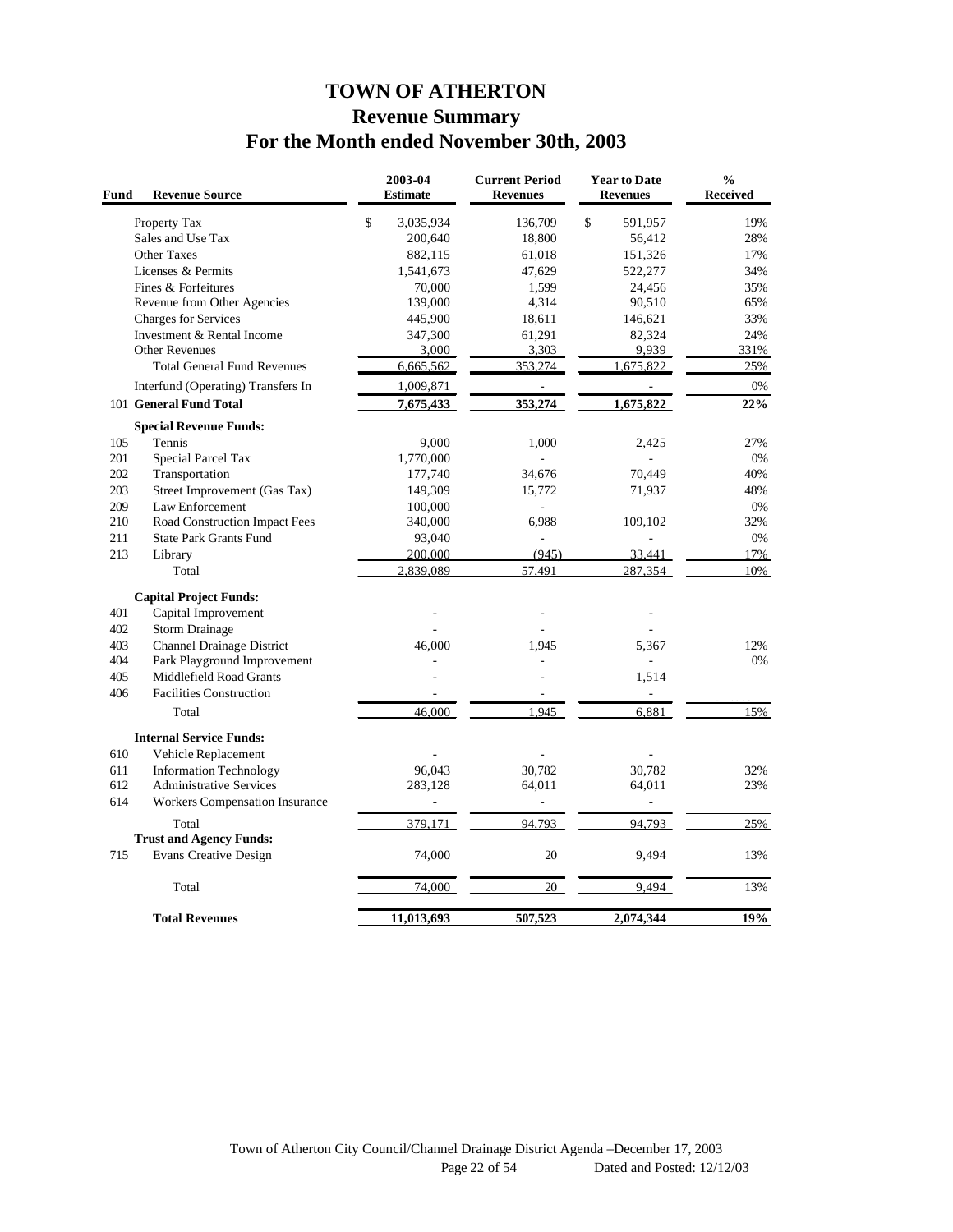# **TOWN OF ATHERTON Expenditure Summary For the Month Ended November 30th, 2003**

| Fund | <b>Description</b><br><b>Department</b> | 2003-04<br><b>Budget</b> | <b>Current Period</b><br><b>Expenditures</b> | <b>Year to Date</b><br><b>Expenditures</b> | $\frac{0}{0}$<br><b>Spent</b> |
|------|-----------------------------------------|--------------------------|----------------------------------------------|--------------------------------------------|-------------------------------|
| 101  | General Fund                            |                          |                                              |                                            |                               |
|      | 11 City Council                         | \$<br>20,174             | \$<br>284                                    | 5,153                                      | 26%                           |
|      | 12 City Manager                         | 497,895                  | 48,876                                       | 224,302                                    | 45%                           |
|      | 16 City Attorney                        | 175,551                  | 16,773                                       | 43,420                                     | 25%                           |
|      | 18 Finance                              | 434,137                  | 30,510                                       | 153,731                                    | 35%                           |
|      | 25 Building                             | 902,873                  | 98,366                                       | 332,103                                    | 37%                           |
|      | 40 Police                               | 3,629,233                | 334,418                                      | 1,548,047                                  | 43%                           |
|      | 50 Public Works                         | 1,759,627                | 113,137                                      | 664,527                                    | 38%                           |
|      | Contingency                             | 100,000                  |                                              |                                            | 0%                            |
|      | <b>Total General Fund Expenditures</b>  | 7,519,490                | 642,364                                      | 2,971,283                                  | 40%                           |
|      | Interfund (Operating) Transfers Out     |                          |                                              |                                            | 0%                            |
|      | 101 General Fund Total                  | 7,519,490                | 642,364<br>$\frac{3}{2}$                     | 2,971,283<br>\$                            | 40%                           |
|      | <b>Special Revenue Funds:</b>           |                          |                                              |                                            |                               |
| 105  | Tennis                                  | 22,936                   | 3,764                                        | 6,590                                      | 29%                           |
| 201  | Special Parcel Tax                      | 1,986,917                | 94,108                                       | 436,933                                    | 22%                           |
| 202  | Transportation                          | 177,740                  | 5,161                                        | 5,161                                      | 3%                            |
| 203  | Street Improvement (Gas Tax)            | 180,080                  | 600                                          | 23,707                                     | 13%                           |
| 209  | Law Enforcement                         | 100,000                  | 8,219                                        | 47,092                                     | 47%                           |
| 210  | Road Impact Fees                        | 588,682                  | 76,617                                       | 77,100                                     | 13%                           |
| 211  | <b>State Park Grants</b>                | 81,660                   | L,                                           | 2,483                                      | 3%                            |
| 213  | Library Fund                            | 15,720                   | 250                                          | 14,131                                     | 90%                           |
|      | Total                                   | 3,153,735                | 188.719                                      | 613,197                                    | 19%                           |
|      | <b>Capital Project Funds:</b>           |                          |                                              |                                            |                               |
| 401  | Capital Improvement                     | 284,451                  | 2,250                                        | 28,331                                     | 0%                            |
| 402  | <b>Storm Drainage</b>                   | 25,713                   | (2,309)                                      |                                            | 0%                            |
| 403  | <b>Channel Drainage District</b>        | 411,554                  | 14,195                                       | 22,276                                     | 0%                            |
| 404  | Park Playground Fund                    |                          |                                              | 446                                        | L.                            |
| 405  | Middlefield Road Grants                 |                          |                                              | $\overline{a}$                             |                               |
| 406  | <b>Facilities Construction</b>          | 287,267                  | (2,957)                                      | 27,884                                     | 0%                            |
|      | Total                                   | .008.985                 | 11.179                                       | 78,937                                     | 8%                            |
|      | <b>Internal Service Funds:</b>          |                          |                                              |                                            |                               |
| 610  | Vehicle Replacement                     | 10,000                   | 14,184                                       | 37,397                                     | 374%                          |
| 611  | <b>Information Technology</b>           | 107,500                  | 5,147                                        | 21,746                                     | 20%                           |
| 612  | <b>Administrative Services</b>          | 328,151                  | 11,010                                       | 154,025                                    | 47%                           |
| 614  | <b>Workers Compensation Insurance</b>   |                          |                                              |                                            |                               |
|      | Total                                   | 445,651                  | 30,341                                       | 213,168                                    | 48%                           |
|      | <b>Trust and Agency Funds:</b>          |                          |                                              |                                            |                               |
| 715  | <b>Evans Creative Design</b>            | 62,100                   | 164                                          | 12,380                                     | 20%                           |
|      | Total                                   | 62,100                   | 164                                          | 12,380                                     | 20%                           |
|      | <b>Total Expenditures</b>               | 12,189,961               | 872,767                                      | 3,888,965                                  | 32%                           |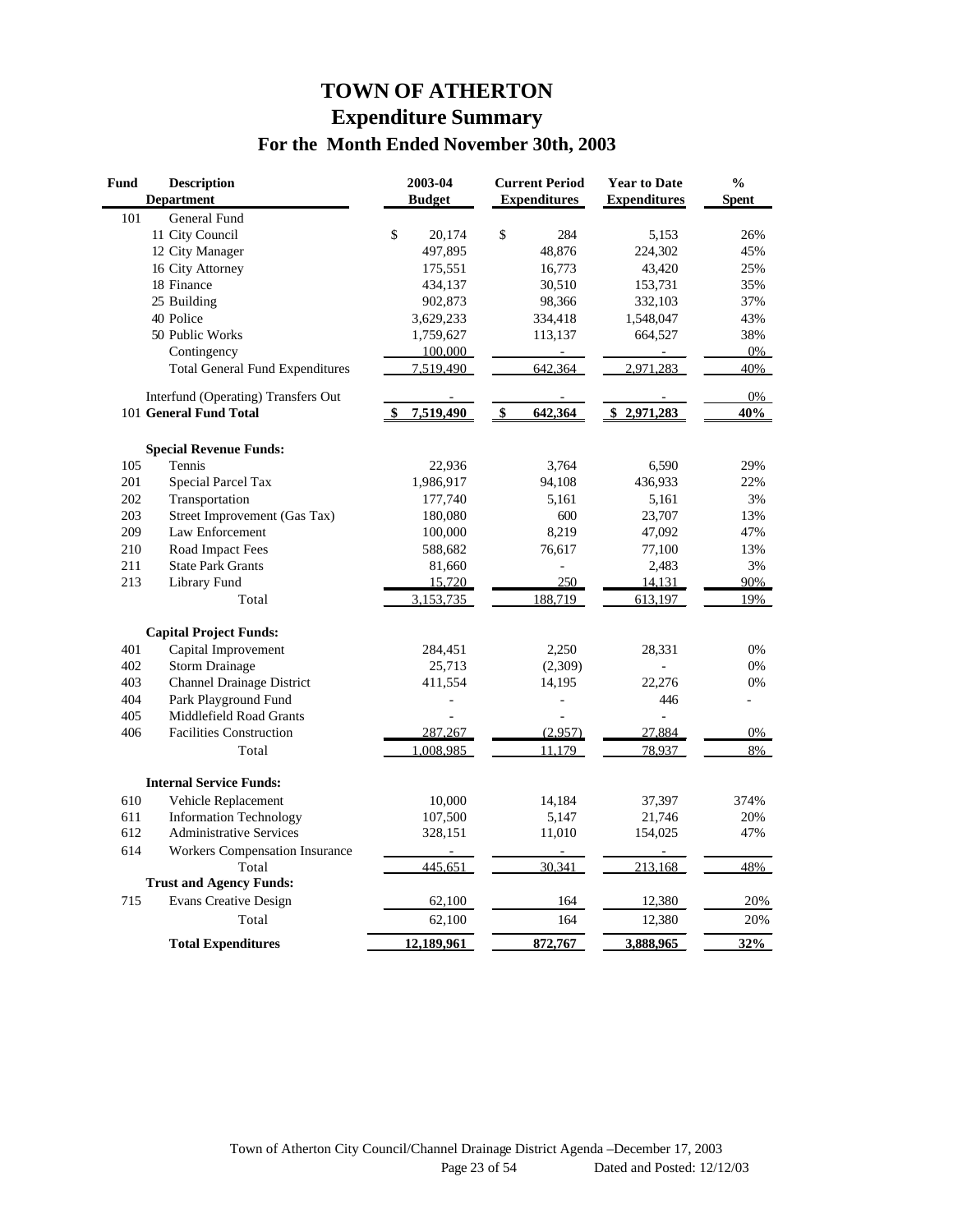## **As of November 30th, 2003 Fiscal Year 2003-04 Budget Summary TOWN OF ATHERTON**

| Fund | <b>Description</b>                    | <b>Beginning</b><br><b>Fund Balance</b><br><b>July 1, 2003</b> | <b>Revenues</b><br>to Date | <b>Transfers</b><br>to Date | <b>Expenditures</b><br>To Date | <b>Ending</b><br><b>Fund Balance</b><br>to Date |
|------|---------------------------------------|----------------------------------------------------------------|----------------------------|-----------------------------|--------------------------------|-------------------------------------------------|
|      | 101 General Fund                      | 5,284,633                                                      | 1,675,822                  |                             | 2,971,283                      | 3,989,172                                       |
|      | <b>Special Revenue Funds:</b>         |                                                                |                            |                             |                                |                                                 |
| 105  | Tennis                                | 10,543                                                         | 2,425                      |                             | 6,590                          | 6,378                                           |
| 201  | Special Municipal Tax                 | 895,443                                                        | $\overline{a}$             |                             | 436,933                        | 458,510                                         |
| 202  | Transportation                        | 14,728                                                         | 70,449                     |                             | 5,161                          | 80,016                                          |
| 203  | Street Improvement (Gas Tax)          | 126,605                                                        | 71,937                     |                             | 23,707                         | 174,835                                         |
| 209  | Law Enforcement                       | 22,911                                                         |                            |                             | 47,092                         | (24, 181)                                       |
| 210  | Road Construction Impact Fees         | 650,346                                                        | 109,102                    |                             | 77,100                         | 682,348                                         |
| 213  | Library Special Revenue Fund          | 723,832                                                        | $\overline{a}$             |                             | 14,131                         | 709,701                                         |
|      | Sub Total                             | 2,444,408                                                      | 253,913                    | $\overline{\phantom{a}}$    | 610,714                        | 2,087,607                                       |
|      | <b>Capital Projects Funds:</b>        |                                                                |                            |                             |                                |                                                 |
| 401  | Capital Improvement                   | 358,152                                                        |                            |                             | 28,331                         | 329,821                                         |
| 402  | <b>Storm Drainage</b>                 | 48,225                                                         |                            |                             |                                | 48,225                                          |
| 403  | <b>Channel Drainage District</b>      | 405,865                                                        | 5,367                      |                             | 22,276                         | 388,956                                         |
| 404  | Park Playground Improvement           | 28,958                                                         |                            |                             | 446                            | 28,512                                          |
| 405  | Middlefield Road Grants               |                                                                | 1,514                      |                             |                                | 1,514                                           |
| 406  | <b>Facilities Construction</b>        | 274,654                                                        |                            |                             |                                | 274,654                                         |
|      | Sub Total                             | 1,115,854                                                      | 6,881                      | $\overline{\phantom{a}}$    | 51,053                         | 1,071,682                                       |
|      | <b>Internal Service Fund</b>          |                                                                |                            |                             |                                |                                                 |
| 610  | Vehicle Replacement                   | 402,633                                                        |                            |                             | 37,397                         | 365,236                                         |
| 611  | <b>Information Technology</b>         | 78,723                                                         | 30,782                     |                             | 21,746                         | 87,759                                          |
| 612  | <b>Administrative Services</b>        | 134,052                                                        | 64,011                     |                             | 154,025                        | 44,038                                          |
| 614  | <b>Workers Compensation Insurance</b> |                                                                |                            |                             |                                |                                                 |
|      | Sub Total                             | 615,408                                                        | 94,793                     | $\overline{\phantom{a}}$    | 213,168                        | 497,033                                         |
|      | <b>Trust and Agency Funds</b>         |                                                                |                            |                             |                                |                                                 |
| 715  | <b>Evans Creative Design</b>          | 116,028                                                        | 9,494                      |                             | 12,380                         | 113,142                                         |
|      | Sub Total                             | 116,028                                                        | 9,494                      |                             | 12,380                         | 113,142                                         |
|      | <b>Grand Total</b>                    | \$<br>9,576,331                                                | \$<br>2,040,903            | \$<br>$\blacksquare$        | \$<br>3,858,598                | 7,758,636<br>\$                                 |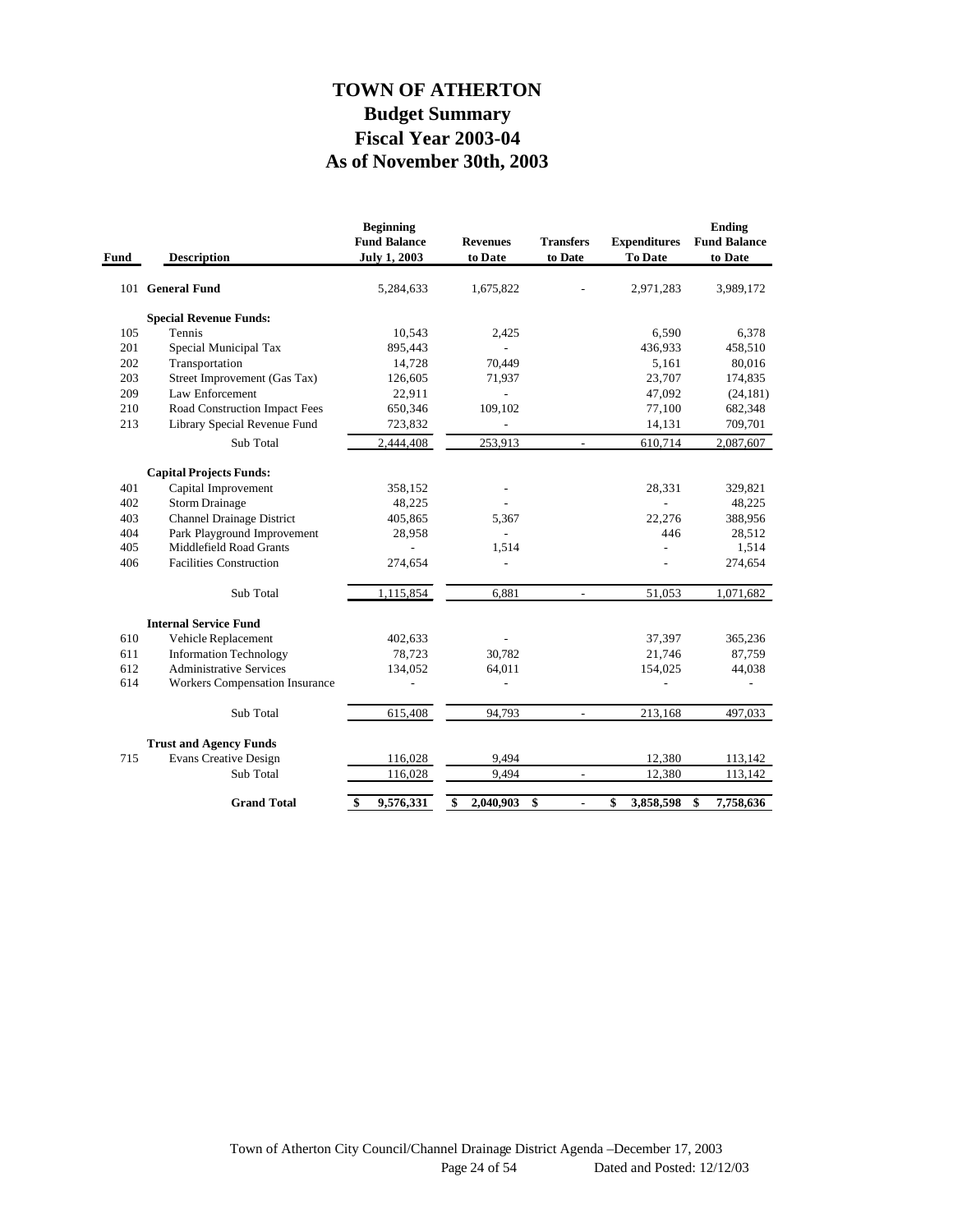

**Town of Atherton**

## **MEMORANDUM**

- **TO: HONORABLE MAYOR AND CITY COUNCIL**
- **FROM: JAMES H. ROBINSON, CITY MANAGER**
- **DATE: FOR THE MEETING OF DECEMBER 17, 2003 (CONTINUED FROM NOVEMBER 19, 2003 MEETING)**

## **SUBJECT: REFER REVIEW OF SPECIAL EVENTS ORDINANCE TO GENERAL PLAN COMMITTEE**

### **RECOMMENDATION**

That the City Council refer to the General Plan Committee the Special Events Ordinance for review and recommendation. Specifically it is requested that the General Plan Committee review the maximum time permitted for the life of the Special Events Permit issued and determine what specific time constraints, if any, should be imposed on permitted events within the Town of Atherton.

## **BACKGROUND**

Currently, Ordinance No. 499 establishes a permit process for Special Events conducted within the Town of Atherton "to insure the comfort, safety, and general welfare of the Town of Atherton citizens by controlling the number of Special Events and the impacts of said Events on the community and by providing a simplified permit process." It is also the intent of the ordinance to "protect the residents from excessive noise, traffic and other intrusions upon their privacy."

The Ordinance requires a Special Event Permit for Processions, Motion Picture filming, House Tours, Fundraisers, Auctions, Antiques Shows, Concerts, and other similar activities. However, a Special Event Permit is not required for on-site events at Schools and Country Clubs.

Although the Ordinance allows the Town to impose "any reasonable conditions to insure the event will have a minimal impact on the community," the ordinance does not address any specific constraint on the length of these special events. Although most events are usually of a one day or weekend variety, occasionally the Town will receive requests for permits that will cover much longer periods of time. The current ordinance is silent on the length of permitted events.

> Town of Atherton City Council/Channel Drainage District Agenda –December 17, 2003 Page 25 of 54 Dated and Posted: 12/12/03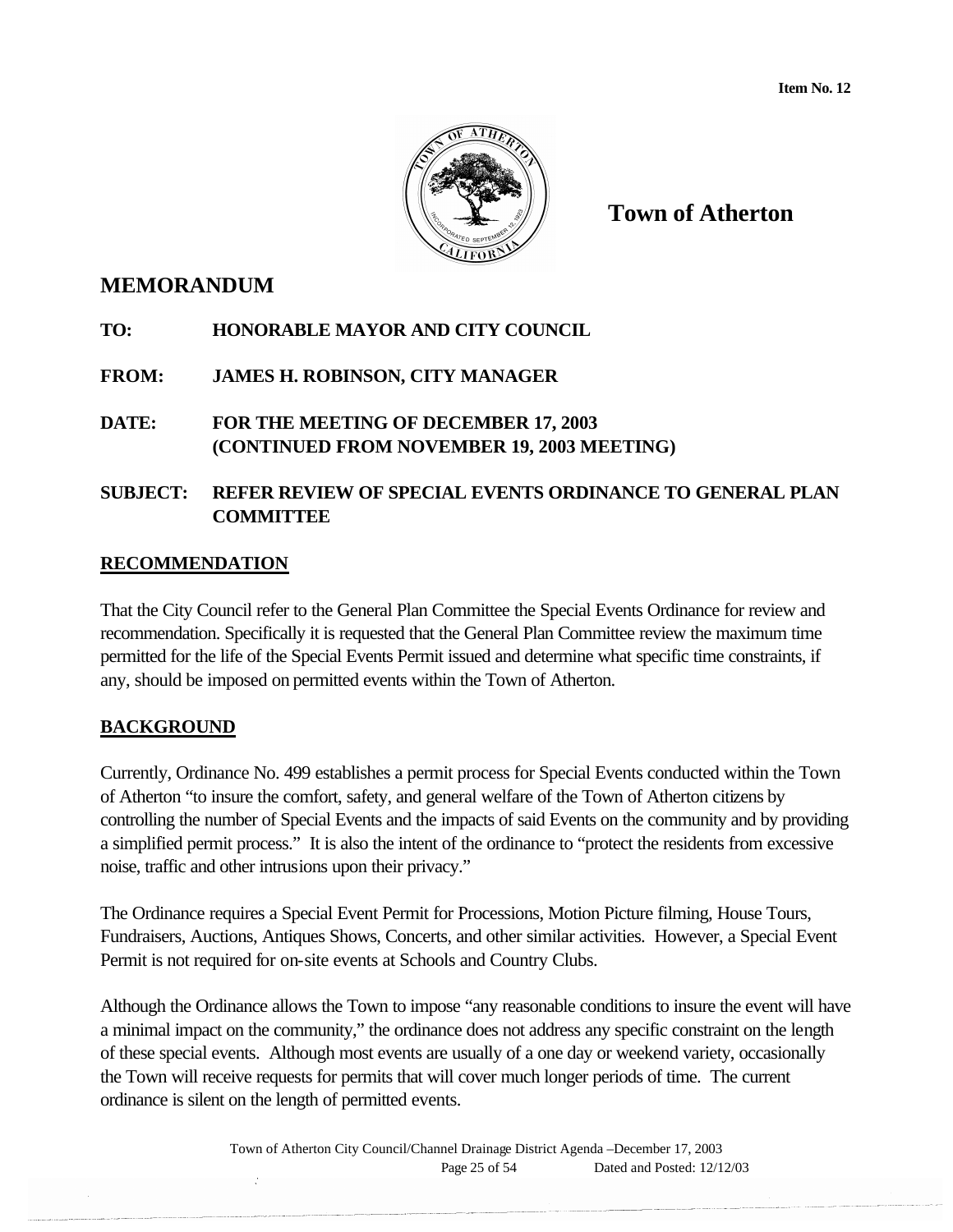#### **ORDINANCE NO. 499**

## **AN ORDINANCE OF THE CITY COUNCIL OF THE TOWN OF ATHERTON AMENDING VARIOUS SECTIONS OF THE ATHERTON MUNICIPAL CODE REGULATING SPECIAL EVENTS WITHIN THE TOWN OF ATHERTON**

The City Council of the Town of Atherton does ordain as follows:

SECTION 1: Chapter 8.52 is hereby entirely amended to read as follows:

Chapter 8.52 Special Events

| Sections: |                                                                                                                                                                                                                                                                                                                                                                                                                                                                                             |
|-----------|---------------------------------------------------------------------------------------------------------------------------------------------------------------------------------------------------------------------------------------------------------------------------------------------------------------------------------------------------------------------------------------------------------------------------------------------------------------------------------------------|
| 8.52.010  | Title                                                                                                                                                                                                                                                                                                                                                                                                                                                                                       |
| 8.52.020  | Purpose and Intent                                                                                                                                                                                                                                                                                                                                                                                                                                                                          |
| 8.52.030  | Definitions                                                                                                                                                                                                                                                                                                                                                                                                                                                                                 |
| 8.52.040  | Permit Required                                                                                                                                                                                                                                                                                                                                                                                                                                                                             |
| 8.52.050  | <b>Application Submittal Requirements</b>                                                                                                                                                                                                                                                                                                                                                                                                                                                   |
| 8.52.060  | Permit Issuance                                                                                                                                                                                                                                                                                                                                                                                                                                                                             |
| 8.52.070  | Permit Requirements                                                                                                                                                                                                                                                                                                                                                                                                                                                                         |
| 8.52.080  | Permit Revocation                                                                                                                                                                                                                                                                                                                                                                                                                                                                           |
| 8.52.090  | Violation as a Public Nuisance                                                                                                                                                                                                                                                                                                                                                                                                                                                              |
| 8.52.010  | Title<br>This chapter shall be known as the "Special Event Ordinance" and may be so                                                                                                                                                                                                                                                                                                                                                                                                         |
| cited.    |                                                                                                                                                                                                                                                                                                                                                                                                                                                                                             |
| 8.52.020  | Purpose and Intent<br>The purpose of this chapter is to insure the comfort, safety, and general welfare of<br>the Town of Atherton citizens by controlling the number of Special Events and<br>impacts of said Events on the community and by providing a simplified permit<br>process. It is also the purpose of this chapter to defray the costs of processing<br>applications for these events.<br>The intent of this chapter is to protect the residents from excessive noise, traffic, |
|           | and other intrusions upon their privacy.                                                                                                                                                                                                                                                                                                                                                                                                                                                    |
| 8.52.030  | Definitions                                                                                                                                                                                                                                                                                                                                                                                                                                                                                 |
|           | Special Events" shall include motion picture filming, house tours, fundraiser, auction, antique<br>show, concert, processions (walks, road races, bicycle rides, skate-a-thons), or other<br>similar activity,                                                                                                                                                                                                                                                                              |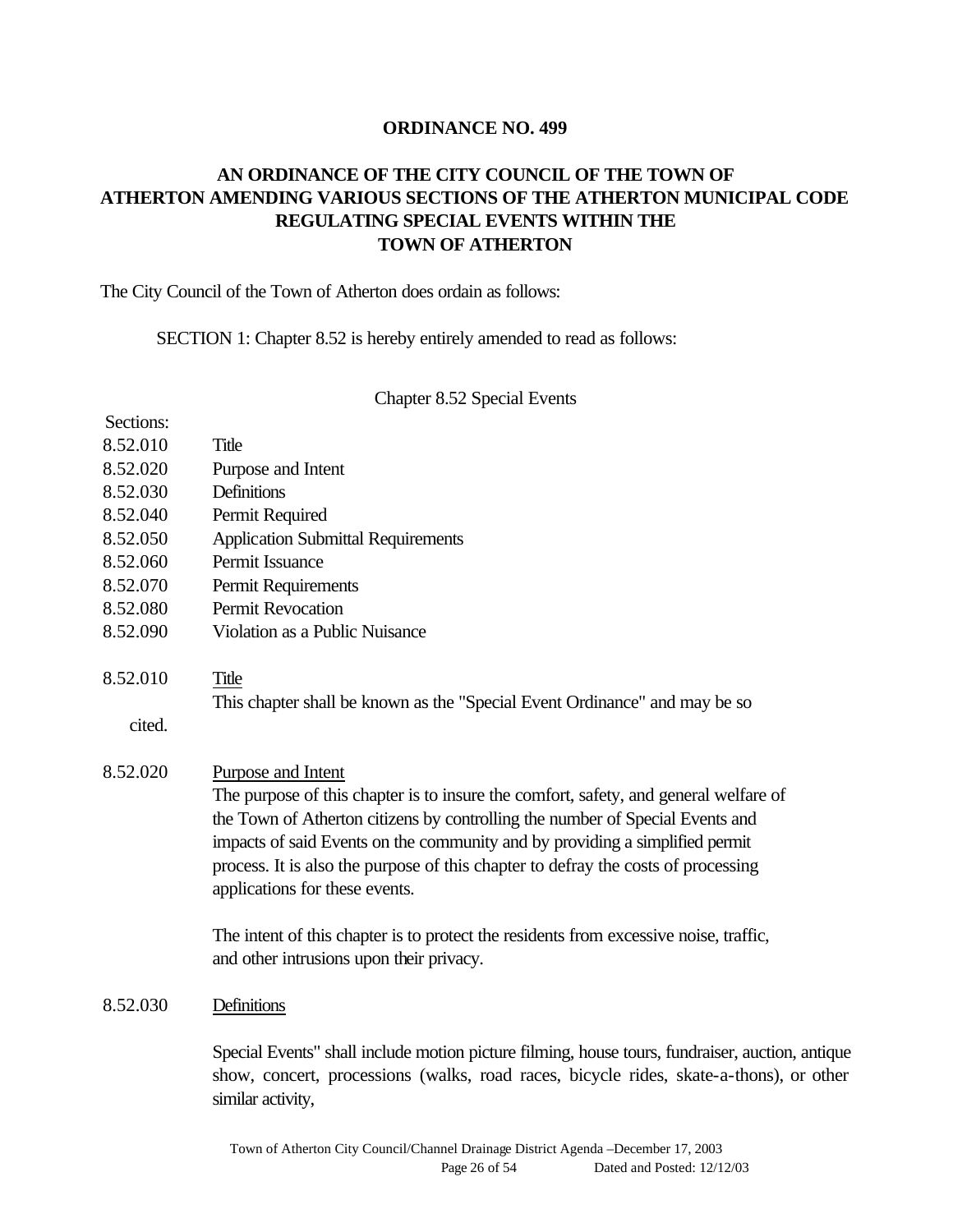8.52.040 Permit Required

A. A Special Event Permit is required for any of the following listed activities:

- 1. Processions such as: Walks, Road Races, Bicycle Rides, Skate-a-thons and similar activities.
- 2, Motion picture filming
- 3. House Tours
- 4. Fundraisers
- 5. Auctions
- 6. Antique Shows
- 7. Concerts
- 8. Other similar activities
- B. Although a Special Event Permit is not required for on-site events at Schools and Country Clubs, responsible parties shall notify the Town of such events.

#### 8.52.050 Permit Requirements

The following items and information shall be submitted to the Building and Zoning Official:

- 1. Completed application (application form supplied by the Town) submitted to the Town at least 2 months prior to the event.
- 2. Detailed description of the event..
- 3. Contact person available prior to and during the event.
- 4. Application fee, (as set by resolution of the City Council).
- 5. One composite assessors map with a circle showing all properties within a 500' radius of the subject site.
- 6. Copies of the assessors roll pages listing said owners of the aforementioned properties as shown on the latest equalized assessment roll.
- 7. Plain No. 10 envelopes, stamped, addressed to each owner, in order by parcel number.
- 8. Notices suitable for area wide posting describing the event.
- 9. The anticipated number of vehicle trips per day,
- 10. An on and off site parking plan including the placement of barricades, etc.
- 11. A deposit as determined by the Building and Zoning Official for the funding of any additional security measures not provided by the applicant.
- 12. A hold harmless agreement, holding the Town of Atherton, its employees and agents harmless and certificate of insurance, naming the Town as additional insured, in amounts determined sufficient by the City Attorney, and from a company approved by the City Attorney.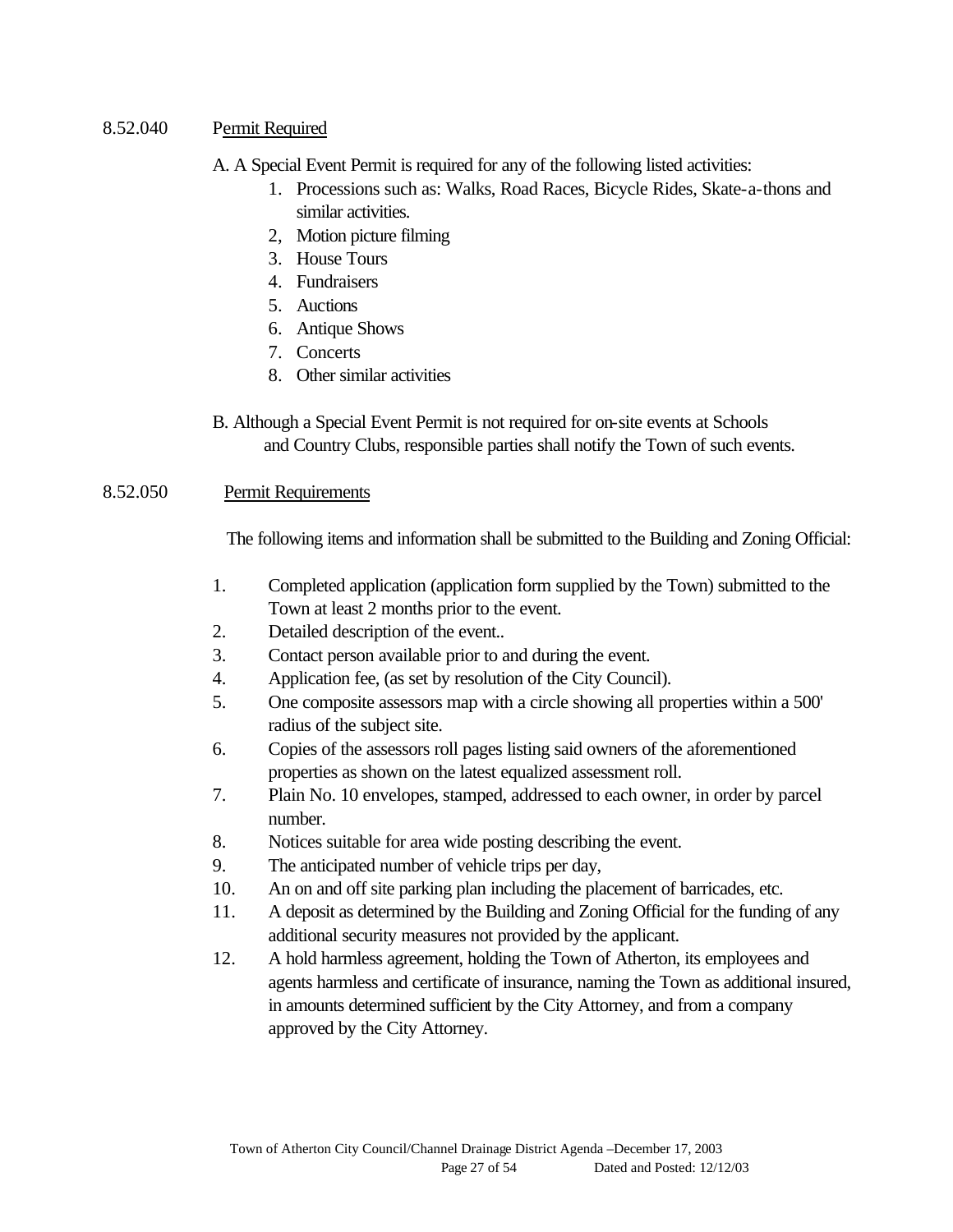The Building and Zoning Official may issue a Special Event Permit when in the opinion of the Building and Zoning Official the event meets all of the requirements of the Atherton Municipal Code and the Atherton General Plan. The Building and Zoning Official may refer items to the Planning Commission when, in his/her opinion, the public interest would be better serviced by the Planning Commission conducting a Public Hearing, The Building and Zoning Official shall issue, deny or refer a Special Event Permit within a timely manner of receipt of a completed application. If there is a possibility that the event will not be in conformance with either the Atherton Municipal Code or the Atherton General Plan the application shall be denied.

If a Special Event Permit is issued by the Building and Zoning Official, said official may impose any reasonable conditions to insure the event will have a minimal impact on the community. Said conditions may include, but are not limited to, any of the following.

- 1. Adequate arrangements to prevent:
	- a) Violation of the Atherton Municipal Code.8.16 NOISE CONTROL.
	- b) Violation of the Atherton Municipal Code 8.20 NUISANCES.
	- c) amplified sound.
	- d) Violation of any traffic laws.
	- e) Violation of any other section of the Atherton Municipal Code.
- 2. Posting of docents at key/dangerous locations.
- 3. Event, including setup and tear down will be done during daylight hours if feasible.
- 5. Signs on public property shall be kept to a minimum and shall not be displayed for longer than one hour prior to or after the end of the event.
- 6. Other materials or mitigation measures deemed necessary by the Building and Zoning Official.
- 7. Parking barricades shall be set back a minimum distance as required by the City Manager or his/her designee to insure site distance clearance from special event site driveways and neighboring driveways.

#### 8.52.070 Permit Requirements

- 1. All special events shall be publicly noticed pursuant to the process outlined in State Planning and Zoning Law section 65091, with a 500'. radius notification. However, if the event is not conducted on a single site, or would be conducted within the public fight-of-way, the applicant shall instead place the notice in a newspaper of general circulation.
- 2. The applicant shall submit a written statement consenting to the required conditions of the Special Event permit.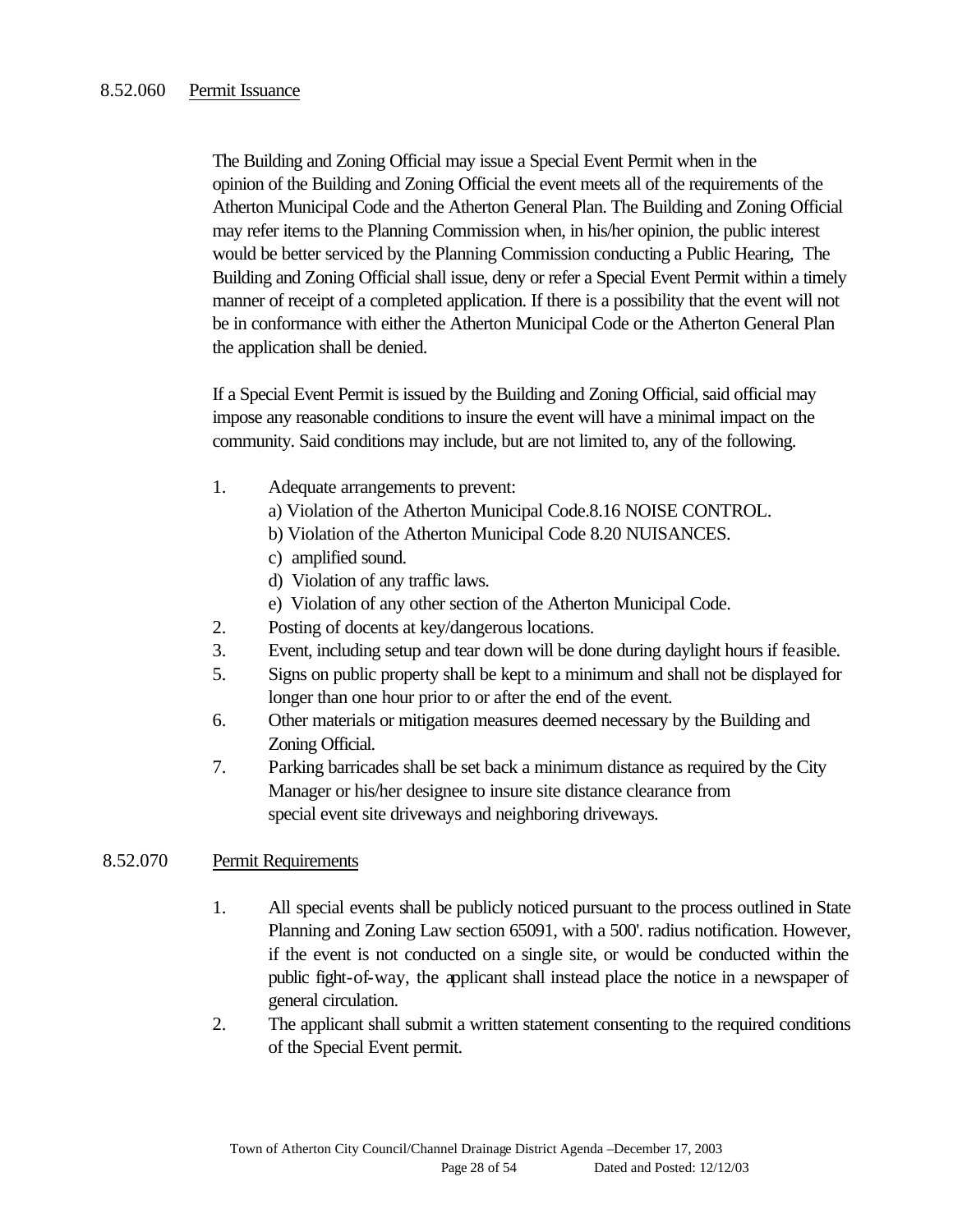3. No more than two Special Event Permits shall be issued in each calendar year for Special Events on any property.

### 8.52.080 Permit Revocation

A Special Event Permit may be revoked by the City Manager or his/her designee in the event of any violation of the Special Events Permit or the Atherton Municipal Code.

### 8.52.090 Violation as a Public Nuisance

Each violation of this ordinance shall constitute a public nuisance and be subject to abatement as such.

**SECTION 2:** Sections 17.24.030(D) and 17.20.030(D) are hereby deleted in its entirety.

**SECTION 3:** That the City Council hereby declares, that it would have passed this Ordinance sentence by sentence, paragraph by paragraph, and section by section, and does hereby declare that any provisions of this Ordinance are severable, and, if for any reason any sentence, paragraph or section of this Ordinance shall be held invalid, such decision shall not effect the validity of the remaining parts of this Ordinance.

**SECTION 4:** This Ordinance shall be posted in at least three public places according to law and shall take affect and be in force from and after 30 days after its passage and adoption.

Introduced this 10th day of Febuary, 1999.

Passed and adopted as an Ordinance of the Town of Atherton at a regular meeting thereof held on the 9th day of March ,1999, by the following vote:

AYES, COUNCLMEMBERS: Alan B. Carlson, William R. Conwell, Malcolm H. Dudley Vice Mayor Dianne M. Fischer, Mayor Nanette F. Chapman NOES, COUNCILMEMBERS: None

ABSENT, COUNCIl,MEMBERS: None

s/Nanette F. Chapman MAYOR of the Town of Atherton

ATTEST: s/Donald F. Guluzzy CITY MANAGER of the Town of Atherton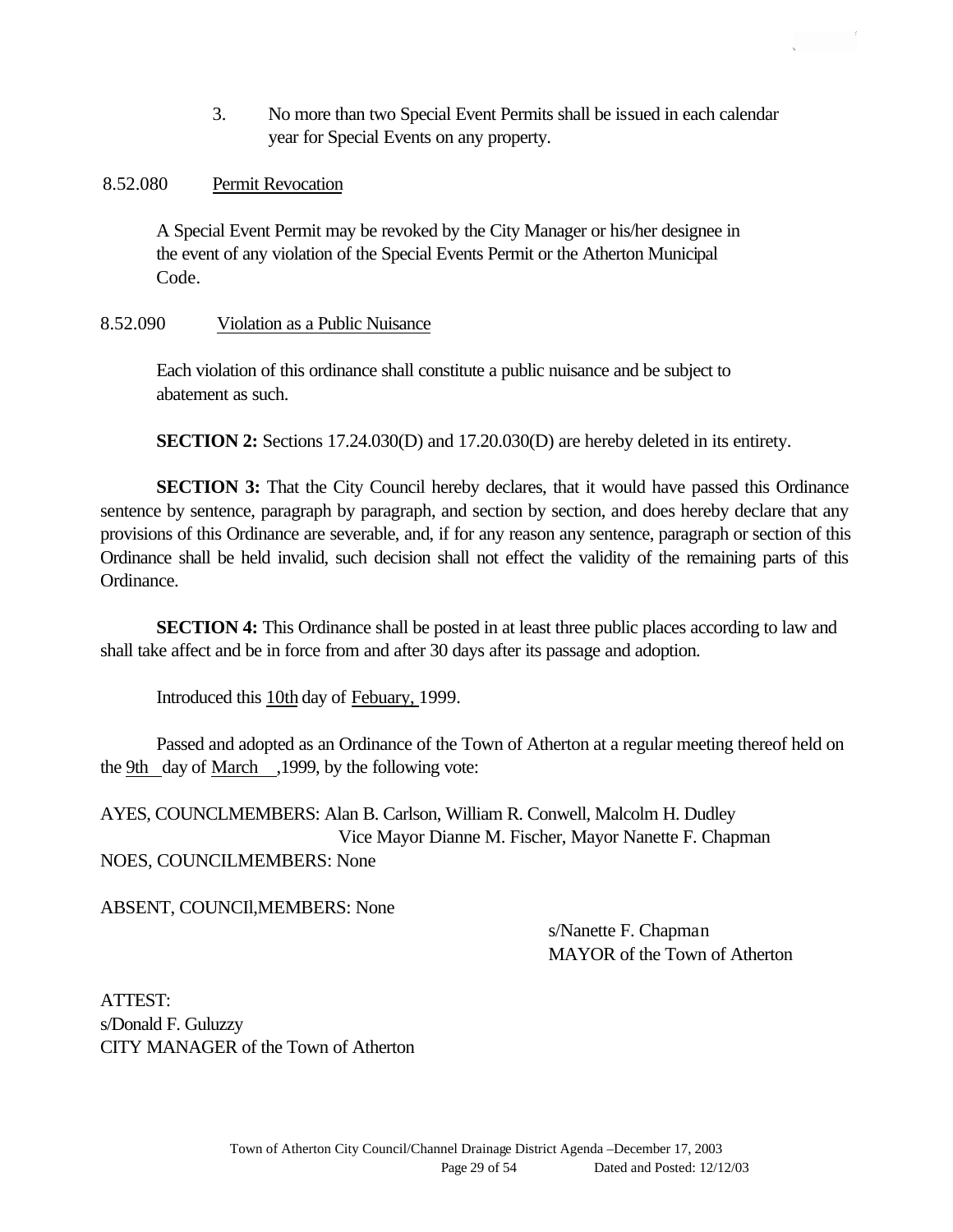

# **Town of Atherton**

## **CITY COUNCIL STAFF REPORT**

## **TO: HONORABLE MAYOR AND CITY COUNCIL**

## **FROM: DUNCAN JONES, PUBLIC WORKS DIRECTOR**

## **DATE: FOR THE MEETING OF DECEMBER 17, 2004**

## **SUBJECT: APPROVAL OF PLANS AND SPECIFICATIONS AND AUTHORIZATION TO ADVERTISE THE HOLBRROK-PALMER PARK MAIN HOUSE ELEVATOR PROJECT**

### **RECOMMENDATION:**

Approve the plans and specifications and authorize advertisement for bids for the Holbrook-Palmer Park Main House Elevator Project, Project No. 03-009.

### **INTRODUCTION:**

The adopted Capital Improvement Program includes funds for constructing the Holbrook-Palmer Park Main House Elevator Project. The need for this project resulted from the need to provide Americans with Disabilities Act (ADA) access to the facility. In order to make more effective use of the elevator, capacity was also provided for use by caterers for functions at the Main House.

### **ANALYSIS**:

All of the facilities at Holbrook-Palmer Park need to be accessible to all residents according to the ADA. Currently only the Main House is not accessible to wheelchairs. This project will complete compliance with the provisions of the ADA for Holbrook-Palmer Park.

The primary function of the Main House is rental for events, such as weddings and corporate retreats. Caterers service the vast majority of those events. Currently the caterers must carry individual trays from their trucks to the second floor kitchen. With the elevator, they will be able to bring their wheeled carts to the second floor, reducing the time required and protecting their products from the elements.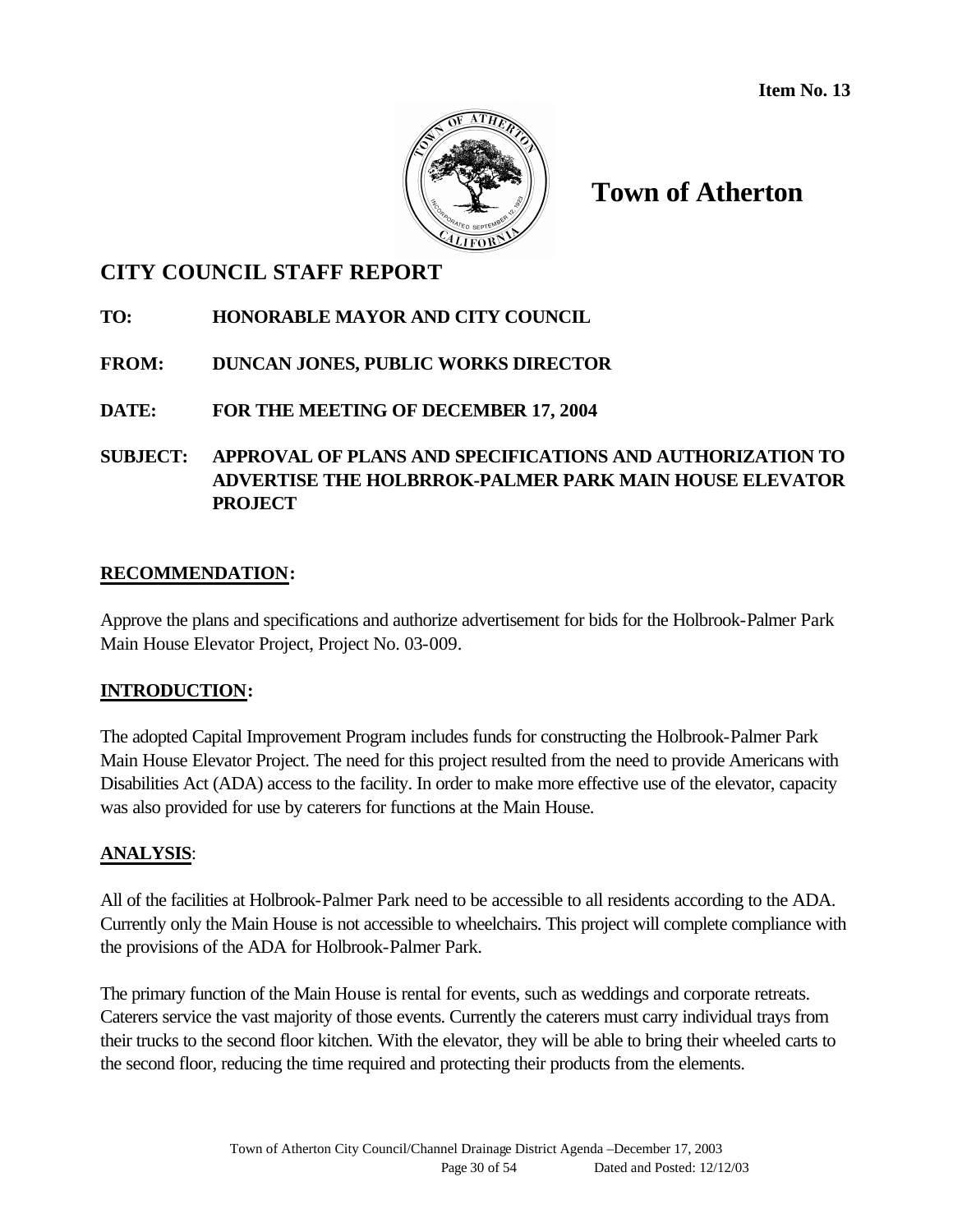Engineers evaluated the use of ramps but determined that the long ramps required would detract from the aesthetics and use of the Main House and surrounding areas. The elevator can be tucked in behind the house at the service entrance. At that location, it can do double duty of providing access and providing a very desirable assist to caterers servicing events at the Main House.

The elevator will be a separate structure from the Main House, connected at the second floor by an extension of the porch. The existing porch and entrance doorway are too narrow for ADA compliance, so the entire porch will be reconstructed and the doorway will be widened. The existing stairs do not comply with the current building code. Because the stairs must be moved to expand the porch, they will be reconstructed to comply with the code.

The elevator building will have a roof line above the elevator to match the Main House roof, and the siding on the building will also match the Main House. The elevator equipment room will have a lower roof aligned with the stairway. The stairway was moved to the face of the elevator building to help the hide building. Trees and shrubs to the rear of the elevator building will also help it blend into the park.

The Holbrook-Palmer Park Main House Elevator Project is budgeted for construction in FY 2003-04. CSG Consultants prepared the design for the project. The Holbrook-Palmer Park Main House Elevator Project plans and specifications are ready to be advertised for construction.

## **FISCAL IMPACT:**

The engineer's estimate for the Holbrook-Palmer Park Main House Elevator Project is \$113,390. Additionally, we believe that it is prudent to establish an appropriation for construction contingencies and construction support services (such as submittal reviews by the consultant and materials testing) in the amount of \$11,339. We therefore recommend appropriations for this project be increased to \$124,729, an increase of \$24,729 from the \$100,000 that was appropriated within the FY 2003-04 operating and capital budget.

Subsequent to the adoption of the FY 2003-04 budget an additional \$19,564 in FY 2002 Roberti-Z'Berg-Harris Grant funds have become available as well as \$220,000 in FY 2002 California State Park Per-Capita Block Grant funds. Accordingly, we recommend that the entire amount of the additional Roberti-Z'Berg-Harris grant funds and \$5,165 of the 2002 Per-Capita Block Grant funds be used as a source of funding to accommodate this appropriation increase request.

The project is scheduled to receive bids in January and award the contract at the February 2004 City Council meeting.

### **CONCLUSION**:

The plans for this project are consistent with the Capital Improvement Program and should be approved.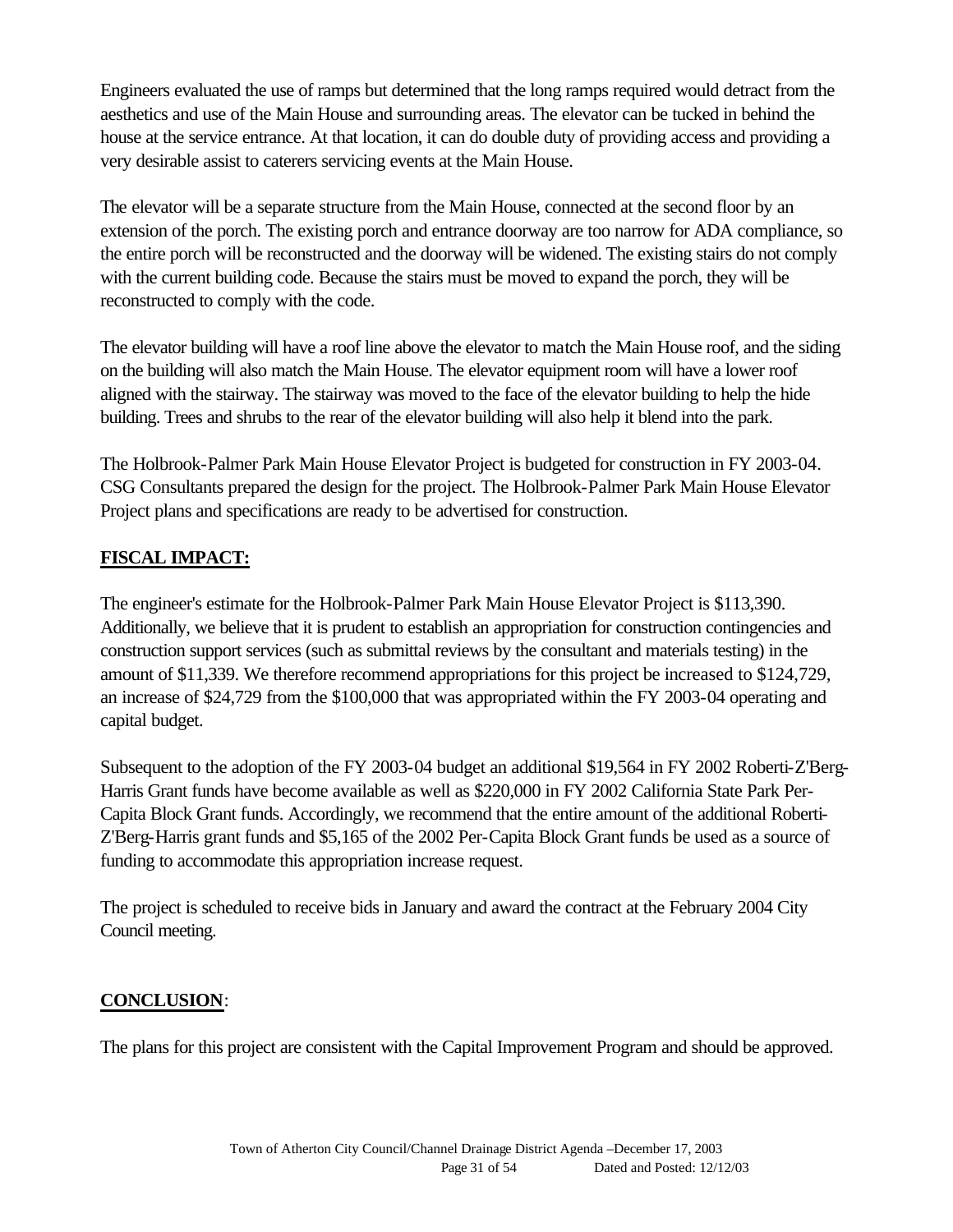Prepared By: Approved:

Duncan L. Jones, PE James Robinson Public Works Director City Manager

Attachments:

1. Rendering of project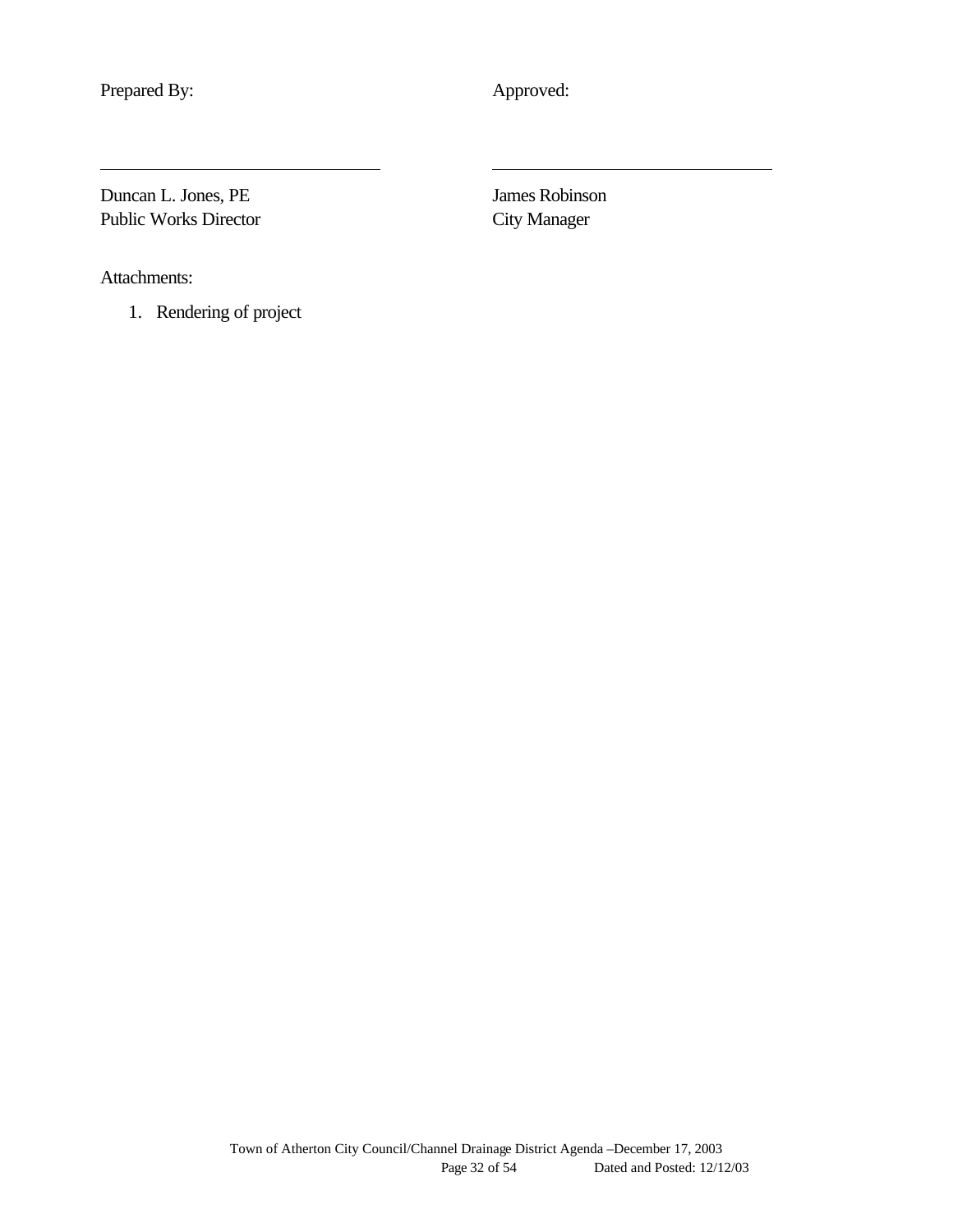

Town of Atherton

# **CITY COUNCIL STAFF REPORT**

## **TO: HONORABLE MAYOR AND CITY COUNCIL CITY MANAGER, JAMES ROBINSON**

## **FROM: DUNCAN JONES, PUBLIC WORKS DIRECTOR**

## **DATE: FOR THE MEETING OF DECEMBER 17, 2003**

## **SUBJECT: NATIONAL POLLUTANT DISCHARGE ELIMINATION SYSTEM – INTEGRATED PEST MANAGEMENT POLICY**

## **RECOMMENDATION:**

Approve a resolution adopting the San Mateo Countywide Stormwater Pollution Prevention Program Model Integrated Pest Management Policy.

## **INTRODUCTION:**

The Environmental Protection Agency, under amendments to the 1987 Clean Water Act, imposed regulations that mandate local government to control and reduce the amount of stormwater pollution runoff into receiving waters of the United States. Under the authority of the Porter-Cologne Water Quality Act, the State Water Resources Control Board has delegated authority to its regional boards to invoke permitting requirements. In July 1991, the San Francisco Bay Regional Water Quality Control Board (RWQCB) notified San Mateo County and all its incorporated cities of the requirement to submit a Municipal National Pollutant Discharge Elimination System (NPDES) Stormwater Permit application and to implement a Stormwater Management Plan (Plan).

Under the direction of the City/County Association of Governments (C/CAG), the San Mateo Countywide Stormwater Management Plan 1998-2003 was submitted to the RWQCB in February 1998. The RWQCB adopted the Plan, making it part of the San Mateo Countywide NPDES Stormwater Permit CA0029921, which remains in effect until July 2004. The Plan includes performance standards to which each member agency is committed to control stormwater pollution.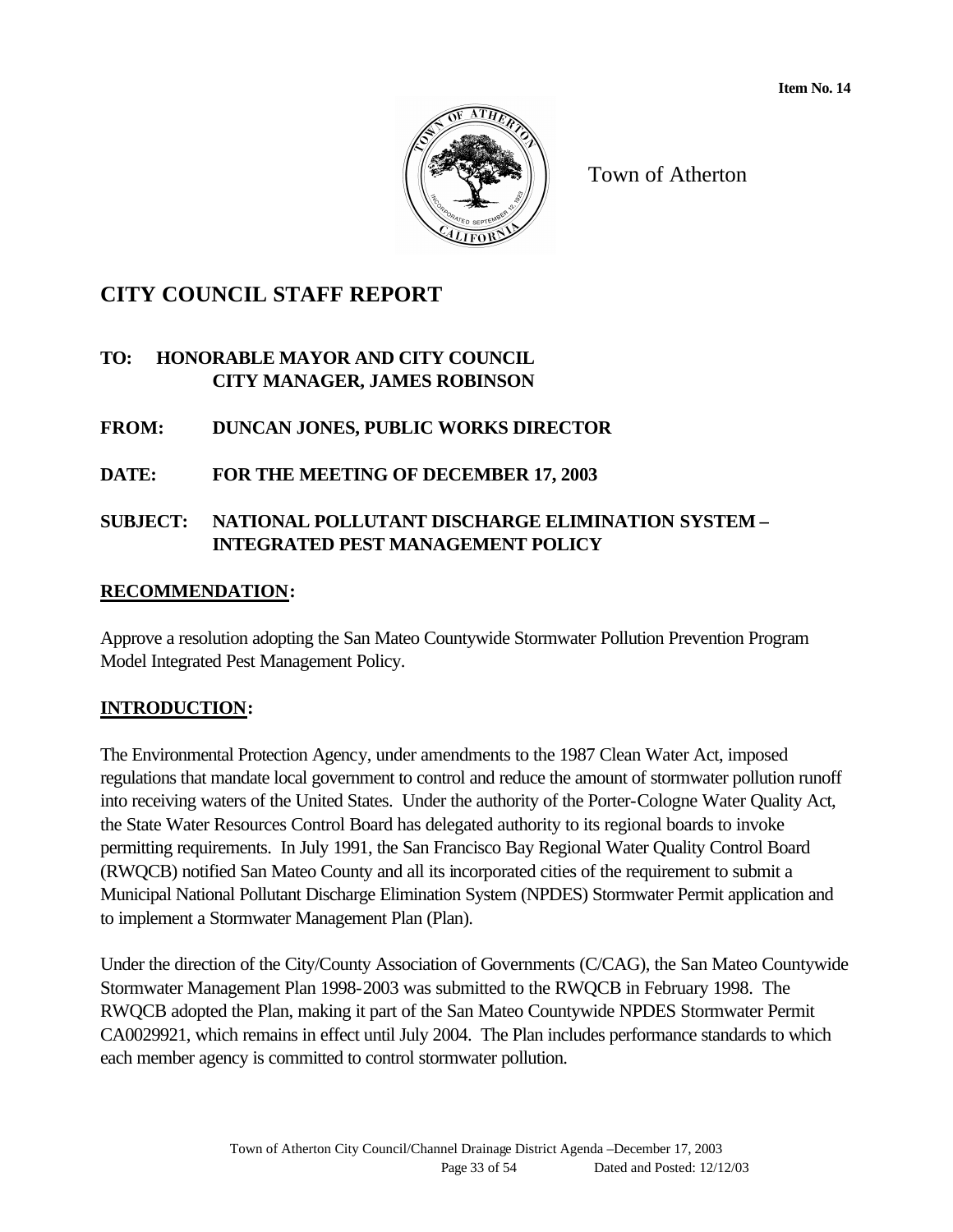Under the Plan, the member agencies developed a Pesticide Management Plan that includes goals for minimizing the effects of pesticide use on municipal stormwater quality, actions to achieve those goals, and monitoring mechanisms to document effectiveness of those actions. One of the required actions is adoption of an Integrated Pest Management (IPM) policy and/or ordinance requiring use of IPM techniques in municipal operations, minimizing pesticide use, and restricting use of organophosphate pesticides.

## **ANALYSIS:**

In order for member agencies to adopt IPM policies, the Parks and Recreation branch of the STOPPP Municipal Maintenance subcommittee developed a model policy each agency could adopt by resolution. The goal of the model policy is to protect health and safety, the environment, and water quality, and to provide sustainable solutions for pest control through reduced pesticide use. The model policy recommends municipal use of non-pesticide alternatives and least-toxic chemicals, if necessary. Preference will be given to contractors implementing IPM techniques. Employee and contractor pesticide usage will be tracked and reported annually to the State as part of the countywide program deliverables.

The model policy encourages pilot projects demonstrating landscape and structural pest control activities, requires review of and modifications to purchasing procedures, contracts, service agreements, and employee training practices to support reduced pesticide use, and requires educational outreach and/or support of countywide or regional IPM educational efforts and pesticide-related water quality issues.

Town staff was involved in developing the STOPPP model policy, and are already implementing an effective IPM program. Adoption of the policy will formalize the activities already being conducted by Town staff.

# **FISCAL IMPACT:**

Since the Public Works department is already implementing an IPM program based on the model policy, additional fiscal impacts are minimal. Funding to continue implementing an IPM program will come from the NPDES Fund 556, Department 101-50. Implementing an IPM program was included in the 2003-04 departmental objectives, and therefore included in the adopted budget.

## **CONCLUSION:**

IPM is a problem solving approach to landscape and grounds management designed to prevent and control undesirable weeds, insects, fungi and rodents. IPM relies on the use of site specific information about environmental conditions and behavior to prevent, resist and control pests that interfere with the purpose and use of a particular site. When a pest has exceeded a predetermined threshold at a particular site, all appropriate strategies are employed including modifying the habitat, modifying maintenance practices, modifying user behavior, and if all else fails, using pesticides as a last resort, and only within specific guidelines for least toxic selection and use.

This type of beneficial program is one that Atherton should adopt and encourage as a way of guiding both residents and staff in determining it's method of controlling all types of pests.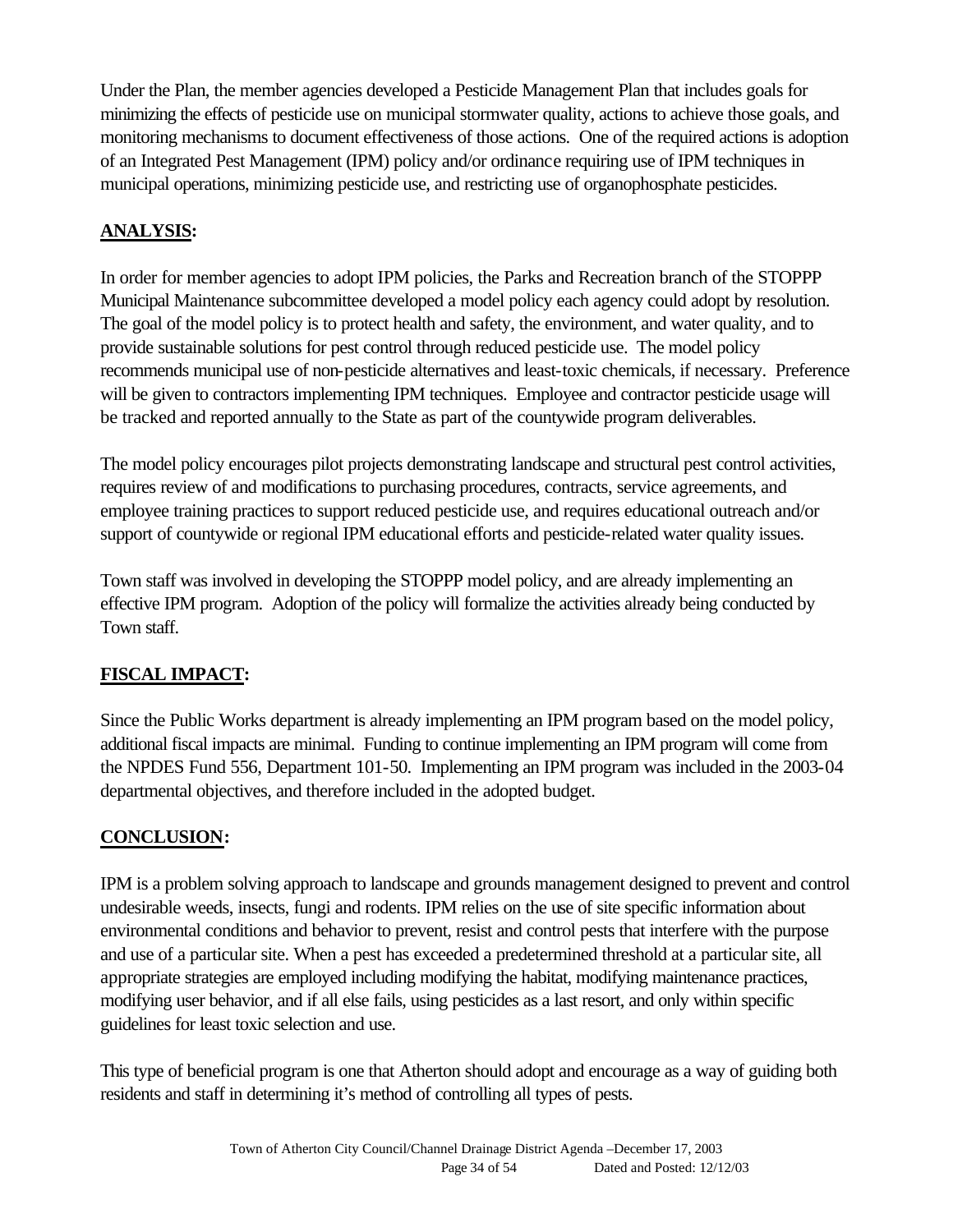Prepared by: Approved by:

Duncan L. Jones, P.E. James Robinson Director of Public Works City Manager

Attachments:

1. Resolution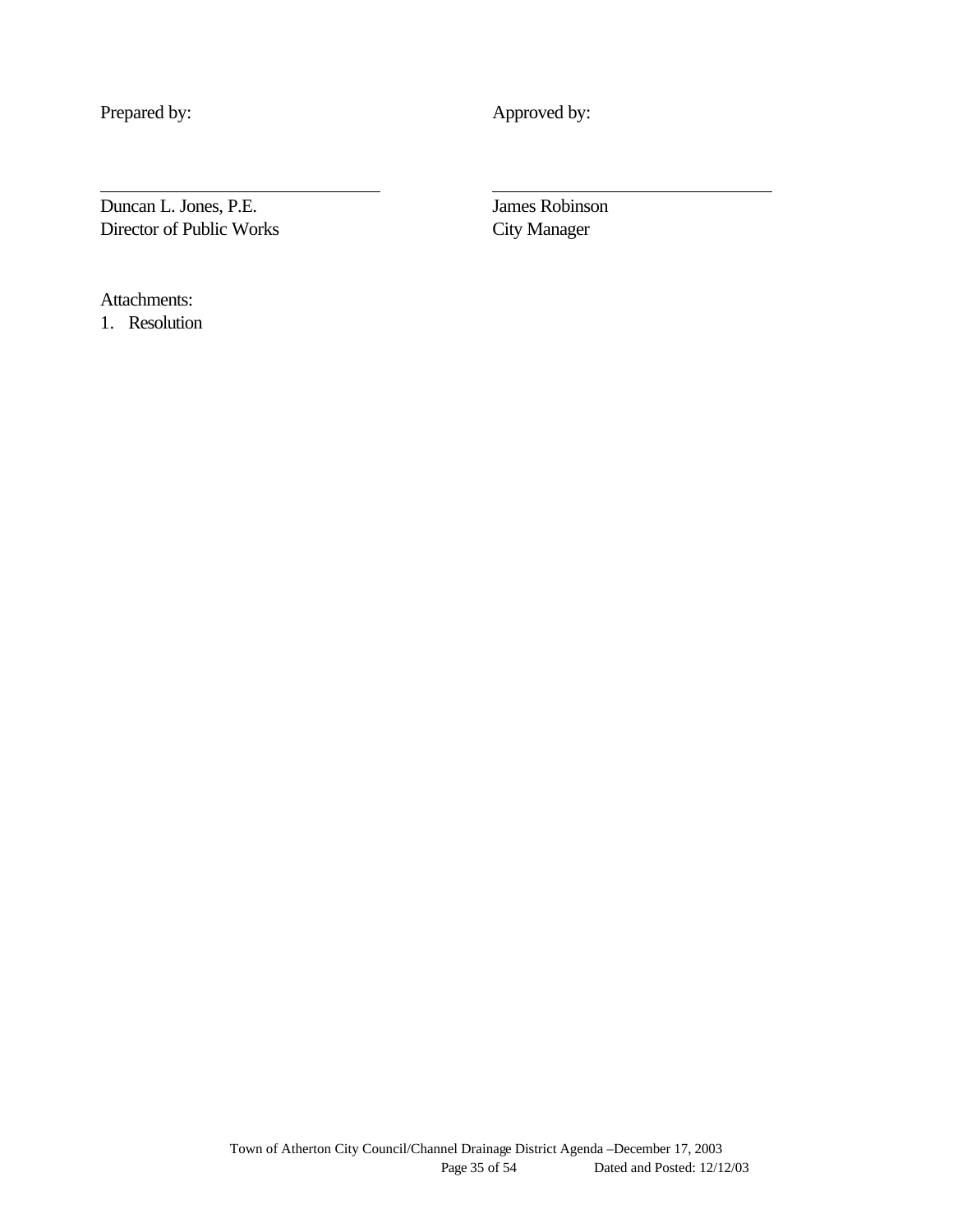## **RESOLUTION NO. 03 - \_\_\_**

## **A RESOLUTION OF THE CITY COUNCIL OF THE TOWN OF ATHERTON ADOPTING THE SAN MATEO COUNTYWIDE STORMWATER POLLUTION PREVENTION PROGRAM MODEL INTEGRATED PEST MANAGEMENT POLICY**

**WHEREAS,** the Environmental Protection Agency, under the 1987 amendments to the Federal Clean Water Act, imposed regulations mandating local governments control and reduce the amount of stormwater pollutant runoff into receiving waters;

**WHEREAS,** under the authority of the California Porter-Cologne Water Quality Control Act, the State Water Resources Control Board delegated authority to the Regional Water Quality Control Boards to invoke permitting requirements upon counties and cities;

**WHEREAS,** in July 1991, the San Francisco Bay Regional Water Quality Control Board notified San Mateo County of the requirement to submit a National Pollutant Discharge Elimination System (NPDES) Permit Application by November 30, 1992;

**WHEREAS,** in furtherance of the NPDES Permit Process, San Mateo County, in conjunction with all incorporated cities in San Mateo County, prepared the San Mateo Countywide Stormwater Management Plan that has a General Program as a fundamental component;

**WHEREAS,** the San Mateo Countywide Stormwater Management Plan has been submitted to the San Francisco Bay Regional Water Quality Control Board and has been approved by the Board and made part of NPDES Permit CA 0029921, issued in 1998 and remaining in effect through 2003;

**WHEREAS,** the San Mateo Countywide Stormwater Management Plan and NPDES Permit CA 0029921 required San Mateo County submit a renewal application by March 31, 1998, including a Stormwater Management Plan for 1998 through 2003;

**WHEREAS,** the Town of Atherton has accepted, adopted, and committed to implement the San Mateo Countywide Stormwater Management Plan for 1998-2003 and the renewal application and Plan was submitted to the San Francisco Regional Water Quality Control Board on March 18, 1998;

**WHEREAS,** the San Francisco Bay Regional Water Quality Control Board, after Public Hearing, approved the Renewed NPDES Permit CAS0029921, effective July 21, 1999 and which expires July 20, 2004;

**WHEREAS,** the San Mateo Countywide Stormwater Management Plan includes a Pesticide Management Plan and performance standards for pesticide usage and integrated pest management. A component of these standards is adoption by all member agencies of an Integrated Pest Management policy and/or ordinance requiring integrated pest management techniques in municipal operations;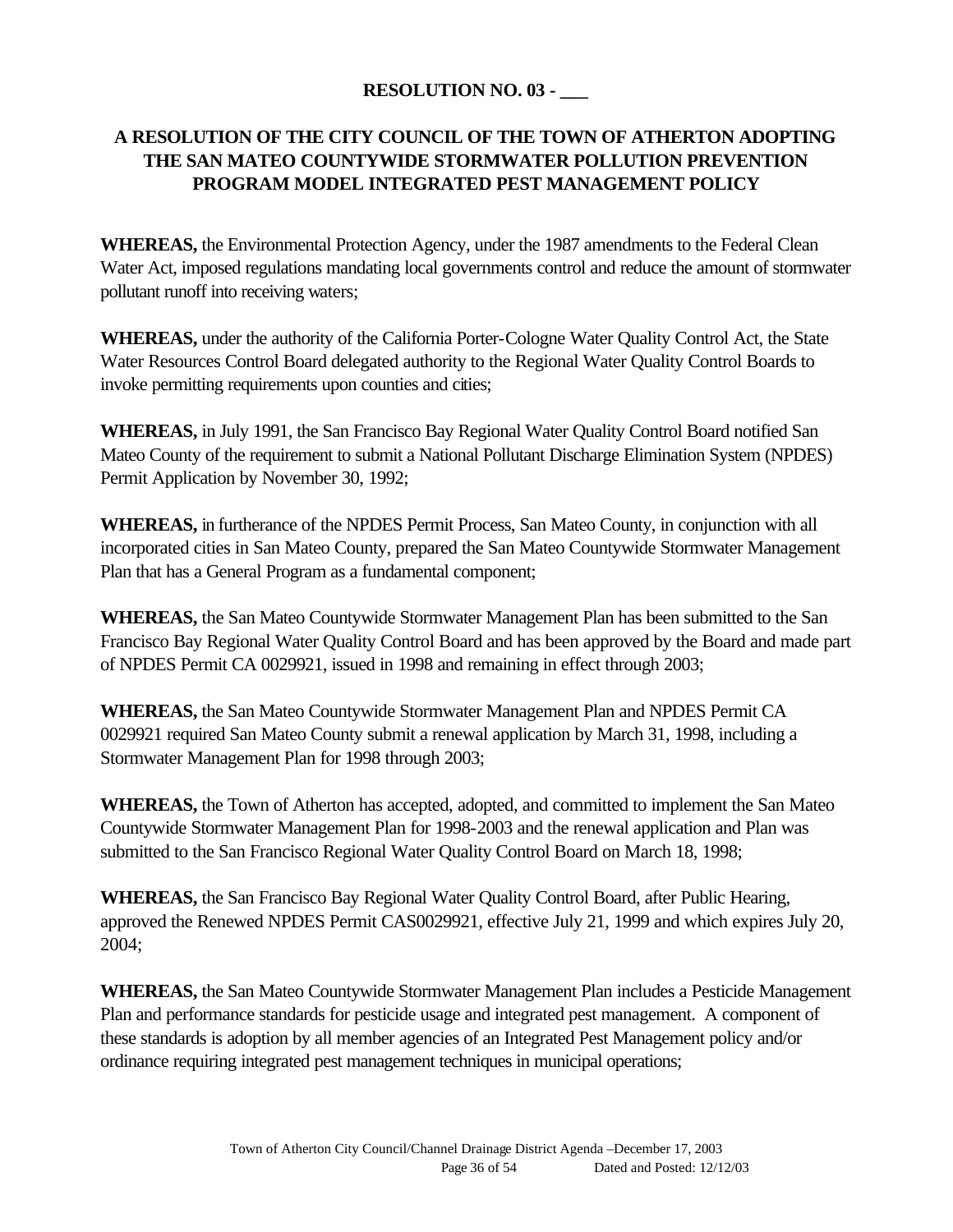**WHEREAS,** the Town of Atherton seeks to protect the health and safety of its employees and the general public, the environment and water quality, as well as to provide sustainable solutions for pest control, through the reduced use of pesticides on property owned or managed by the Town to the maximum extent practicable.

## **NOW, THEREFORE, BE IT RESOLVED** by the City Council of the Town of Atherton that:

- 1. Employees implementing pest management operations will use Integrated Pest Management (IPM) techniques that emphasize non-pesticide alternatives and, when necessary, employ the least toxic chemicals. Preference will be given to contractors who implement IPM. Town of Atherton departments and their contractors that apply pesticides will develop and maintain an active IPM Plan to ensure the long-term prevention and suppression of pest problems with minimum negative impacts on the health and safety of the community and environment. The Town of Atherton will track employee and contractor pesticide use and prepare an annual report summarizing pesticide use and evaluating pest control activities performed.
- 2. The Town of Atherton shall encourage pilot projects to demonstrate landscape and structural pest control alternatives, seeking to use the most recent technology, best management practices and least toxic methods for all pest control measures. Pilot projects should include an objective analysis of the effectiveness of the alternative techniques applied.
- 3. The Town of Atherton will review its purchasing procedures, contracts or service agreements with pesticide applicators and employee training practices to determine what changes can be made to support the goal of pesticide reduction and promote the purchase and use of the least harmful chemicals.
- 4. The Town of Atherton will perform educational outreach and/or support Countywide or regional efforts to educate residential and commercial pesticide users on a.) goals and techniques of IPM, and b.) pesticide related water quality issues.
- 5. Pesticides are defined as: any substance or mixture of substances intended for preventing, destroying, repelling, or mitigating any pest. Pests can be insects, rodents and other animals, unwanted plants (weeds), bacteria or fungi. The term pesticide applies to herbicides, fungicides, insecticides, rodenticides, molluscicides and other substances used to control pests. Antimicrobial agents are not included in this definition of pesticides. In general, the intent of antimicrobial agents is to reduce or mitigate the growth or development of microbial organisms. They are used to avoid health hazards and include indoor cleaning, spa and swimming pools, medical sterilizer and sanitizer products.
- 6. Integrated Pest Management (IPM) is an ecosystem-based strategy that focuses on long-term prevention of pests or their damage through a combination of techniques such as biological control, habitat manipulation, modification of cultural practices, and use of resistant varieties. Pesticides are used only after monitoring indicates they are needed according to established guidelines, and treatments are made with the goal of removing only the target organism. Pest control materials are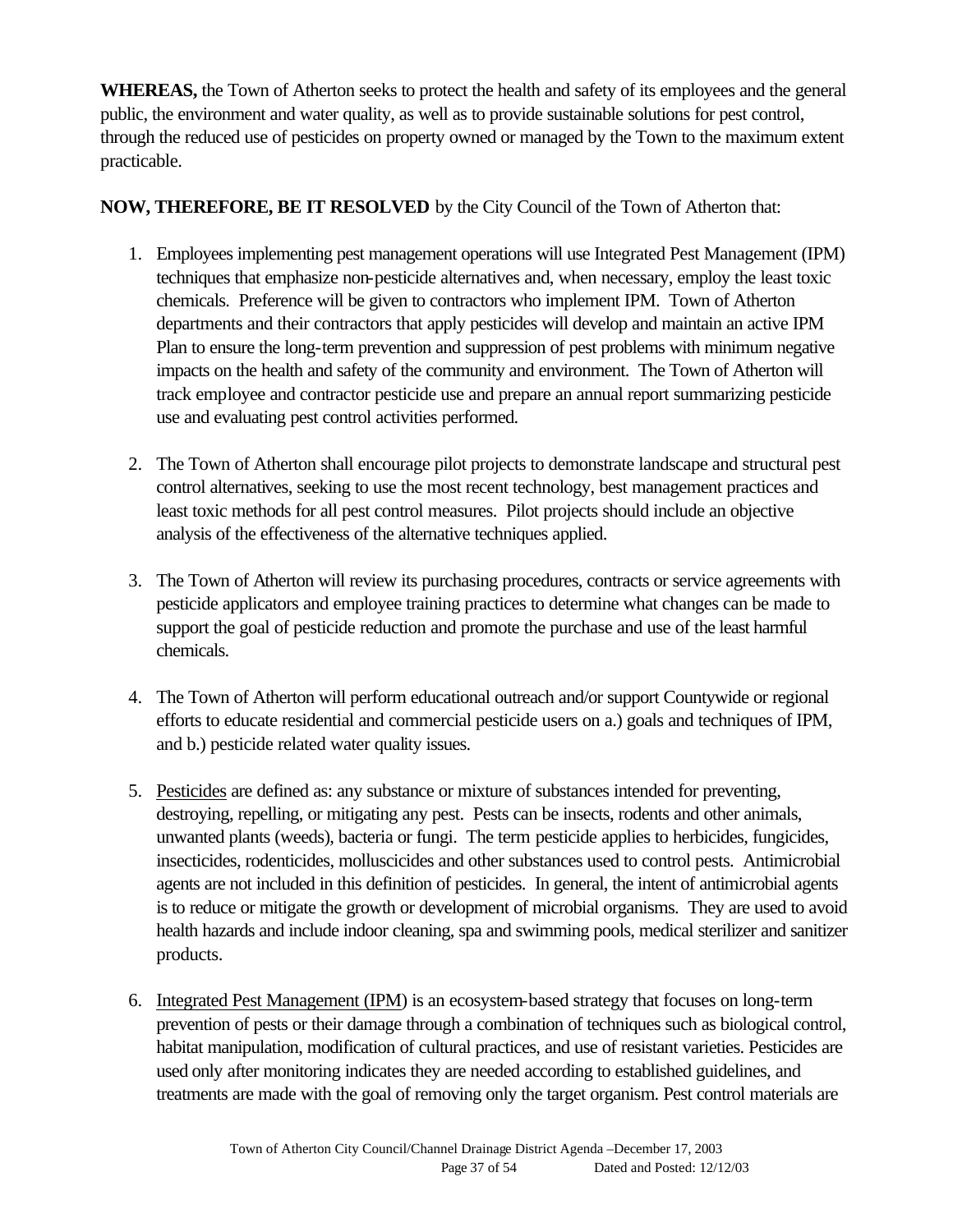selected and applied in a manner that minimizes risks to human health, to beneficial and non-target organisms, and to the environment.

IPM techniques could include biological controls (e.g., ladybugs and other natural enemies or predators); physical or mechanical controls (e.g., hand labor or mowing); cultural controls (e.g., mulching, discing, or alternative plant type selection); and reduced risk chemical controls (e.g., soaps or oils).

7. Town of Atherton owned or managed property includes but is not limited to parks and open space, roadsides, landscaped medians, flood control channels and other outdoor areas, as well as municipal buildings and structures.

\* \* \* \* \* \* \* \* \* \* \*

*I hereby certify that the foregoing Resolution was duly and regularly passed and adopted by the City Council of the Town of Atherton at a regular meeting thereof held on this \_\_th day of\_\_\_\_\_\_\_\_\_\_\_, 2003, by the following vote:*

| COUNCILMEMBERS: |
|-----------------|
| COUNCILMEMBERS: |
| COUNCILMEMBERS: |
| COUNCILMEMBERS: |
|                 |

ATTEST: MAYOR TOWN OF ATHERTON

Sharon Barker, City Clerk

APPROVED AS TO FORM:

Marc G. Hynes, City Attorney

\_\_\_\_\_\_\_\_\_\_\_\_\_\_\_\_\_\_\_\_\_\_\_\_\_\_\_\_\_\_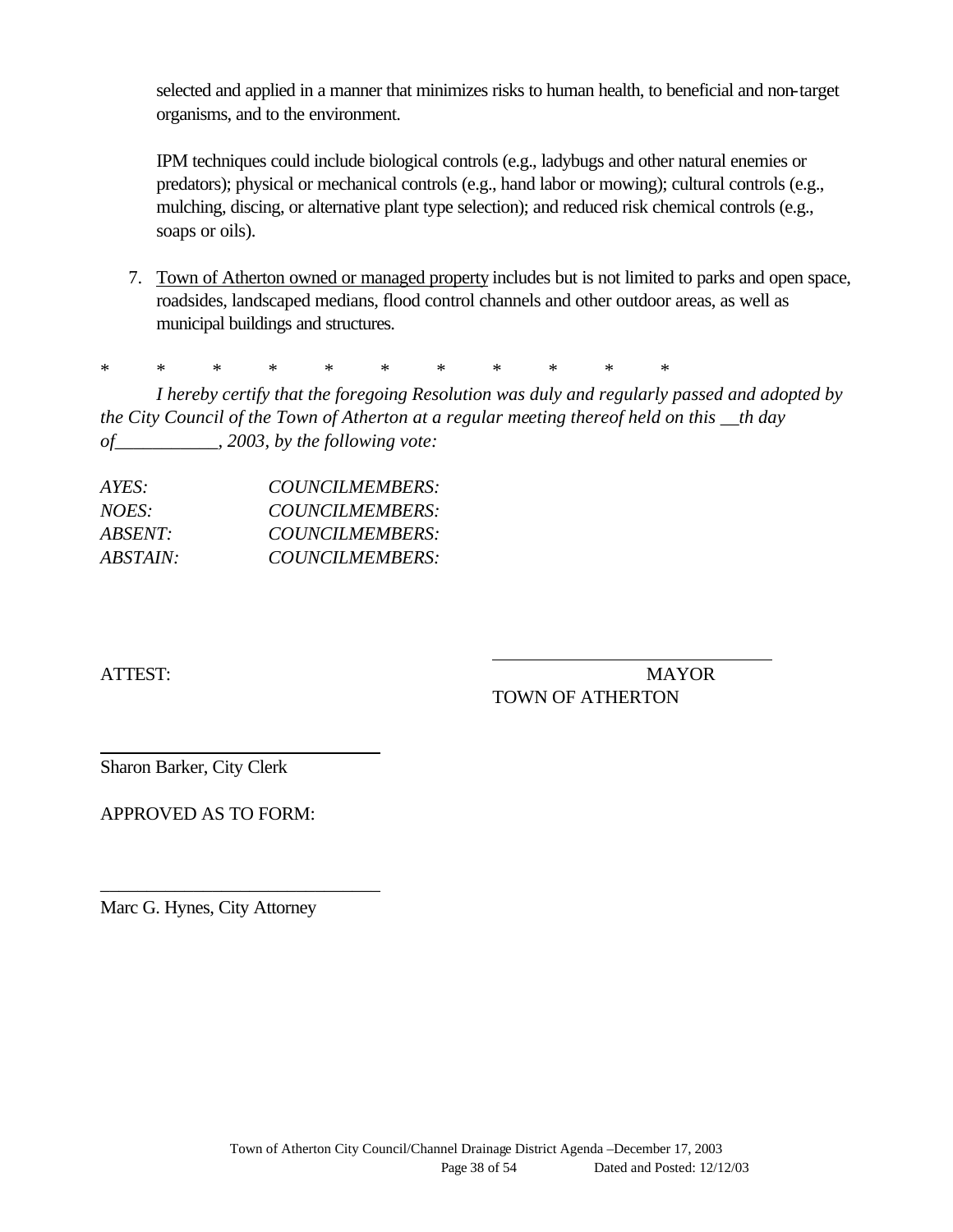

**Town of Atherton**

# **CITY COUNCIL STAFF REPORT**

# **TO: HONORABLE MAYOR AND CITY COUNCIL**

# **FROM: DUNCAN L. JONES, PUBLIC WORKS DIRECTOR**

# **DATE: FOR THE MEETING OF DECEMBER 17, 2003**

# **SUBJECT: ADOPTING A RESOLUTION OF THE CITY COUNCIL OF THE TOWN OF ATHERTON TO REAPPLY FOR REISSUANCE OF ITS MUNICIPAL STORMWATER NATIONAL POLLUTANT DISCHARGE ELIMINATION SYSTEM (NPDES) PERMIT AND TO ACCEPT AND ADOPT THE SAN MATEO COUNTYWIDE STORMWATER MANAGEMENT PLAN FOR 2004-2009**

# **RECOMMENDATION:**

Staff recommends that the City Council adopt a resolution authorizing the reissuance of the NPDES permit and commit to the implementation of permit requirements through a Stormwater Management Plan.

# **INTRODUCTION:**

The Environmental Protection Agency, under amendments to the 1987 Clean Water Act, imposed regulations that mandate local government to control and reduce the amount of stormwater pollution runoff into receiving waters of the United States. Under the authority of the Porter-Cologne Water Quality Act, the State Water Resources Control Board has delegated authority to its regional boards to invoke permitting requirements. In July 1991, the San Francisco Bay Regional Water Quality Control Board (RWQCB) notified San Mateo County and all its incorporated cities of the requirement to submit a Municipal National Pollutant Discharge Elimination System (NPDES) Stormwater Permit application and to implement a Stormwater Management Plan (SWMP).

Under the direction of the City/County Association of Governments (C/CAG), the San Mateo Countywide Stormwater Management Plan 1998-2003 was submitted to the RWQCB in February 1998. The RWQCB adopted the Plan, making it part of the San Mateo Countywide NPDES Stormwater Permit CA0029921, which remains in effect until July 2004. The Plan includes performance standards to which each member agency is committed to control stormwater pollution.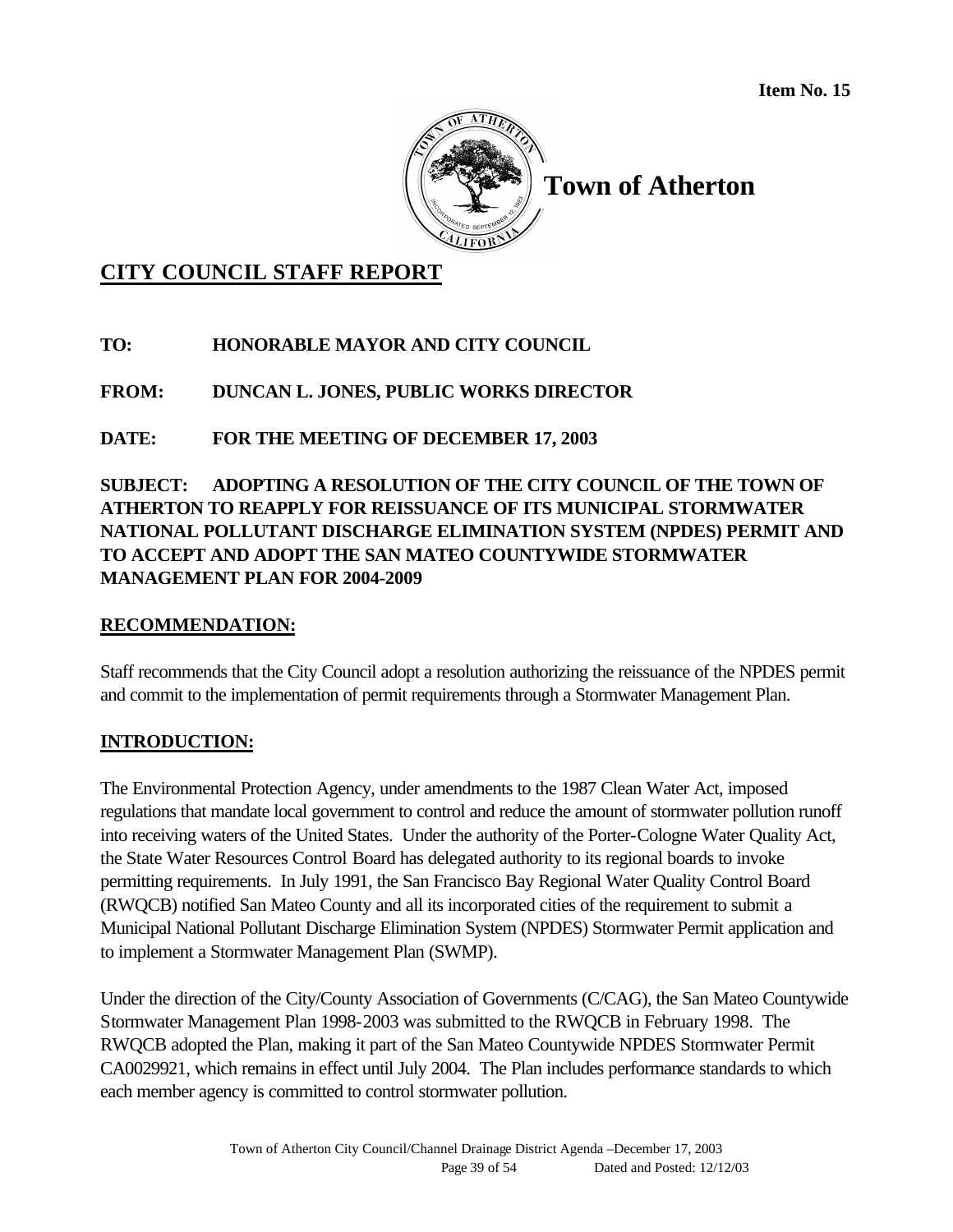The existing five year NPDES permit expires in June 2004. The San Mateo County Counsel has requested that each municipality adopt its own separate City Council resolution that would adopt the SWMP and authorize the San Mateo Program Coordinator (Robert Davidson) to submit the NPDES permit Renewal application to the RWQCB. The application is due to the TWQCB by January 21, 2004.

EOA, an environmental engineering company, representing participating jurisdictions, has prepared a SWMP. Over the life of the existing NPDES permit, EOA has represented the participating jurisdictions in meeting the base requirements of the permit. EOA has represented the interests of the Town of Atherton in preparing the new SWMP to meet the new permit requirements to the maximum extent possible.

# **ANALYSIS:**

The San Mateo Countywide Stormwater Pollution prevention Program (STOPPP) provides a comprehensive area-wide stormwater pollution prevention and control program under the auspices of the C/CAG. STOPPP will prepare the application for the reissuance of the NPDES permit to discharge stormwater from the storm drain systems of the represented municipalities. The SWMP is the most important element of STOPPP's application.

The SWMP contains revised performance standards for stormwater Best Management Practices (BMPs) to be implemented by the Town in five categories:

- 1. Municipal Maintenance Activities
- 2. Industrial and Illicit Discharge Controls
- 3. Public Information and Participation
- 4. New Development and Construction Controls
- 5. Watershed and Monitoring

While the majority of the performance standards have been continued from the previous SWMP, there have been a number of changes, summarized as follows:

- A SWMP for Corporation Yards would be required, describing how the performance standards are addressed locally, i.e., prepare storage contamination kits, develop educational materials and post them in appropriate areas, etc.
- The Integrated Pesticide Management (IPM) plan would be enhanced, i.e., conduct periodic searches of municipal facilities to make sure that outdated pesticides are documented and properly disposed of. The new IPM policy is a separate agenda item for tonight's meeting.
- Mercury sources in demolition materials would be disposed of in a specialized manner, i.e., fluorescent tubes, older thermostats and other mercury containing devices are removed separately and taken to a mercury disposal facility.
- Stream maintenance efforts would be enhanced, i.e., schedule routine maintenance activities during the dry season with appropriate permits.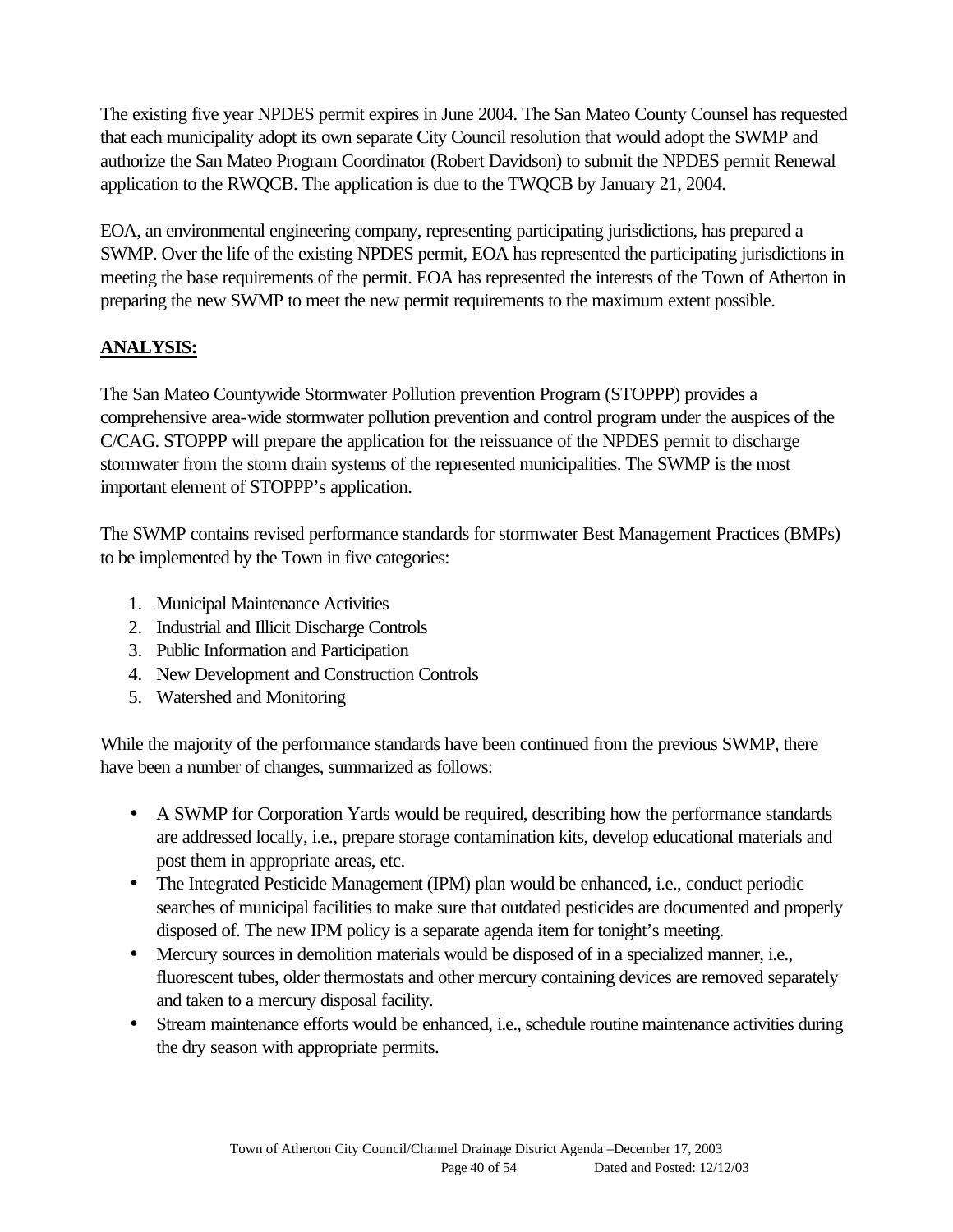- Prepare a five-year implementation plan to address illicit discharges, i.e., providing a comprehensive field screening plan to locate discharge areas, staff training and enhanced record keeping.
- New development performance standards would incorporate requirements form the 2003 NPDES permit amendment as well as the reissued NPDES permit, i.e., requiring additional treatment controls to limit stormwater pollutant and sediment discharges associated with new development and significant redevelopment.

A greater emphasis has been placed on evaluating the effectiveness of the SWMP's tasks in order to determine where to make future improvements in the SWMP.

# **FISCAL IMPACT:**

The NPDES permit was amended by the RWQCB in February 2003. The amended permit represents a significant amount of additional work for municipalities, primarily in the review, permitting, inspection and long term monitoring of new construction, but also in water quality monitoring. C/CAG STOPPP staff will provide services to represented jurisdictions for the portion of this additional work related to water quality monitoring. Additional budget is expected to be required for the next fiscal year for additional funding for C/CAG's STOPPP staff and for increased NPDES permit fees. The State Water Resources Control Board annually sets the NPDES permit fees charged to each municipality.

# **CONCLUSION:**

The new NPDES permit and the associated SWMP are necessary elements of San Mateo County's compliance with the Clean Water Act. The City Council should adopt this resolution and SWMP, authorizing the C/CAG to apply for reissuance of the NPDES permit on the behalf of all represented municipalities in San Mateo County.

Prepared By: Approved:

Duncan L. Jones, P.E. James Robinson Public Works Director City Manager

Attachments:

- 1. Resolution
- 2. Stormwater Management Plan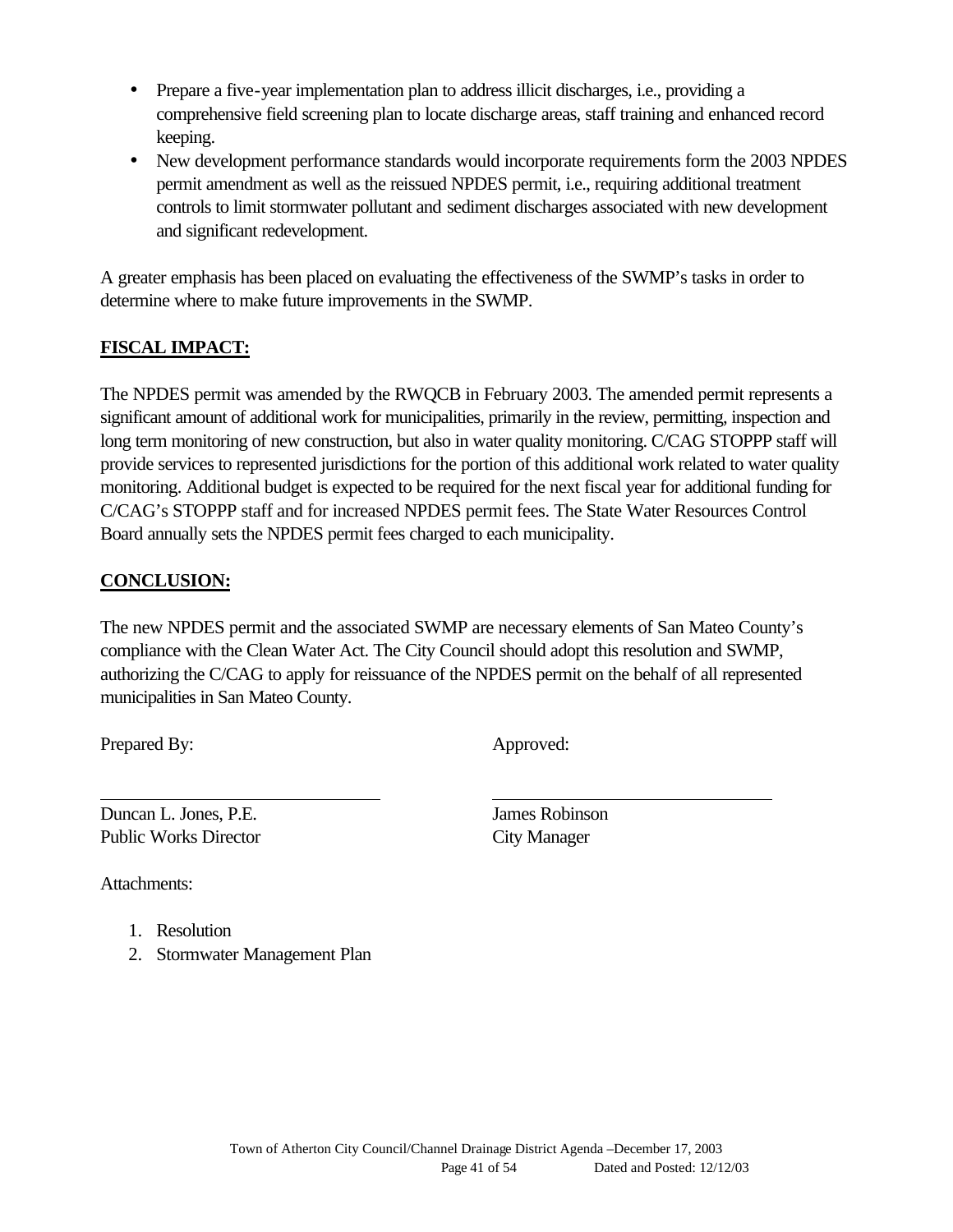# **RESOLUTION NO.**

# **A RESOLUTION OF THE CITY COUNCIL OF THE TOWN OF ATHERTON TO REAPPLY FOR REISSUANCE OF ITS MUNICIPAL STORMWATER NATIONAL POLLUTANT DISCHARGE ELIMINATION SYSTEM (NPDES) PERMIT AND TO ACCEPT AND ADOPT THE SAN MATEO COUNTYWIDE STORMWATER MANAGEMENT PLAN FOR 2004- 2009**

**WHEREAS,** The U.S. Environmental Protection Agency, under amendments to the 1987 Federal Clean Water Act, imposed regulations that mandate local governments reduce to the maximum extent practicable the amount of pollutants in stormwater discharged from municipal storm drain conveyance systems; and

**WHEREAS,** The San Francisco Bay Regional Water Quality Control Board's Water Quality Control Plan specifically requires that all of the municipalities in San Mateo County have municipal stormwater NPDES permit coverage; and

**WHEREAS,** under the authority of California Porter-Cologne Water Quality Act, the State Water Resources Control Board and its regional boards have been delegated the authority to adopt NPDES permits and waste discharge requirements for municipal stormwater discharges; and

**WHEREAS,** in July 1991, the San Francisco Bay Regional Water Quality Control Board notified all of the municipalities in San Mateo County of the requirement to submit an NPDES Permit Application by November 30, 1992; and

**WHEREAS,** under the authority of the City/County Association of Governments (C/CAG), all of the municipalities in San Mateo County submitted an NPDES permit application, including a Stormwater Management Plan, which met the San Francisco Bay Regional Water Quality Control Board's requirements; and

**WHEREAS,** the San Francisco Bay Regional Water Quality Control Board adopted a municipal stormwater NPDES permit CA 0029921 and Waste Discharge Requirements for all of the municipalities in San Mateo County on September 15, 1993, which remained in effect for five years; and

**WHEREAS,** the adopted NPDES permit requires that all of the municipalities in San Mateo County reapply for reissuance of their municipal stormwater NPDES permit by March 18, 1998; and

**WHEREAS,** the San Mateo Countywide Stormwater Pollution Prevention Program's Technical Advisory Committee prepared a new San Mateo Countywide Stormwater Management Plan for the period from July 1998 through June 2003 and compiled other information needed to reapply for NPDES permit reissuance; and

**WHEREAS,** under the authority of the City/County Association of Governments (C/CAG), all of the municipalities in San Mateo County submitted an NPDES permit renewal application, including a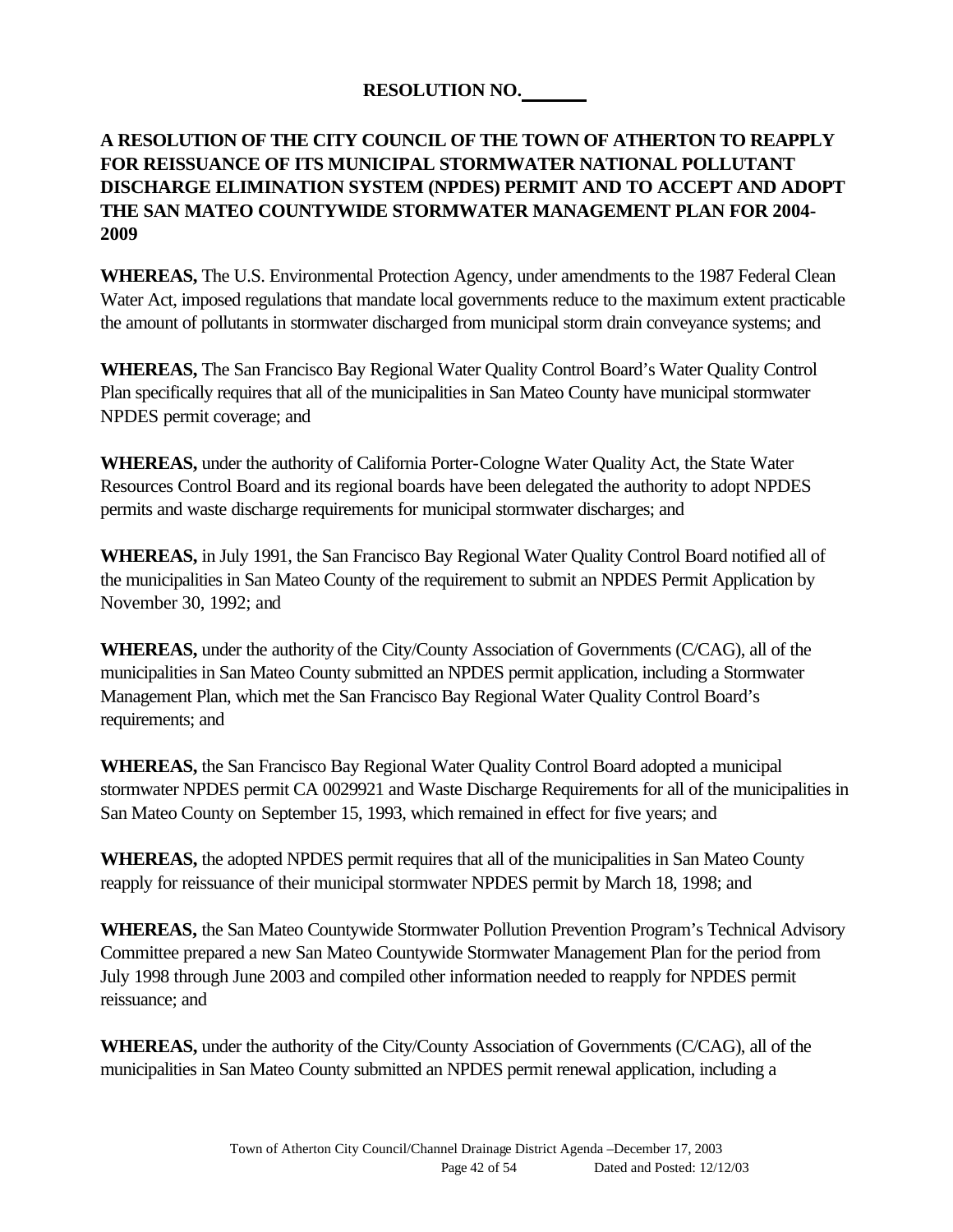Stormwater Management Plan, which met the San Francisco Bay Regional Water Quality Control Board's requirements; and

**WHEREAS,** the San Francisco Bay Regional Water Quality Control Board adopted a renewed municipal stormwater NPDES permit CA0029921 and Waste Discharge Requirements for all municipalities in San Mateo County on July 21, 1999, which remained in effect for five years; and

**WHEREAS,** the San Francisco Bay Regional Water Quality Control Board reopened the existing municipal stormwater NPDES permit CA0029921 and Wastewater Discharge Requirements for all municipalities in San Mateo County to include revised new development and erosion control language and adopted the revised municipal stormwater NPDES permit CA0029921 on July 21, 2003; and

**WHEREAS,** the adopted renewed NPDES permit requires that all of the municipalities in San Mateo County again reapply for reissuance of their municipal stormwater NPDES permit by January 23, 2004; and

**WHEREAS,** the San Mateo Countywide Stormwater Pollution Prevention Program's Technical Advisory Committee prepared a new San Mateo Countywide Stormwater Management Plan for the period of July 2004 through June 2009 and compiled other information needed to reapply for NPDES permit reissuance; and

**WHEREAS,** the San Mateo Countywide Stormwater Management Plan 2004-2009 represents mainly a continuation of the stormwater pollution prevention and control activities and costs that are currently being implemented;

**NOW, THEREFORE, BE IT RESOLVED b**y the City Council of the Town of Atherton that:

- 1. The Town of Atherton hereby agrees to reapply to the San Francisco Bay Regional Water Quality Control Board for reissuance of the municipal stormwater NPDES permit to discharge water from the municipally owned storm drain system; and
- 2. The Town of Atherton accepts, adopts, and commits to implement the San Mateo Countywide Stormwater Management Plan 2004-2009 and requests that the San Mateo Countywide Stormwater Pollution Prevention Program's (STOPPP) NPDES Coordinator submit this plan to the San Francisco Bay Regional Water Quality Control Board as part of the reapplication for NPDES permit reissuance; and
- 3. The City Clerk is hereby directed to forward a copy of this Resolution to the City/County Association of Governments' Stormwater Pollution Prevention Program NPDES Coordinator.

\* \* \* \* \* \* \* \* \* \* \*

*I hereby certify that the foregoing Resolution was duly and regularly passed and adopted by the City Council of the Town of Atherton at a REGULAR OR SPECIAL meeting thereof held on this 17th day of December, 2003, by the following vote:*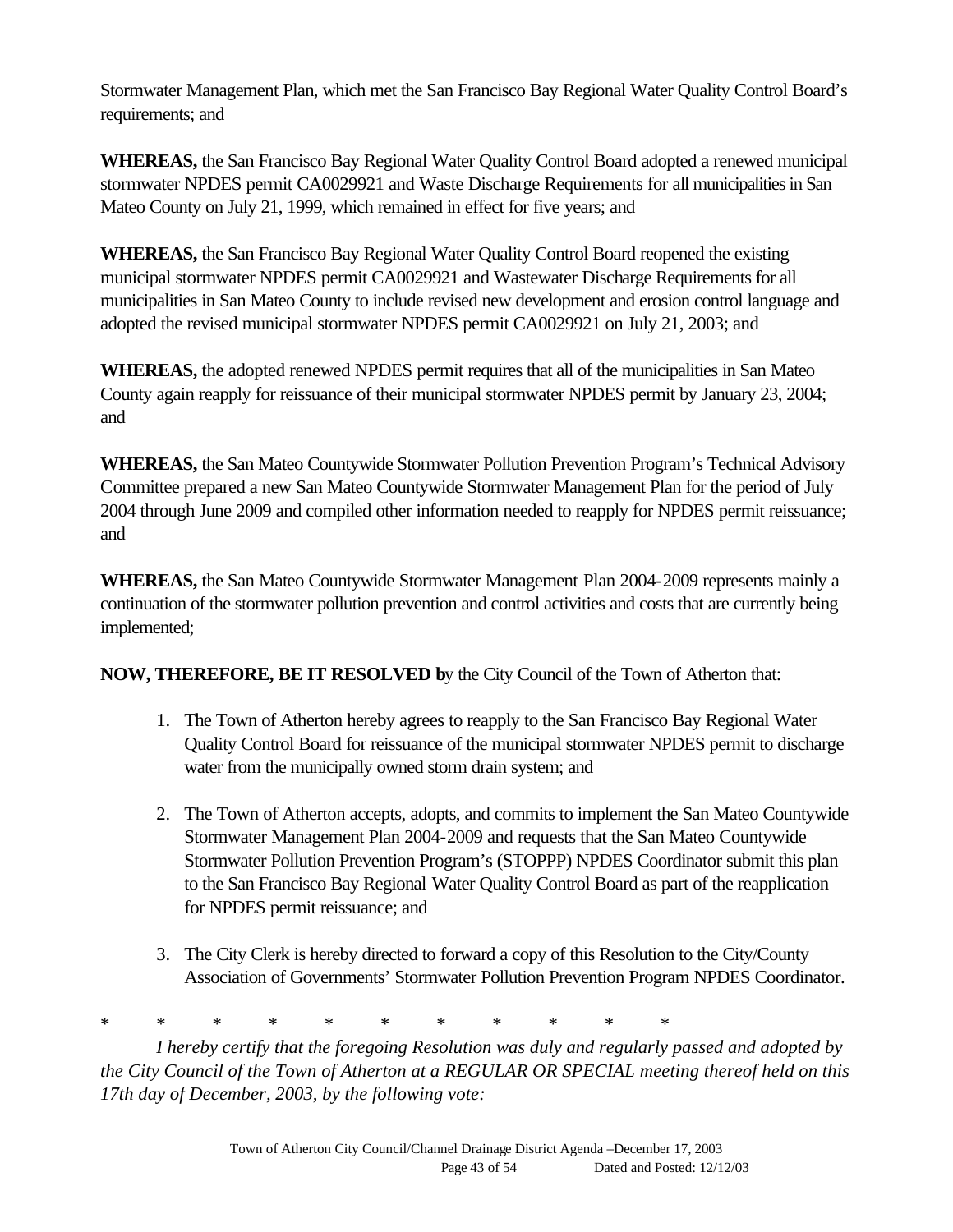| COUNCILMEMBERS:        |
|------------------------|
| COUNCILMEMBERS:        |
| COUNCILMEMBERS:        |
| <b>COUNCILMEMBERS:</b> |
|                        |

ATTEST: , MAYOR

TOWN OF ATHERTON

Sharon Barker, City Clerk

APPROVED AS TO FORM:

Marc G. Hynes, City Attorney

\_\_\_\_\_\_\_\_\_\_\_\_\_\_\_\_\_\_\_\_\_\_\_\_\_\_\_\_\_\_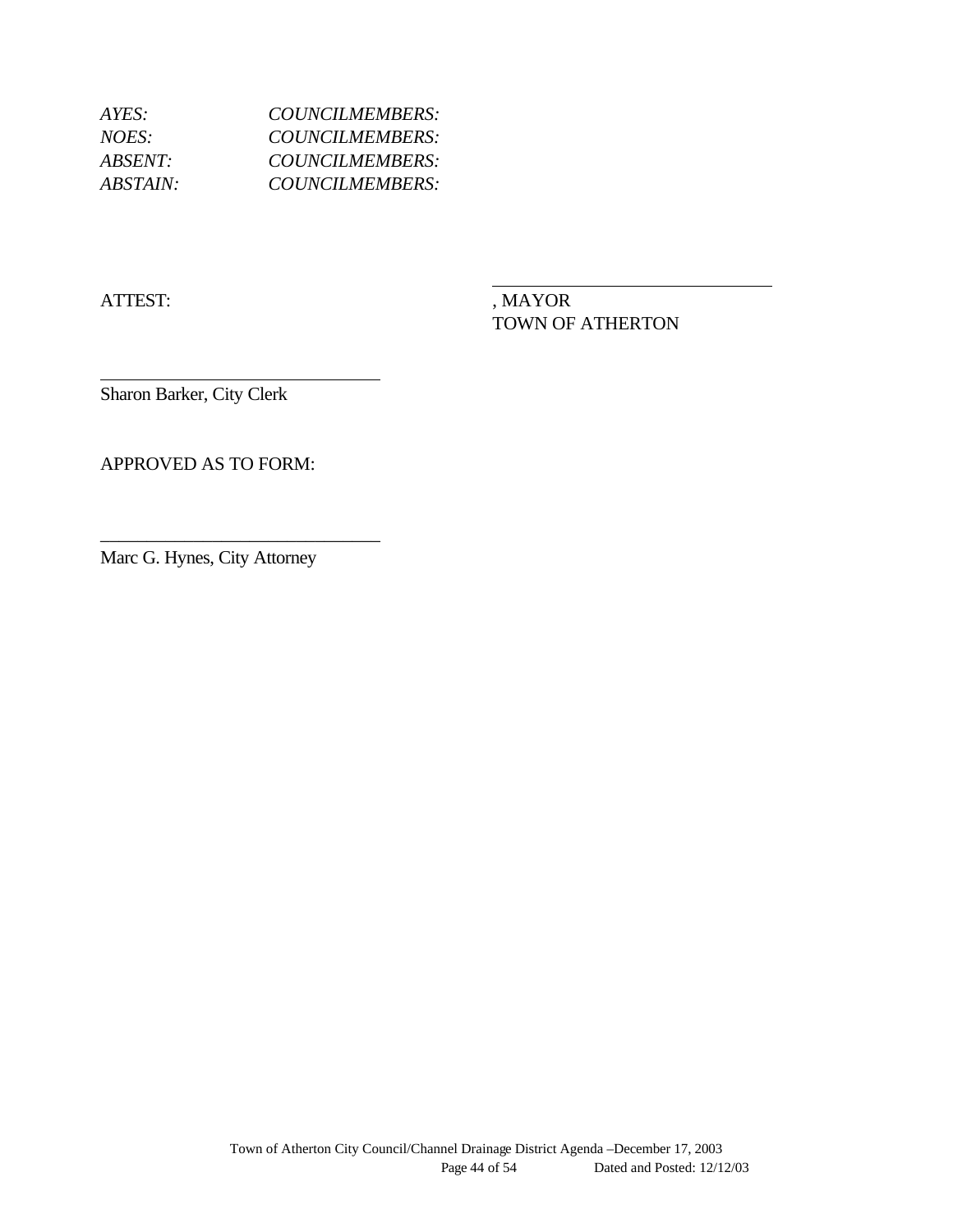

# **Town of Atherton**

# **CITY COUNCIL STAFF REPORT**

**TO: HONORABLE MAYOR AND CITY COUNCIL CITY MANAGER JAMES H. ROBINSON**

**FROM: MICHAEL A. HOOD, TOWN SURVEYOR**

**DATE: FOR THE MEETING OF DECEMBER 17, 2003**

**SUBJECT: LOT LINE ADJUSTMENT 76 AND 86 TALLWOOD COURT**

### **RECOMMENDATION:**

Accept and approve the final map for a lot line adjustment at 76 and 86 Tallwood Court.

### **ANALYSIS:**

A lot line adjustment is a procedure by which two property owners exchange a small portion of their respective properties. Per Chapter 16.14 Atherton Municipal Code, a map is prepared by the owner's surveyor and submitted to the Town. Normally, the Town surveyor reviews the map and delivers the map to the City Clerk for recording.

Lot line adjustments usually do not involve dedications of roads or easements. In this case, however, a public utility easement is being extended slightly. For this reason the map is being referred to the City Council for acceptance and approval per section 16.20.040, Atherton Municipal Code.

The Town surveyor has reviewed the map and finds that it is in technical conformity with the town ordinance.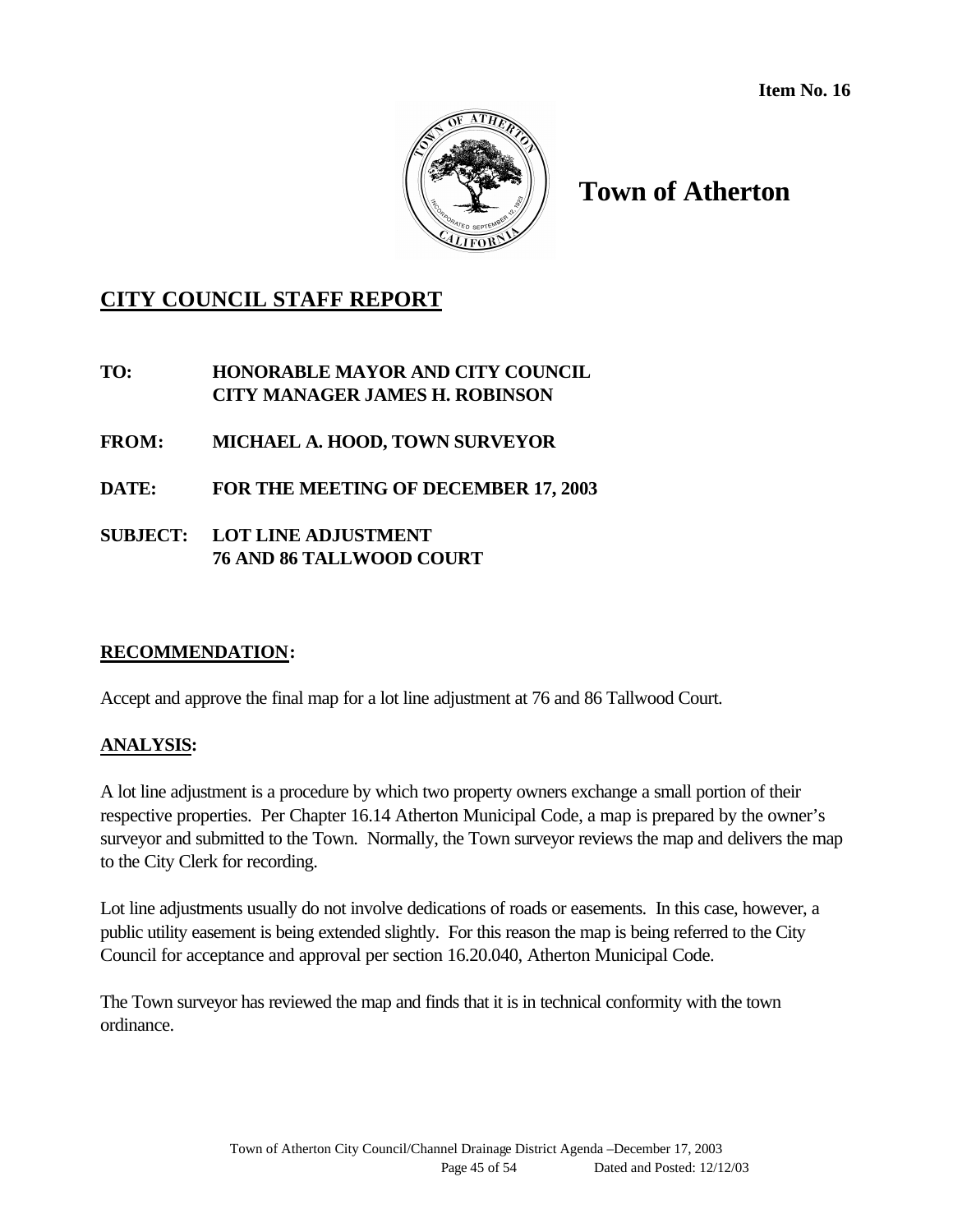## **FISCAL IMPACT:**

The cost related to the processing of this parcel map has been paid by the developer. There are no additional costs to the Town.

Respectfully submitted: Reviewed/Approved:

Town Surveyor City Manager

Michael A. Hood James H. Robinson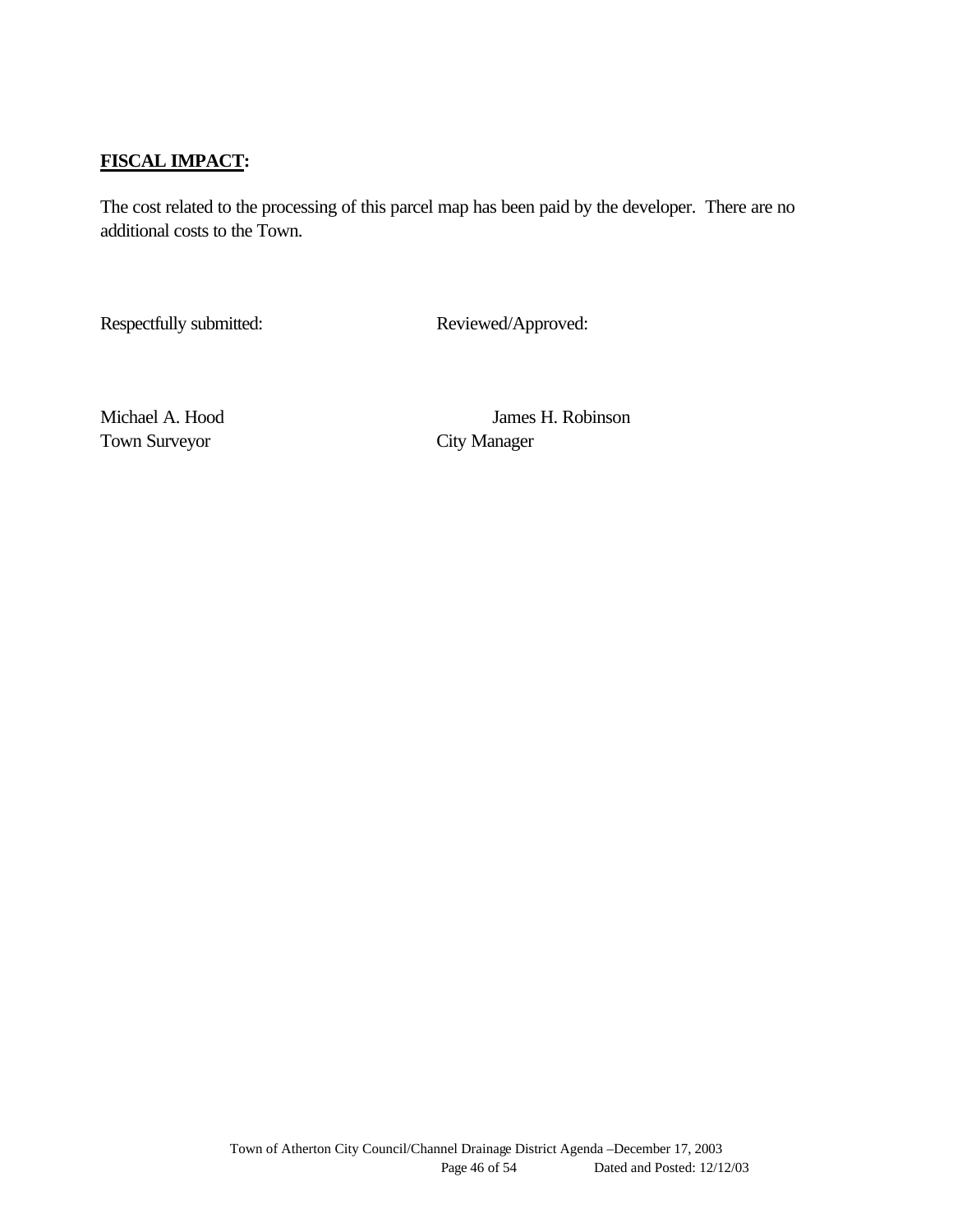

Town of Atherton

# **CITY COUNCIL STAFF REPORT**

# **TO: HONORABLE MAYOR AND CITY COUNCIL**

**FROM: LISA COSTA SANDERS, DEPUTY TOWN PLANNER**

**DATE: FOR THE CITY COUNCIL MEETING OF DECEMBER 17, 2003**

# **SUBJECT: RESOLUTION APPROVING THE SECOND AMENDMENT TO THE FRANCHISE AGREEMENT BETWEEN THE TOWN OF ATHERTON AND BFI WASTE SYSTEMS OF NORTH AMERICA, INC.**

# **RECOMMENDATION:**

The SBWMA Board and the Atherton Waste Reduction Committee recommends the City Council approve the attached Resolution approving the Second Amendment to the Franchise Agreement. The Waste Reduction Committee further recommends a 35% reduction to the rate for the organics program.

# **INTRODUCTION:**

The Town of Atherton entered into the Uniform Franchise Agreement for Solid Waste, Recyclable Materials and Plant Materials Collection Services with BFI Waste Systems of North America, Inc.

BFI has presented a proposal to provide a Commercial Organics Collection Program for SBWMA jurisdictions. The program has been reviewed by SBWMA staff/consultants, the SBWMA Recycling Committee and recommended for approval by the SBWMA Board. Implementation of the program in each jurisdiction requires the approval by each City Council/Board of Supervisors with an Amendment to the Uniform Franchise Agreement.

# **ANALYSIS:**

BFI currently provides commercial garbage and recycling services to Atherton's commercial customers (schools and the Circus Club). The recycling services include collection of cans, bottles, cardboard, mixed paper and green waste.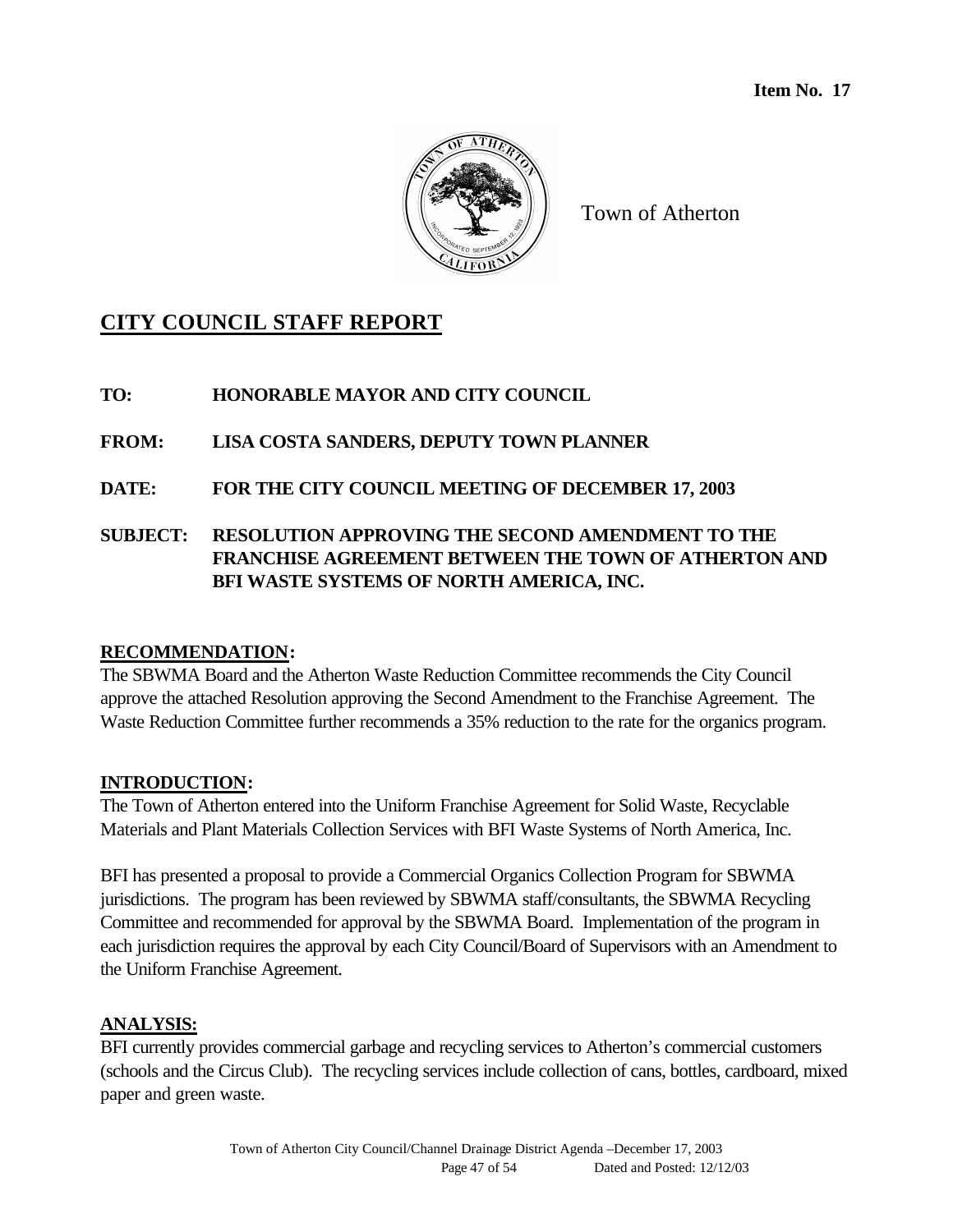The SBWMA Board recommends jurisdictions consider the Commercial Organics Collection Program. Based on state-wide estimates, approximately 20% of the commercial waste stream is comprised of food and other organic material (including yard waste). The majority of this material is currently being sent to the landfill. In Atherton, the Commercial Organics Collection program will target the schools, the Circus Club, and would be available for events at Holbrook Palmer Park. In other SBWMA jurisdictions, the program will target restaurants, hotels, grocery stores, produce markets, bakeries, food banks, floral shops/nurseries, cafeterias and schools. The program will include the collection and composting of the organic materials.

### **Program Description:**

The Commercial Organics Program is modeled after the successful program underway in San Francisco. The program will target businesses with the following materials; all organic compostable food waste (vegetables, meat, poultry, fish, bakery goods, etc.), waxed cardboard, wooden crates, floral trimmings, tree trimmings, brush, leaves and grass. Once collected, the material will be transported to a designated area in the San Carlos Transfer Station and then transported to Newby Island for composting. The finished compost product will be hauled back for use by jurisdictions. Each jurisdiction will receive one bag of compost for every two tons of inbound organic material. Additional bags can be provided at a nominal cost. The program includes the initial work of a consultant to market the compost product.

The program includes the services of Applied Compost Consultant to work closely with BFI Recycling Coordinators to train participating businesses on the program. Applied Compost will provide the business with training, monitoring, follow-up and troubleshooting. Applied Compost worked to implement the San Francisco program and has staff fluent in different languages. New containers will be provided to the participating customers for interior use and for collection. The program will also include the acquisition of new BFI collection vehicles. These vehicles need to be water-tight to handle this material. The vehicles could be used for general garbage collection if the program is discontinued in the future.

If authorized by the City Council, BFI will order new collection equipment and containers, develop marketing materials, start outreach to potential customers and prepare internal logistics. Actual collection and processing of the material would begin six months after program approval.

### **CONCLUSION:**

It is Staff's professional opinion the commercial organics program will increase recycling efforts and provides a new program at a reasonable cost for commercial customers in Atherton.

### **ALTERNATIVES:**

The Council could request modifications to the program.

### **FISCAL IMPACT:**

The Waste Reduction Committee recommends a 35% rate reduction for participation in the program. The SBWMA's Rate Consultant, HF&H has evaluated the impact to the rates with a 35% rate reduction. With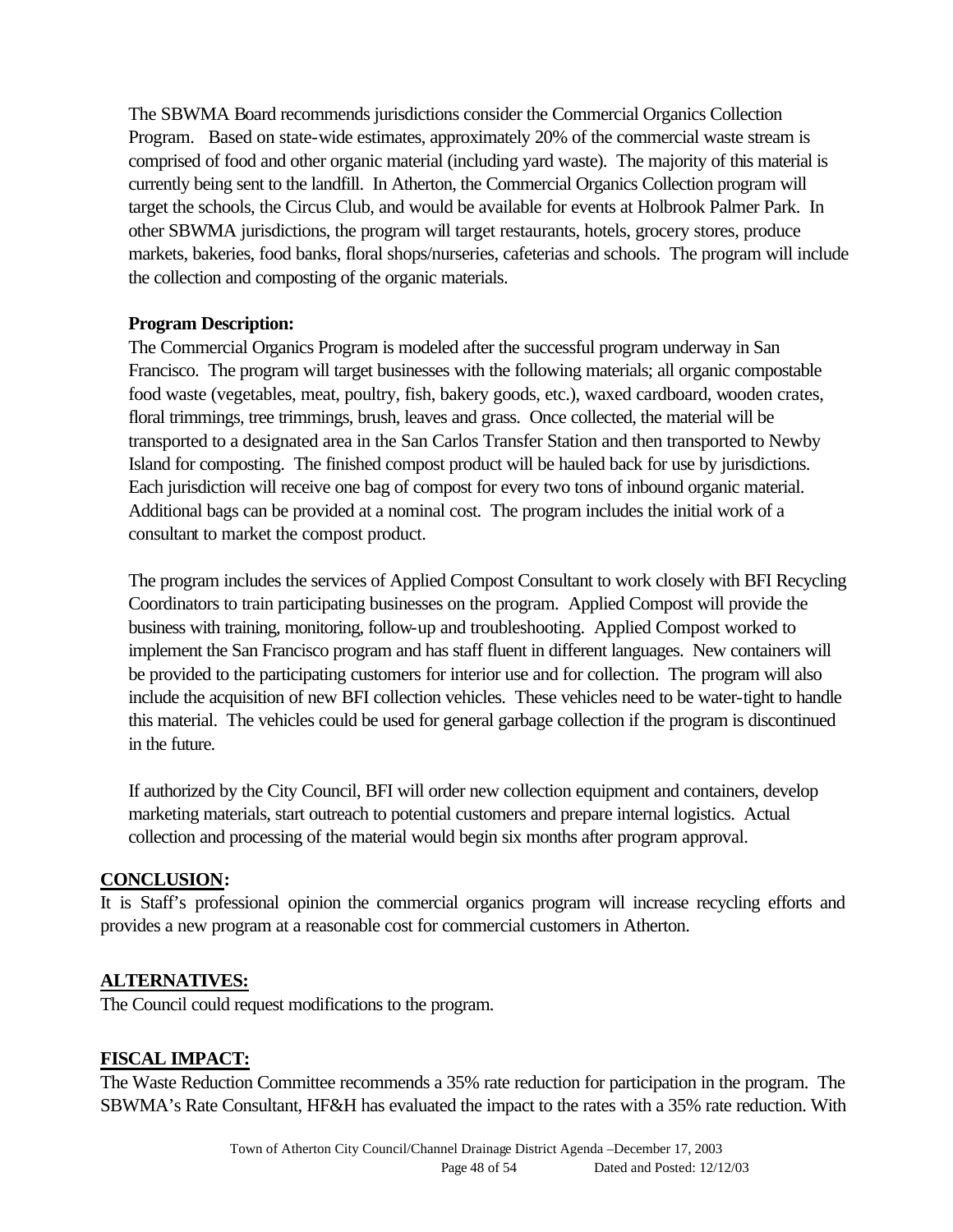the assumption of all five commercial accounts participating, HF&H estimates an impact to rates of \$6,237 per year or 11% of the \$47,223 in revenue derived from commercial accounts.

### **ENVIRONMENTAL IMPACT:**

The program should increase recycling and reduce the amount of waste that is disposed of in the landfill. Staff believes that the implementation of the program will have a positive effect on the environment.

### **FORMAL MOTION:**

I move that the City Council approve the Resolution approving the Second Amendment to the Franchise Agreement.

*s/Lisa Costa Sanders* \_\_\_\_\_\_\_\_\_\_\_\_\_\_\_\_\_\_\_\_\_\_\_\_\_\_\_\_\_

Lisa Costa Sanders, Senior Planner James H. Robinson, City Manager

#### **Attachments:**

- 1. Resolution
- 2. Second Amendment to the Franchise Agreement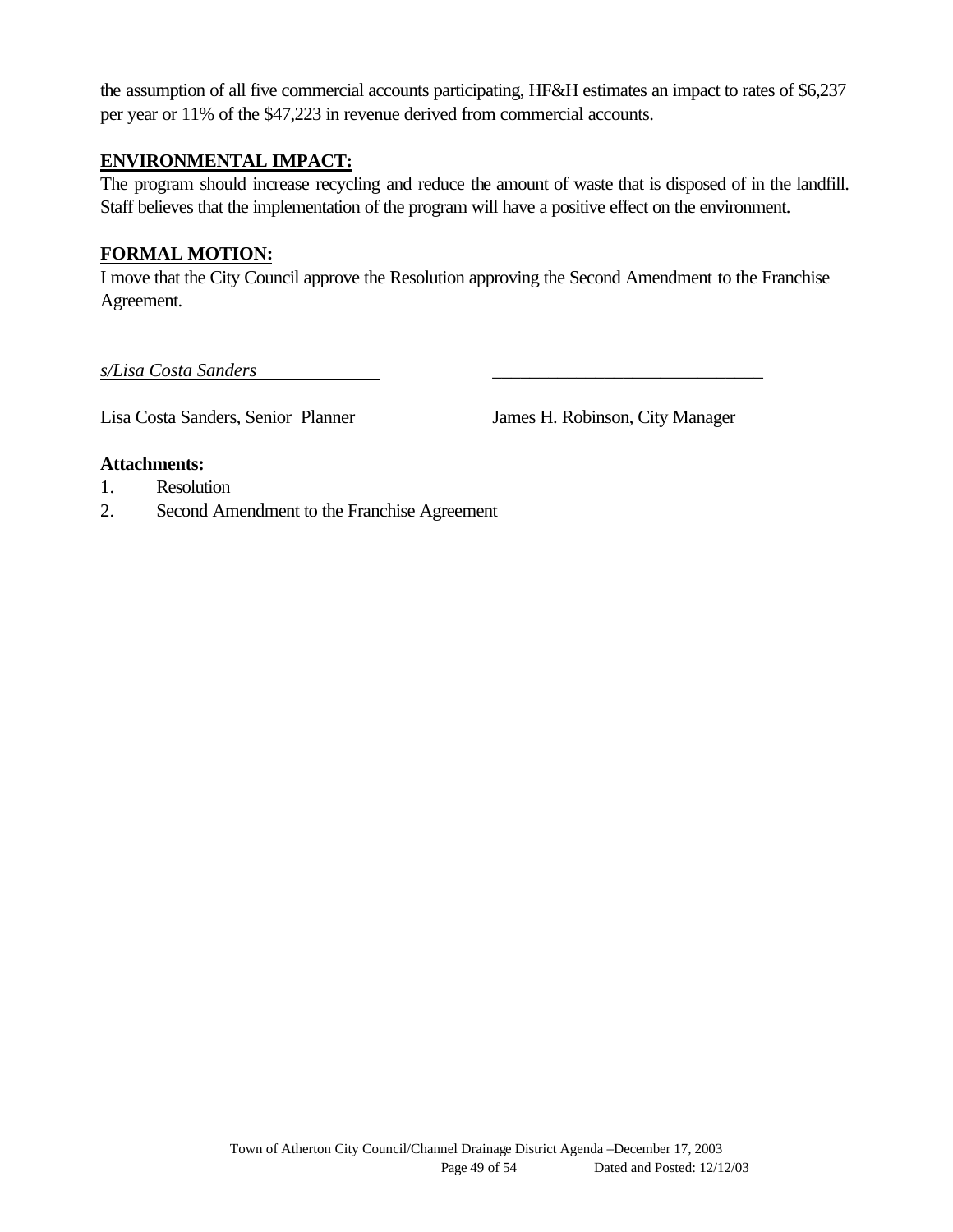### **RESOLUTION NO. 03 - \_\_\_**

# **RESOLUTION OF THE CITY COUNCIL OF THE TOWN OF ATHERTON APPROVING THE SECOND AMENDMENT TO THE AGREEMENT FOR SOLID WASTE, RECYCLABLE MATERIALS, AND PLANT MATERIALS COLLECTION SERVICES**

### **RECITALS**

WHEREAS, Town of Atherton ("Agency") and BFI Waste Systems of North America, Inc. ("Contractor") entered into the Agreement for Solid Waste, Recyclable Materials, and Plant Materials Collection Services ("Agreement"), dated March 1, 2000; and,

WHEREAS, the Agreement anticipates that the Agency may request additional services or the modification of existing services there under; and,

WHEREAS, the Agreement provides that the Agency may direct Contractor to submit proposals from time to time to provide additional or expanded services; and

WHEREAS, the Agency is a Member Agency of the South Bayside Waste Management Authority ("Authority"), and the Authority, on behalf of the Agency, has requested a proposal from Contractor for a Commercial Organics Collection Program; and,

WHEREAS, Contractor has prepared a proposal in response to the Authority's request; and,

WHEREAS, Contractor and the Agency now desire to amend the Agreement to incorporate the Commercial Organics Collection Program;

NOW, THEREFORE, IT IS AGREED AS FOLLOWS that the City Council of the Town of Atherton hereby approves the Second Amendment to the Uniform Franchise Agreement with BFI Waste Systems of North America, Inc. for the Commercial Organics Collection Program as attached.

\* \* \* \* \* \* \* \* \* \* \* \* \*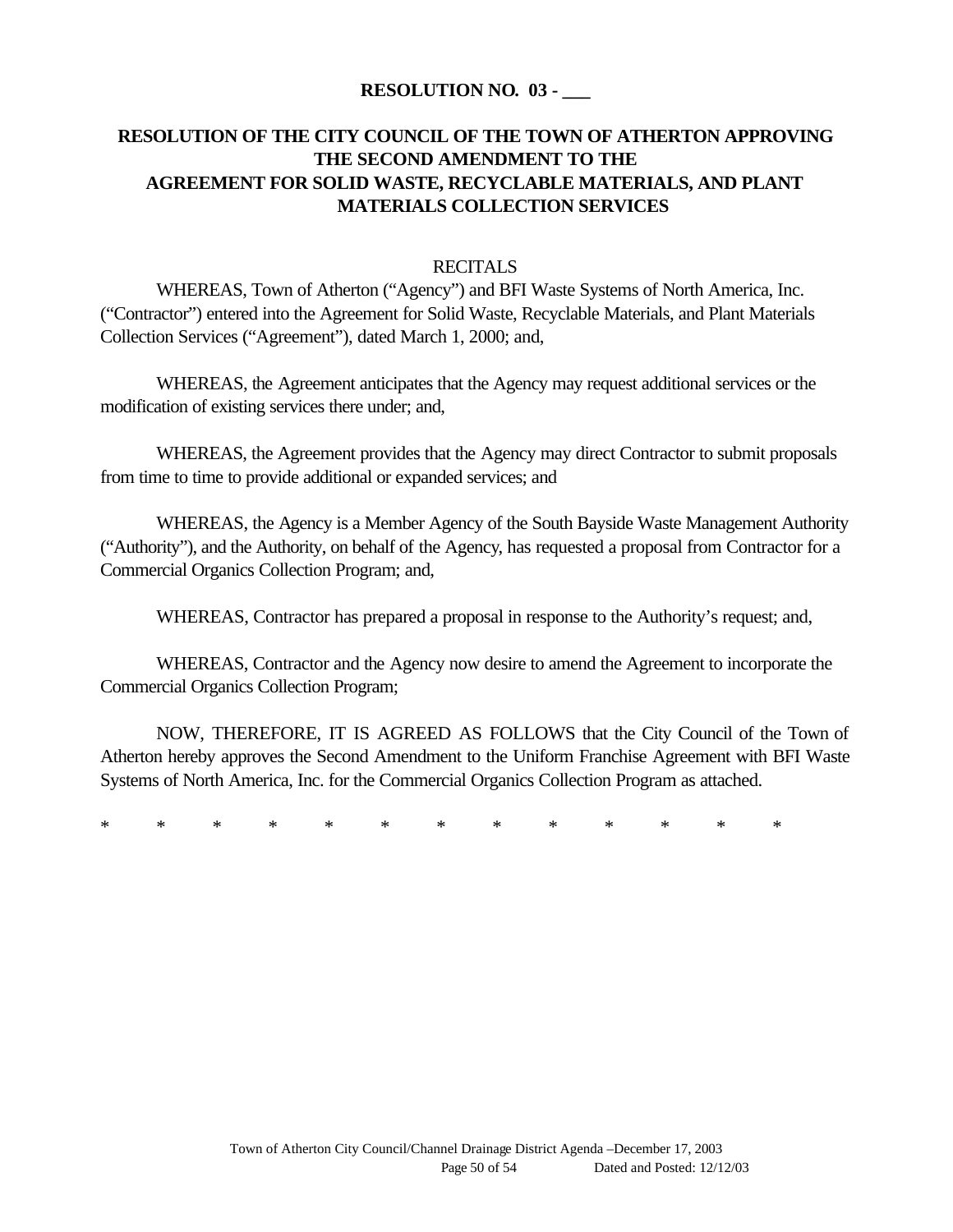*I hereby certify that the foregoing Resolution was duly and regularly passed and adopted by the City Council of the Town of Atherton at a regular meeting thereof held on the \_\_th day of \_\_\_\_\_\_\_\_\_\_, 2003, by the following vote:*

| AYES, COUNCILMEMBERS:           |  |
|---------------------------------|--|
| NOES, COUNCILMEMBERS:           |  |
| ABSENT, COUNCILMEMBERS:         |  |
| <b>ABSTAIN, COUNCILMEMBERS:</b> |  |

ATTEST

MAYOR

Sharon Barker, CITY CLERK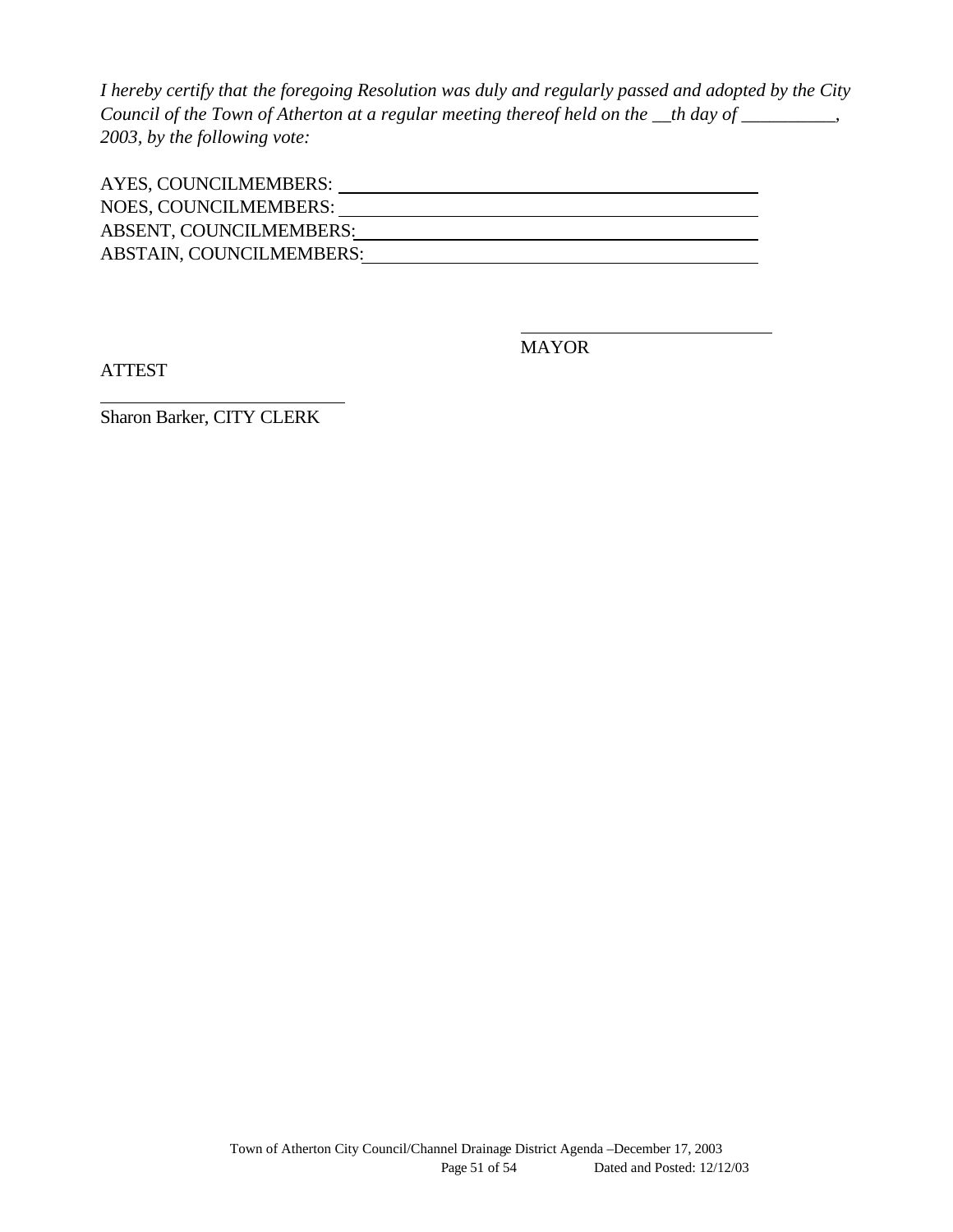### **Second Amendment to the Agreement for Solid Waste, Recyclable Materials, and Plant Materials Collection Services**

**THIS SECOND AMENDMENT to the Agreement for Solid Waste, Recyclable Materials, and Plant Materials Collection Services ("Agreement"), dated for reference December 1, 2003, is made by and between the Town of Atherton ("Agency") and BFI WASTE SYSTEMS OF NORTH AMERICA, Inc. ("Contractor")** 

1. Contractor shall implement the program to diverted commercial organic material from landfill disposal (hereinafter the "Commercial Organics Collection Program", or "Program") consistent with Contractor's November 20, 2002 proposal (Attachment 1), and subsequent clarifications and revisions dated: January 27, 2003 (Attachment 2); February 7, 2003 (Attachment 3); March 14, 2003 (Attachment 4); August 6, 2003 (Attachment 5); and August 13, 2003 (Attachment 6). Copies of the foregoing documents are on file with the Authority, the Agency, and the Contractor.

2. The Commercial Organics Collection Program shall commence not later than September 1, 2004, and shall continue for the remaining term of the Agreement and any extension thereof.

3. Contractor shall report Program tonnage information and other such operational information (e.g., changes in participants' solid waste service levels), in a content and format satisfactory to the Authority, as part of the existing quarterly MIS report provided by Contractor to Authority. In addition, Contractor shall submit Program financial information as a part of Contractor's annual rate application consistent with the provisions of Article 6 of the Agreement.

4. The Contractor shall be compensated for services rendered hereunder in accordance with Article 6 of the Agreement, except as provided below for processing expenses.

5. Accounting for processing expenses incurred hereunder shall be the product of multiplying the number of commercial organic tons processed by Contractor by the applicable Processing Fee (per ton) specified below (hereinafter referred to as the "Processing Fee").

|        | <b>Contamination Level</b> |   | Processing Fee<br>(per ton) |
|--------|----------------------------|---|-----------------------------|
| Tier 1 | Less than 5%               | S | 30.00                       |
| Tier 2 | 5% to less than 10%        | S | 32.00                       |
| Tier 3 | 10% to less than $15%$     | S | 36.00                       |
| Tier 4 | 15% to less than 20%       | S | 38.00                       |
| Tier 5 | Greater than 20%           | S | 40.00                       |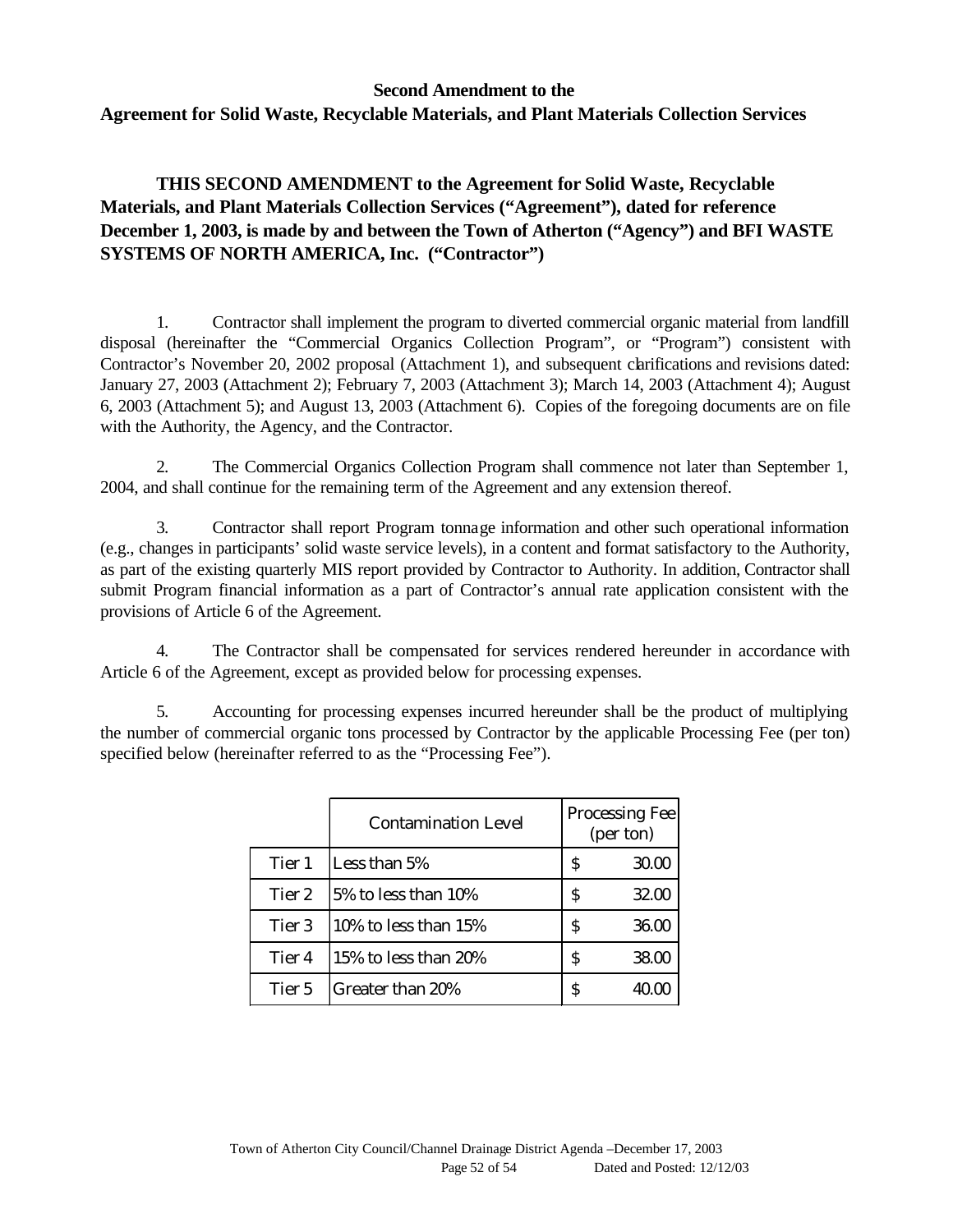## **Second Amendment to the Agreement for Solid Waste, Recyclable Materials, and Plant Materials Collection Services**

6. The applicable Processing Fee will be based on the quarterly assessment process as described in the Contractor's proposal letter dated March 14, 2003, referred to in paragraph 1 above. The Authority and/or Agency may monitor the Contractor's quarterly assessment process to ensure that it reflects an accurate accounting of the contamination level for purposes of establishing the applicable Processing Fee. The Tier 2 Processing Fee of \$32.00 per ton will be applicable for the first quarter of the program.

7. The Tiered Processing Fee schedule will remain in effect without adjustment until December 31, 2006, the end of the current term of the Agreement. Any new governmental or regulatory agency fees that become effective during the current term of the Agreement will be added to the Tiered Processing Fee schedule.

8. Commencing January 1, 2007, and on every twelve month anniversary thereof ("Adjustment Date") the Tiered Processing Fee schedule shall be adjusted to reflect the change in the Consumer Price Index, All Urban Consumers, All Items Indexes, for the San Francisco-Oakland-San Jose Metropolitan Area, (Series ID: CUURA422SAO) published by the United States Department of Labor, Bureau of Labor Statistics ("Index"). The Index for the month of April preceding the Adjustment Date shall be the Comparison Index; the Index for the month of April twelve months prior thereto shall be the Base Index. On each Adjustment Date, each Tiered Processing Fee shall be adjusted to an amount equal to the product obtained by multiplying each TPF for the prior year by a factor equal to one (1) plus the percentage change in the Index between the Base Index and the Comparison Index. Any new governmental or regulatory agency fees that become effective after January 1, 2007, will be added to the Tiered Processing Fee schedule.

9. As an additional part of the Program, Contractor shall provide Agency with finished compost measured by the inbound tonnage of organic material delivered to the Newby Compost Facility from Agency's Service Area. Agency may elect to receive finished compost in accordance with the following exchange factors: (a) one cubic yard of *bulk* compost in exchange for each incoming ton of material delivered; (b) one, one cubic foot *bag of* compost in exchange for each two tons of material delivered; or (c) any combination of the foregoing. Contractor will provide additional bagged compost at \$1.00 per bag, subject to a CPI adjustment after the December 31, 2004. Compost requested by Agency within a calendar year shall be charged against inbound tonnage only in the same calendar year.

10. In the event the Agreement is not extended after December 31, 2006, the Authority shall pay the Contractor the Net Book Value of the vehicles and containers acquired for the Commercial Organics Collection Program. In such event, the Authority shall have the option, but not the obligation, to assume ownership of such vehicles and/or containers. If the Agreement is extended after December 31, 2006, then the Authority shall have the option, but not the obligation, to purchase the commercial organics collection vehicles and/or containers by payment to Contractor of the Net Book Value thereof at the end of the final term of any such extensions.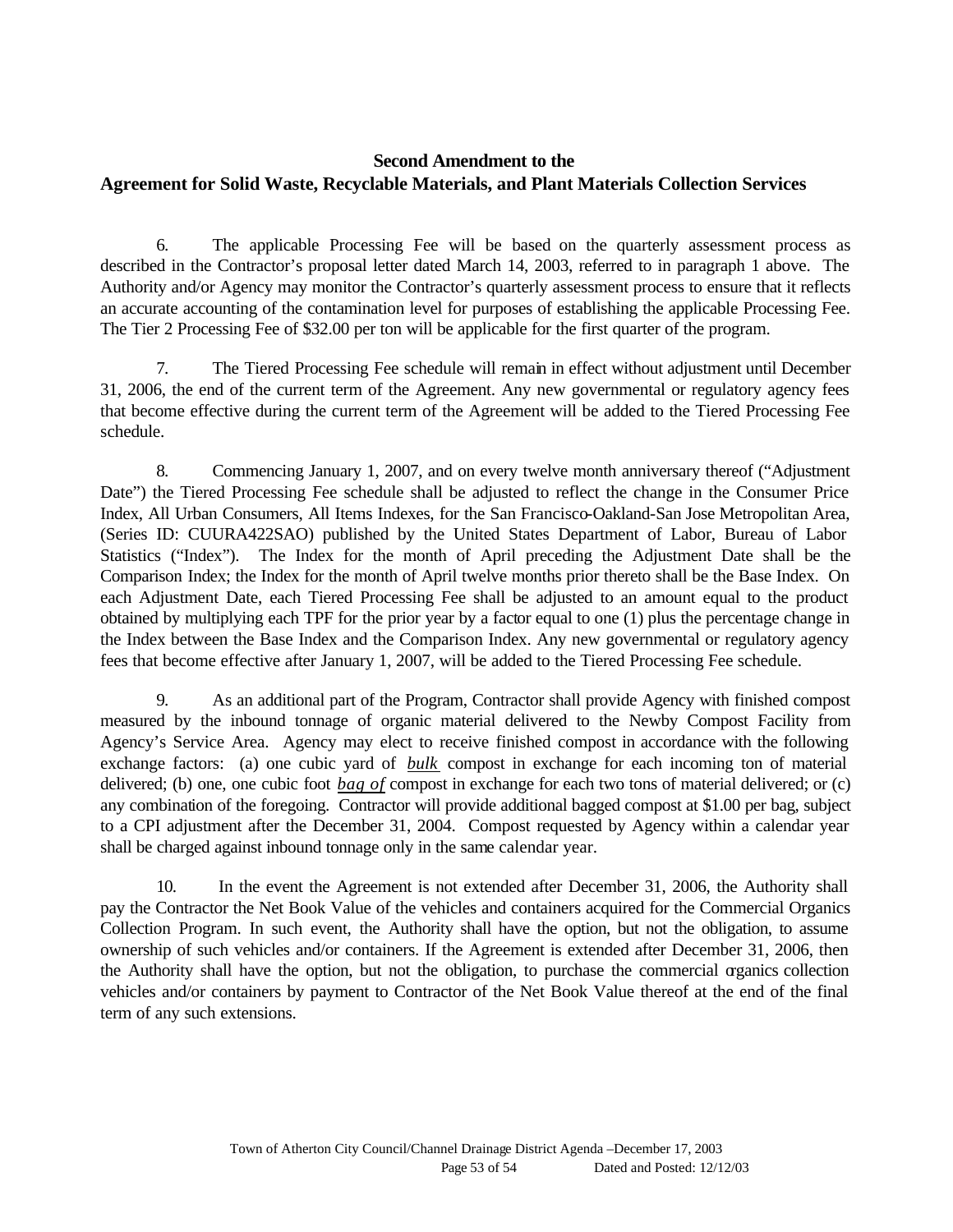**Second Amendment to the Agreement for Solid Waste, Recyclable Materials, and Plant Materials Collection Services**

**IN WITNESS WHEREOF the parties hereto have executed this SECOND AMENDMENT to the Agreement on the date indicated below.**

BFI WASTE SYSTEMS OF NORTH AMERICA, INC

**Date: \_\_\_\_\_\_ By: \_\_\_\_\_\_\_\_\_\_\_\_\_\_\_\_\_\_\_\_\_\_\_\_\_\_\_\_\_\_\_**

**Chris Valbusa, District Manager**

### **TOWN OF ATHERTON**

**Date: \_\_\_\_\_\_\_\_\_\_\_\_\_\_\_\_\_**

**Mayor** 

**Approved as to Form:**

**\_\_\_\_\_\_\_\_\_\_\_\_\_\_\_\_\_\_\_\_\_\_\_\_\_\_ Marc G. Hynes, City Attorney**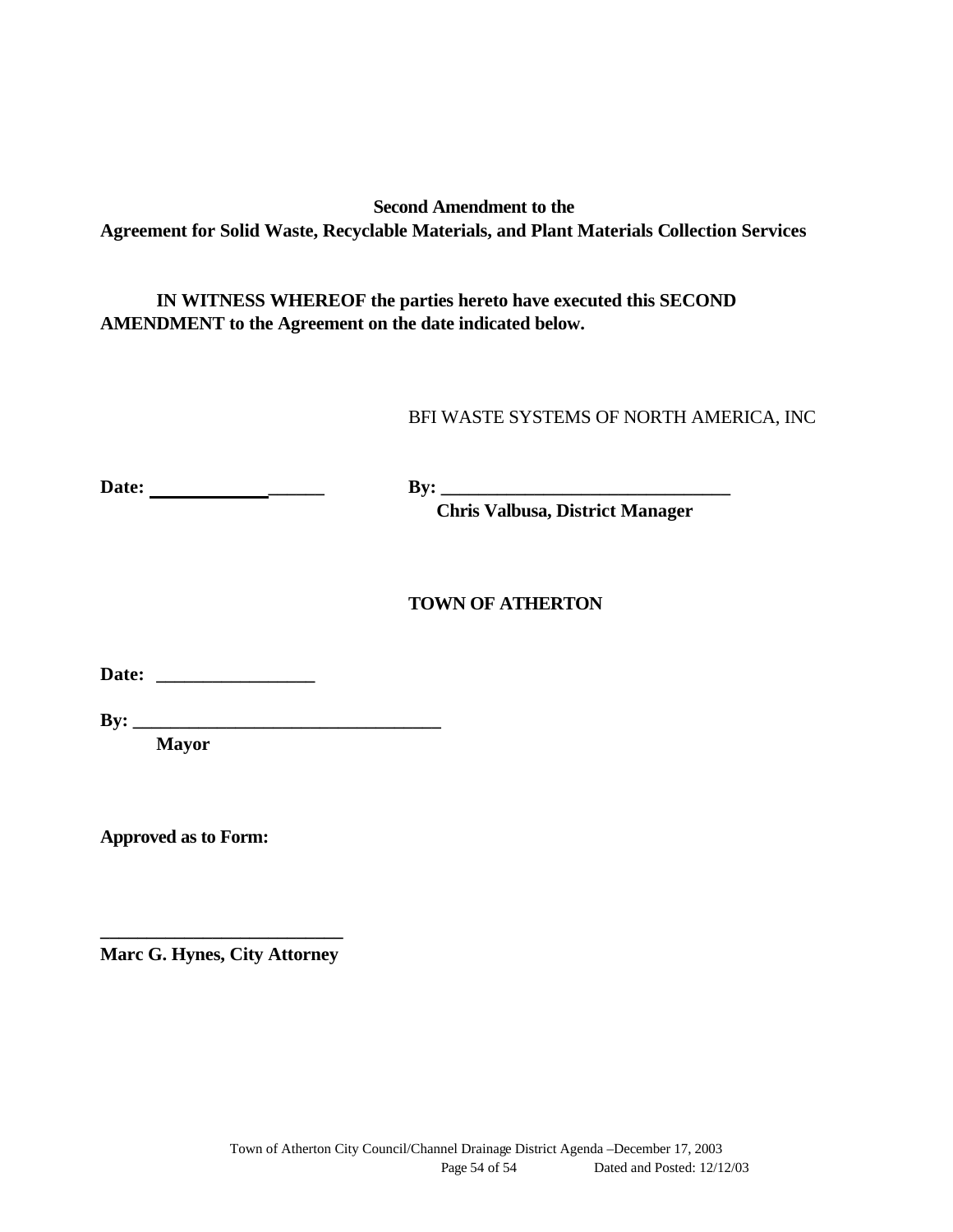**Item No. 18**



# **Town of Atherton**

## **CITY COUNCIL STAFF REPORT**

## **TO: HONORABLE MAYOR AND CITY COUNCILMEMBERS**

# **FROM: MARC G. HYNES, CITY ATTORNEY**

**DATE: CITY COUNCIL MEETING OF DECEMBER 17, 2003 (CONTINUED FROM NOVEMBER 19, 2003 MEETING)**

### **SUBJECT: ACCESS AGREEMENT HOLBROOK-PALMER PARK FELTON GABLES HOMEOWNERS ASSOCIATION**

### **RECOMMENDATION**

Consider revised agreement between the Town and the Felton Gables Homeowners Association. If revisions are appropriate, direct executionof the agreement by the City Manager on behalf of the Town and invoicing Felton Gables Homeowners Association for costs related to preparation of the agreement.

### **BACKGROUND**

Attached is the revised agreement which was sent to Mr. Michael Mimeles, President of the Felton Gables Homeowners Association, on November 5, 2003. The cover letter proposes that indemnification language in Exhibit B track the indemnification provisions of the agreement itself. A copy of the cover letter is also enclosed.

Exhibits A and B envision attachments to the agreement and are described in a letter dated October 6, 2003, to the Felton Gable Homeowners Association. A copy of that letter is attached.

A proposed Exhibit A, the diagram showing the gate itself, is attached.

Felton Gables has not produced an Exhibit B as described in my letters. A form of Exhibit B which I have prepared is attached.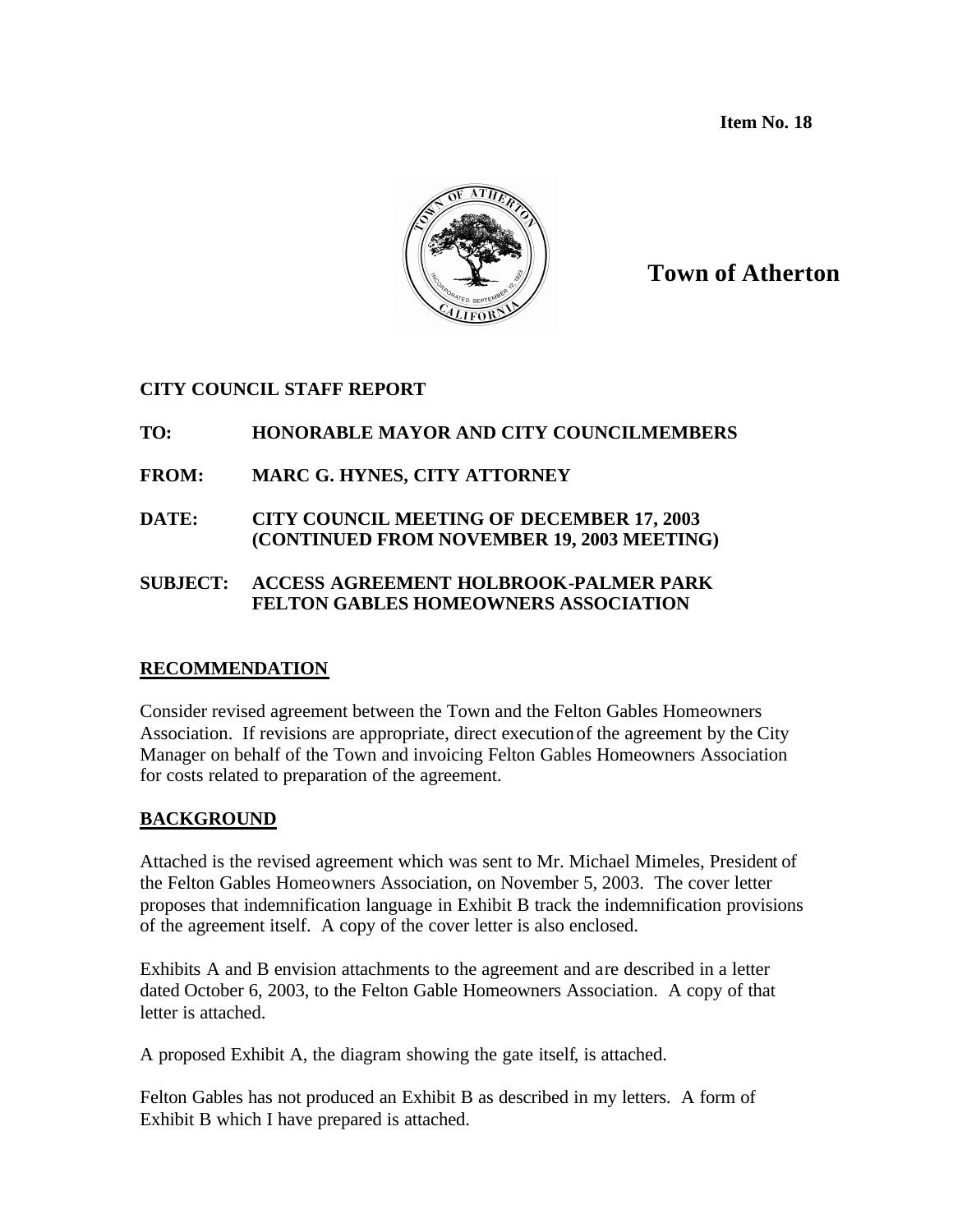Costs to date based upon my time in preparing the agreement, exhibits and revisions equals 5.35 hours at  $$145/hour = $775.75$ .

### **FISCAL IMPACT**

The City Council has directed that all costs of preparing the agreement be borne by the Felton Gables Homeowners Association.

Respectfully,

MGH:cwb MARC G. HYNES Attachments: Agreement 11/04/03 draft November 4, 2003 letter October 6, 2003 letter Exhibit A Exhibit B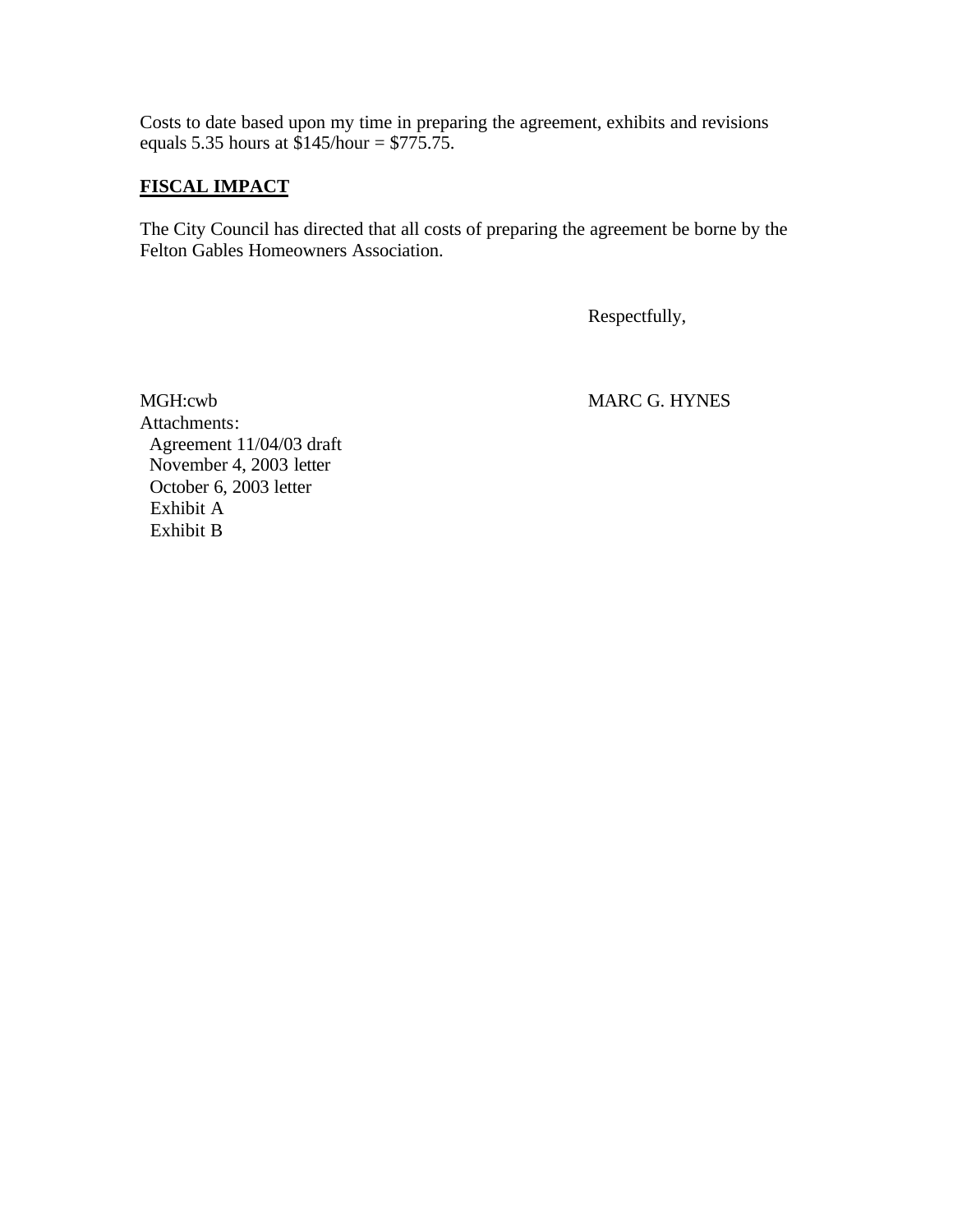**Item No. 19**



# **Town of Atherton**

# **MEMORANDUM**

### **TO: HONORABLE MAYOR AND CITY COUNCIL JAMES H. ROBINSON, CITY MANAGER**

- **FROM: SHARON BARKER, CITY CLERK**
- **DATE: FOR THE MEETING OF DECEMBER 17, 2003**

## **SUBJECT: CONSIDER APPOINTMENT OF RESIDENT MEMBERS TO CALTRAIN CORRIDOR AD HOC COMMITTEE**

### **RECOMMENDATION**

Consider recommendations of Council Screening Committee for appointments to the Caltrain Corridor Ad Hoc Committee.

### **BACKGROUND**

At the City Council meeting of October 15, 2003, the City Council created an Ad Hoc Caltrain Corridor Committee, to consist of two Council Members and approximately 10 residents of the Town. The purpose of the committee is to serve in an advisory capacity to the City Council to research and address the impact of High Speed Rail and other rail improvements may have on the Town of Atherton.

Seven resident members were appointed to the committee at the November 19, 2003 Council meeting. The City Council Screening Committee has received four more letters of interest from Atherton residents and will provide recommendations for appointments at tonight's meeting.

\_\_\_\_\_\_\_\_\_\_\_\_\_\_\_\_\_\_\_\_\_\_ \_\_\_\_\_\_\_\_\_\_\_\_\_\_\_\_\_\_\_\_\_\_\_\_\_\_

Prepared by: Approved by:

City Clerk City Manager

Sharon Barker James H. Robinson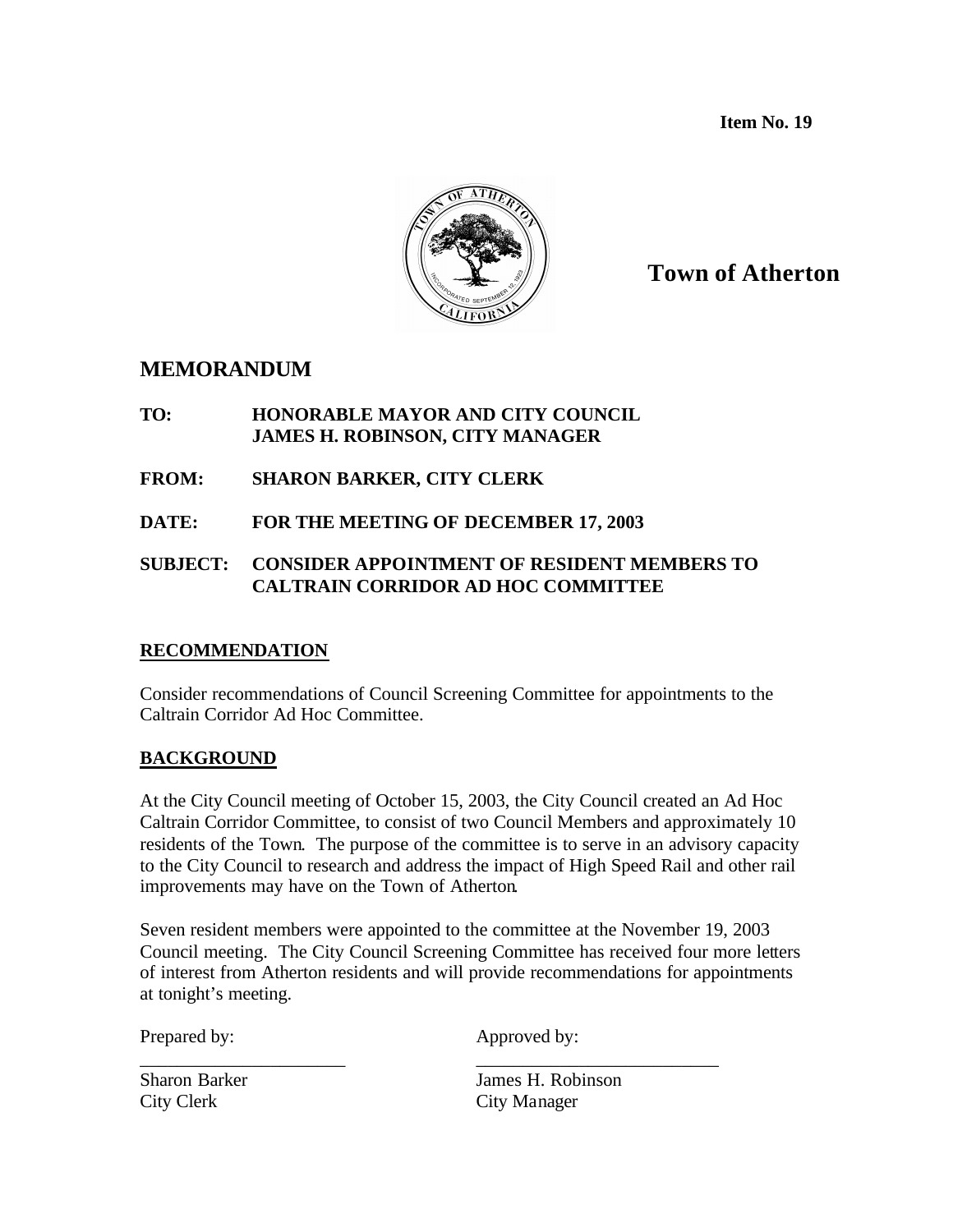**Item No. 20**



# **Town of Atherton**

# **CITY COUNCIL STAFF REPORT**

# **TO: HONORABLE MAYOR AND CITY COUNCIL**

- **FROM: JAMES H. ROBINSON, CITY MANAGER**
- **DATE: FOR THE MEETING OF DECEMBER 17, 2003**

# **SUBJECT: CALTRAIN CORRIDOR AD-HOC SUBCOMMITTEE UPDATE**

## **RECOMMENDATION**

That the City Council review the activities of the Caltrain Corridor Ad-Hoc Subcommittee and give direction to Staff and the Committee on the proposed Petition and January 27, 2004 Public Meeting.

# **BACKGROUND**

The City Council recently created a Caltrain Corridor Ad-Hoc Subcommittee. The Committee held its first meeting December 8, 2003. The meeting was chaired by Mayor Jim Janz. The agenda included a discussion on the proposed reductions in weekday and elimination of weekend Caltrain service and an update and discussion on High Speed Rail/Grade Separations.

The Committee recommended that the following actions be taken:

- 1. An article be included in the next *Athertonian* regarding the proposed changes in Caltrain service.
- 2. A petition be developed that would allow residents of Atherton to express their desire to retain the existing level of weekday and weekend Caltrain service (see attached draft).
- 3. A community meeting be held and well-publicized on Tuesday, January 27, 2004 at 7:00 p.m. to discuss the proposed changes and receive input from the public.
- 4. The Committee set a date of their next meeting for Tuesday, January 6, 2004 at 7:00 p.m.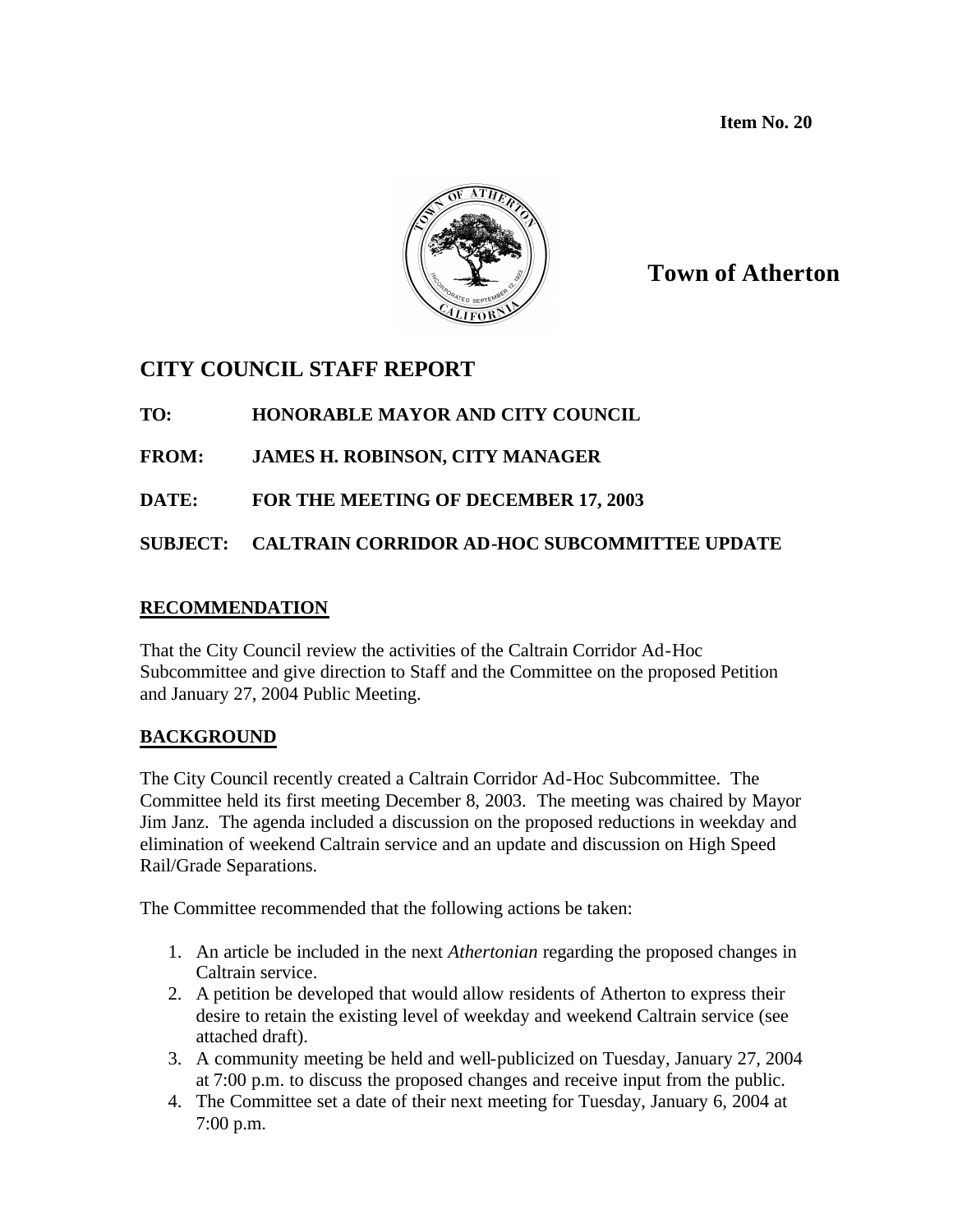5. That petitions, letters and e-mails received be forwarded to Caltrain/Samtrans in advance of their February 5, 2004 Board meeting.

At this writing, it is staff's understanding that discussion of a revised Caltrain schedule will be considered as part of the Caltrain/Samtrans Board meeting on February 5, 2004. The Caltrain Corridor Subcommittee expects to provide several speakers at that meeting to provide input on the proposed changes in service and any "revised" schedule following the six public comment meetings held and the receipt of many e-mails and letters sent to Caltrain.

To assist in this process it is requested that the City Council review and provide direction as to the proposed petition and comment on any of the actions proposed by the Committee.

As of this date, the following residents are members of the Caltrain Corridor Ad-Hoc Subcommittee:

> Jerry Carlson Christopher Cobey Doris Kellett Philip Lively Mike McPherson Phil Mitchell Fred Wolin

Attachment: Draft Petition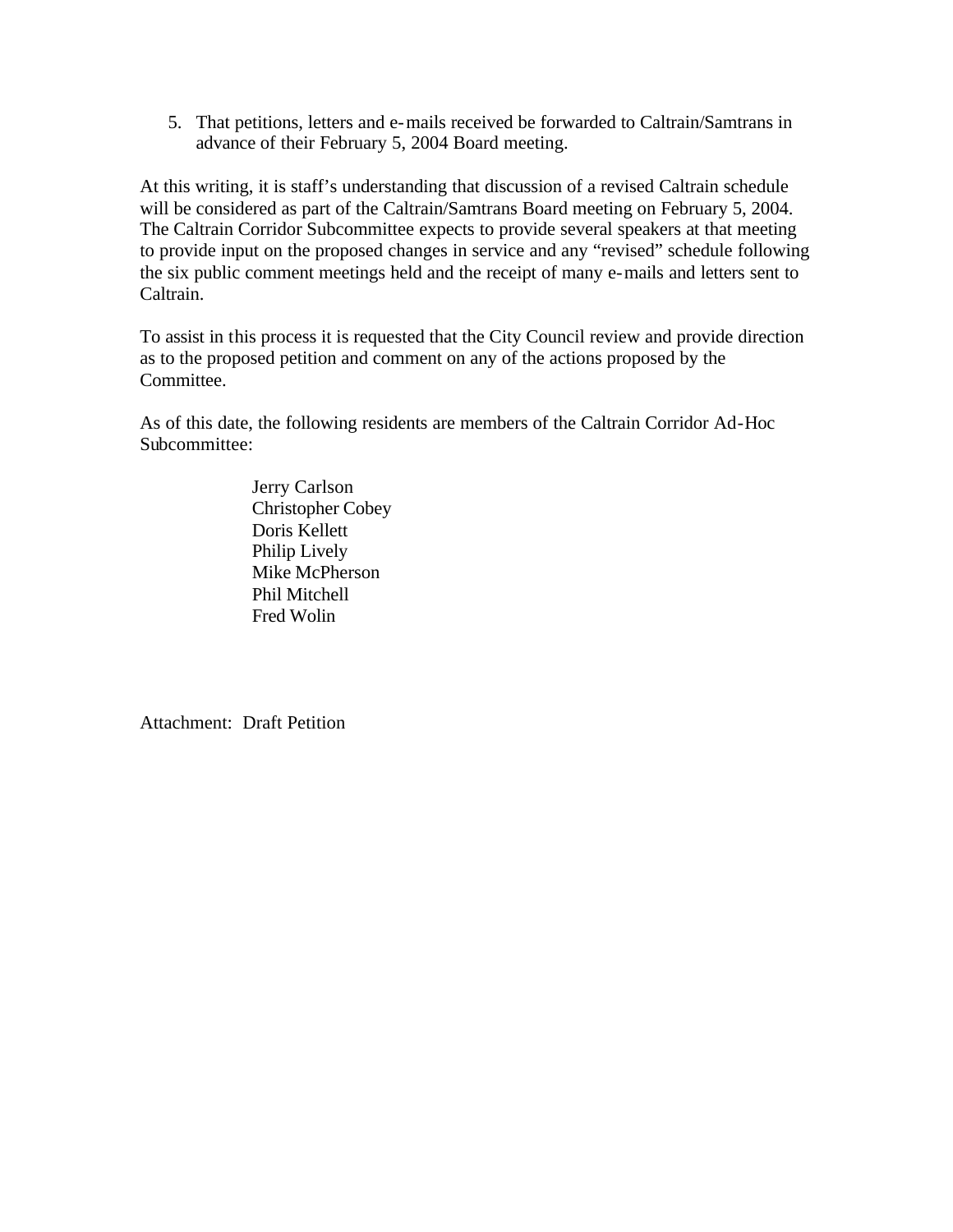# **PETITION**

#### **To the Peninsula Corridor Joint Powers Board (Caltrain) 1250 San Carlos Avenue P.O. Box 3006 San Carlos, CA 94070-1306**

The undersigned are residents of the area served by Caltrain at the Atherton Train Station.

We petition you to revise the proposed "Baby Bullet Schedule," which drastically reduces service to our Atherton Train Station, by:

- 1. Retaining the existing level of service for Atherton
- 2. Providing weekend service for Atherton
- 3. Providing some "limited" service for Atherton for morning and evening peak hours

|                             | <b>PRINTED NAME</b> | <b>SIGNATURE</b> | <b>ADDRESS</b> |
|-----------------------------|---------------------|------------------|----------------|
| $\mathbf 1$                 |                     |                  |                |
| $\overline{2}$              |                     |                  |                |
| $\overline{3}$              |                     |                  |                |
| $\boldsymbol{4}$            |                     |                  |                |
| $\overline{5}$              |                     |                  |                |
| $\overline{\boldsymbol{6}}$ |                     |                  |                |
| $\overline{7}$              |                     |                  |                |
| $\overline{\mathbf{8}}$     |                     |                  |                |
| $\overline{9}$              |                     |                  |                |
| 10                          |                     |                  |                |

Distributed by the Town of Atherton Caltrain Corridor Subcommittee Date: \_\_\_\_\_\_\_\_\_\_\_\_\_\_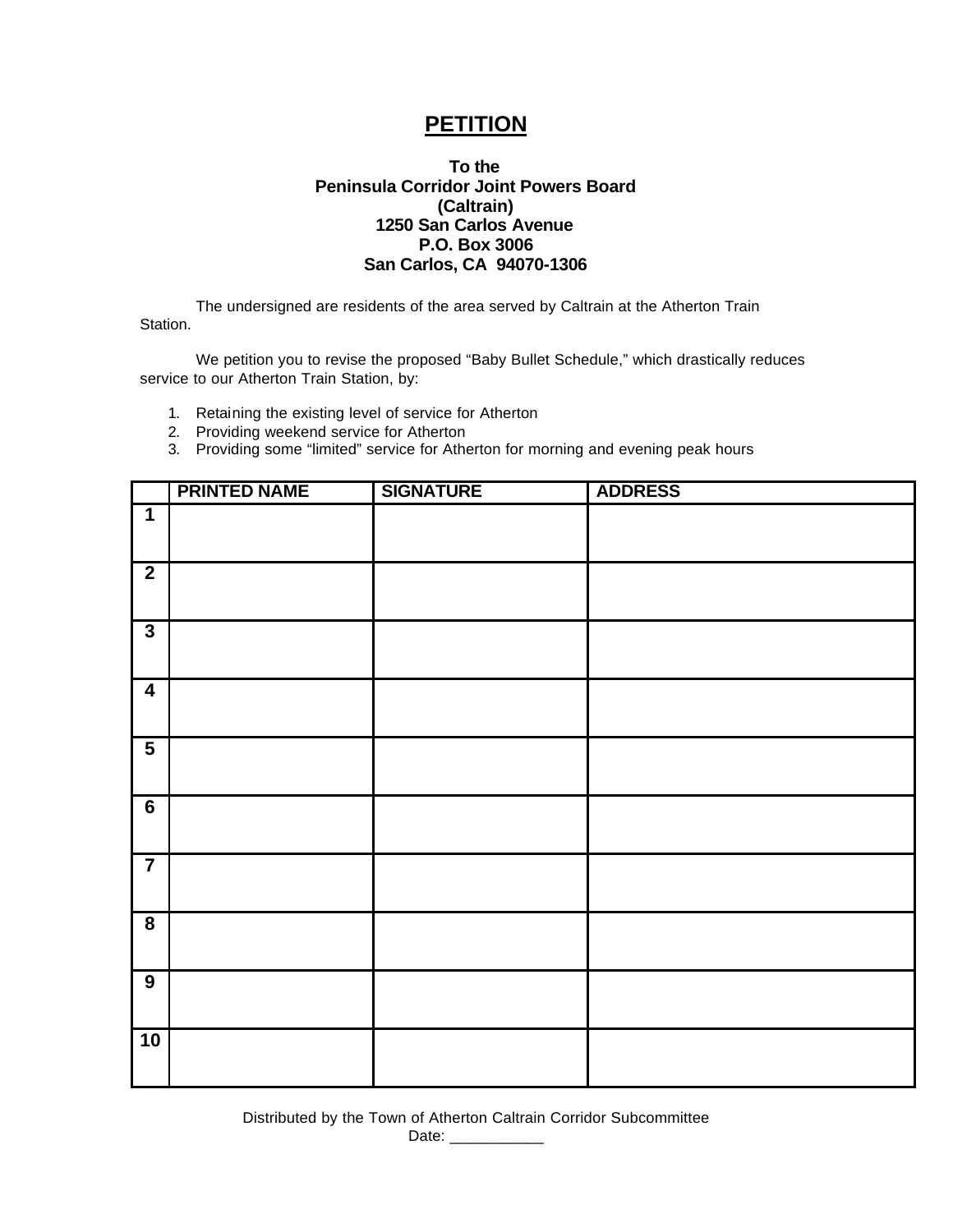**Item No. 21**



**Town of Atherton**

# **CITY COUNCIL STAFF REPORT**

## **TO: HONORABLE MAYOR AND CITY COUNCIL**

## **FROM: LISA COSTA SANDERS, DEPUTY TOWN PLANNER**

## **DATE: FOR THE CITY COUNCIL MEETING OF DECEMBER 17, 2003**

### **SUBJECT: ORDINANCE AMENDING ATHERTON MUNICIPAL CODE CHAPTER 10 RELATING TO PARKING AND CHAPTER 15.40 RELATING TO CONSTRUCTION REGULATIONS AND RESOLUTION ADOPTING GUIDELINES FOR CONSTRUCTION, OPERATION AND PARKING PLANS.**

### **RECOMMENDATION**

Staff recommends that the City Council adopt the Ordinance and Resolution adopting guidelines for construction, operation and parking plans.

### **INTRODUCTION**

Upon receipt of a letter from the Planning Commission, the City Council referred the issue of construction parking to the General Plan Committee for further study. The General Plan Committee has discussed this item at their last three meetings, formed a subcommittee to work with staff to develop the Ordinance changes and Guidelines and researched requirements in other jurisdictions.

# **ANALYSIS**

The following options were discussed at the last General Plan Committee meeting;

OPTION 1: Recommend the City Council amend Chapter 15.40 (Construction Regulations) to include a requirement to submit a Construction, Operation and Parking Plan and adopt the Resolution outlining the guidelines for the Plan. The Plan would be submitted prior to the submittal of plans for building plan check for any construction project. This would educate contractors that they need to better plan and stage their projects to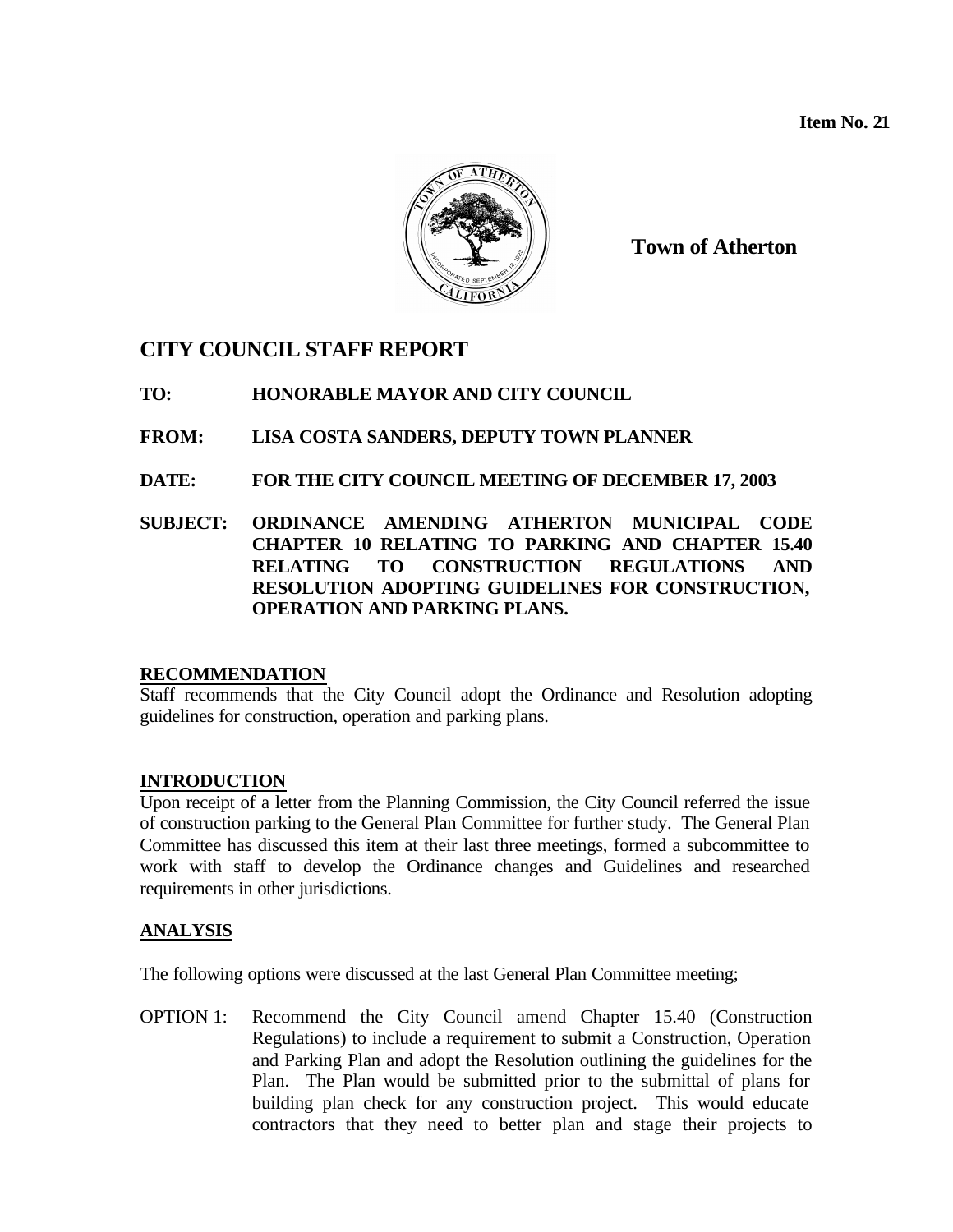accommodate parking on-site or immediately in front of their projects. Violation of the Plan would not be enforceable.

- OPTION 2: Recommend the City Council amend Chapter 15.40 (Construction Regulations) to include a requirement to submit a Construction, Operation and Parking Plan, adopt the Resolution outlining the guidelines for the Plan, and further, establish a Resident Parking District for the Town. The parking district would apply town-wide and could be limited to resident only parking from 8:00 a.m. till 5:00 p.m. on weekdays. The resident parking limitation would only become effective/enforceable with the posting of signage by the contractor. At that time, residents would be issued parking permits and would also need to obtain guest permits from the Police Department. Any car parked on a posted street without a parking permit would be cited. The contractor could not be directly penalized for a violation.
- OPTION 3: Retain the existing language contained in section 15.40.040 that states: "where possible, the City Manager or City Manager's designee may require on site parking for construction vehicles to avoid congestion and damage to landscaping and improvements in the right-of-way". As with option one, this requirement would be educational and not enforceable.

In the General Plan Committee's discussion of the three options, various issues were raised. It was noted that option one could result in little changes from the present parking situation, as it is not enforceable, and could present residents with unfilled expectations. Concern over option two centered on the establishment of a town-wide resident only parking district, and the resulting proliferation of signs, the expense and staff coordination with the signage and issuance of parking stickers and the added workload with the enforcement. The Committee preferred some modification to the current requirements and therefore did recommend option three. After much discussion, the General Plan Committee voted to recommend the City Council adopt a modified version of option one, with the addition that the Police Chief have the ability to require the posting of no parking signs if the contractor is in violation of the construction, operation and parking plan or the parking presents a hazardous situation. The following language was recommended to be included in the Guidelines for Construction, Operation and Parking Plans:

**"No Parking Signs.** At the discretion of the Police Chief, to protect health and safety, or in the event the contractor fails to properly implement the COP plan, the Police Chief may require the contractor to post signs on and along streets at 100 foot intervals for a distance of 500 feet on both sides of the street from the construction project notifying that parking is prohibited except for residents and their guests as authorized by the California Vehicle Code Section 22507. The contractor shall pay for the cost of the signs."

The City Attorney has prepared a separate memo addressing the enforceability of parking limitations and the inclusion of this requirement in the resolution. Planning Staff's discussion with the City Attorney concluded that this requirement would be enforceable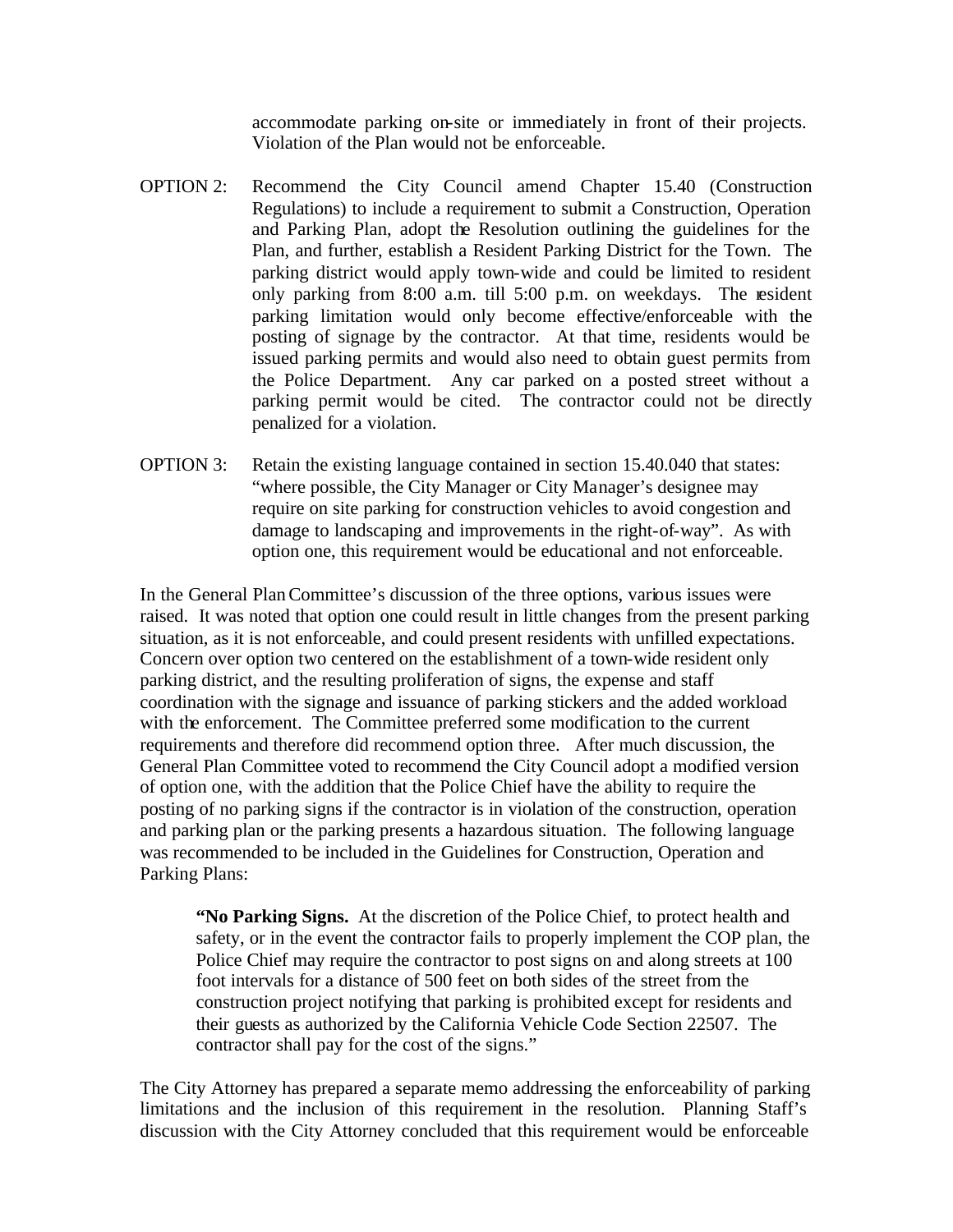with an amendment to Section 10.16 of the Atherton Municipal Code relating to parking within the Town. This amendment has been included in the draft Ordinance as attached to this staff report. The City Attorney also recommended designating the City Manager or City Manager's designee in the Guidelines. The no parking signs would only be posted when the City Manager or City Manager's designee has determined that the parking would constitute a traffic hazard or would congest traffic or damage landscaping and improvements in the right of way, or would endanger life or property.

Regardless of any changes to the Ordinance and a Parking Plan, the Police Department has the ability to enforce violations of the vehicle code and any situation that poses a safety hazard.

# **CONCLUSION:**

As stated above, Staff and the General Plan Committee do not recommend the City Council adopt a Town-wide Parking District at this time due to the reasons discussed above, specifically, the proliferation of signage and the additional expense and workload associated with the posting of signs, issuance of parking stickers and parking enforcement. Staff recommends the modification to the Ordinance to restrict parking and to require the submittal of a Construction, Operation and Parking Plan and the adoption of the Resolution adopting Guidelines for the Plan. The implementation of these requirements will help educate contractors and reduce construction conflicts. The posting of no parking signs and parking enforcement would only be implemented when the parking would constitute a traffic hazard or would congest traffic or damage landscaping and improvements in the right of way, or would endanger life or property

### **ALTERNATIVES:**

Alternatives have been discussed in the analysis section of this staff report and in the City Attorney's memo.

### **FISCAL IMPACT:**

The Ordinance and Resolution as recommended by Staff minimize the fiscal impact to the Town. There will be added staff time reviewing the Construction, Operation and Parking Plans through the Building Permit process and additional time responding to general public inquiries.

### **ENVIRONMENTAL IMPACT:**

The proposal has been determined to be exempt from the provisions of the California Environmental Quality Act (CEQA) pursuant to CEQA Sections 15305, Class 5 which permits minor alterations in land use limitations which do not result in any changes in land use or density.

### **FORMAL MOTION:**

I move that the City Council introduce the Ordinance and adopt the Resolution.

*s/Lisa Costa Sanders* \_\_\_\_\_\_\_\_\_\_\_\_\_\_\_\_\_\_\_\_\_\_\_\_\_\_\_ Lisa Costa Sanders, Deputy Town Planner James H. Robinson, City Manager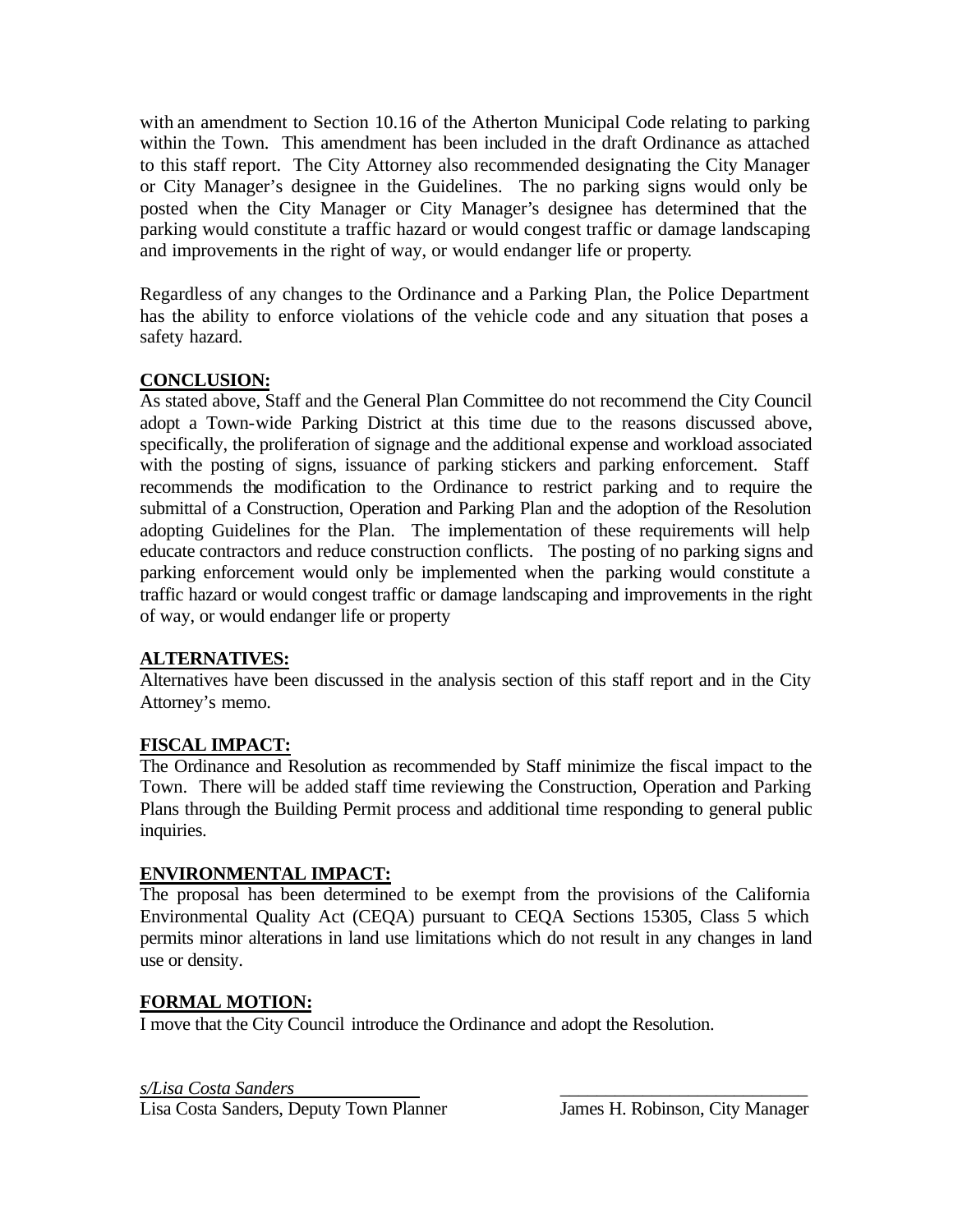### **Attachments:**

- 1. Draft Ordinance
- 2. Resolution
- 3. Atherton Municipal Code Chapter 15.40.
- 4. Memo from City Attorney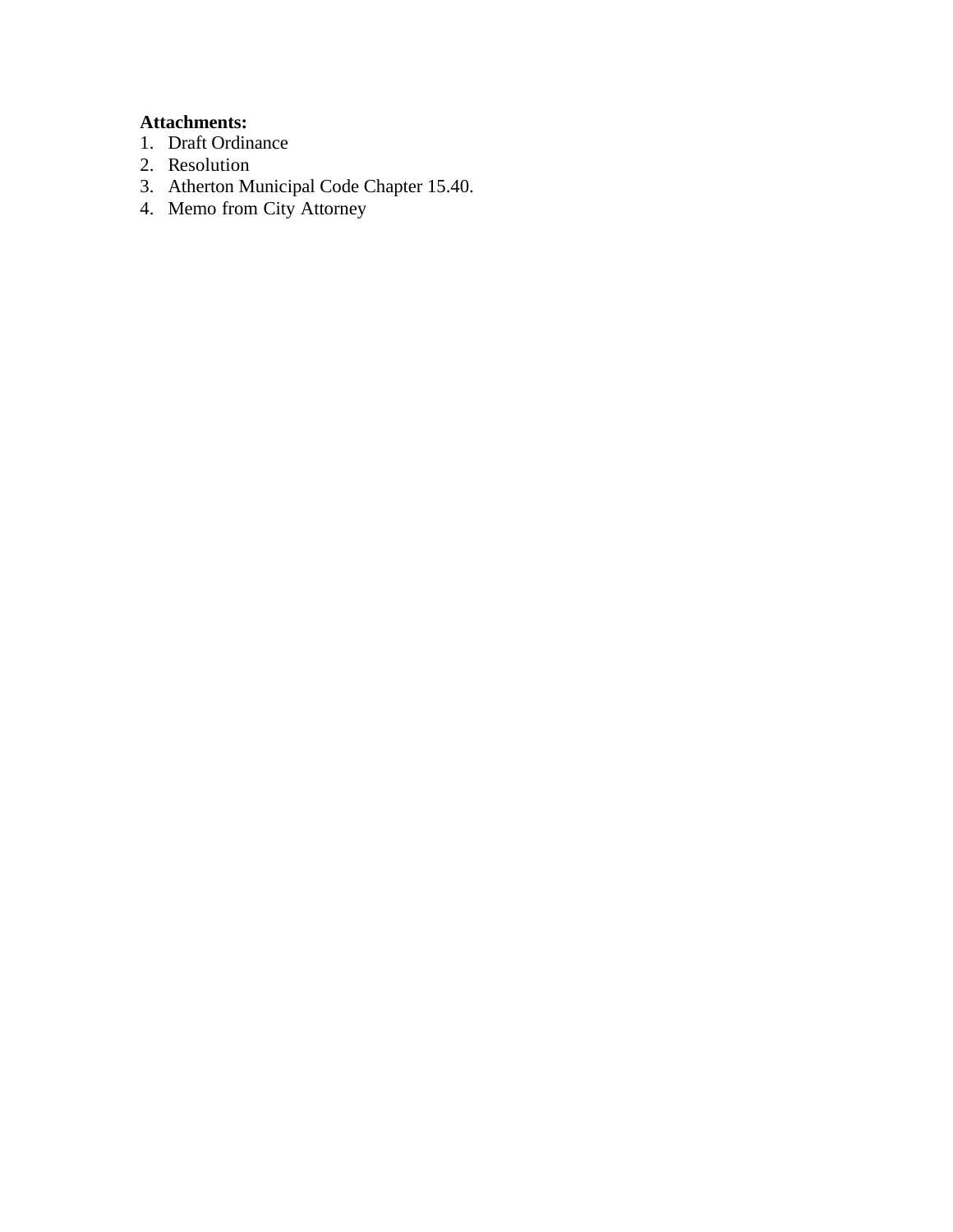### **ORDINANCE NO.** \_\_\_\_

### **AN ORDINANCE OF THE CITY COUNCIL OF THE TOWN OF ATHERTON AMENDING CHAPTERS 10 AND 15 OF THE ATHERTON MUNICIPAL CODE RELATING TO CONSTRUCTION REGULATIONS AND PARKING WITHIN THE TOWN OF ATHERTON**

The City Council of the Town of Atherton does ordain as follows:

**SECTION 1:** Section 10.16.040 of the Atherton Municipal Code is herby added to read as follows:

*10.16.040 No person shall stop, stand, park or leave standing any vehicle in any of the following places, except when necessary to avoid conflict with other traffic or in compliance with the direction of a police officer or other authorized officer or traffic sign, or signal*

- *A. In any area where the Town has indicated that parking is prohibited by appropriate signs or markings.*
- *B. In any area where the City Manager or designee has determined that the parking or stopping of a vehicle would constitute a traffic hazard or would congest traffic or damage landscaping and improvements in the right of way, or would endanger life or property, when such area is indicated by no parking signs or markings in accordance with guidelines adopted by the City Council.*

**SECTION 2**: Section 15.40.040 of the Atherton Municipal Code is hereby amended to read as follows:

#### **15.40.040 Construction vehicle parking.**

Where possible, the city manager or city manager's designee may require On site parking *or parking within the public right-of-way only in front of the construction site* for construction vehicles *shall be required* to avoid congestion and damage to landscaping and improvements in the right-of-way *except when authorized in writing by the City Manager or the City Manager's designee or when authorized by the guidelines adopted pursuant to these regulations*. (Ord. 498 § 3, 1998)

**SECTION 3**: Section 15.40.110(B) and (D) of the Atherton Municipal Code is hereby amended to read as follows:

#### **15.40.110 Definitions.**

B. "Delivery" means delivery of building materials or equipment to any construction project *and items related to the construction project*.

D. "Pickup" means pickup or retrieval of building materials or equipment from any construction project *and items related to the construction project*.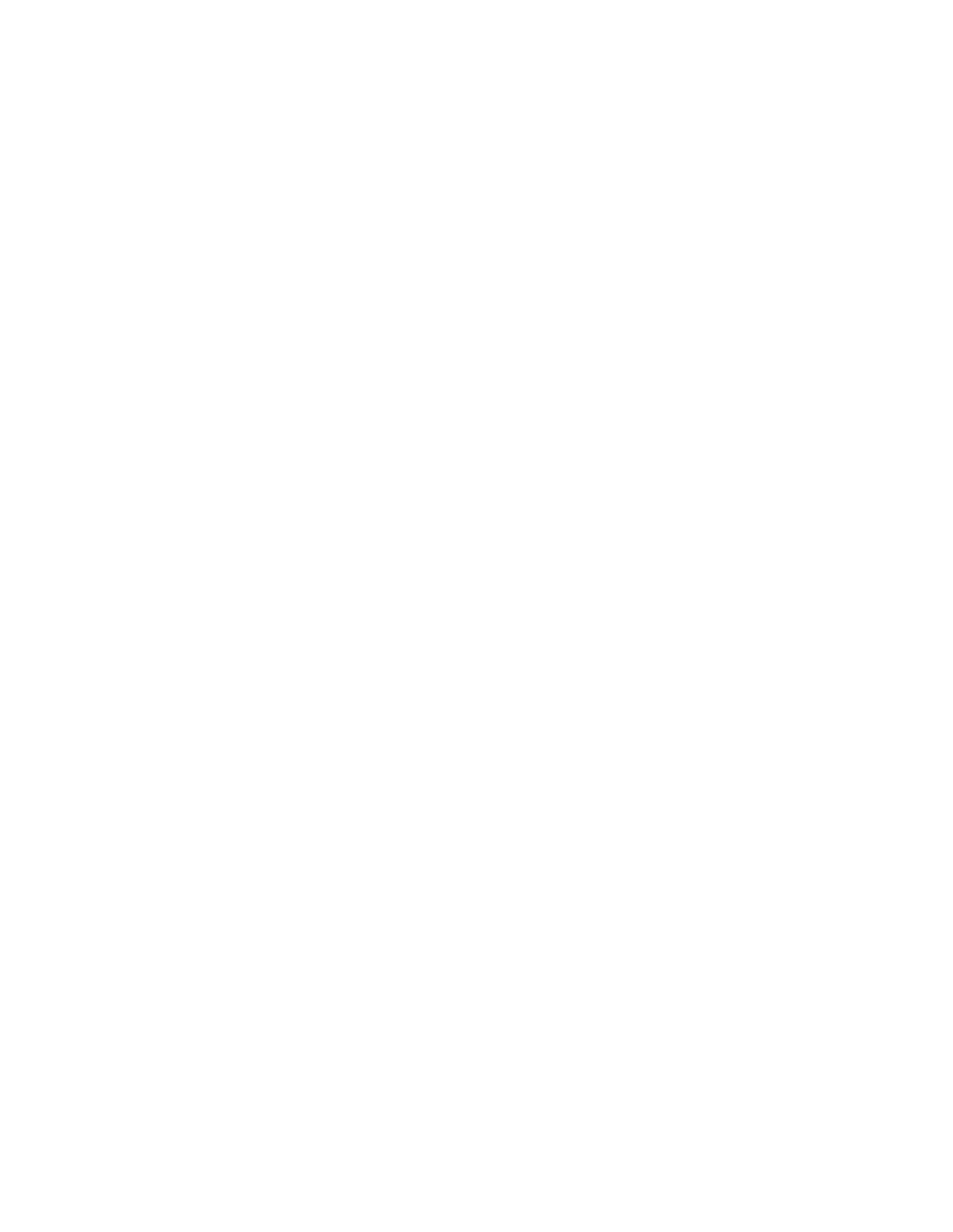**SECTION 4**: Section 15.40.152 is hereby added to the Atherton Municipal Code to read as follows:

#### *15.40.152 Construction, operation, and parking plan.*

Prior to submitting plans for building plan check, the owner of any property located within the Town for any construction project on said property shall submit a construction, operation, and parking plan (COP Plan) for review and approval by the building official. The construction, operation, and parking plan shall be prepared in accordance with guidelines to be adopted by Resolution of the City Council and made a part of the public file.

**SECTION 5:** That the City Council hereby declares that it would have passed this Ordinance sentence by sentence, paragraph by paragraph, and section by section, and does hereby declare that any provisions on this Ordinance are severable and, if for any reason any sentence, paragraph or section of this Ordinance shall be held invalid, such decision shall not effect the validity of the remaining parts of this Ordinance.

**SECTION 6**: This Ordinance shall be posted in at least three public places according to law and shall take effect and be in force from and after 30 days after its passage and adoption.

*Introduced this 17th day of December, 2003*

*Passed and adopted as an Ordinance of the Town of Atherton at a regular meeting thereof held on the \_\_\_ day of \_\_\_\_\_\_, 2004, by the following vote*

| AYES: | <b>COUNCILMEMBERS</b>   |  |
|-------|-------------------------|--|
| NOES: | <b>COUNCILMEMBERS</b>   |  |
|       | ABSTAIN: COUNCILMEMBERS |  |
|       | ABSENT: COUNCILMEMBERS  |  |

 , MAYOR Town of Atherton

ATTEST

Sharon Barker, City Clerk

APPROVED AS TO FORM:

*Marc G. Hynes*\_\_\_\_\_\_\_\_\_\_\_\_\_ Marc G. Hynes, City Attorney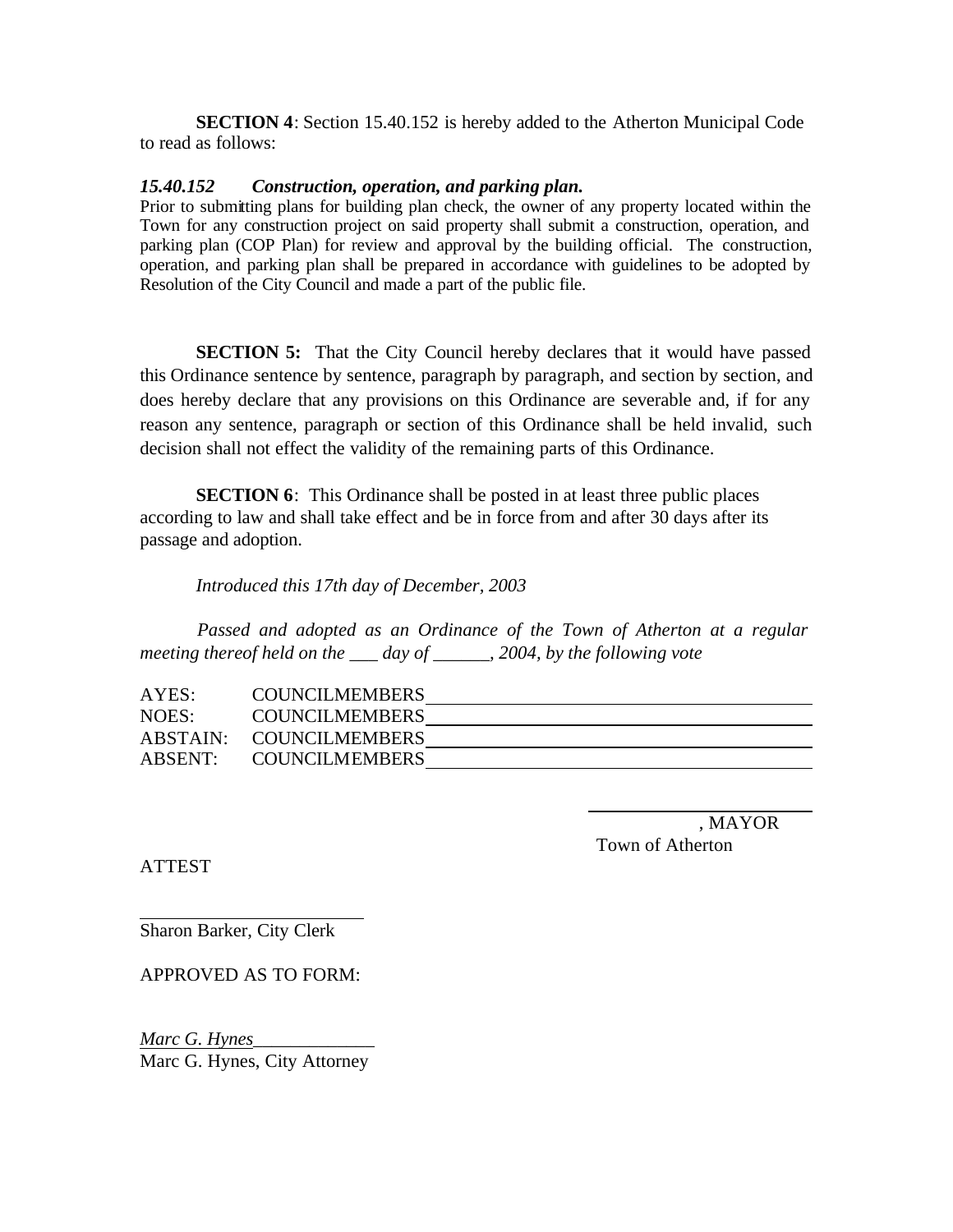#### **ATKINSON** <sup>l</sup> **FARASYN, LLP** ATTORNEYS AT LAW

LEONARD J. SIEGAL HAROLD S. TOPPEL STEVEN G. BAIRD MARC G . HYNES

660WEST DANA STREET P.O. BOX 279 MOUNTAIN VIEW, CALIFORNIA 94042 TELEPHONE (650)967-6941 FACSIMILE (650)967-1395

J.M. ATKINSON (1892-1982) L.M. FARASYN (1915-1979)

#### **MEMORANDUM**

| TO:   | Honorable Mayor and City Councilmembers, Town of Atherton    |
|-------|--------------------------------------------------------------|
| FROM: | Marc G. Hynes, City Attorney                                 |
| RE:   | <b>Construction Ordinance</b><br><b>Parking Restrictions</b> |
| DATE: | December 11, 2003                                            |

An ordinance has been prepared amending Chapters 15.40 and 10.16 of the Atherton Municipal Code relative to the issue of street parking attendant to construction activities in the Town. The General Plan Committee has considered the issues of traffic congestion and damage to areas adjacent to improved streets in the Town caused by the parking of numerous vehicles related to construction projects. The proposed revisions to the ordinance are intended to require the parking of vehicles related to construction activities on the construction site (where practicable) and where street parking is required to limit that to the portion of the street fronting the property which is under construction and on one side of the street.

The right of control over street traffic is an exercise of part of the sovereign power of the state. Local ordinances regulating traffic that are inconsistent with general state laws are invalid. Accordingly, regulation of parking on public streets, as an adjunct to traffic regulation, is also pre-empted by state law. However, the state, through the adoption and continued amendments of Section 22507 of the California Vehicle Code has recognized the special interest the people of cities have in parking. Court interpretation of Section 22507 has concluded that the state has turned over regulation of "parking minutiae" to the localities. (Friedman v. City of Beverly Hills (1996) 47 Cal.App.4<sup>th</sup> 436.) In Friedman the Court of Appeal for the Second District said that the initial grant of power of Vehicle Code Section 22507 broadly empowered localities to regulate parking within their jurisdiction. Subsequent statutory amendments have expanded rather than restricted the powers accorded local government over parking matters.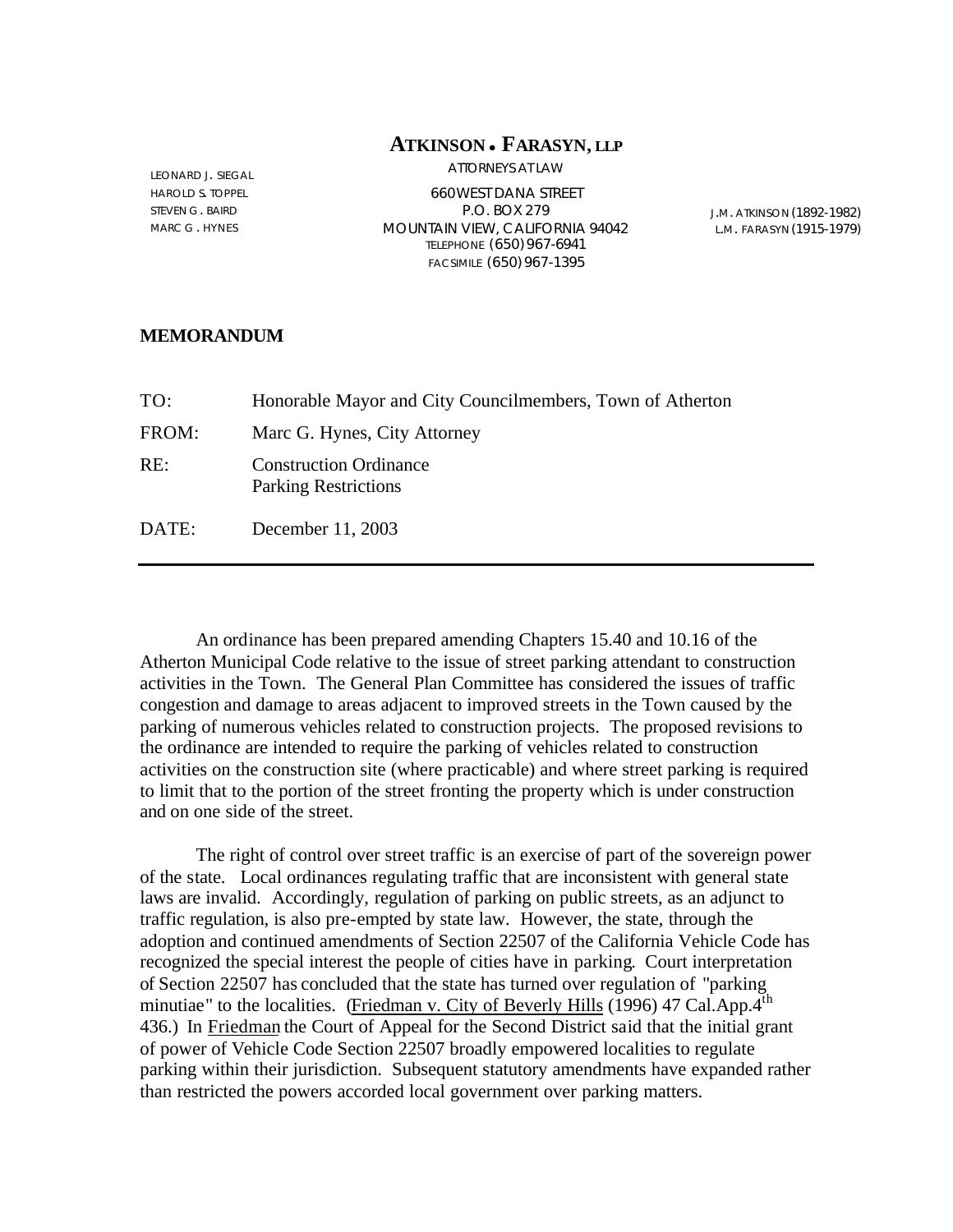Honorable Mayor and City Councilmembers December 11, 2003 Construction Ordinance Parking Restrictions Page 2

Vehicle Code Section 22507 provides in pertinent part as follows:

# "**§ 22507. Parking restrictions during certain hours; Preferential parking for residents and me rchants** (a) Local authorities may, by ordinance or resolution, prohibit or restrict the stopping, parking, or standing of vehicles, … on certain streets or highways, or portions

thereof, during all or certain hours of the day. The ordinance or resolution may include a designation of certain streets upon which preferential parking privileges are given to residents and merchants adjacent to the streets for their use and the use of their guests, under which the residents and merchants may be issued a permit or permits that exempt them from the prohibition or restriction of the ordinance or resolution. With the exception of alleys, the ordinance or resolution shall *not apply* until signs or markings giving adequate notice thereof have been placed. A local ordinance or resolution adopted pursuant to this section may contain provisions that are reasonable and necessary to ensure the effectiveness of a preferential parking program."

The Friedman case involved a challenge by a merchant to a parking restriction adopted by the City of Beverly Hills which restricted parking to residents only on a street in front of a building owned by the plaintiff which had five retail stores and ten offices in it. The plaintiff argued that the language "residents and merchants" required that the city could limit parking to residents and merchants, but not to residents only. The Court declined such a strict reading of the ordinance observing that the history of the Vehicle Code and its subsequent amendments evidence intent of the state legislature to grant broad authority to municipalities for parking regulation (Friedman v. City of Beverly Hills (1996) 47 Cal.App. $4^{th}$  436 at 442). The Court said that the language regarding "provisions that are reasonable and necessary to ensure the effectiveness of a preferential parking program" gives localities substantial power to tailor preferential parking programs to meet local circumstances.

Local circumstances in the Town, that is to say long periods during which construction projects are underway on relatively narrow streets with concerns for traffic congestion and damage to landscaping adjacent to the streets should be cited to justify the regulations. Accordingly, I recommend that a finding to the following effect be made at the time of adoption of the ordinance to read as follows: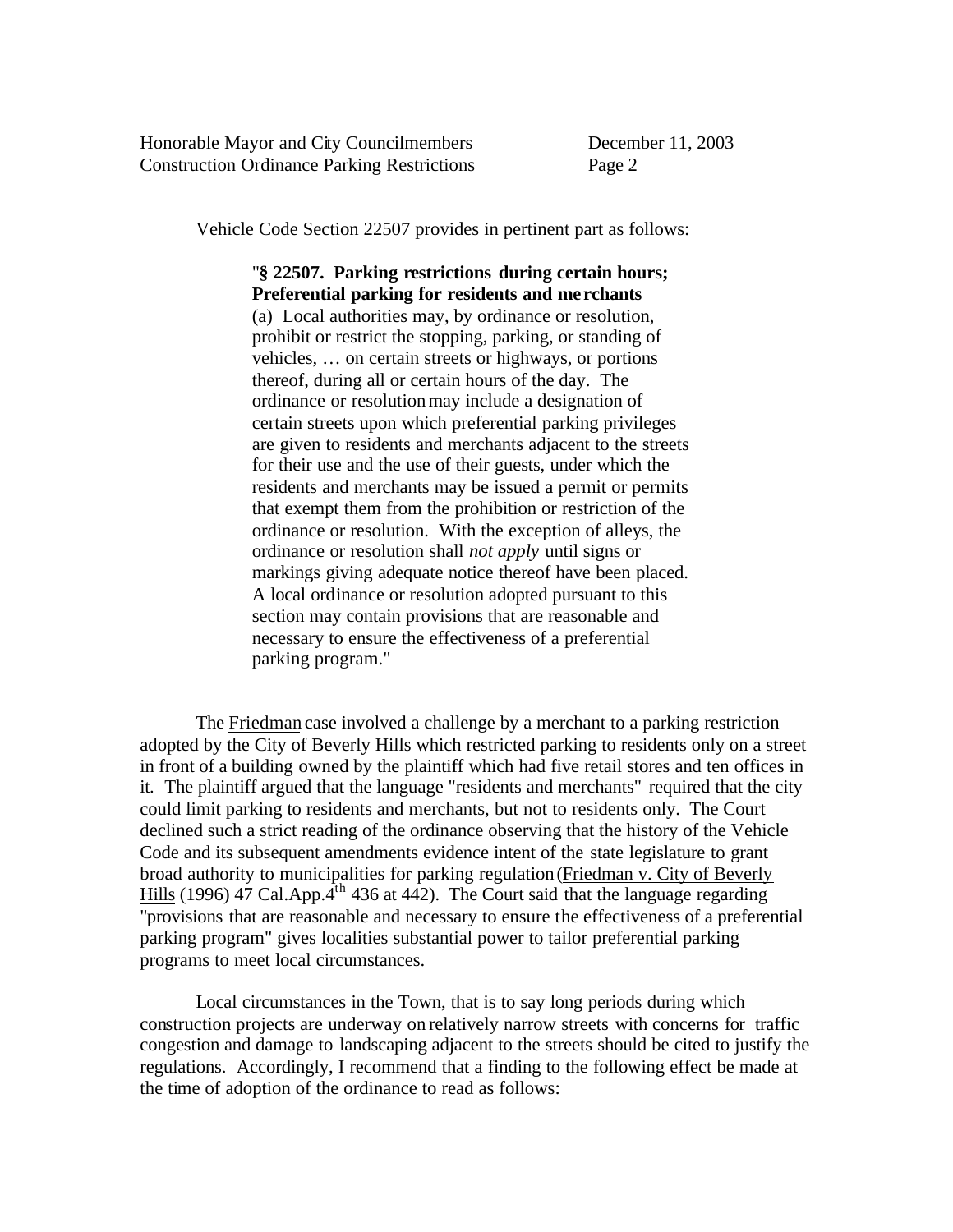"The Atherton General Plan has as its land use goal preservation of the Town's character as a scenic, rural, thickly wooded residential area with abundant open space. One of the objectives to obtain this goal is to retain the high quality of maintenance and living environment existing in the Town's residential neighborhoods. Honorable Mayor and City Councilmembers December 11, 2003 Construction Ordinance Parking Restrictions Page 3

The circulation element goal is a circulation system that is compatible with the needs of the various land uses planned within the Town. Objectives to achieve this goal include minimizing the encroachment of the circulation network on the residential and open space uses which prevail throughout most of the community. All streets in the Town are to be preserved as scenic routes. Scenic roadway policies have been adopted which provide that on-street and visible off-street parking of vehicles and other means of transportation shall be carefully controlled. Over the last seve ral years, the Town has experienced a significant increase in residential construction and re-construction projects. Many of these projects last for years and involve a large number of workers who park their vehicles on the streets adjacent to and near construction sites. In order to preserve the character of the Town and the quality of life as mandated by the General Plan, the City Council finds that it is necessary and appropriate to adopt regulations on the parking of vehicles involved in construction projects. Authority pursuant to California Vehicle Code Section 22507 should be exercised where necessary to avoid traffic congestion on the Town's streets, protect adjacent landscaping, and otherwise protect the public health, safety and general welfare of town residents serviced by those streets."

Respectfully,

*s/Marc G. Hynes* MGH:cwb MARC G. HYNES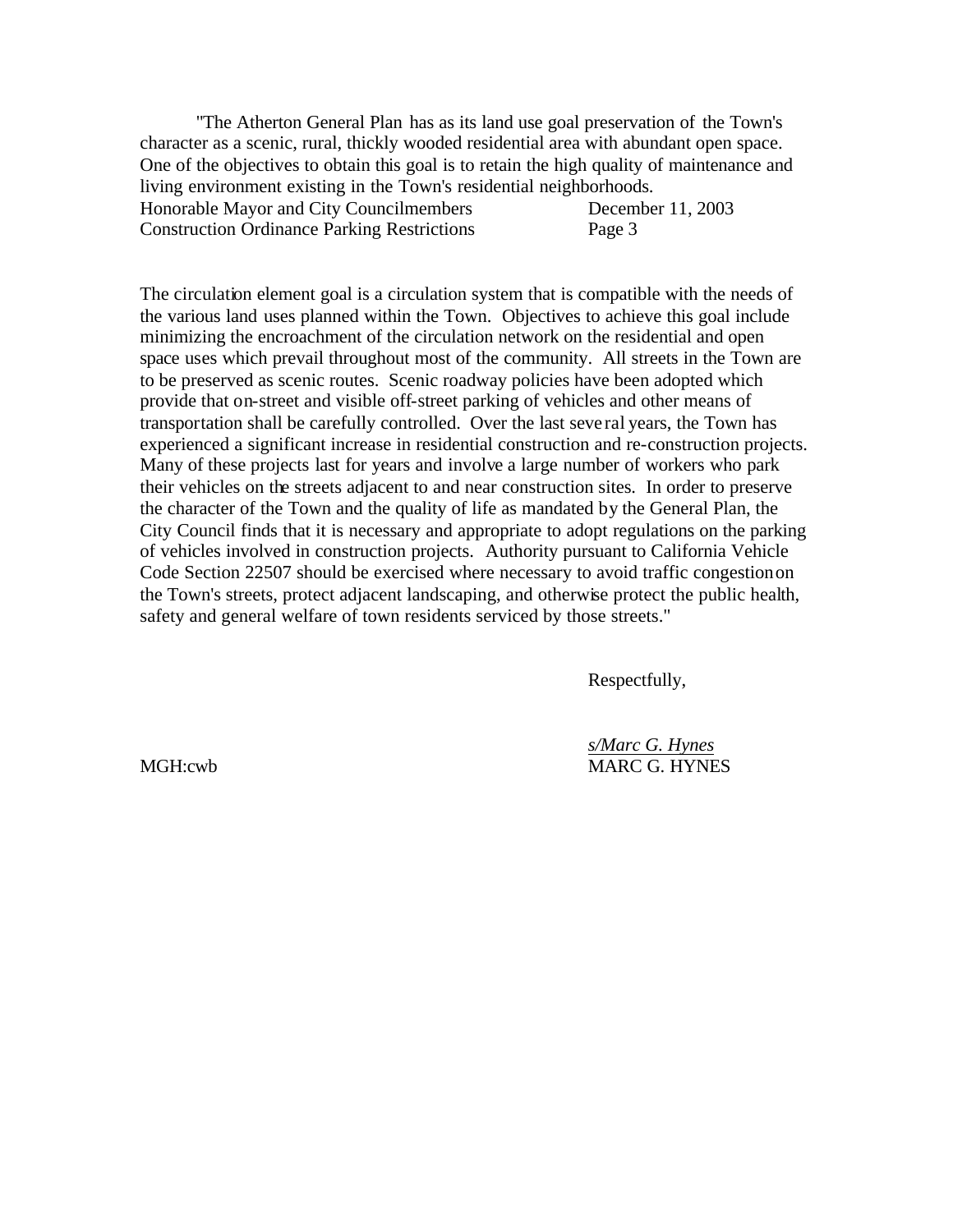#### **RESOLUTION No. 03 -\_\_\_\_\_\_\_\_\_**

### **A RESOLUTION OF THE CITY COUNCIL OF THE TOWN OF ATHERTON ADOPTING GUIDELINES FOR CONSTRUCTION, OPERATION AND PARKING PLANS**

WHEREAS, the Atherton City Council has amended Section 15.40.152 of the Atherton Municipal Code to require that a Construction Operation and Parking Plan be submitted prior to the submittal of plans for building plan check for any construction project within the Town of Atherton, and

WHEREAS, the Atherton City Council has amended Section 15.40.152 of the Atherton Municipal Code to require that such Construction Operation and Parking Plan be prepared in accordance with guidelines to be adopted by Resolution of the City Council and made a part of the public file, and

WHEREAS, the Atherton City Council hereby determines that the adoption of these Guidelines is Categorically Exempt from the California Environmental Quality Act pursuant to Section 15305, Minor Alteration in Land Use Limitations.

NOW THEREFORE BE IT RESOLVED, that the City Council of the Town of Atherton hereby adopts the Guidelines for Construction, Operations and Parking Plans as attached.

\* \* \* \* \* \* \* \* \* \* \* \* \*

I hereby certify that the foregoing Resolution was duly and regularly passed and adopted by the City Council of the Town of Atherton at a regular meeting thereof held on the the day of  $\frac{1}{2003}$ , by the following vote:

| <b>AYES</b> | COUNCILMEMBERS: |
|-------------|-----------------|
| <b>NOES</b> | COUNCILMEMBERS: |
| ABSENT      | COUNCILMEMBERS: |
| ABSTAIN     | COUNCILMEMBERS: |

 , MAYOR ATTEST Town of Atherton

Sharon Barker, CITY CLERK

APPROVED AS TO FORM:

*s/Marc G. Hynes*\_\_\_\_\_\_\_\_\_\_\_\_\_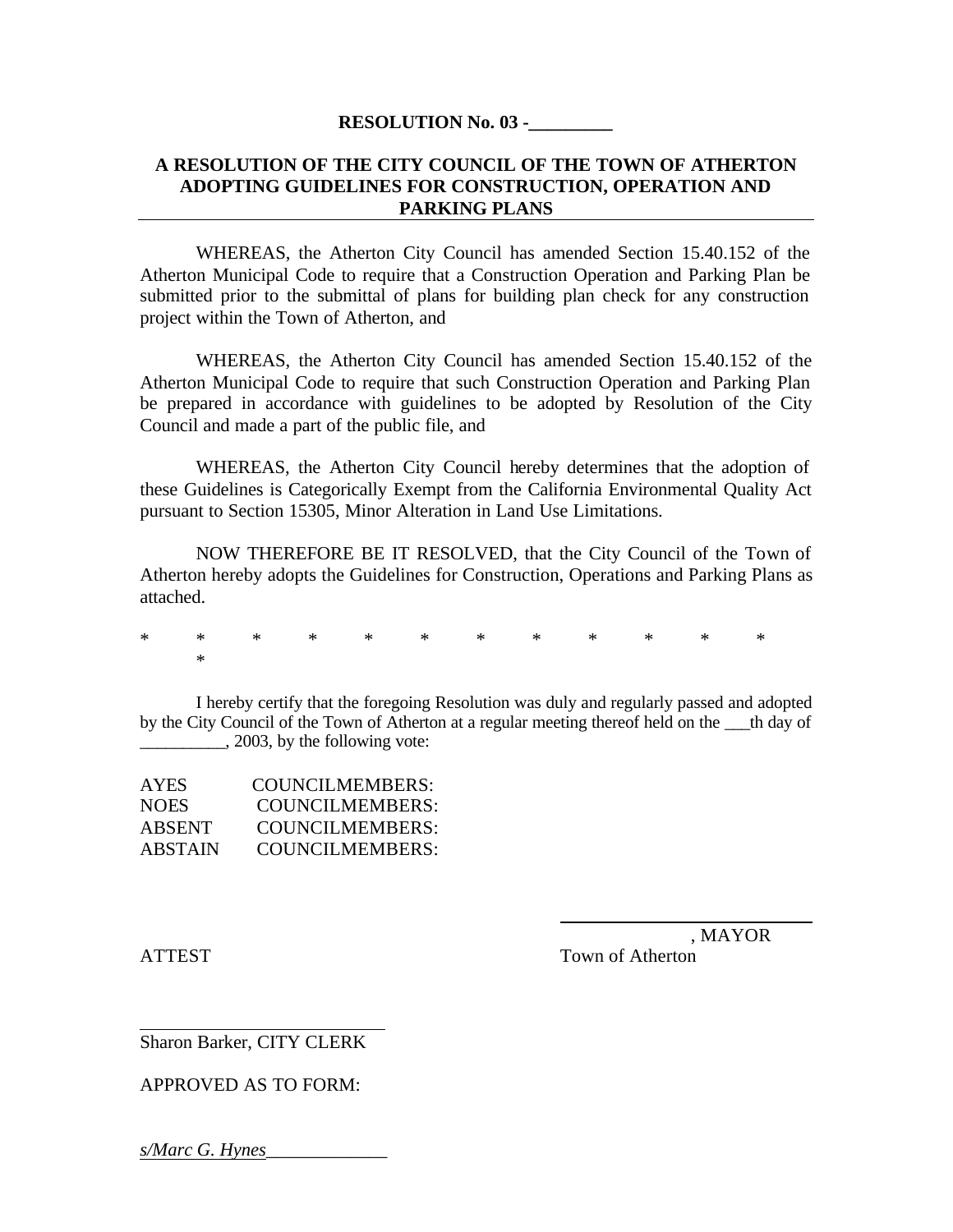Marc G. Hynes, City Attorney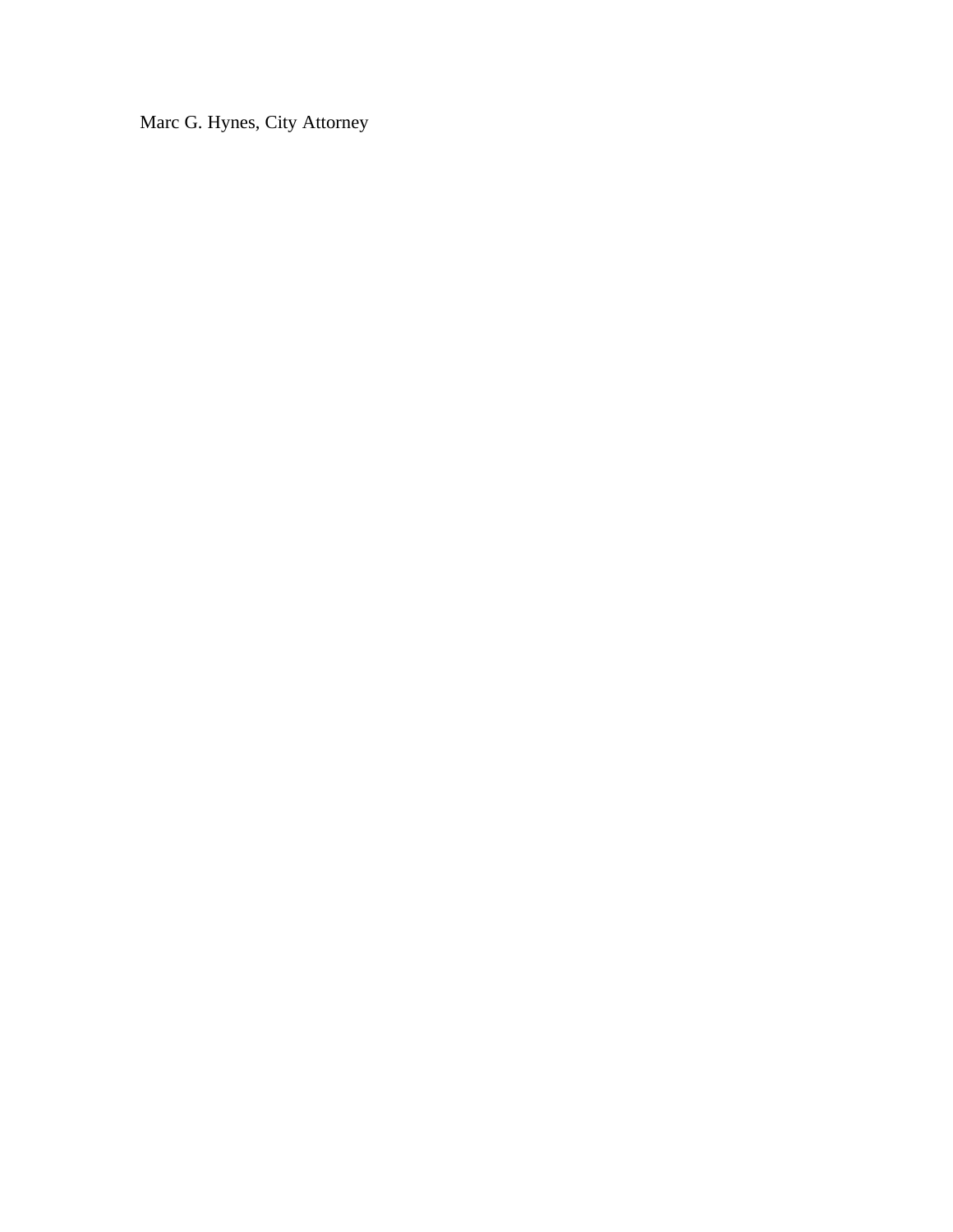## **CITY COUNCIL ADOPTED Guidelines for Construction, Operations and Parking Plans**

The following guidelines have been adopted by City Council Resolution in compliance with Chapter 15.40 of the Atherton Municipal Code requiring the submittal of a Construction Operation and Parking Plan.

Prior to acceptance of plans for building plan check, the applicant for a building permit shall submit a Construction Operation and Parking Plan (COP Plan) for review and approval by the Building Official. The Plan shall be made a part of the public file. At a minimum, the Construction Operation and Parking Plan shall contain the elements listed below:

- **1. Parking Area for Construction Personnel.** All construction parking shall be located on-site or within the public right-of-way, only in front of the construction site and on the same side of the street as the construction site. The COP Plan shall provide a sufficient area to accommodate the number of construction personnel anticipated to be working on the project. The construction parking area shall be located outside of any tree protection fencing area. The construction parking area shall be rocked, with a rocked access drive. All construction personnel shall park in the construction parking area when at the job site. The Building Official may provide written permission for construction personnel parking in the public rightof-way only during such times as finish landscaping or other similar circumstance prevent use of the on-site construction parking area and further provided that the parking is located and conducted in a safe manner and affords a minimum disruption to the neighbors and neighborhood.
- **2. No Parking Signs.** At the discretion of the City Manager or City Manager's designee, to protect health and safety, or in the event the contractor fails to properly implement the COP plan, the City Manager or City Manager's designee may require the contractor to post signs on and along streets at 100 foot intervals for a distance of 500 feet on both sides of the street from the construction project notifying that parking is prohibited except for residents and their guests as authorized by the California Vehicle Code Section 22507. The contractor shall pay for the cost of the signs.
- **3. Construction Trailer.** If a construction trailer is proposed, it shall be located completely on the private property at least 10 feet from any side or rear property line, at least 40 feet from the front property line for properties located in the R1-B zone and at least 20 feet from the front property line for properties located in the R1-A zone.
- **4. Debris Box.** Any debris box used in conjunction with the construction shall be placed completely on the private property. The debris box shall be accessible from a paved or rocked access road.
- **5. Deliveries and Truck Traffic.** A temporary construction driveway shall be installed consisting of base rock or alternate material approved by the Building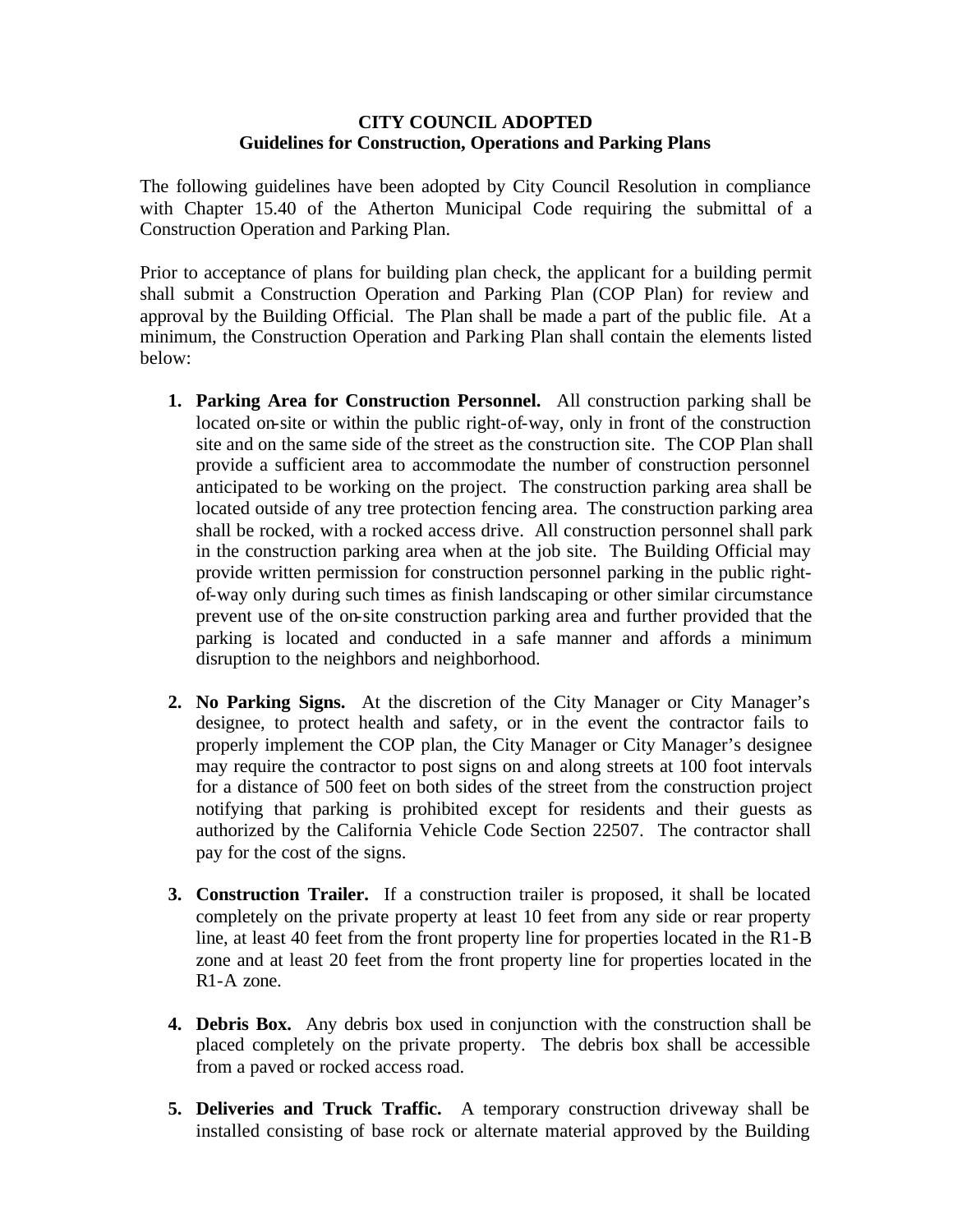Official, beginning at the edge of pavement and extending a minimum of 100 feet into the property in order to reduce dust and mud tracking. Signs, delineators and flag personnel shall be available on-site, if necessary. If an existing paved driveway is maintained during construction, a temporary access will not be required. The applicant may propose, or the Building Official may require temporary construction fencing to restrict additional access points.

- **6. Sanitary Facilities.** The temporary sanitary facilities shall be placed out of the views of neighboring properties as much as possible. The facilities shall be accessed from a paved or rocked road or driveway. The sanitary facilities shall not be located in the public right-of-way and shall be located at least 10 feet from any side or rear property line, at least 40 feet from the front property line for properties located in the R1-B zone and at least 20 feet from the front property line for properties located in the R1-A zone.
- **7. Clean-up Area.** When on-site cleaning of equipment is required for concrete forms and trucks, paint brushes, plastering tools and other similar equipment, a cleanup area shall be specified on the COP plan and posted with a sign. This area shall not be located beneath any tree canopy or in any proposed planting area. Runoff from the clean-up area shall be contained and the waste material disposed of using "Best Management Practices" acceptable to the Regional Water Quality Control Board.
- **8. Construction Materials Storage.** An area shall be designated on-site for the storage of construction materials. The storage area shall not be located within the drip lines of any trees.
- **9. Notes to be Included on Construction Operation and Parking Plans.** The following notes shall be included on all Construction Operation and Parking Plans:
	- **a.** Construction, deliveries and servicing of any item (i.e., debris box, sanitary sewer facilities, etc) on the site shall only permitted Monday through Friday, 8:00 AM to 5:00 PM.
	- **b.** No hauling or heavy equipment shall be permitted on Saturdays, Sundays or Holidays.
	- **c.** No work of any nature shall be permitted on Saturdays, Sundays or Holidays.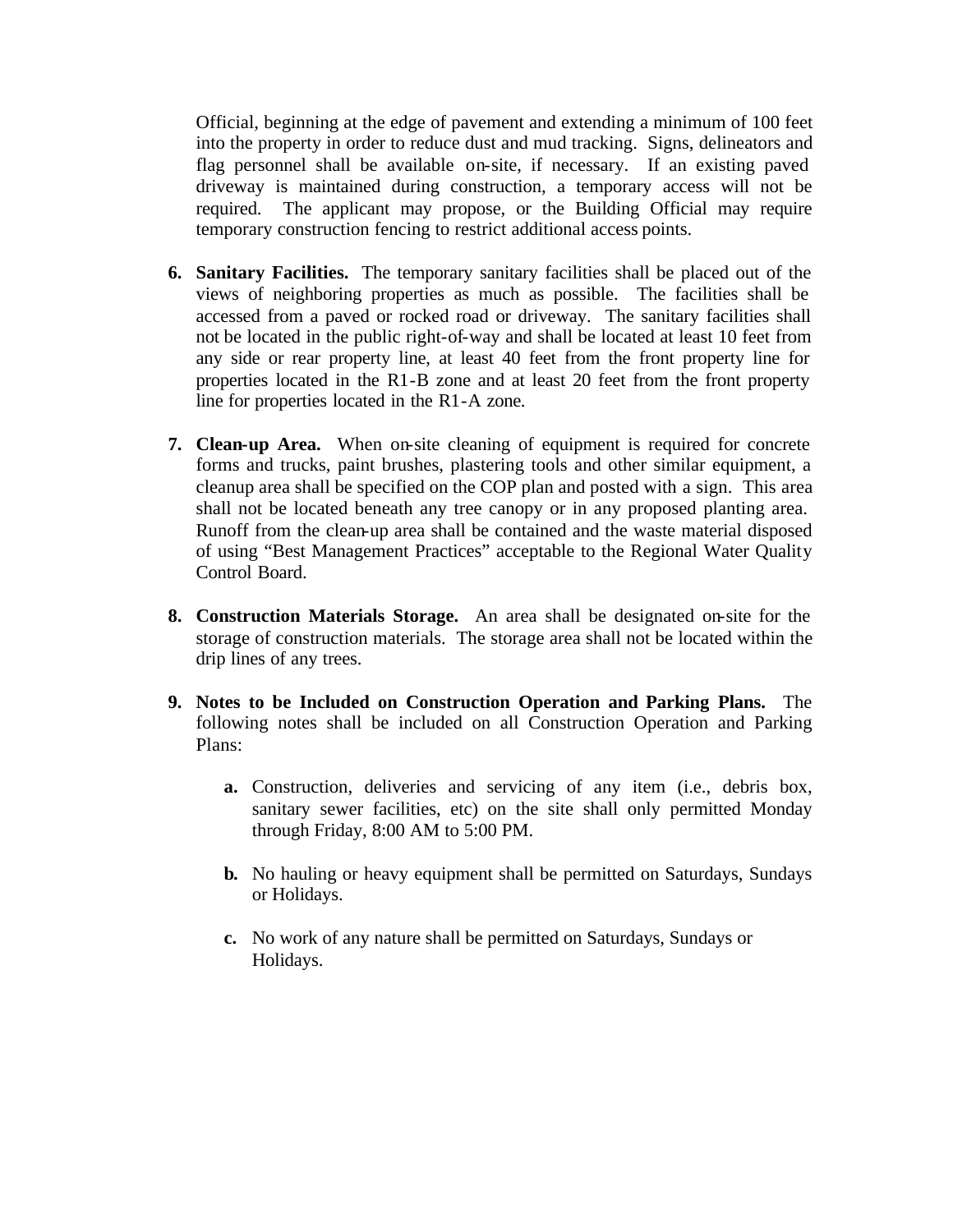

Town of Atherton

# **CITY COUNCIL STAFF REPORT**

**TO: HONORABLE MAYOR AND CITY COUNCIL**

# **FROM: JOHN P. JOHNS, FINANCE DIRECTOR**

# **DATE: FOR THE MEETING OF WEDNSDAY DECEMBER 17, 2003**

# **SUBJECT: THREE-YEAR FINANCIAL PLAN UPDATE**

# **RECOMMENDATION:**

Receive and review the update to the Town's three-year financial plan.

# **INTRODUCTION:**

In March of 2002, the Finance Committee directed the City Manager and the Finance Department to prepare a three-year financial plan and to update this plan at no less frequently than semi-annual intervals. In the judgment of the Finance Committee, implementation of a rolling three-year forecast was essential to:

- Better understand the intermediate-range impact on financial decisions made in the current year; and,
- Identify circumstances that threaten the financial health of the Town and to enable the town to act upon such threats in a timely manner.

Presented herein is the November 2003 update to the Town's three-year financial plan. This update is presented in a format that is consistent with the schedule included on page 14 of our FY 2003-04 Adopted Budget. However, pursuant to the direction of the Finance and Facilities Committee, we present the two versions of this three-year plan. These versions include differing assumptions regarding the future of the Parcel Tax, as follows:

 $\overline{2}$ 

- A renewal of the parcel tax and an allocation of parcel tax proceeds that is consistent with FY 2003-04 (70 % to capital projects and 30% to the General Fund); and,
- No renewal of the parcel tax.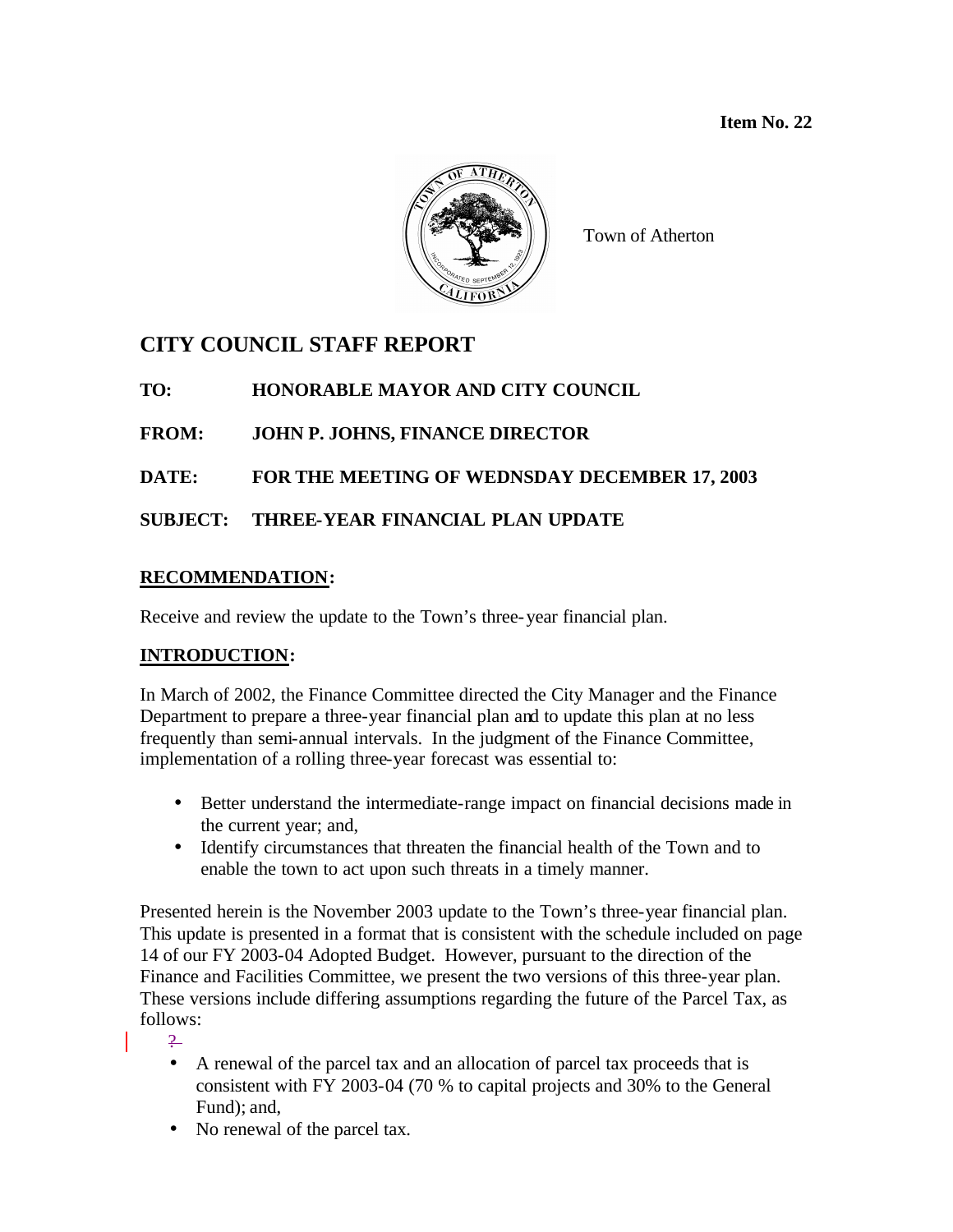This analysis indicates that without an extension of the parcel tax beyond 2005 and without an increase in the maximum parcel tax levy above the currently authorized level of \$750, a significant reduction in expenditures for current operations and for capital improvements will be necessary in order for the Town to preserve its financial position.

In addition to a projection of revenues, expenditures and changes in fund balance for the next three years, this staff report includes:

- A summary of key assumptions made in updating this forecast.
- A review of the history of the parcel tax, including an examination of the circumstances which led to the original passage of the parcel tax in 1980 and subsequent renewals thereto;
- A description of the actions that the Town has taken during the past several years to lessen its dependence on the parcel tax to fund current operations while preserving both the Town's financial position and the level of service to which residents have been accustomed.
- An analysis of recent legislative and economic events that have had or that will have a significant impact on the cost to provide municipal services to Atherton as well as Atherton's ability to finance such services.

This staff report identifies several alternatives available to the Town to bring revenues and expenditures into balance in the event the parcel tax fails to be renewed in 2005 as follows:

- A Town-wide reduction in staffing of 39%;
- Reductions in employee benefits combined with mandatory furloughs or pay reductions;
- Contracting with the County Sheriff or another municipality for some or all police services; or
- Elimination of parcel tax funded capital improvements.
- $\overline{2}$

It should be noted that the selection and implementation of any action to alter or change the scope of services provided by the Town (such as those highlighted above) would necessitate extensive deliberation and action on the part of the City Council.

# **DISCUSSION AND ANALYSIS**

The schedules on the following three pages provide a summary of revenues, expenditures and changes in General Fund balances for the five year period 2002-03 through 2006-07. (The 2002 and 2003 fiscal years are shown for comparative purposes).

These schedules indicate that: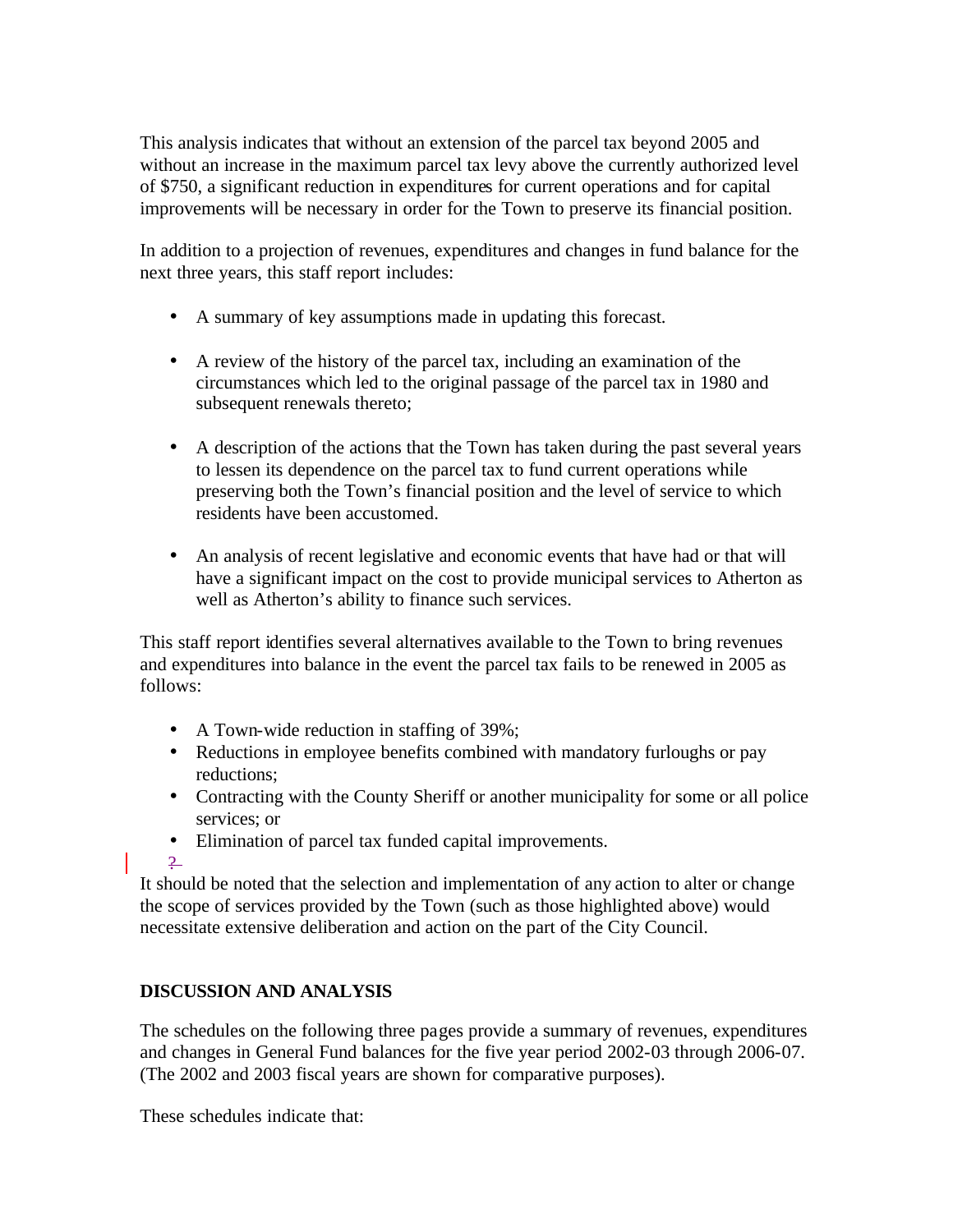- If the parcel tax is not renewed in 2005, the General Fund balance will decline by \$5.1 million between June 30, 2004 and June 30, 2007, (from \$5,626,162 to \$675,203. At \$675,203, the June 30, 2007 fund balance would amount be \$2.82 million less than the \$3.5 million in general fund reserves that Council policy requires.
- If the parcel tax levy were renewed at levels currently authorized, and if the allocation of parcel tax proceeds were in the same proportion to FY 2003-04, (65% to the capital improvement program and 35% to the General Fund) the General Fund balance would decline by \$2.65 million. At \$2.63 million, the General Fund balance would be \$867,000 less than the \$3.5 million reserve that Council requires.
- An increase of \$500 in the average parcel tax levy per parcel (from the current level of \$689 to \$1,189) would be required in order for the Town to be able to sustain existing service levels without reducing the amount of funds available to support the Town's capital improvement program. (During the four-year period of FY 2000-01 to 2004-05 an average of \$1.1 million or 65% of the \$1.7 million in parcel tax proceeds are programmed for capital projects).

It should be noted that in June, 2003 the Town's three-year range financial plan included a projected decline in the General Fund balance of \$1.8 million as compared to the \$2.65 million decline currently projected. The \$850,000 cumulative three-year difference can be attributed to the fact that the Governor has issued an executive order rescinding the increase in the Motor Vehicle License fees. At this time we believe that it is prudent to assume that the State legislature will not approve a "backfill" from the General Fund.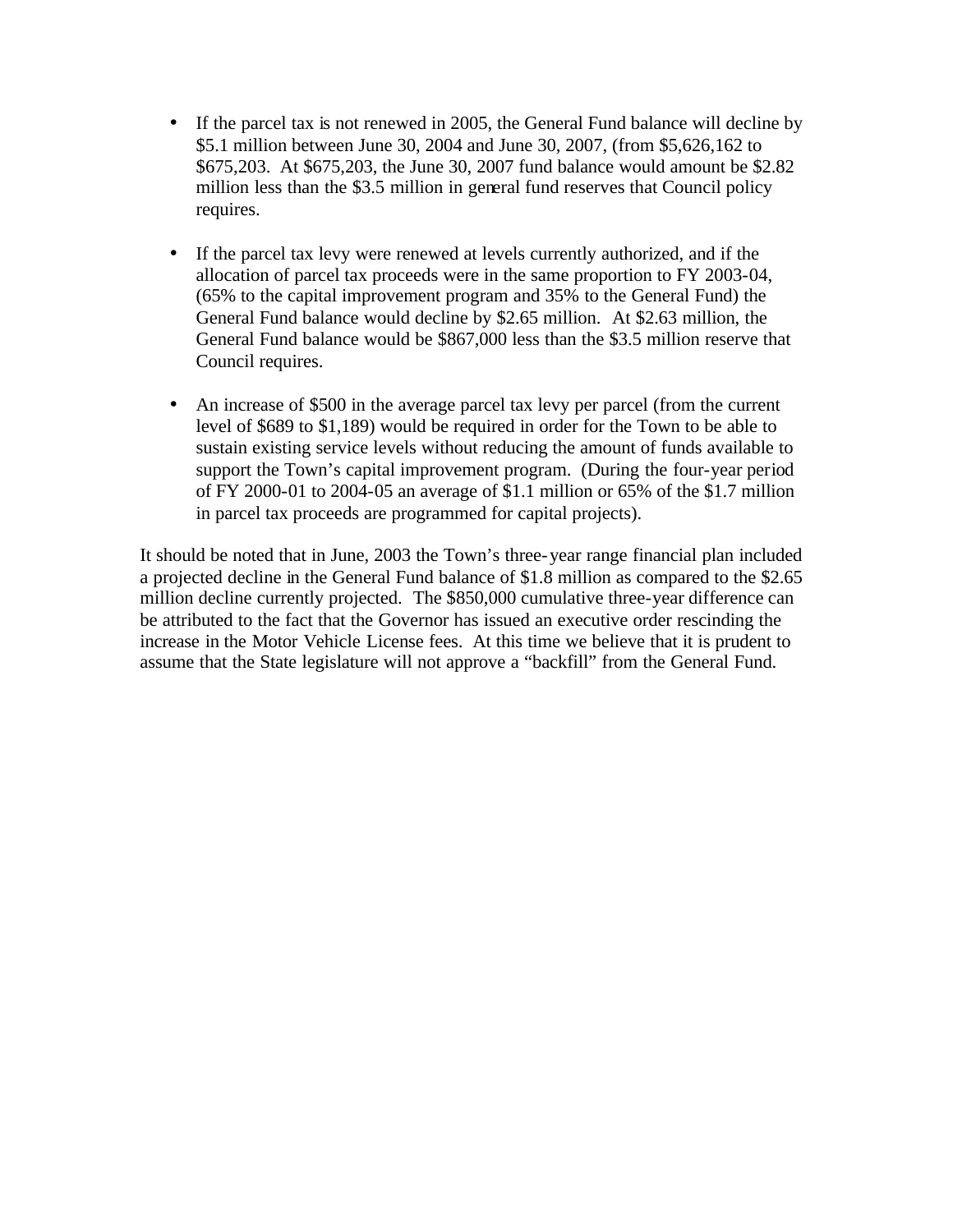#### **General Fund Revenue and Expenditure Analysis Fiscal Years 2004 through 2007**

#### **Scenario 1: Renewal and Distribution of the Parcel Tax at Current Levels, Loss of VLF Backfill**

| <b>Revenue Category</b>                              | FY 2002       | FY 2003     | FY 2004        | FY 2005                  | FY 2006      | FY 2007      |
|------------------------------------------------------|---------------|-------------|----------------|--------------------------|--------------|--------------|
| Property Tax                                         | \$ 3,076,749  | \$2,855,536 | \$ 3,035,934   | \$3,218,090              | \$ 3,346,813 | \$ 3,480,686 |
| <b>Sales Taxes</b>                                   | 156,672       | 172,640     | 200,640        | 210,672                  | 216,992      | 223,502      |
| <b>Other Taxes</b>                                   | 468,338       | 871,809     | 882,115        | 617,400                  | 623,574      | 629,809      |
| Licenses and Permits                                 | 1,451,920     | 1,341,133   | 1,588,131      | 1,556,368                | 1,571,932    | 1,587,651    |
| <b>Fines and Forefietures</b>                        | 107,483       | 79,178      | 70,000         | 71,400                   | 72,828       | 74,285       |
| Aid from other Agencies                              | 524,553       | 188,011     | 139,000        | 119,000                  | 99,000       | 99,000       |
| Service Charges                                      | 462,729       | 412,202     | 445,900        | 445,900                  | 468,195      | 491,605      |
| Use of Money and Property                            | 371,909       | 435,338     | 347,300        | 347,300                  | 347,300      | 347,300      |
| <b>Other Revenues</b>                                | 12,420        | 44,406      | 3,000          | 3,000                    | 3,000        | 3,000        |
| <b>Total Revenues</b>                                | \$6,632,773   | \$6,400,253 | \$6,712,019    | \$6,589,129              | \$6,749,634  | \$6,936,837  |
| Revenue Growth                                       |               |             | 7.6%           | $-1.8%$                  | 2.4%         | 2.8%         |
| <b>Expenditure Category</b>                          |               |             |                |                          |              |              |
| Contingency                                          |               |             | 100,000        | 100,000                  | 100,000      | 100,000      |
| Council                                              | 20,589        | 18,623      | 20,174         | 20,779                   | 21,818       | 22,472       |
| Manager                                              | 440,341       | 460,684     | 497,895        | 548,023                  | 575,424      | 592,687      |
| Attorney                                             | 158,329       | 300,504     | 175,551        | 180,817                  | 189,858      | 195,554      |
| Finance                                              | 339,944       | 354,985     | 434,137        | 473,487                  | 497,161      | 512,076      |
| <b>Building</b>                                      | 835,806       | 891,603     | 902,873        | 977,811                  | 1,026,701    | 1,057,502    |
| Police                                               | 3,294,575     | 3,449,048   | 3,629,233      | 4,129,368                | 4,335,836    | 4,465,911    |
| Public Works                                         | 1,539,967     | 1,678,360   | 1,759,627      | 1,904,460                | 1,999,683    | 2,059,673    |
| <b>Total Expenditures</b>                            | \$6,629,551   | \$7,153,807 | \$7,519,490    | \$8,334,744              | \$8,746,481  | \$9,005,875  |
| Expenditure Growth                                   |               |             | 5.1%           | 10.8%                    | 4.9%         | $3.0\%$      |
| <b>Surplus Deficit of Revenues over Expenditures</b> | 3,222         | (753, 554)  | (807, 471)     | (1,745,614)              | (1,996,847)  | (2,069,038)  |
| Add (subtract) Operating Transfers In (out)          |               |             |                |                          |              |              |
| Parcel Tax                                           | 350,000       | 554,000     | 799,000        | 654,186                  | 654,186      | 654,186      |
| Police on the Street                                 |               |             |                |                          |              |              |
| Gas Tax                                              | 100,000       | 200,000     | 200,000        | 160,000                  | 160,000      | 160,000      |
| <b>CIP</b> Support                                   |               | 90,000      | 150,000        | 150,000                  | 150,000      | 150,000      |
| <b>Public Facilities Fund</b>                        | (220,000)     |             | $\overline{a}$ | $\overline{\phantom{a}}$ |              |              |
| Vehicle Replacement Fund                             | (100,000)     |             |                |                          |              |              |
| <b>Subtotal Operating Transfers</b>                  | 130,000       | 844,000     | 1,149,000      | 964,186                  | 964,186      | 964,186      |
| <b>Beginning Fund Balance</b>                        |               | 5,194,187   | 5,284,633      | 5,626,162                | 4,844,734    | 3,812,073    |
| <b>Ending Fund Balance</b>                           | \$<br>133,222 | \$5,284,633 | \$5,626,162    | \$4,844,734              | \$3,812,073  | \$2,707,221  |
| <b>Increase (Decrease) in Fund Balance</b>           |               |             | \$<br>341,529  | (781, 428)               | (1,032,661)  | (1,104,852)  |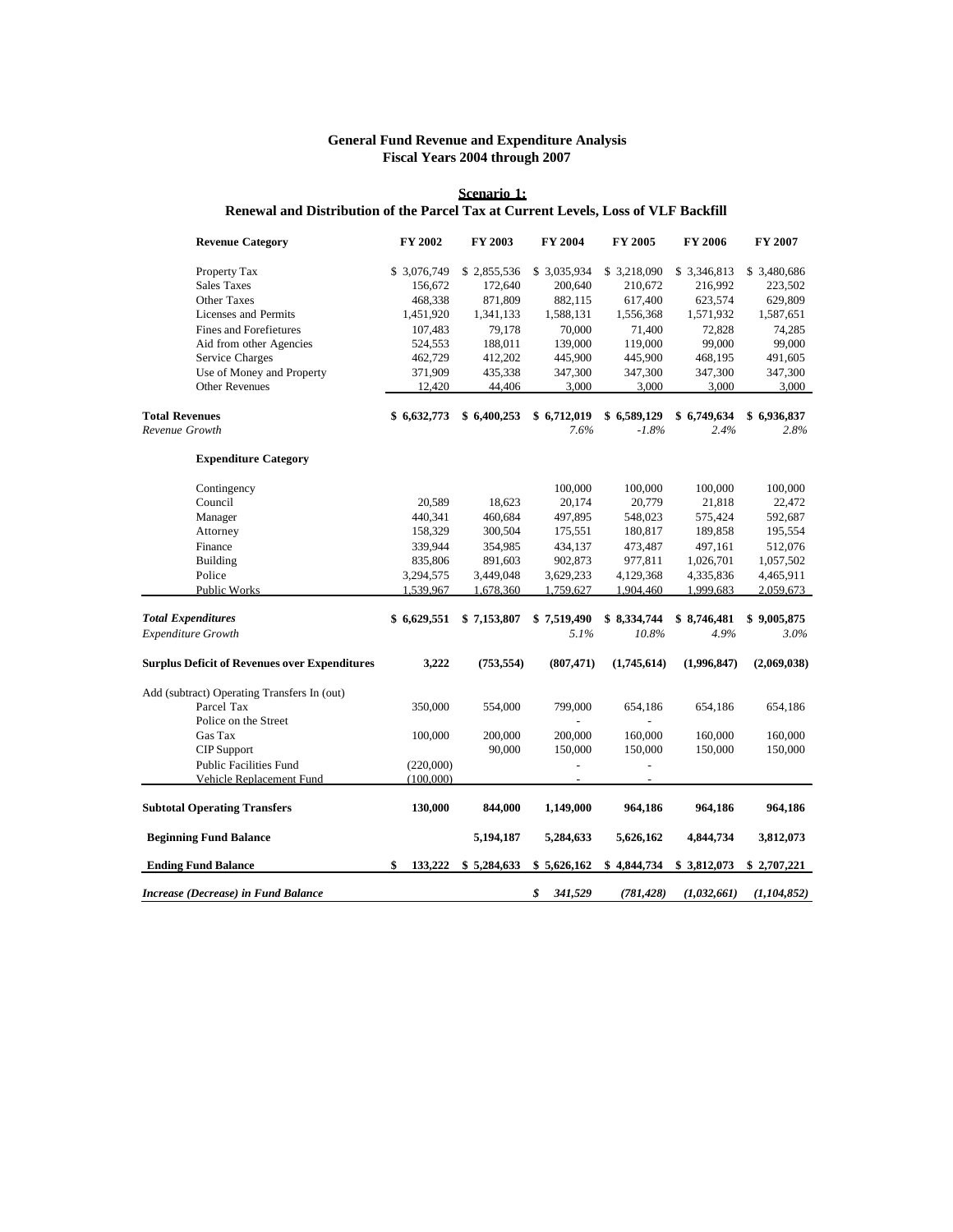#### **General Fund Revenue and Expenditure Analysis Fiscal Years 2004 through 2007**

#### **Scenario 2: No Renewal of the Parcel Tax, Loss of VLF Backfill**

| <b>Revenue Category</b>                              | FY 2002       | FY 2003     | FY 2004                  | FY 2005                  | FY 2006       | FY 2007       |
|------------------------------------------------------|---------------|-------------|--------------------------|--------------------------|---------------|---------------|
| Property Tax                                         | \$3,076,749   | \$2,855,536 | \$3,035,934              | \$3,218,090              | \$3,346,813   | \$3,480,686   |
| <b>Sales Taxes</b>                                   | 156,672       | 172,640     | 200,640                  | 210,672                  | 216,992       | 223,502       |
| <b>Other Taxes</b>                                   | 468,338       | 871,809     | 882,115                  | 617,400                  | 623,574       | 629,809       |
| Licenses and Permits                                 | 1,451,920     | 1,341,133   | 1,588,131                | 1,556,368                | 1,571,932     | 1,587,651     |
| <b>Fines and Forefietures</b>                        | 107,483       | 79,178      | 70,000                   | 71,400                   | 72.828        | 74,285        |
| Aid from other Agencies                              | 524,553       | 188,011     | 139,000                  | 119,000                  | 99,000        | 99,000        |
| Service Charges                                      | 462,729       | 412,202     | 445,900                  | 445,900                  | 468,195       | 491,605       |
| Use of Money and Property                            | 371,909       | 435,338     | 347,300                  | 347,300                  | 312,570       | 312,570       |
| Other Revenues                                       | 12,420        | 44,406      | 3,000                    | 3,000                    | 3,000         | 3,000         |
| <b>Total Revenues</b>                                | \$6,632,773   | \$6,400,253 | \$6,712,019              | \$6,589,129              | \$6,714,904   | \$6,902,107   |
| Revenue Growth                                       |               |             | 7.6%                     | $-1.8%$                  | 1.9%          | 2.8%          |
| <b>Expenditure Category</b>                          |               |             |                          |                          |               |               |
| Contingency                                          |               |             | 100,000                  | 100,000                  | 100,000       | 100,000       |
| Council                                              | 20,589        | 18,623      | 20,174                   | 20,779                   | 21,818        | 22,472        |
| Manager                                              | 440,341       | 460,684     | 497,895                  | 548,023                  | 575,424       | 592,687       |
| Attorney                                             | 158,329       | 300,504     | 175,551                  | 180,817                  | 189,858       | 195,554       |
| Finance                                              | 339,944       | 354,985     | 434,137                  | 473,487                  | 497,161       | 512,076       |
| Building                                             | 835,806       | 891,603     | 902,873                  | 977,811                  | 1,026,701     | 1,057,502     |
| Police                                               | 3,294,575     | 3,449,048   | 3,629,233                | 4,129,368                | 4,335,836     | 4,465,911     |
| Public Works                                         | 1,539,967     | 1,678,360   | 1,759,627                | 1,904,460                | 1,999,683     | 2,059,673     |
| <b>Total Expenditures</b>                            | \$6,629,551   | \$7,153,807 | \$7,519,490              | \$8,334,744              | \$8,746,481   | \$9,005,875   |
| Expenditure Growth                                   |               |             | 5.1%                     | 10.8%                    | 4.9%          | 3.0%          |
| <b>Surplus Deficit of Revenues over Expenditures</b> | 3,222         | (753, 554)  | (807, 471)               | (1,745,614)              | (2,031,577)   | (2,103,768)   |
| Add (subtract) Operating Transfers In (out)          |               |             |                          |                          |               |               |
| Parcel Tax                                           | 350,000       | 554,000     | 799,000                  |                          |               |               |
| Police on the Street                                 |               |             |                          |                          |               |               |
| Gas Tax                                              | 100,000       | 200,000     | 200,000                  | 160,000                  | 160,000       | 160,000       |
| <b>CIP</b> Support                                   |               | 90,000      | 150,000                  | 150,000                  | 150,000       | 150,000       |
| <b>Public Facilities Fund</b>                        | (220,000)     |             | $\frac{1}{2}$            | $\frac{1}{2}$            |               |               |
| Vehicle Replacement Fund                             | (100,000)     |             | $\overline{\phantom{a}}$ | $\overline{\phantom{a}}$ |               |               |
| <b>Subtotal Operating Transfers</b>                  | 130,000       | 844,000     | 1,149,000                | 310,000                  | 310,000       | 310,000       |
| <b>Beginning Fund Balance</b>                        |               | 5,194,187   | 5,284,633                | 5,626,162                | 4,190,548     | 2,468,971     |
| <b>Ending Fund Balance</b>                           | \$<br>133,222 | \$5,284,633 | \$5,626,162              | \$4,190,548              | \$2,468,971   | 675,203<br>\$ |
| Increase (Decrease) in Fund Balance                  |               |             | \$<br>341,529            | (1, 435, 614)            | (1, 721, 577) | (1,793,768)   |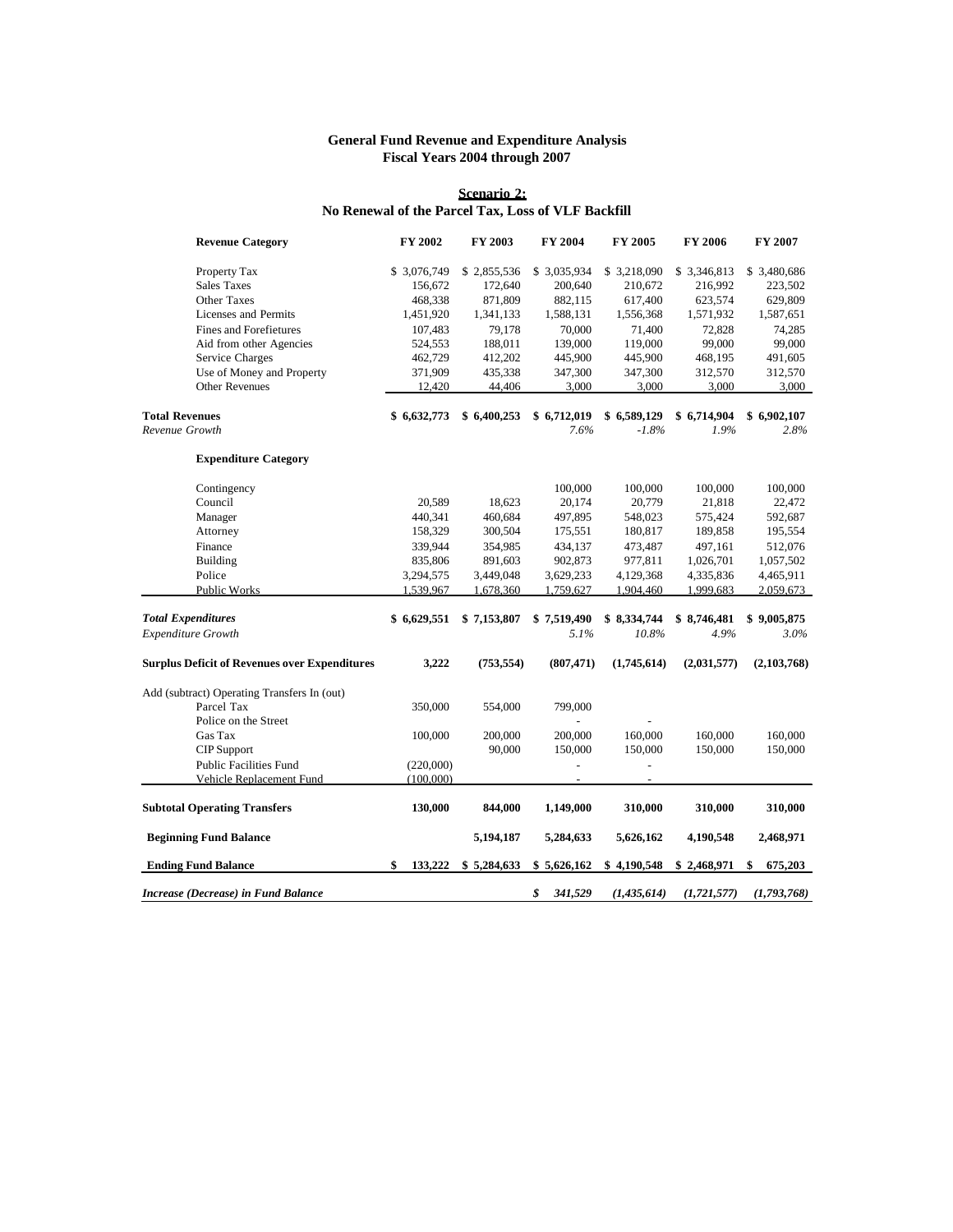## **KEY ASSUMPTIONS AND ESTIMATES**

This three-year financial forecast is based upon a number of assumptions and estimates. These assumptions and estimates are described herein.

## **Employee Salaries will increase by 3% annually.**

We have assumed that cost of living adjustments and step increases will average three percent per year during each of the next three years or roughly the same rate at which employee salaries have increased during the past two years. We believe that this trend will continue in the near future due to absence of inflationary pressures on wages as evidenced by recent employment and consumer price trends.

### **Employer contribution rates will increase by 52% and 114% respectively for miscellaneous and safety employees between FY 2004-05 and FY 2006-07**

The Public Employee Retirement system has provided an estimate of pension benefit costs for FY 2004-05 through 2006-07. We believe that these estimates are a reasonable basis for projecting such costs. The following table provides a summary of the estimated rate of growth in employee pension benefit costs.

## **Estimated Employer Contribution Rates Fiscal Years 2004-05 through 2007-08**

| <b>Fiscal Year</b> | 2004-05 | 2005-06 | 2006-07 | FY 2004-05 to<br>2006-07<br><b>Percentage</b><br><b>Increase</b> |
|--------------------|---------|---------|---------|------------------------------------------------------------------|
| Miscellaneous      | 8.4%    | 9.9%    | 11.1%   | 32%                                                              |
| Safety             | 14.1%   | 26.7%   | 30.3%   | 114%                                                             |

## **Staffing levels will remain consistent with the levels authorized in FY 2003-04.**

The FY 2003-04 authorized staffing level for the Town of Atherton is currently 54.75 full-time equivalents. Of these, 51.75 are funded, while the remaining three are currently vacant and un-funded. Positions currently vacant and un-funded include:

• Two patrol officers; and,

 $\overline{a}$ 

• One park maintenance supervisor<sup>1</sup>.

 $<sup>1</sup>$  In the interests of cost savings, the Public Works position has performed park landscape maintenance</sup> activities under contract in-lieu of replacing the former Park Maintenance Supervisor who retired in May of 2003.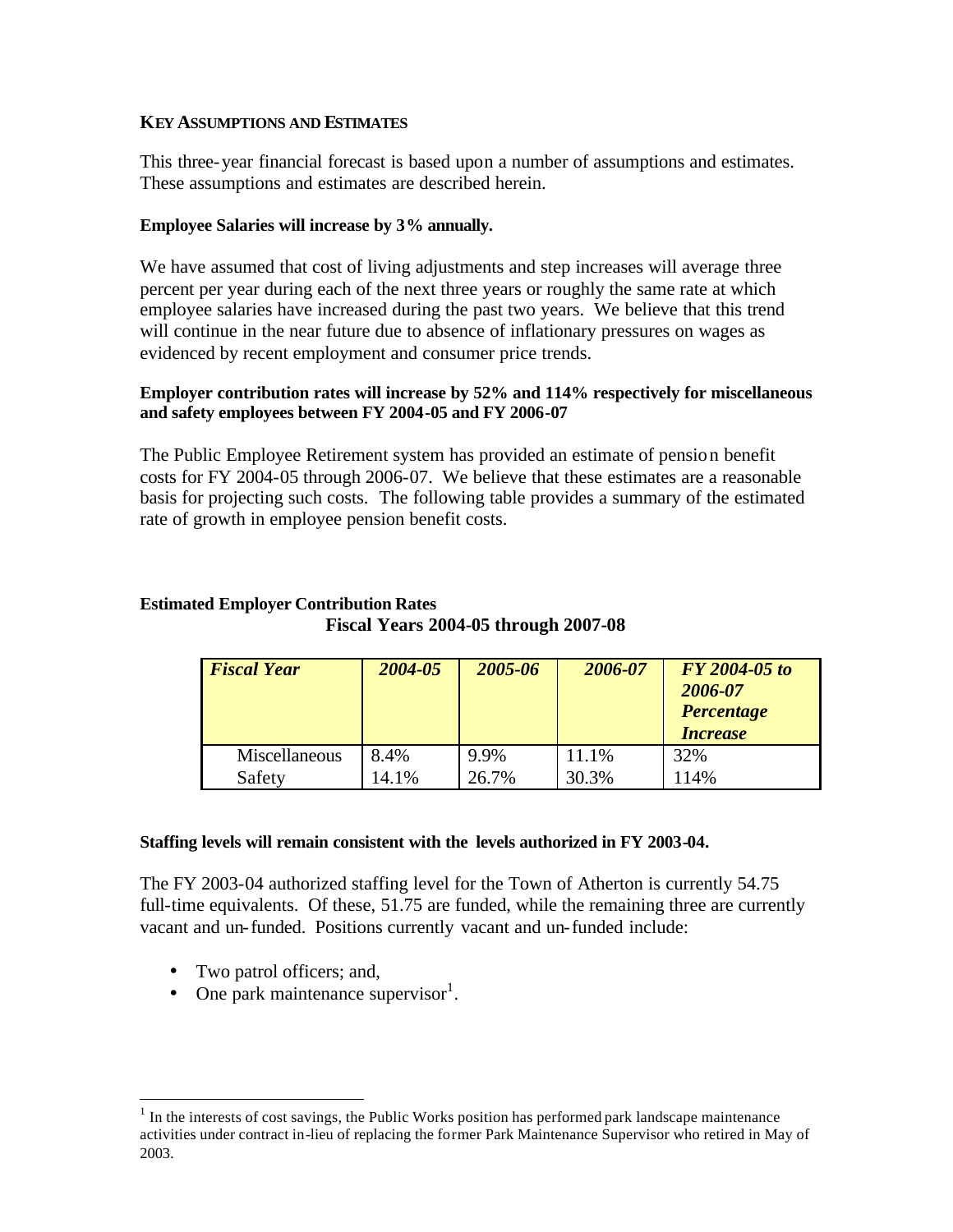**Investment yields will increase from 3% annually to between 4% and 5% annually. However significant declines in the town's cash balances will result in no growth in investment income.**

## **Non-payroll related expenses will increase in a manner consistent with expected changes in the consumer price index.**

During the past five years, the consumer price index has risen by an average of 3.52% annually. During the next three years, we do not anticipate a significant departure from this trend. We have therefore assumed that expenditures for non-payroll related items such as contract services, materials and supplies will increase by at a rate similar to the past five years.

## **The Building Department will continue to be fully self-supporting through building permit fees.**

In FY 2000-01, the Building Department's fees were adjusted to an amount equivalent to 1 % of the permitted value of residential construction or rehabilitation (in accordance with the uniform building code standards, a value of \$250 per square foot is used in most instances to determine permitted value). During the past three years, residential construction activity has been especially robust. In fact, since June of 2000 more than 3,000 building permits have been issued, representing more than \$300 million in permitted construction. As a result, the Building Department has not only been able to recoup its costs, the Town has been able to establish a reserve in the amount of \$450,000 to cover the cost of future building inspection activity.

We believe that during the next several years, the Building Department will continue to fully recover its costs.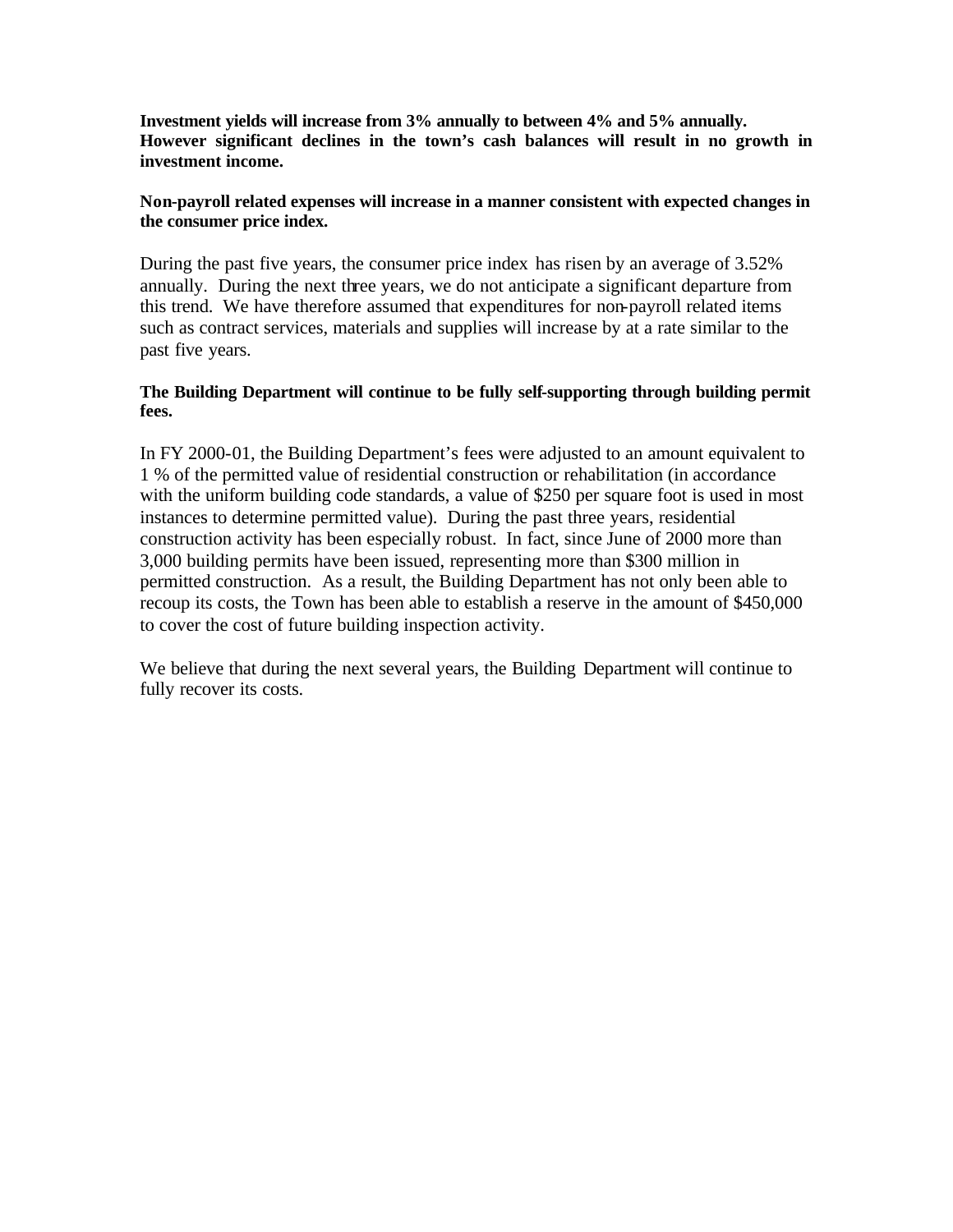## **FACTORS NECESSITATING THE IMPLEMENTATION OF A PARCEL TAX**

In 1980, the Town found it necessary to seek authorization of the voters for as a result of the following circumstances:

- The passage of Proposition 13 and resultant loss of the Town's ability to adjust its property tax levy as desired;
- The absence of alternative sources of funding due to the residential nature of the Town; and,
- The desire of the community to preserve essential services, including police protection and infrastructure maintenance in order to preserve the character of the Town.

These factors are best described in the original voter pamphlet (see attachment 1).

Atherton's parcel tax has been renewed on four separate occasions and has been in effect for 23 of the past 24 years. Additionally, the parcel tax has constituted a significant portion of the Town's general revenue base<sup>2</sup>. As indicated in the following table, parcel tax revenues have ranged from a high of 34% of total general revenues in FY 1984-85 to a low of 18% of general revenues in FY 1988-89.

| <b>Fiscal Year</b> | <b>Total General Revenues</b> | <b>Parcel Tax Revenue</b> | <b>Parcel Tax as a Pct of Total</b><br><b>Discretionary Revenues</b> |
|--------------------|-------------------------------|---------------------------|----------------------------------------------------------------------|
| 1980-81            | 1,278,427                     | 275,059                   | 22%                                                                  |
| 1984-85            | 2,052,709                     | 698,270                   | 34%                                                                  |
| 1988-89            | 3,228,699                     | 576,167                   | 18%                                                                  |
| 1992-93            | 4,049,034                     | 834,140                   | 21%                                                                  |
| 1996-97            | 5,486,621                     | 1,498,888                 | 27%                                                                  |
| 2001-02            | 8,149,203                     | 1,516,430                 | 19%                                                                  |

#### **Comparison of Parcel Tax Revenues to Total General Revenues Fiscal Years 1980-81 through 2001-02**

During the past 24 years, the average amount of parcel tax paid per parcel has increased from \$125 to \$689. However, the parcel tax levy has not increased as rapidly as has the secured property tax levy. As a result, the parcel tax as a percent of the total tax levy has declined considerably in recent years. This trend, which is illustrated in the following table, is a result of the fact that secured property taxes are, by their nature, increased at a constant rate with respect to property value. Parcel taxes however, are established at a fixed rate per parcel as approved within the parcel tax referendum.

## **Comparative Analysis of Secured Tax and Parcel Tax Levies FY 1980-81 through 2001-02**

 $\overline{a}$ 

 $2^2$  General revenues are those revenues which the City Council has discretion in allocating among town programs and activities. General revenues are equal to the sum of revenues that accrue to the General Fund, (such as taxes, user fees, aid from other governmental agencies and interest income) as well as parcel tax revenues that are available for transfer into the General Fund.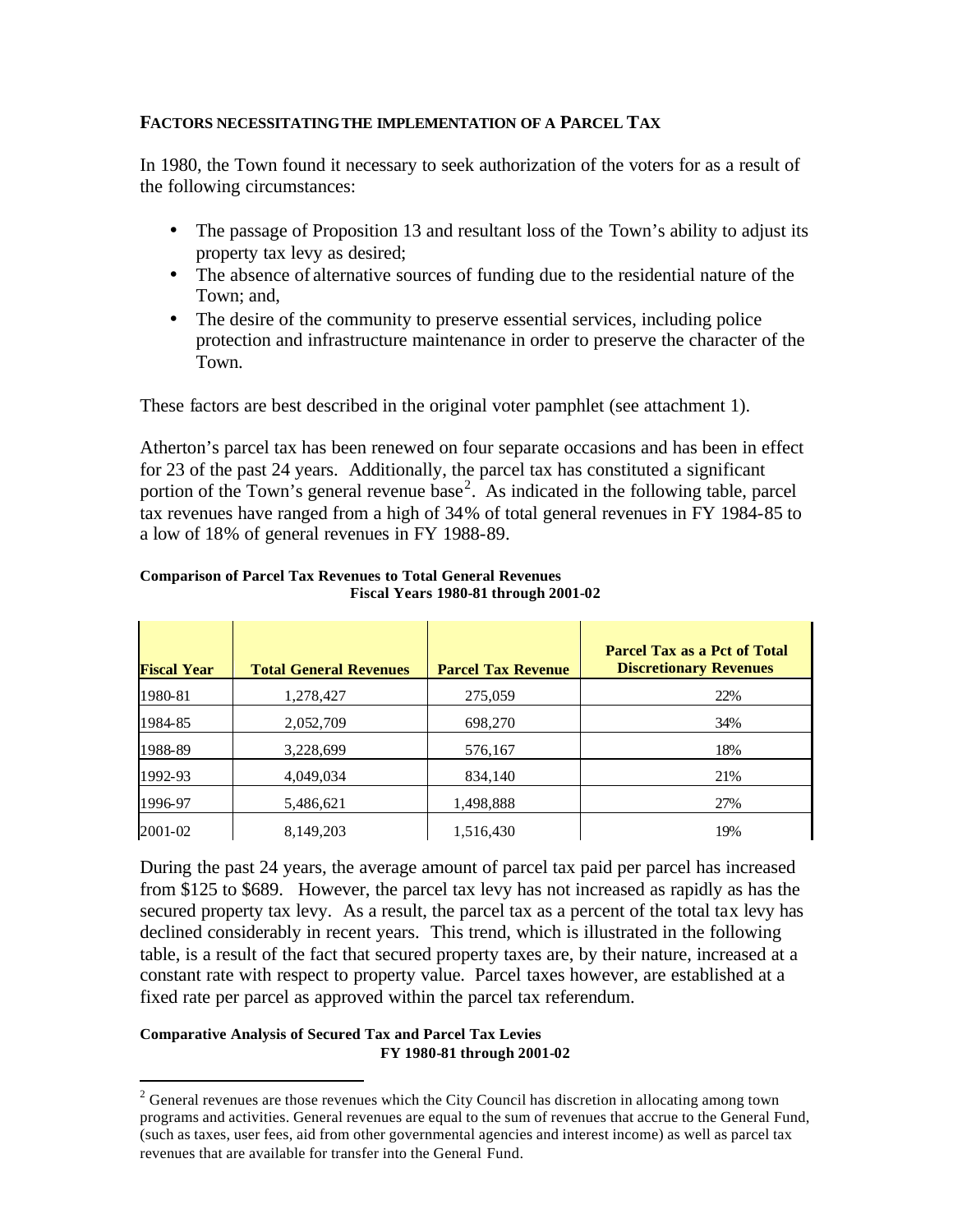| <b>Fiscal Year</b> | <b>Average Secured Tax</b><br><b>Levy Per parcel</b> | <b>Average Parcel</b><br><b>Tax Levy per</b><br><b>Parcel</b> | <b>Total Real Property Tax</b><br>Levy | <b>Parcel Tax Levy as a</b><br><b>Percent of Total</b><br><b>Property Tax Levy</b> |
|--------------------|------------------------------------------------------|---------------------------------------------------------------|----------------------------------------|------------------------------------------------------------------------------------|
| 1980-81            | \$<br>160                                            | \$<br>125                                                     | \$<br>285                              | 44%                                                                                |
| 1984-85            | 557                                                  | 317                                                           | 874                                    | 36%                                                                                |
| 1988-89            | 632                                                  | 262                                                           | 894                                    | 29%                                                                                |
| 1992-93            | 978                                                  | 379                                                           | 1,357                                  | 28%                                                                                |
| 1996-97            | 1,376                                                | 681                                                           | 2,057                                  | 33%                                                                                |
| 2001-02            | 1,853                                                | 689                                                           | 2,542                                  | 27%                                                                                |

During the past 23 years, the voters have rejected the parcel tax on three occasions, in 1994, 1999 and 2000. In 1984, the parcel tax referendum was placed before the electorate a second time and approved in time to ensure continuation of the levy. However, subsequent to the 1999 and 2000 defeats, the parcel tax lapsed for one fiscal year. The revenue loss to the Town of Atherton resulting from this one-year lapse in the parcel tax was approximately \$1.6 million.

Based upon a review of various documents in the City Clerk's archives, rejection of the parcel tax reauthorization appears to have resulted from a sense that the Town had not adequately explored viable alternatives, such as pursuing other sources of revenue or seeking to reduce operating costs.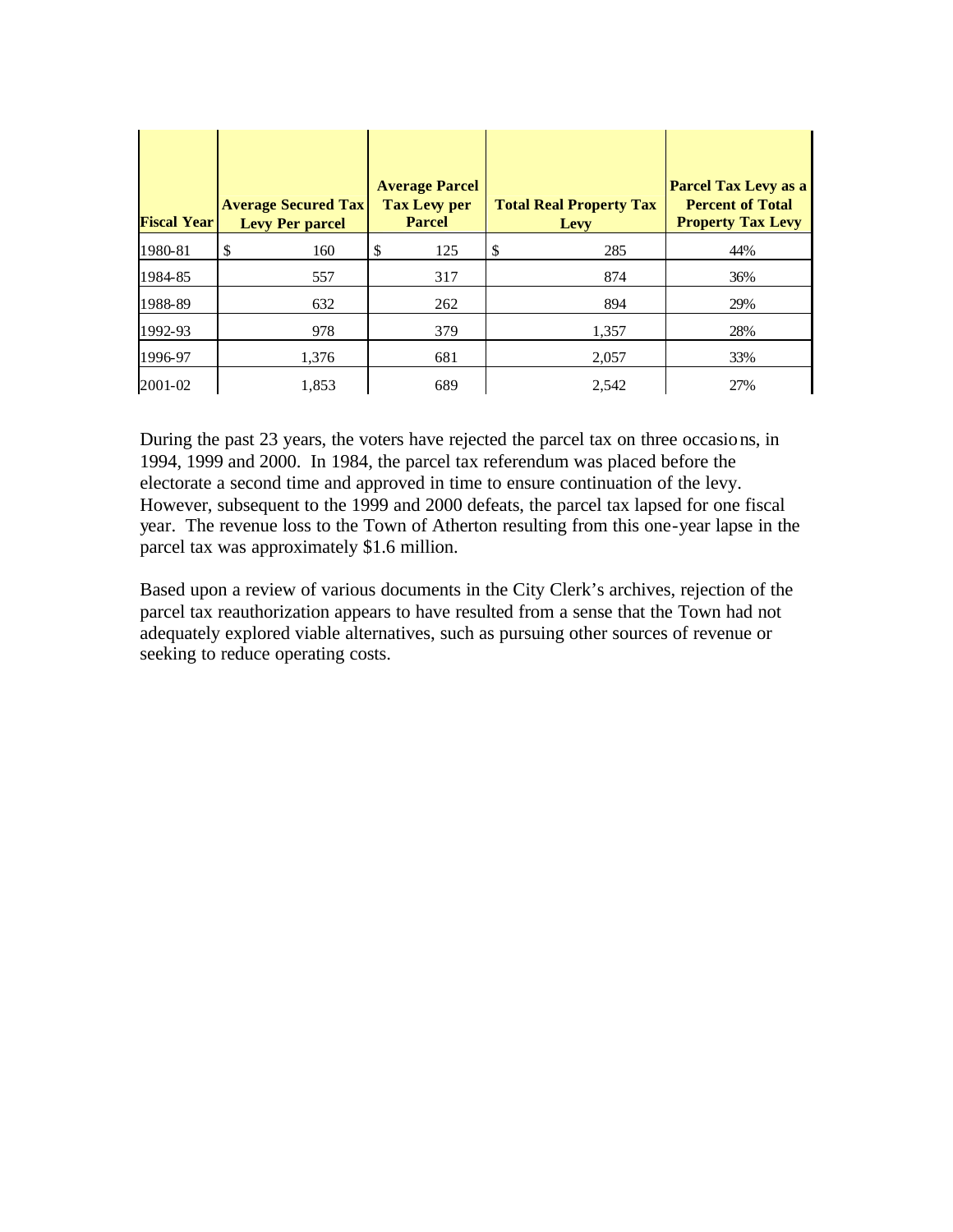#### **EFFORTS BY THE TOWN TO DIVERSIFY ITS REVENUE BASE AND TO CONTAIN COSTS**

Since FY 2000-01, the Town has taken a number of steps to contain costs and to diversify its revenue base with the ultimate objective of reducing the Town's reliance on the parcel tax as a source of operating income. In fact, during the past three years, the Town has been able to generate cost savings and revenue enhancements of \$1,130,000 annually. These actions are summarized in the following table.

#### **Summary of Revenue Enhancements and Cost Savings Since 2001**

| <b>Description</b>                                        | <b>Cost Savings/Revenue Enhancement</b> |
|-----------------------------------------------------------|-----------------------------------------|
| Adjusting building fees to attain full cost recovery.     | \$200,000                               |
| Increasing the level of reimbursement from the Gas Tax    | \$100,000                               |
| fund for road maintenance activities performed with       |                                         |
| resources provided by the General Fund.                   |                                         |
| Re-negotiating intergovernmental service agreements with  | \$50,000                                |
| the US Postal Service and with Caltrans                   |                                         |
| Deferring recruitment on two vacant police officer        | \$200,000                               |
| positions.                                                |                                         |
| Allocating general fund direct and indirect costs to the  | \$310,000                               |
| Town's capital improvement program.                       |                                         |
| Increasing compliance with the Town's business license    | \$150,000                               |
| enforcement                                               |                                         |
| Using contractors in-lieu of a permanent staff to perform | \$30,000                                |
| routine park maintenance.                                 |                                         |
| Total                                                     | \$1,130,000                             |

As a result, of the activities described above, the Town has been able to improve its financial position while investing in its roads and drainage systems. For example since June 30, 2000, the General Fund balance has increased from \$4.8 million to \$5.3 million. In addition, during the past two years, \$2.2 million or 65% of the \$3.1 million in parcel taxes received in fiscal years 2001-02 and 2002-03 has been allocated to the Town's fouryear capital improvement program and the remaining 35% being spent on current operations. As a result, the proportion of special tax revenue funds dedicated to the Town's capital improvement program has nearly tripled from that of the previous 20 years. The following charts illustrates this point.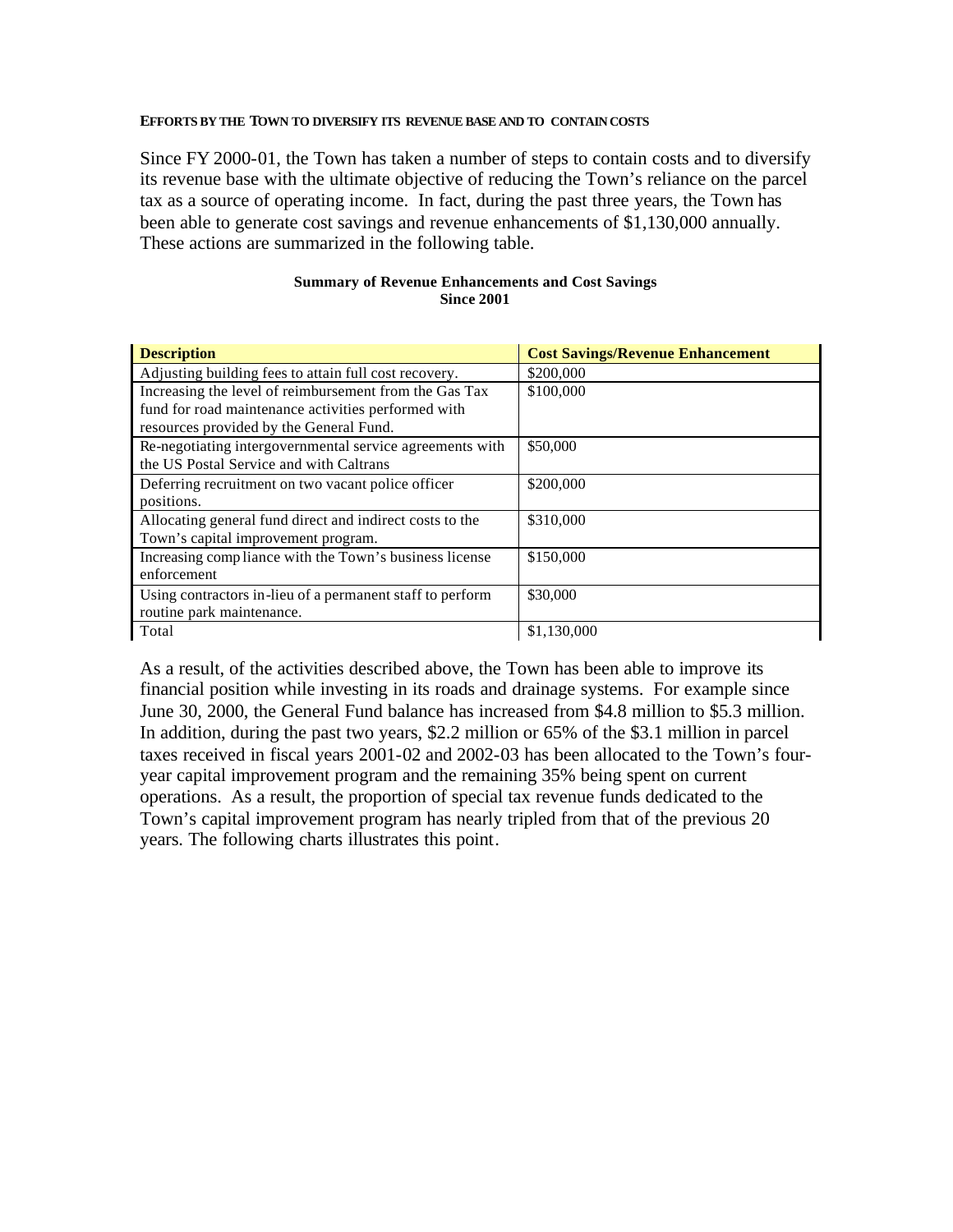#### **Figures 1 and 2 Comparative Analysis of Parcel Tax Expenditures Operations Versus Capital Improvements**



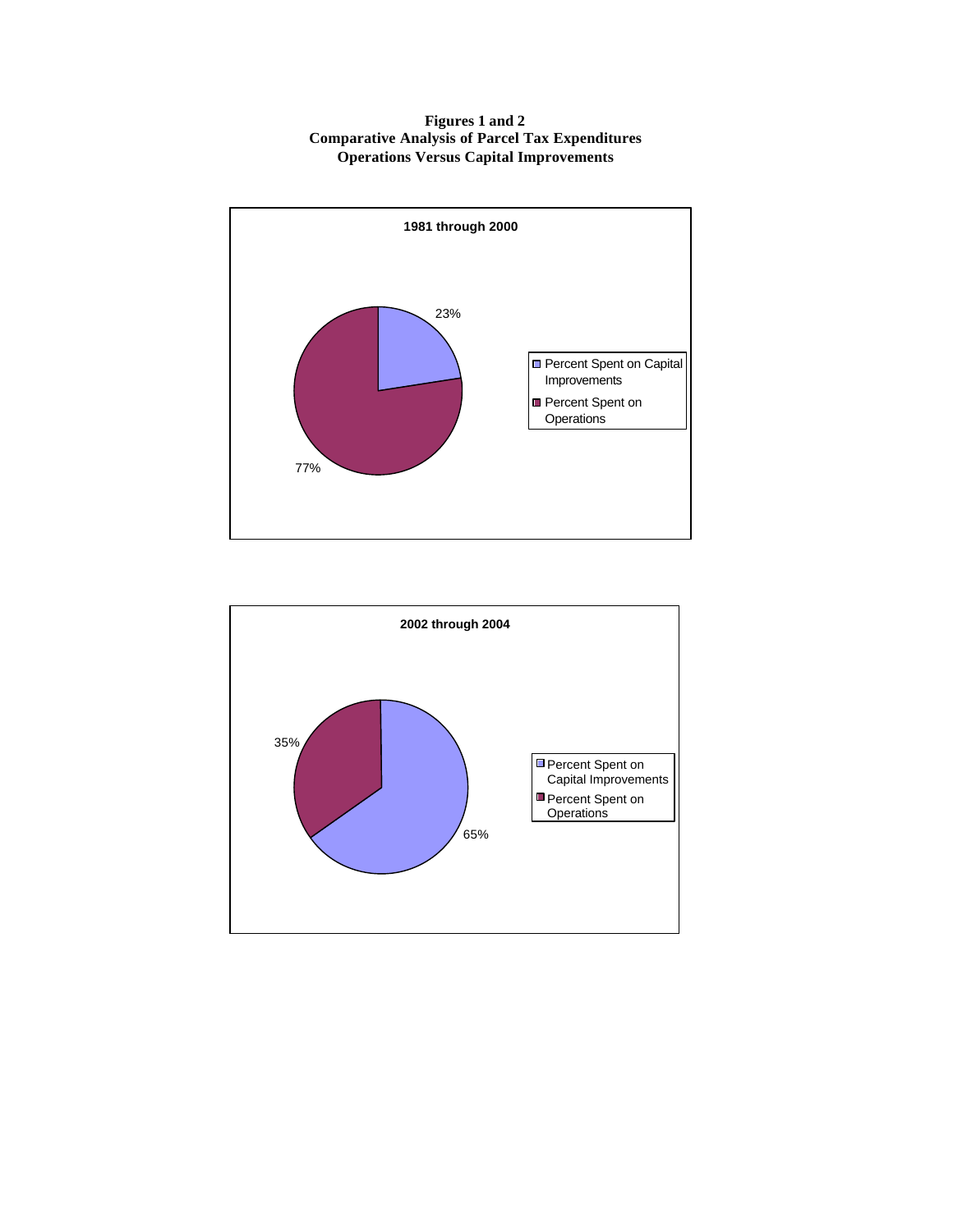The Town has also worked to promote confidence in the Town's financial stewardship. These efforts have included:

- Expanded coverage of Town financial affairs in the Athertonian;
- Creation of the Audit Committee<sup>3</sup>; and,
- Improved access to agendas and meeting minutes via publication on the Town's website.

Despite the "belt tightening" efforts of the Town, the cost of municipal services is projected to increase at a more rapid rate than revenue growth. In addition to the underlying circumstances necessitating the parcel tax (i.e. the effect of Proposition 13) reauthorization of the Parcel Tax has become an urgent matter for the Town for the following reasons:

- Costs related to retaining qualified employees by ensuring that salaries and benefits are competitive with those of neighboring jurisdictions;
- Rising insurance and employee health insurance costs;
- Reductions in assessments granted by the County Assessor due to market conditions;
- A denial or diversion by the State of California of funds that had traditionally been the domain of local government; and,
- Statewide voter improved mandates that have restricted the ability of local governments to enhance their revenue base.

The following table provides an analysis of the ongoing costs to the town of these factors:

#### **Town of Atherton Analysis of Cost increases Revenue Reductions since 2001**

| Factor                                                     | <b>Cost Increase/</b><br><b>Revenue Reduction</b> |
|------------------------------------------------------------|---------------------------------------------------|
| Repeal of the increase in Motor Vehicle License Fees       | \$300,000                                         |
| Rising health insurance and pension costs                  | \$615,000                                         |
| Adjustments to staff compensation                          | \$449,000                                         |
| Deferral of state mandated reimbursements                  | \$80,000                                          |
| Reductions in assessments initiated by the County Assessor | \$200,000                                         |
| Total                                                      | \$1,644,000                                       |

Of the five factors identified in the \$1.644 million increase in costs and revenue losses experienced by the Town, approximately \$1.05 million is related to actions that the Town has taken to augment staff and to ensure that employee salaries and benefits are competitive with those of other jurisdictions. For example:

 $\overline{a}$ 

 $3$  The Audit Committee's responsibilities include reviewing the annual audit and advising the Town on matters related to internal control. The audit committee consists of two members of the City Council as well as five members of the public with extensive backgrounds in corporate finance, public accounting and auditing.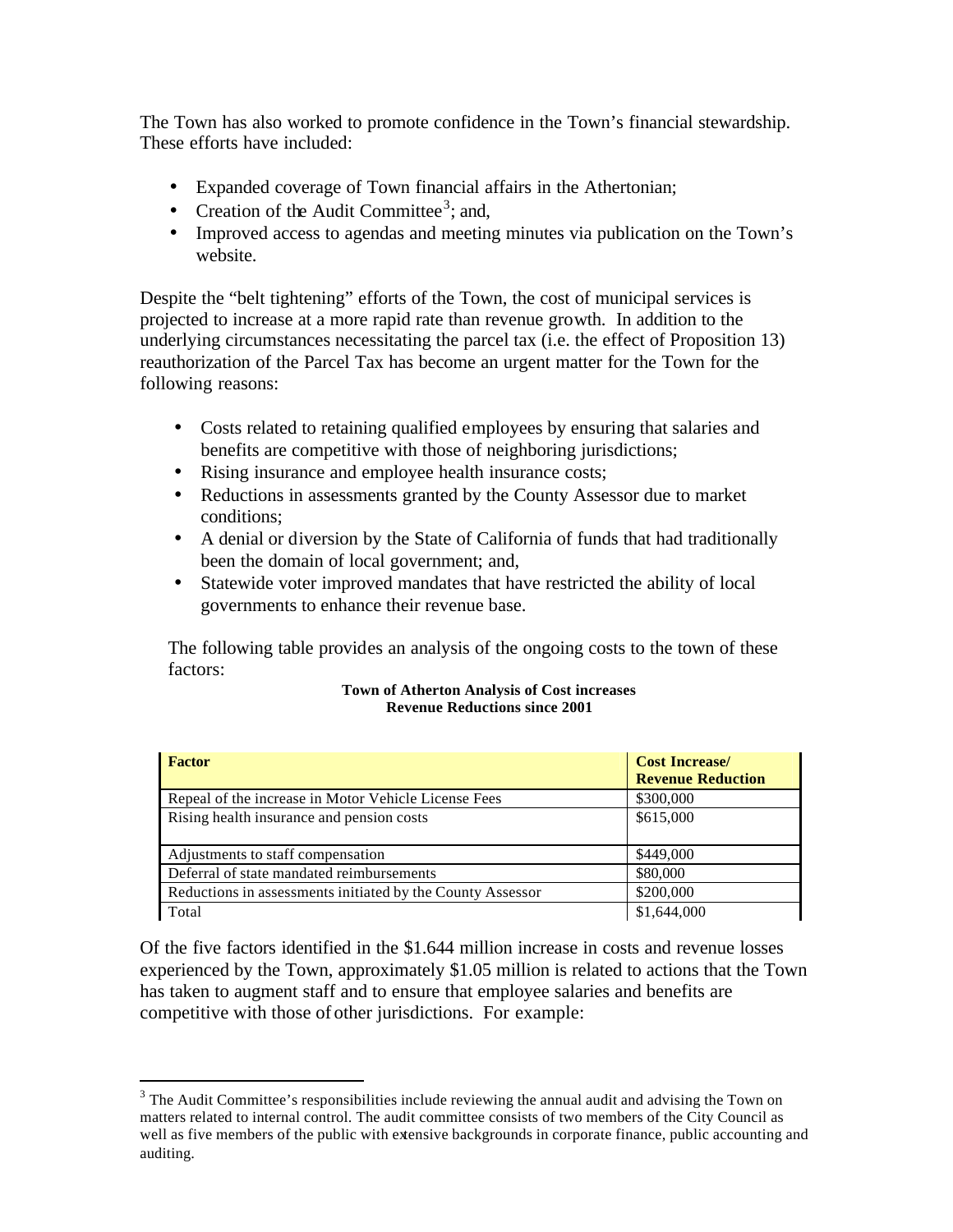- In FY 2000-01, the City Council adopted a policy of establishing employee salaries at the  $70<sup>th</sup>$  percentile of neighboring jurisdictions. Additionally, the City agreed to increase police officer retirement benefits from 2% at 50 to 3% at 50.
- In FY 2001-02, the Town authorized the creation of a three-year limited term associate engineer position and an assistant finance director. The objectives of which were to complete the capital program and to strengthen the Town's internal control structure and financial reporting capability as recommended by the external auditor and the Audit Committee.

As a result of these actions the Town was able to achieve the following:

- Reduce employee turnover by 50% for the Town as a whole and by more than two-thirds for the Police Department (the department with the highest recruitment and training  $costs<sup>4</sup>$ );
- Achieve budgetary savings of approximately \$900,000 in its four-year capital improvement plan as a result of attaining favorable bids from construction vendors; and,
- Received an unqualified and favorable opinion from its auditors for three consecutive fiscal years.

## **COST REDUCTION AND REVENUE ENHANCEMENT OPTIONS IN THE EVENT OF A FAILURE TO RENEW THE PARCEL TAX**

The following chart, originally presented in the FY 2003-04 recommended budget, illustrates the proportion of General Fund appropriations according to appropriation category.

 $\overline{a}$ 

<sup>&</sup>lt;sup>4</sup> Costs to recruit and train a police officer can range from \$35,000 to \$75,000 depending upon the level of training and supervision required.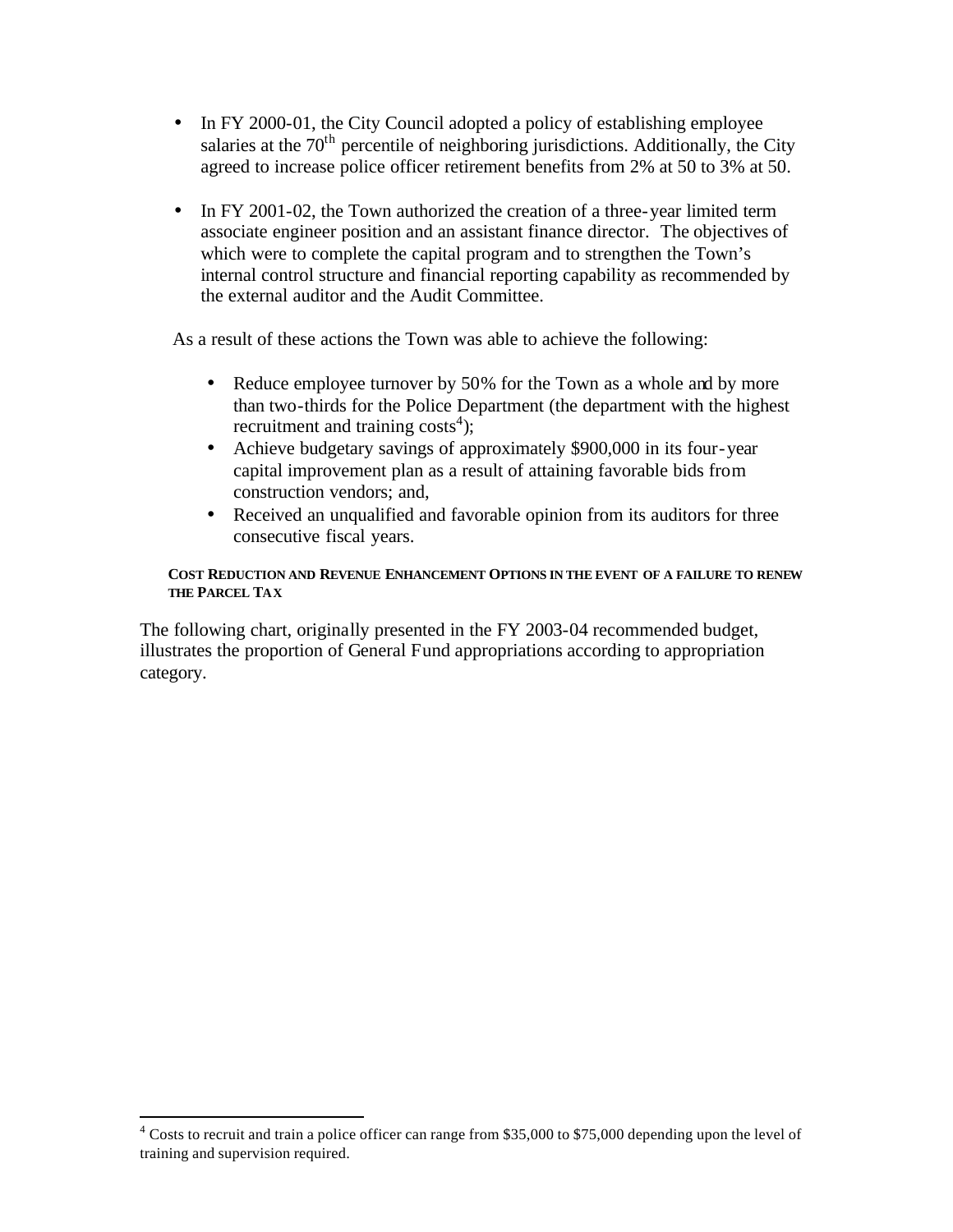

As indicated in the preceding table, 73.5% of total General Fund appropriations are for salaries and employee benefits. Consequently, it is unlikely that the Town of Atherton would be able to achieve the costs savings necessary to preserve its financial resources in the event of a failure to renew the parcel tax without significant reductions in personnel and related services.

The following is a description of the cost savings measures that have been identified heretofore.

# **Implement a city-wide reduction in force of 39 percent**

This option would entail reducing the headcount of the Town by 39%. Such a reduction would generate the \$1.7 million in cost savings that would be needed to bring General Fund revenues in line with expenditures. However, in light of the fact that the Building Department is fully self-supporting, the personnel reductions would have to be absorbed within Administration, Police and Public Works. The following table provides a comparative analysis of current staffing levels with the staffing levels that would be in effect after a reduction in headcount was made to offset a loss of the parcel tax revenue.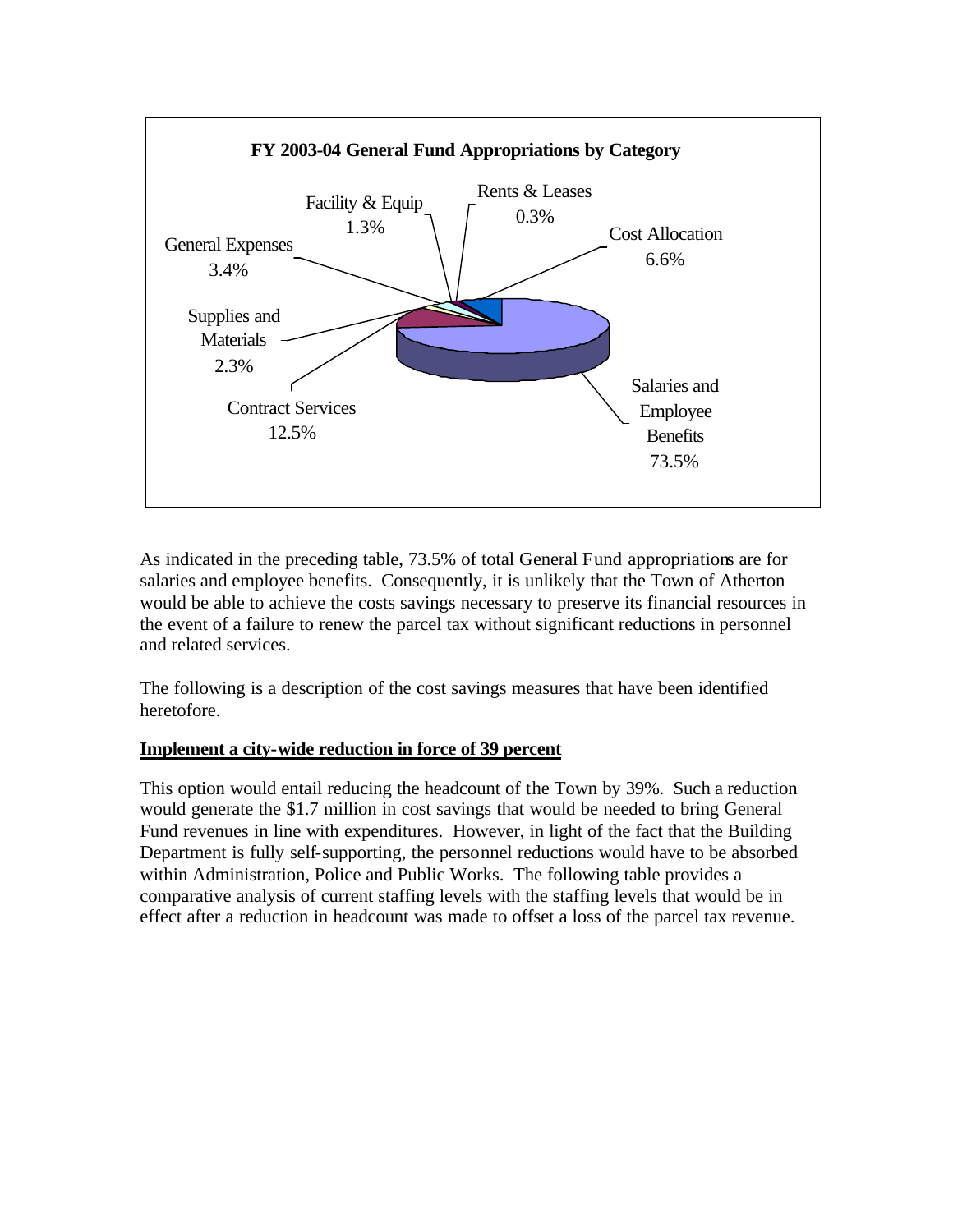#### **Analysis of Staffing Reductions Necessary To Achieve \$1.7 Million in Annual Cost Savings**

| <b>Department</b>   | <b>FY 2003-04 Authorized</b> | FY 2005-06<br><b>Post-reduction Staffing</b> | <b>Percentage Reduction in</b><br><b>Staffing</b> |
|---------------------|------------------------------|----------------------------------------------|---------------------------------------------------|
| <b>City Manager</b> | 3                            | 2                                            | 33%                                               |
| Finance             | 4                            | $\overline{2}$                               | 50%                                               |
| <b>Building</b>     | 5                            | 5                                            | 0%                                                |
| Police              | 29                           | 17                                           | 41%                                               |
| <b>Public Works</b> | 13                           | 7                                            | 46%                                               |
| Total               | 54                           | 33                                           | 39%                                               |

# **Negotiate furloughs and reductions in benefits in lieu of a reduction in force**

Requiring employees to fully fund the employee share of pension benefits and health, dental and vision insurance costs would generate approximately \$800,000 in cost savings. To achieve cost savings on the order \$1.7 million, without reducing staff, reductions in salaries or furloughs would have to be negotiated in the amount of 15%, or \$900,000.

# **Implement a shared services agreement with another governmental agency to provide police services.**

Based upon a comparative analysis of public safety expenditures for selected San Francisco Bay Area municipalities, it is conceivable that the implementation of a contract services agreement with either the County of San Mateo or a neighboring city to provide police services could generate cost savings of up to \$1.7 million annually. However, to achieving cost would, in all likelihood have the following effects:

- A reduced presence of officers on the street at any given time resulting in a degradation of incident response times as well as the Department's ability to deter criminal activity through constant patrols<sup>5</sup>;
- The elimination of community specific programs such as DARE and the deployment of School Resource Officer

 $\overline{a}$ 

<sup>&</sup>lt;sup>5</sup> At present it is the practice of the Police Department to have two officers and one sergeant on patrol at any given time. In order to accomplish the current level of patrol coverage, a minimum of 15 officers and five dispatchers must be employed on a full-time basis. Accordingly, the Finance Department estimates reducing the Department's staffing complement to 17 while providing for an adequate command and support structure would necessitate a 50 percent reduction in patrol staffing (from the current level of 3 full-time officers to one and one-half patrol officers).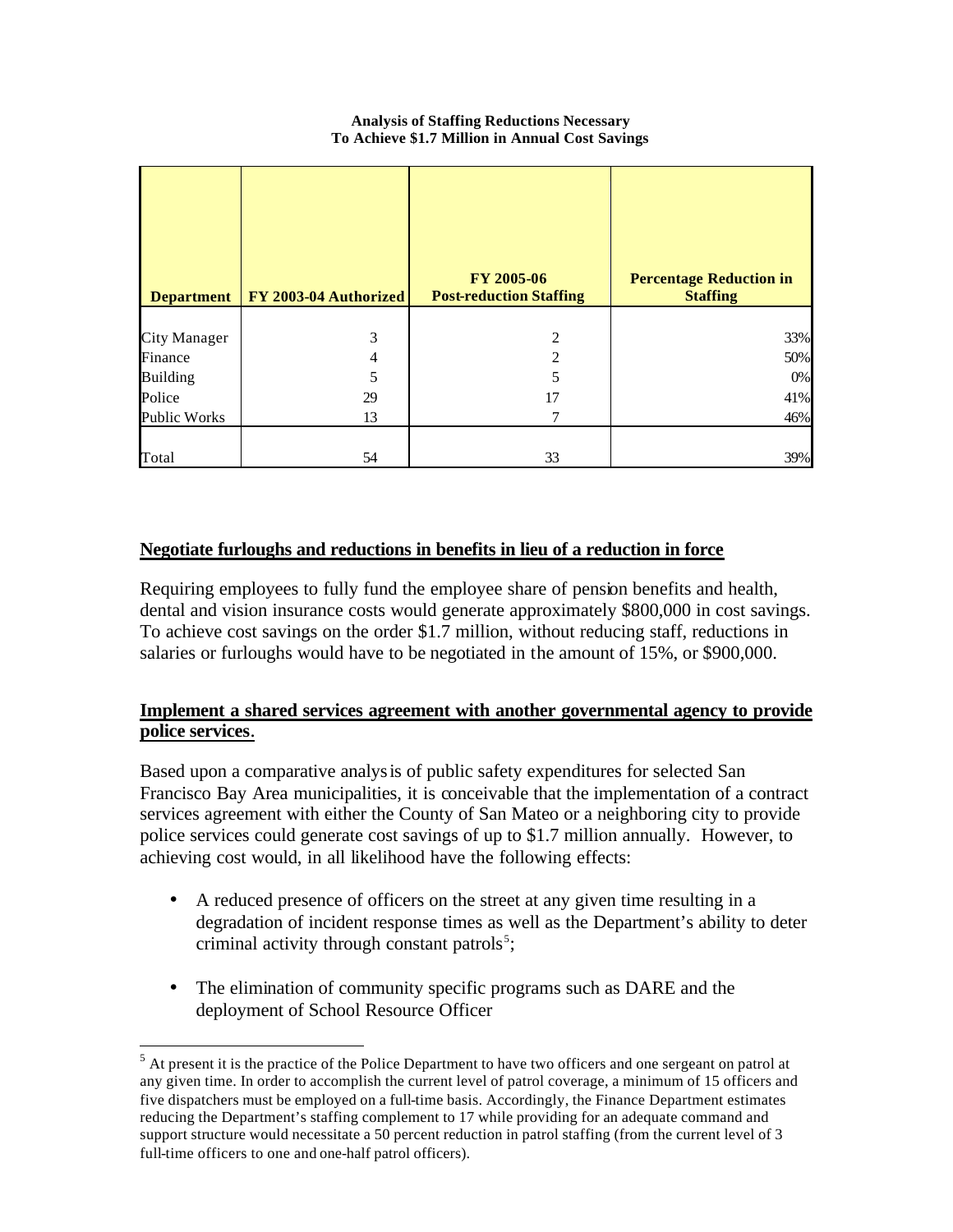• The elimination of dedicated resources for dispatch, investigations and traffic control and, to the extent that such resources are replaced by through contractual means, a loss of familiarity with the Town's constituency and operating environment.

# **FISCAL IMPACT:**

As indicated in the introduction to this report, the selection and implementation of any action to alter or change the scope of services provided by the Town (such as those highlighted above) would necessitate extensive deliberation and actionon the part of the City Council. Therefore, there is no fiscal imp-act resulting from Council's acceptance of this report.

Prepared by: Approved by:

\_\_\_\_\_\_\_\_\_\_\_\_\_\_\_\_\_\_\_\_\_\_\_\_ \_\_\_\_\_\_\_\_\_\_\_\_\_\_\_\_\_\_\_\_\_\_\_\_\_ Finance Director

John P. Johns James H. Robinson<br>Finance Director City Manager

Attachment 1: 1980 Parcel Tax Ballot Information Pamphlet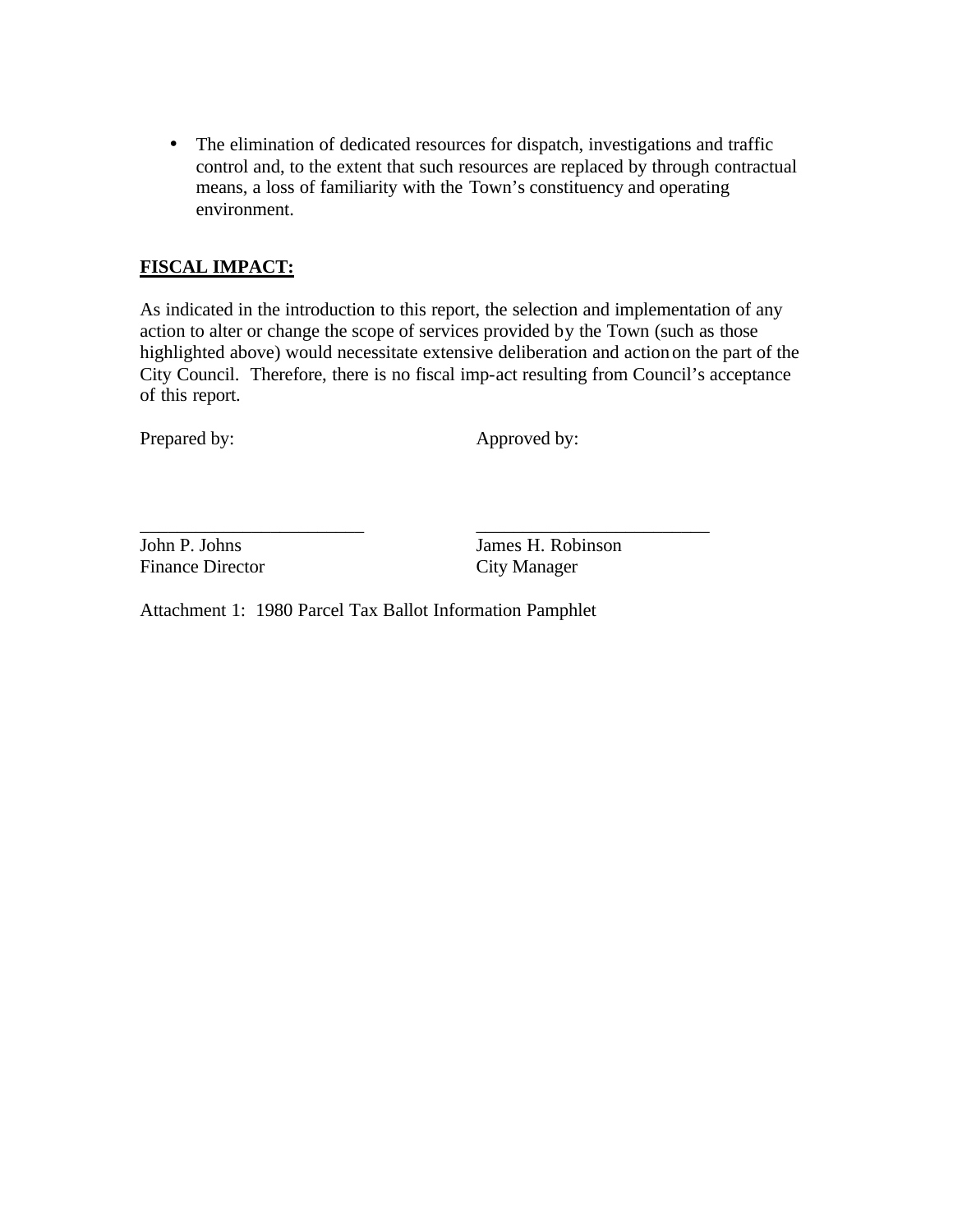**Item No. 23**



**Town of Atherton**

# **CITY COUNCIL STAFF REPORT**

# **TO: HONORABLE MAYOR AND CITY COUNCIL**

# **FROM: LISA COSTA SANDERS, DEPUTY TOWN PLANNER**

# **DATE: FOR THE CITY COUNCIL MEETING OF DECEMBER 17, 2003**

# **SUBJECT: ORDINANCE AMENDING ATHERTON MUNICIPAL CODE SECTION 8.10 REGARDING TREE PRESERVATION GUIDELINES, STANDARDS AND SPECIFICATIONS**

# **RECOMMENDATION**

Staff recommends that the City Council adopt the attached Ordinance.

## **INTRODUCTION**

With the update of the Heritage Tree Ordinance, it was noted that the Town's Tree Preservation Guidelines, Standards and Specifications as referred to in Section 8.10.030(B) of the Atherton Municipal Code needed further review. This reference was removed and a subcommittee was formed to review the Guidelines.

# **ANALYSIS**

The attached Tree Preservation Guidelines, Standards and Specifications were revised by the subcommittee and further reviewed by the General Plan Committee. The General Plan Committee recommends the City Council amend the Heritage Tree Ordinance to include a reference to the Tree Preservation Guidelines, Standards and Specifications. The Guidelines will then be utilized with the implementation of Heritage Tree Protection Plans.

## **CONCLUSION:**

It is Staff's professional opinion that the proposed Ordinance Amendment is consistent with the General Plan and the intent of the Heritage Tree Ordinance.

# **ALTERNATIVES:**

The City Council could decide not to refer to the Guidelines in the Heritage Tree Ordinance.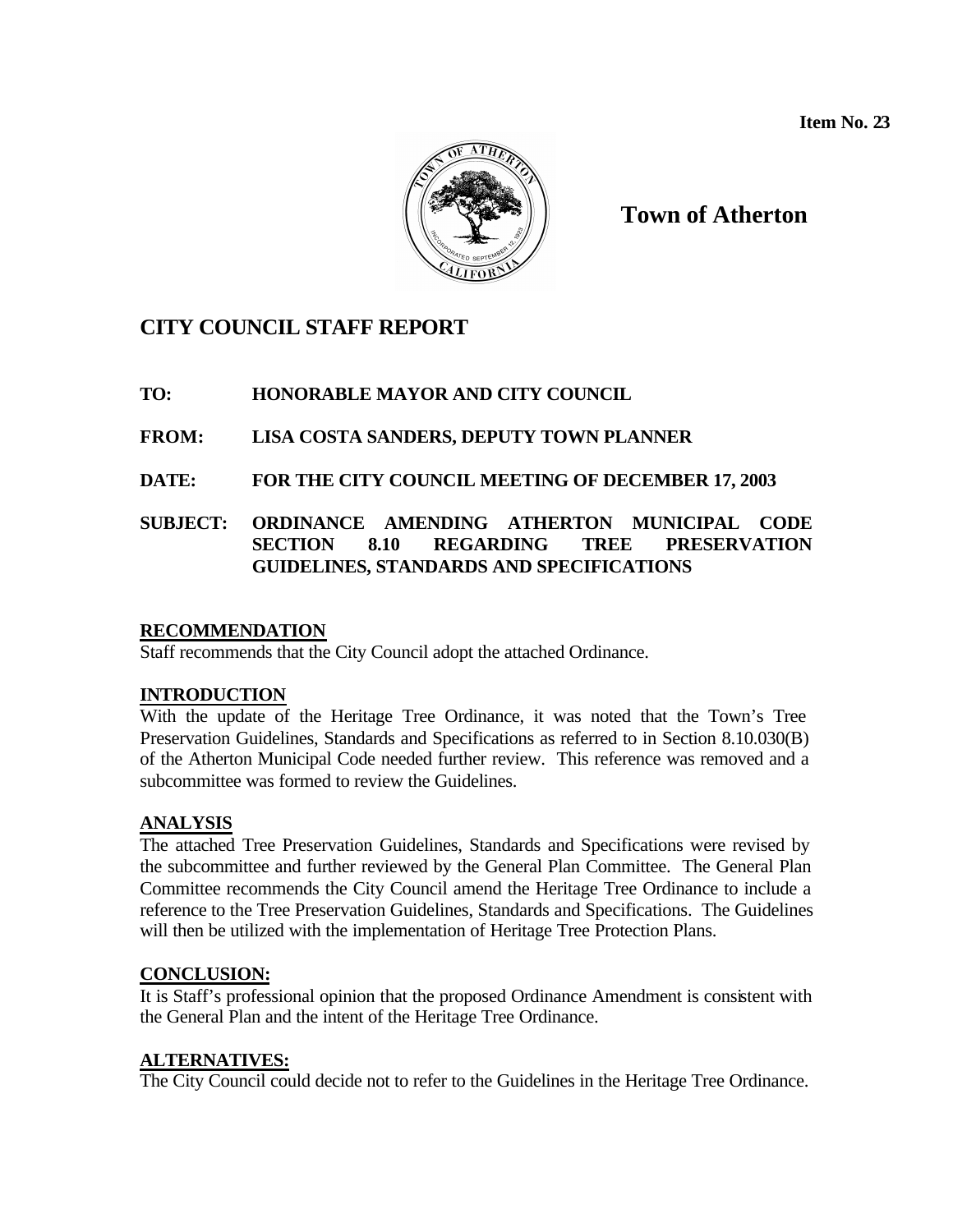# **FISCAL IMPACT:**

Costs associated with the implementation of the ordinance and guidelines will be borne by applicants.

# **ENVIRONMENTAL IMPACT:**

The proposal has been determined to be exempt from the provisions of the California Environmental Quality Act (CEQA) pursuant to CEQA Sections 15305, Class 5 which permits minor alterations in land use limitations which do not result in any changes in land use or density.

## **FORMAL MOTION:**

I move that the City Council introduce the attached Ordinance for adoption and waive further reading.

*s/Lisa Costa Sanders* \_\_\_\_\_\_\_\_\_\_\_\_\_\_\_\_\_\_\_\_\_\_\_\_\_\_ Lisa Costa Sanders, Deputy Town Planner James H. Robinson, City Manager

## **Attachments:**

- 5. Draft Ordinance
- 6. Tree Preservation Guidelines, Standards and Specifications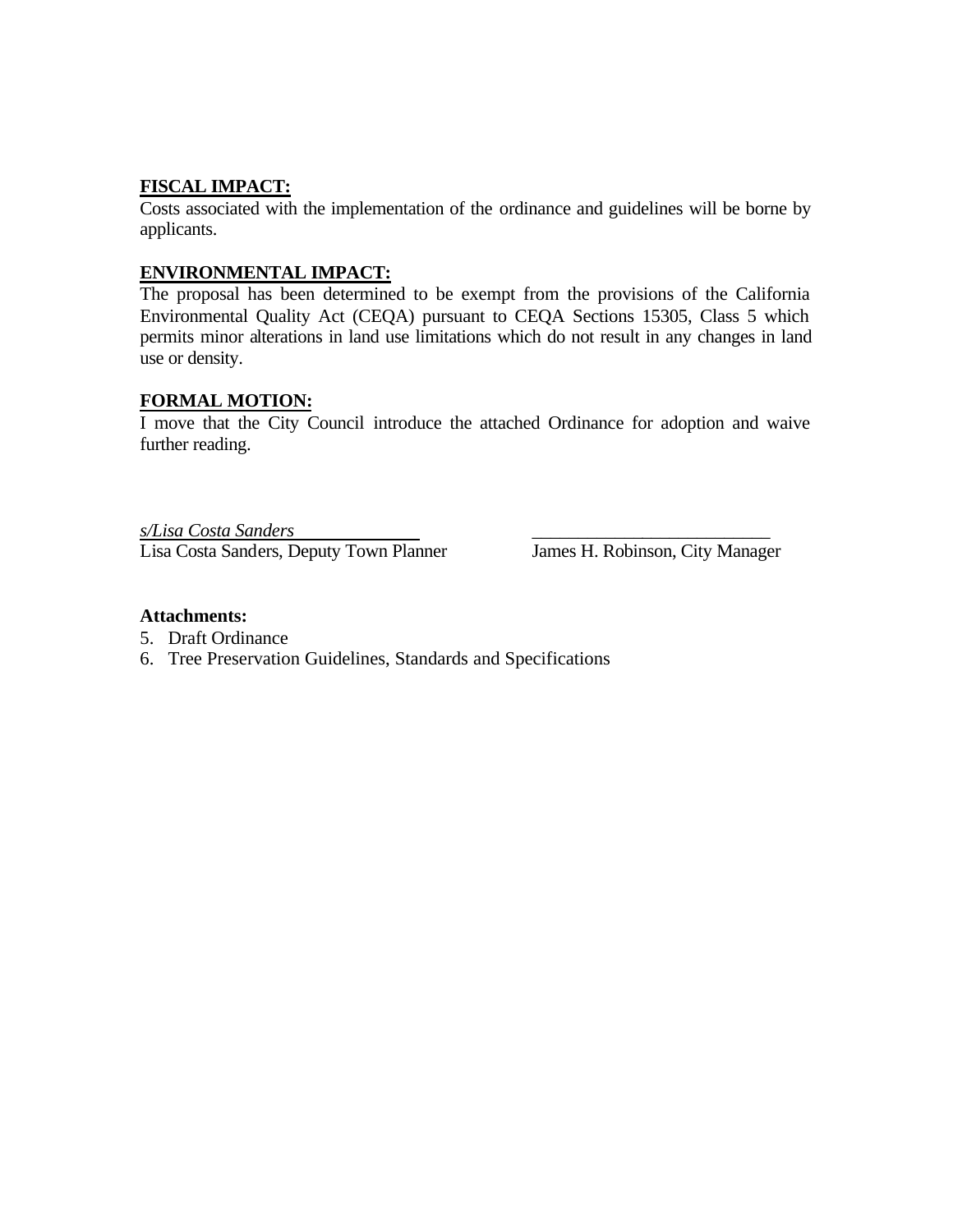## **ORDINANCE NO.** \_\_\_\_

## **AN ORDINANCE OF THE CITY COUNCIL OF THE TOWN OF ATHERTON AMENDING THE ATHERTON MUNICIPAL CODE 8.10.030(B) RELATING TO TREE PRESERVATION GUIDELINES, STANDARDS AND SPECIFICATIONS WITHIN THE TOWN OF ATHERTON**

The City Council of the Town of Atherton does ordain as follows:

**SECTION 1**: Section 8.10.030(B) of the Atherton Municipal Code is hereby amended to read as follows:

#### **8.10.030 Prohibitions and protections**

**"**B. All heritage trees must be shown and designated on every plot map that may be required by the town in connection with any application for subdivision, variance, use permit, or building permit. In addition, a heritage tree protection and preservation plan may be required with each application. The heritage tree protection and preservation plan shall be prepared by a certified arborist to assess impacts to trees, recommend mitigation to reduce impacts to a less than significant level and identify construction guidelines to be followed through all phases of a construction project. *Detailed standards and specifications for the implementation of a heritage tree protection and preservation plan can be found in the Town's current Tree Preservation Guidelines, Standards and Specifications*.*"*

**SECTION 2:** That the City Council hereby declares that it would have passed this Ordinance sentence by sentence, paragraph by paragraph, and section by section, and does hereby declare that any provisions of this Ordinance are severable and, if for any reason any sentence, paragraph or section of this Ordinance shall be held invalid, such decision shall not effect the validity of the remaining parts of this Ordinance.

**SECTION 3**: This Ordinance shall be posted in at least three public places according to law and shall take effect and be in force from and after 30 days after its passage and adoption.

\* \* \* \* \* \* \* \* \* \* \* \* \*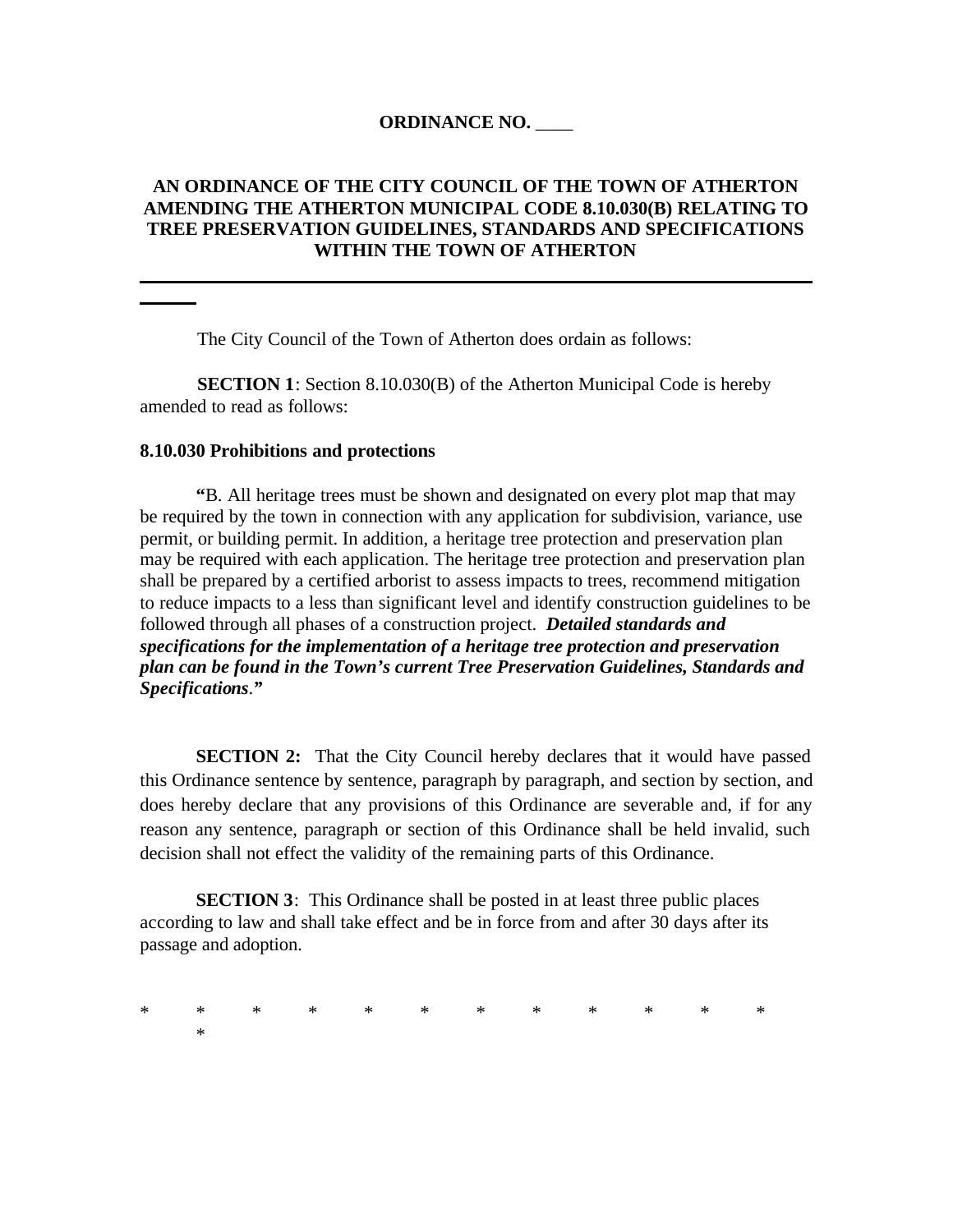Introduced this 17th day of December, 2003.

Passed and adopted as an Ordinance of the Town of Atherton at a regular meeting thereof held on the \_\_\_\_\_\_ day of \_\_\_\_\_\_\_, 2004, by the following vote

| AYES:   | <b>COUNCILMEMBERS</b>   |  |
|---------|-------------------------|--|
| NOES:   | <b>COUNCILMEMBERS</b>   |  |
|         | ABSTAIN: COUNCILMEMBERS |  |
| ABSENT: | COUNCILMEMBERS          |  |

ATTEST

MAYOR, Town of Atherton

Sharon Barker, City Clerk

APPROVED AS TO FORM:

*s/Marc G. Hynes*\_\_\_\_\_\_\_\_\_\_\_\_ Marc G. Hynes, City Attorney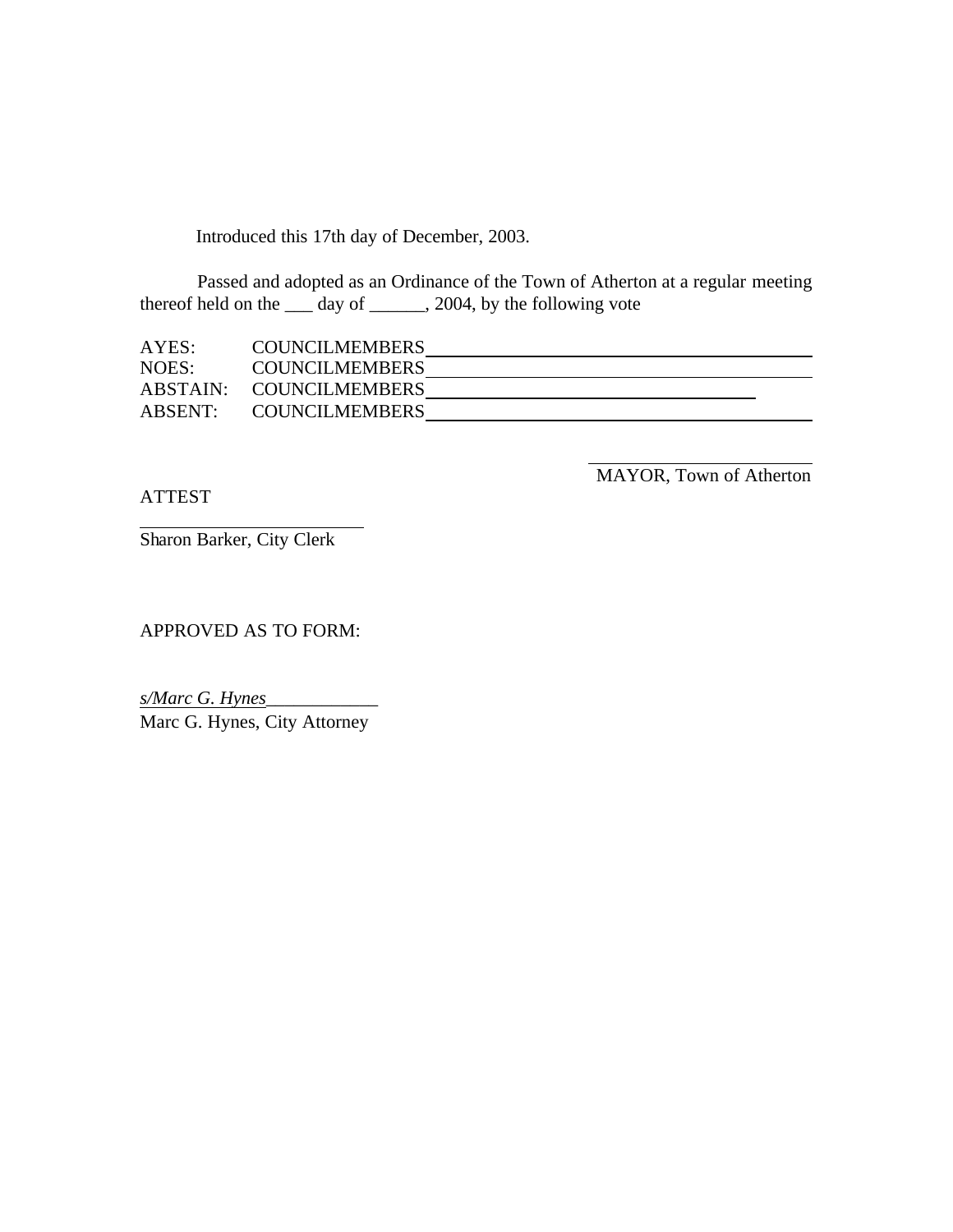**Item No. 23**



Town of Atherton

# **CITY COUNCIL STAFF REPORT**

**TO: HONORABLE MAYOR AND CITY COUNCILMEMBERS FROM: MARC G. HYNES, CITY ATTORNEY DATE: CITY COUNCIL MEETING OF DECEMBER 17, 2003 SUBJECT: RESOLUTION APPROVING TREE PRESERVATION GUIDELINES AND ESTABLISHING CIVIL PENALTY FEE**

**Recommendation** Adopt resolution approving tree preservation guidelines, standards and specifications and establishing civil penalty fee for damage to or un-permitted removal of heritage trees.

**Background** The Deputy Town Planner has described the procedure by which tree preservation guidelines, standards and specifications have been developed. The guidelines themselves appear as an attachment to the Deputy Town Planner's Staff Report. This resolution will approve the guidelines, standards and specifications incorporating them by reference.

Section 8.10.060(A) of the Atherton Municipal Code provides for imposition of a civil penalty for persons damaging or removing without permit trees which are protected by Chapter 8.10. This resolution establishes a civil penalty in the amount of \$5,000.00.

**Fiscal Impact** None.

Respectfully,

*s/Marc G. Hynes* MGH:cwb MARC G. HYNES

**Attachment**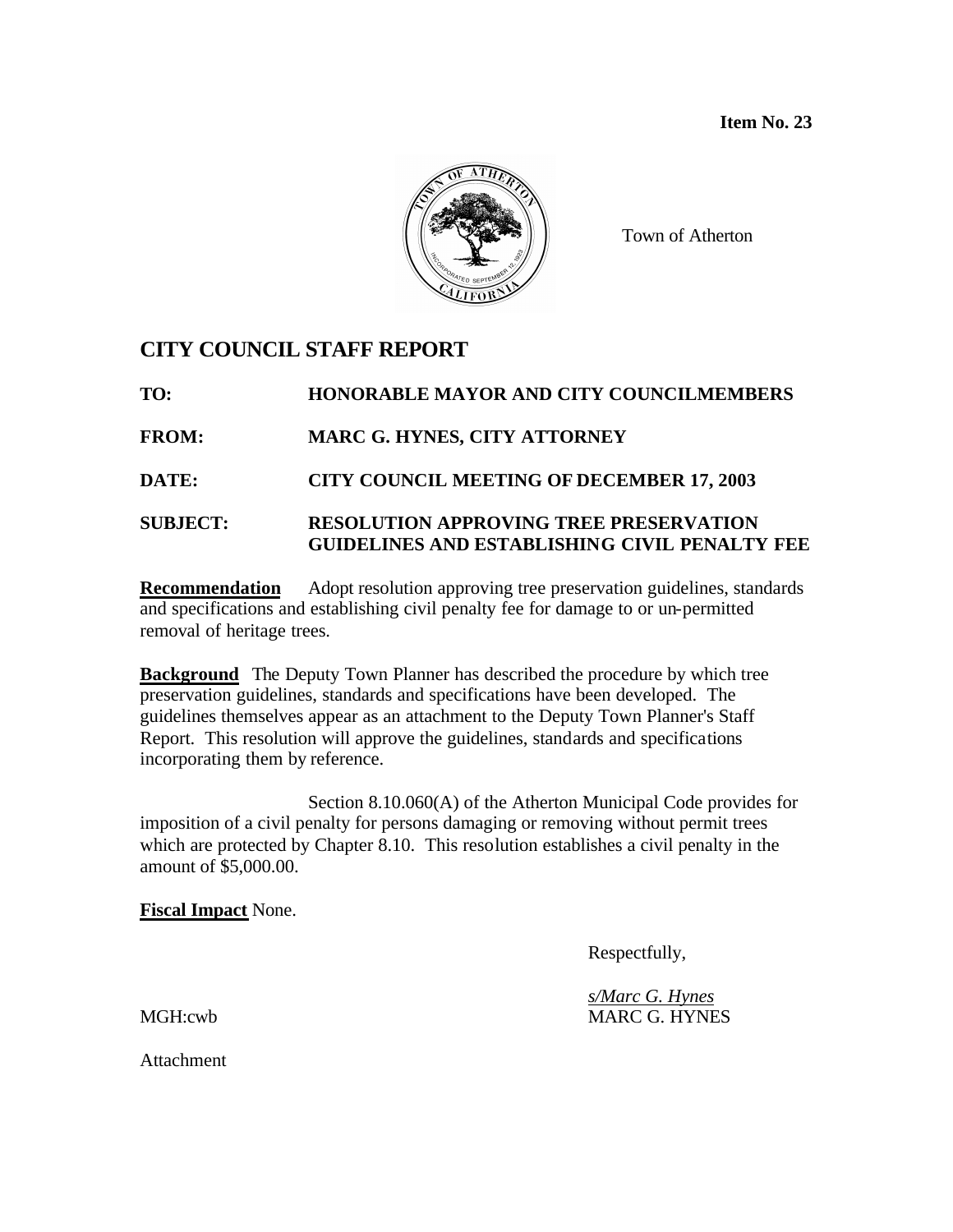## **RESOLUTION NO. 03 - \_\_\_\_\_\_\_\_\_\_\_**

## **A RESOLUTION OF THE CITY COUNCIL OF THE TOWN OF ATHERTON APPROVING TREE PRESERVATION GUIDELINES, STANDARDS AND SPECIFICATIONS AND ESTABLISHING A FEE FOR CIVIL PENALTY PURSUANT TO SECTION 8.10.060 (A) OF THE ATHERTON MUNICIPAL CODE**

WHEREAS, the City Council has considered tree preservation guidelines, standards and specifications prepared by the Atherton Tree Committee and reviewed by the General Plan Committee; and

WHEREAS, the City Council desires to set a fee which will be assessed as a civil penalty upon any person causing a heritage tree to be removed or damaged in violation of Chapter 8.10 of the Atherton Municipal Code and as more particularly described in Section 8.10.060(A);

NOW, THEREFORE, BE IT RESOLVED by the City Council of the Town of Atherton that

1. The City Council hereby adopts the tree preservation guidelines, standards and specifications appearing as Attachment 2 to the report of the Deputy Town Planner for the City Council meeting of December 17, 2003, and incorporated here by this reference; and

2. It is further resolved that a fee in the amount of \$5,000.00 to be deposited into a fund for the planting and maintenance of community trees is hereby established as a civil penalty pursuant to the provisions of Section 8.10.060(A) of the Atherton Municipal Code.

*I hereby certify that the foregoing Resolution was duly and regularly passed and adopted by the City Council of the Town of Atherton at a regular meeting thereof held on this 17th day of December, 2003, by the following vote:*

| AYES:           | <i>COUNCILMEMBERS:</i> |
|-----------------|------------------------|
| <i>NOES:</i>    | <i>COUNCILMEMBERS:</i> |
| <i>ABSENT:</i>  | COUNCILMEMBERS:        |
| <i>ABSTAIN:</i> | COUNCILMEMBERS:        |

\_\_\_\_\_\_\_\_\_\_\_\_\_\_\_\_\_\_\_\_\_\_\_\_\_\_\_\_\_\_

 , MAYOR ATTEST: TOWN OF ATHERTON

\_\_\_\_\_\_\_\_\_\_\_\_\_\_\_\_\_\_\_\_\_\_\_

Sharon Barker, City Clerk

APPROVED AS TO FORM:

Marc G. Hynes, City Attorney

\_\_\_\_\_\_\_\_\_\_\_\_\_\_\_\_\_\_\_\_\_\_\_\_\_\_\_\_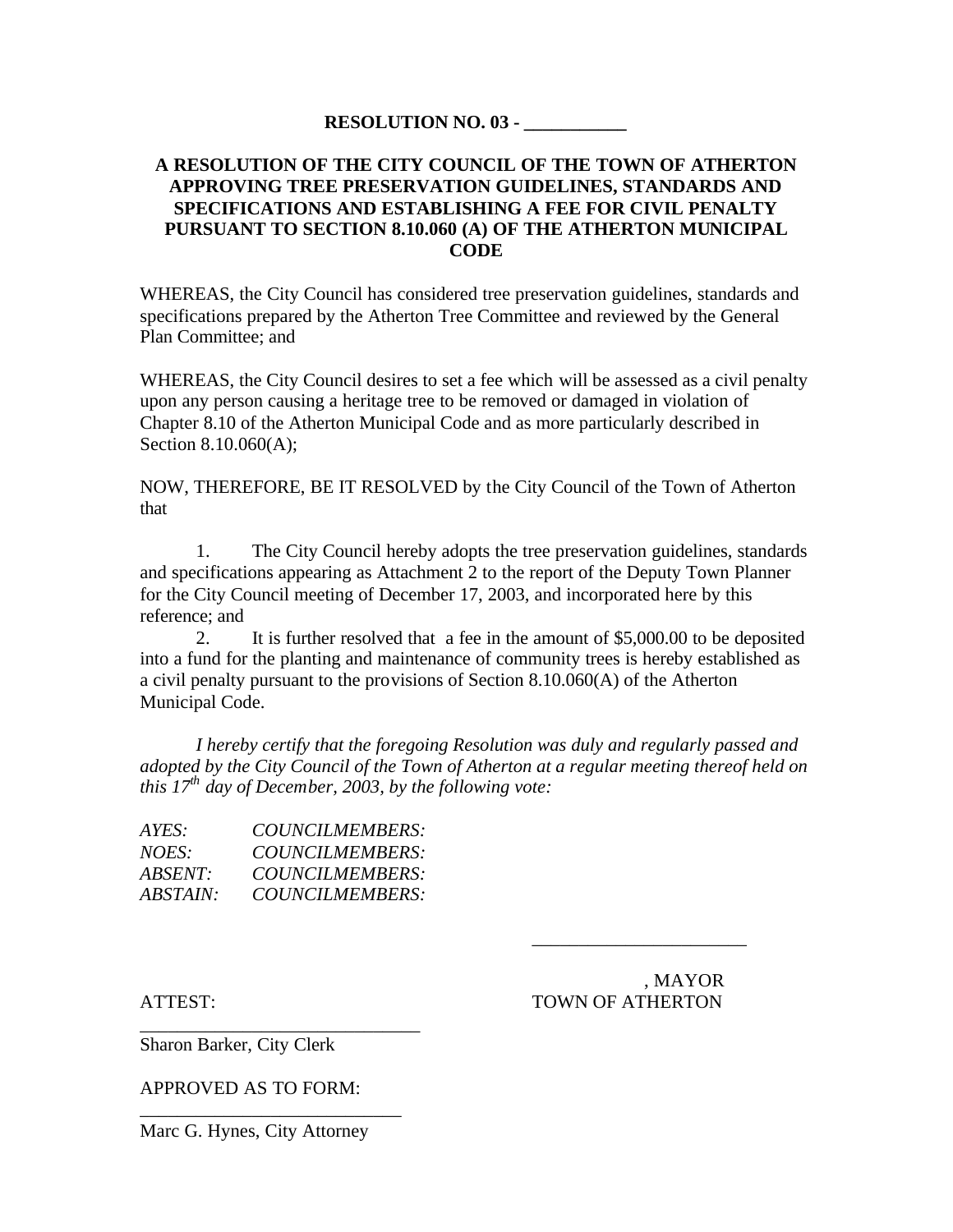**Item No. 24**



# **Town of Atherton**

# **CITY COUNCIL STAFF REPORT**

# **TO: HONORABLE MAYOR AND CITY COUNCIL**

**FROM: JAMES H. ROBINSON, CITY MANAGER**

# **DATE: FOR THE MEETING OF DECEMBER 17, 2003**

# **SUBJECT: APPROVAL (IN CONCEPT) OF CHANGES TO THE SAN MATEO COUNTY LIBRARY AUTHORITY JOINT POWERS AGREEMENT**

# **RECOMMENDATION**

It is recommended that the City Council consider and approve (in concept) proposed changes to the San Mateo County Library Authority Joint Powers Agreement.

# **BACKGROUND**

A Joint Powers Authority known as the San Mateo County Library Authority was formed in 1999 with the cooperation of San Mateo County and several cities served by the County Library. The objective of the Authority was to improve the level of library services and the efficiency of its operation.

Since its inception and with the resignation of the County Librarian two years ago, the Authority has been attempting to address the needs of all the members of the Joint Powers Authority. Recently, a Governance Study was approved by the Governing Board (Council Member Charles Marsala is Atherton's representative). The purpose of the study was to evaluate the current JPA and suggest any changes. The attached memo outlines the proposed amendments to the JPA. In summary, the report recommends that we continue with the JPA approach and resolve issues dealing with the role of the governing board, the annual budget, the Library Director, staffing and support services, County financial contributions and county taxes and services.

The Governing Board of the Library JPA approved the study in November 2003 and has requested that all member agencies approve in concept the proposed changes. The precise legal language is currently being prepared by legal counsel and when completed will be submitted to all JPA members for formal approval. It is expected to be available for final approval in early 2004.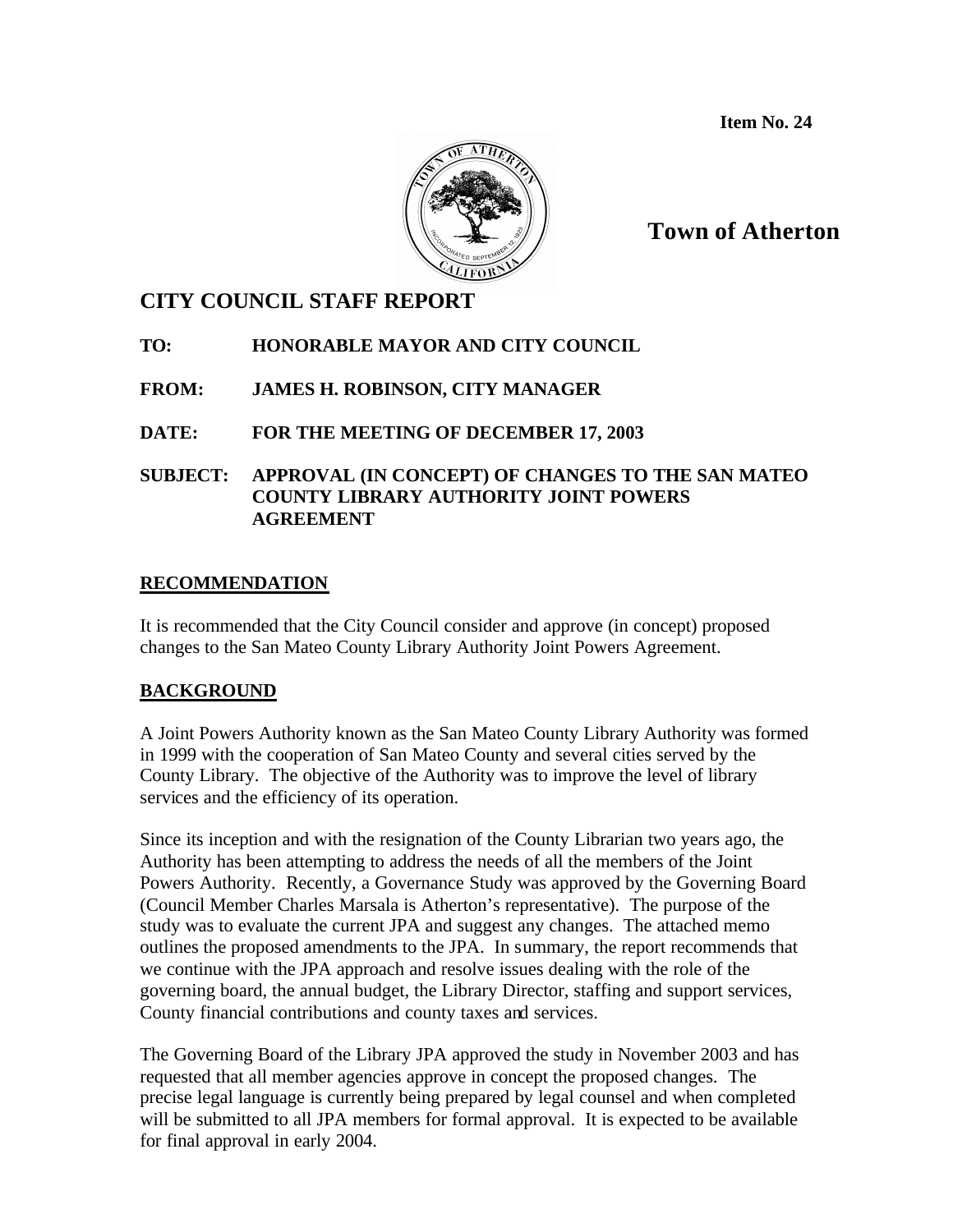## **JOINT POWERS AGREEMENT BETWEEN THE COUNTY OF SAN MATEO AND THE CITIES OF ATHERTON, BELMONT, BRISBANE, EAST PALO ALTO, FOSTER CITY, HALF MOON BAY, MILLBRAE, PACIFICA, PORTOLA VALLEY, SAN CARLOS, AND WOODSIDE, RELATING TO LIBRARY SERVICES**

This is an agreement between the County of San Mateo and the cities of Atherton, Belmont, Brisbane, East Palo Alto, Foster City, Half Moon Bay, Millbrae, Pacifica, Portola Valley, San Carlos, and Woodside (hereinafter "Parties"), relating to the joint exercise of powers over library services throughout the San Mateo County Library System.

**WHEREAS,** the San Mateo County Free Library System (hereinafter the "Library System"), which is comprised of the unincorporated area of the County and of the other Parties, has authority to provide library services within its jurisdiction, and is governed by the San Mateo County Board of Supervisors; and

**WHEREAS,** the Parties have independent authority to provide library services within their jurisdictions; and

**WHEREAS,** the provision of library services to the residents of the unincorporated area of the County and of the other Parties is enhanced and made more efficient by a coordinated program among the public entities who comprise the Library System; and

**WHEREAS,** the Joint Powers Law (Government Code '6500 et. seq.) permits public entities, after receiving the prior consent of their respective legislative bodies, to jointly exercise powers common to the contracting parties, including the power to provide for library services; and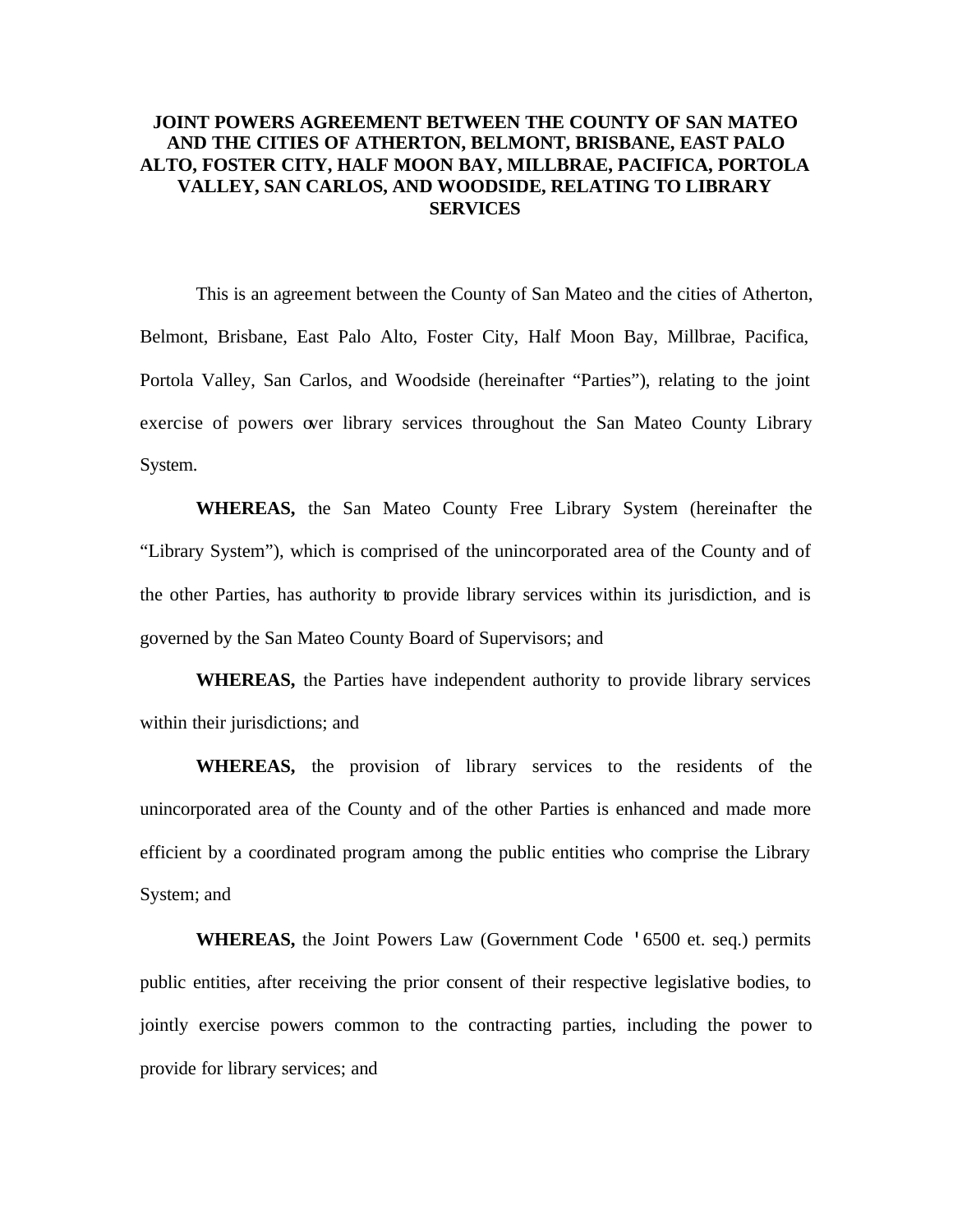**WHEREAS,** the County Service Area Act (Government Code '25210 et. seq.) provides for alternative methods of providing for services within unincorporated areas of the County and within

those cities which choose to participate in a County Library Service Area (hereinafter "Service Area"); and,

**WHEREAS,** the Parties may request the San Mateo Local Agency Formation Commission (LAFCO) to approve the creation of a County Library Service Area to include the unincorporated area of the County and other Parties, to provide library services.

**NOW THEREFORE, IN CONSIDERATION OF THE MUTUAL PROMISES AND COVENANTS CONTAINED HEREIN,** the parties to this agreement agree as follows:

# **I. Establishment of Library Joint Powers Authority; Purpose of Agreement.**

#### **A. Joint Powers Authority Created.**

The parties to this agreement, with the consent of their respective legislative bodies, hereby join together for the purpose of providing extended library services within their communities and by establishing a Library Joint Powers Authority (hereinafter "Library JPA") to exercise the powers described herein. The Library JPA shall be an entity which is separate from the parties to this agreement and shall be responsible for the administration of this agreement. Except as otherwise provided herein, the debts, liabilities and obligations of the Library JPA shall be the debts, liabilities and obligations of the entity and not the debts, liabilities, and obligations of the parties to this Agreement.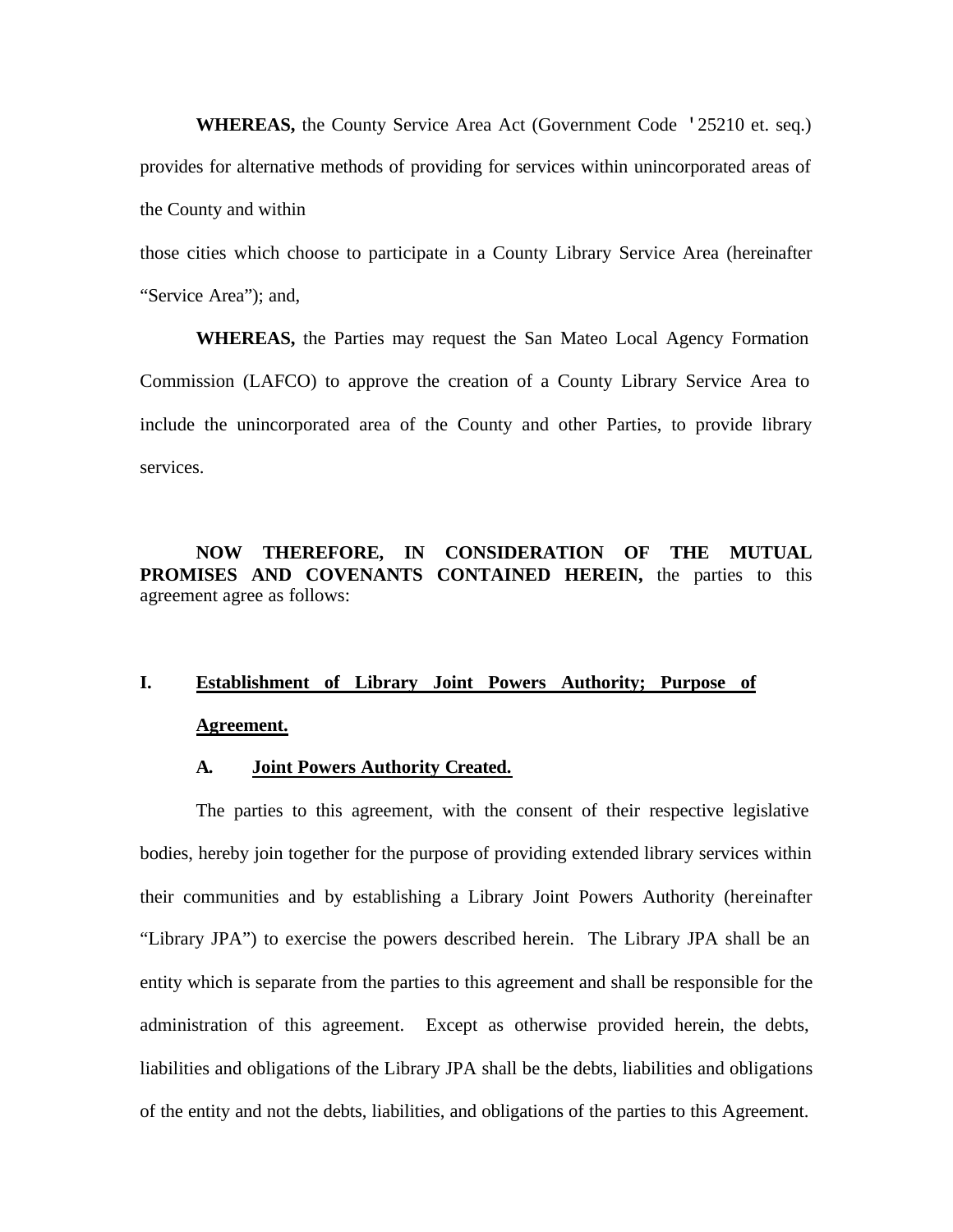## **B. Purpose and Functions of the Library JPA.**

1. Provide policy direction and governance for the San Mateo County Free Library System.

2. Carry out the functions required by Joint Powers Authority Agreement.

3. Approve the budget and disposition of revenues for Library System Services.

4. Approve and oversee the services and programs of the Library System.

# **C. Library JPA Operating Rules and Restrictions - Designation.**

The Library JPA shall operate under and be governed by the rules and regulations and legal restrictions and requirements applicable to the County.

## **D. County Service Area**

The parties by execution of this Joint Powers Agreement also hereby consent to the initiation of and the formation of a County Service Area for library purposes.

# **II. Additional Parties.**

The parties agree that additional cities may become parties to this Agreement on such terms and conditions as may be approved by a majority of the members of the Library Joint Powers Governing Board (hereinafter "Governing Board"). One condition to participation shall be that all Parties and their residents shall have reciprocal access to library facilities, materials and services of all other Parties.

## **III. Term of Agreement; Termination and Withdrawal.**

This Joint Powers Agreement shall commence upon its execution by the County and a majority of the Cities listed on page one of this Agreement. The Agreement shall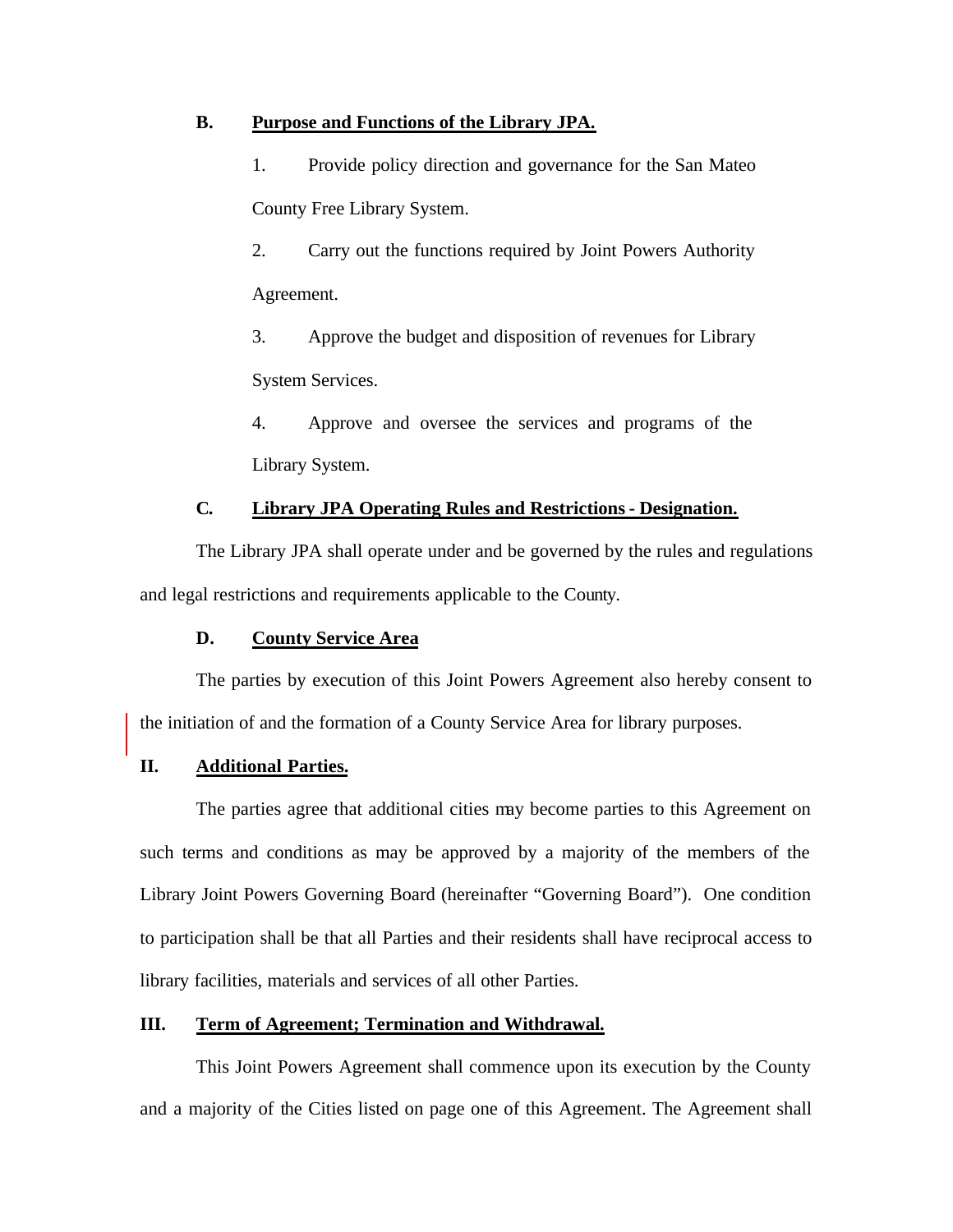continue, uninterrupted, until two-thirds of the members vote to terminate the Agreement. An individual Party may withdraw effective at the end of the fiscal year from this Agreement upon the giving of written notice by December 31st of its intent to withdraw from the JPA effective July 1st of the following fiscal year. For purposes of this JPA, the fiscal year shall run from July 1st of one calendar year to June 30th of the following calendar year. The withdrawal of any Party from this Agreement shall in no way affect the rights and obligations of the remaining Parties. If a Party withdraws from this agreement, such Party shall not be entitled to the return of any funds contributed to the JPA nor to the return in cash or in kind of any materials or supplies and such party shall take on the obligation to provide library services to its residents.

In the event a Party fails to make any required contribution as set forth in a budget approved in accordance with section XIV of this Agreement or otherwise fails to approve the budget adopted by the Governing Board, the Party shall not receive services to be paid for by that party's required contribution.

#### **IV. Disposition of Property Upon Termination.**

Upon termination of this Agreement, any surplus money on hand shall be returned in proportion to the contributions made by the Parties who are still active members at the time of termination. Upon termination, title to all property, including facilities, buildings, materials and equipment owned by a Party upon execution of this agreement shall remain in the ownership of that Party, except as otherwise provided by this Agreement. All property acquired by the JPA during the term of this agreement shall become the property of the County Free Library System. Parties shall retain the right to acquire capital outlay items to be used by the JPA with ownership retained by the Party.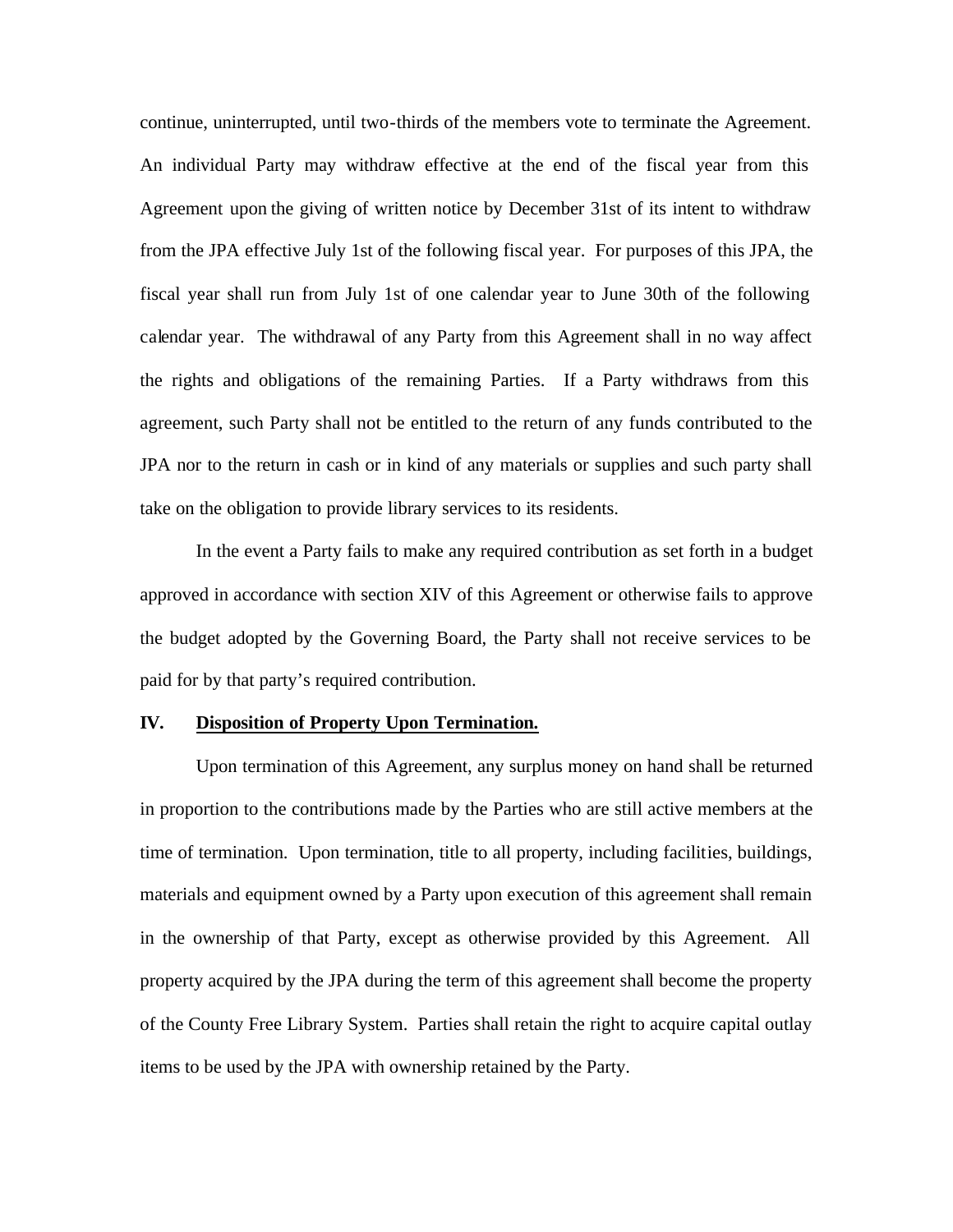## **V. Creation of Governing Board; Composition.**

There hereby is created the Library Joint Powers Governing Board which shall administer this agreement. The Governing Board shall be comprised of one representative from each Party, selected by the Party from the elected legislative body of that Party. Each Party may designate one alternative representative who will be a member of that Party's legislative body. The selection process and length of tenure for each Governing Board representative and any alternate shall be determined by the governing body of each Party. Governing Board representatives shall serve without compensation. The policies of the Library System shall be directed by the Governing Board.

#### **VI. Actions of the Governing Board.**

Actions of the Governing Board shall be taken only if a quorum is in attendance and shall be effective upon approval of a majority of the members present. The Governing Board shall select a chairperson and vice-chairperson and shall meet at least annually to consider and approve the operating and capital budget of the Library JPA for the next fiscal year and to elect officers. The Board may also hold other special meetings as convened by the Chairperson.

#### **VII. Powers of Governing Board.**

The JPA, through its Governing Board, may acquire, purchase, lease, own or dispose of property and equipment, and make and enter contracts, as may be required to meet the purposes of this agreement. It may employ agents and employees, operate public works improvements and facilities, sue and be sued in its own name, incur debt, and invest surplus funds.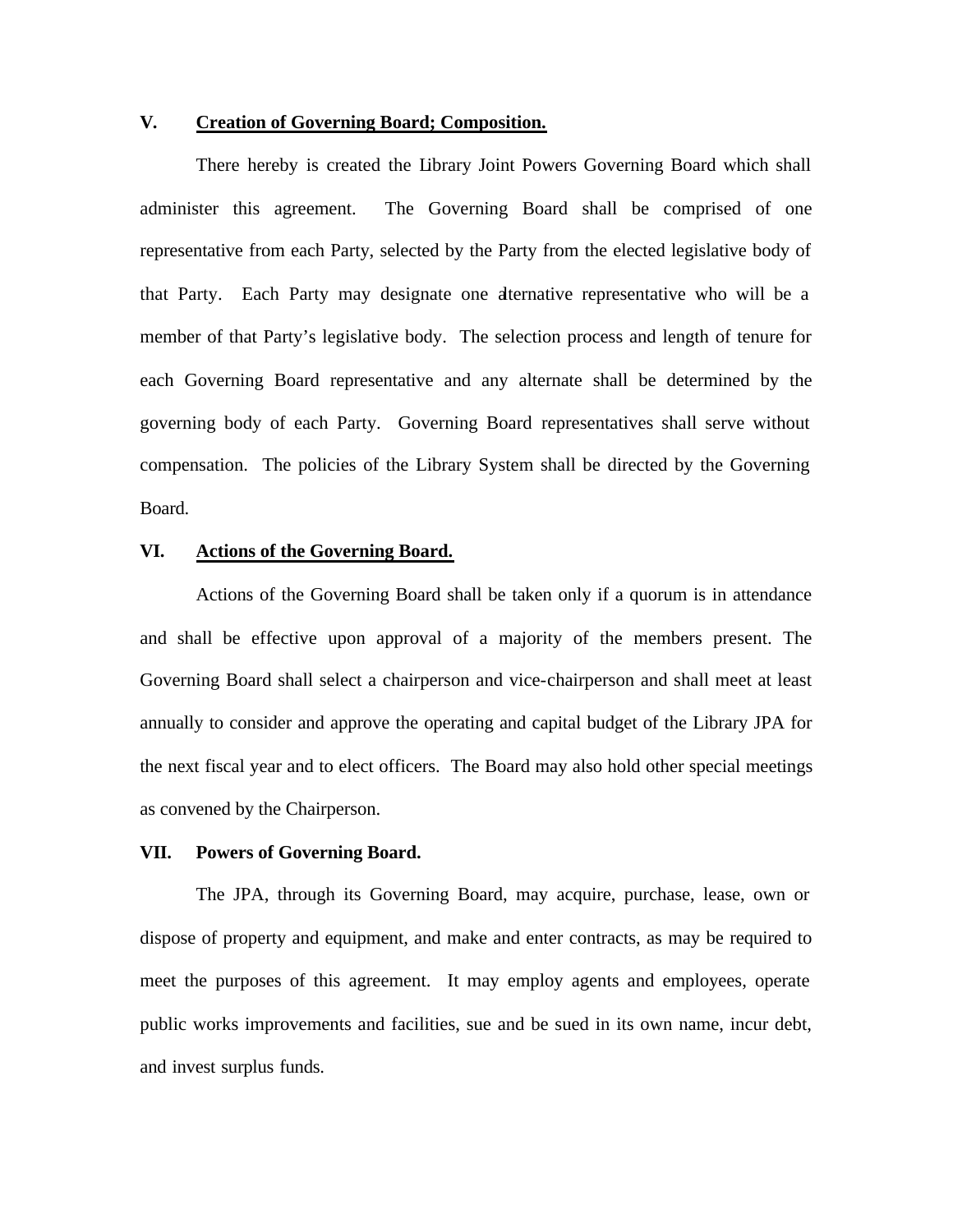The Governing Board may delegate any or all of these powers, except the power to sue and be sued, to the Operations Committee or County Librarian for purposes of program development and implementation or policy formulation.

#### **VIII. Operations Committee.**

An Operations Committee shall be responsible for administration and oversight of the day to day operations of the Library System, working through the County Librarian. The Operations Committee will be comprised of the Chief Executive Officer of each Party, or his/her designee and will serve without consideration of terms or tenure and without additional compensation. The Operations Committee will meet at least quarterly, but may meet more often, upon the call of its Chairperson, as needed.

#### **IX. Notice of Meetings.**

Notice of the time and place of all regular meetings shall be given in accordance with the Brown Act and shall be posted in all community libraries in the County Library System. The County Library and Governing Board Chairperson shall be responsible for preparation and posting of the Board's agenda in compliance with the Brown Act. The County Librarian and the Operations Committee Chair shall be responsible for the preparation and posting of the agenda for the Operations Committee in compliance with the Brown Act.

#### **X. Quorum.**

A majority of the members of the Governing Board and of the Operations Committee shall constitute a quorum at any regular or special meeting of the Governing Board or Operations Committee respectively. A majority of affirmative votes of those present are necessary for action to be taken.

#### **XI. Employees and Support Services.**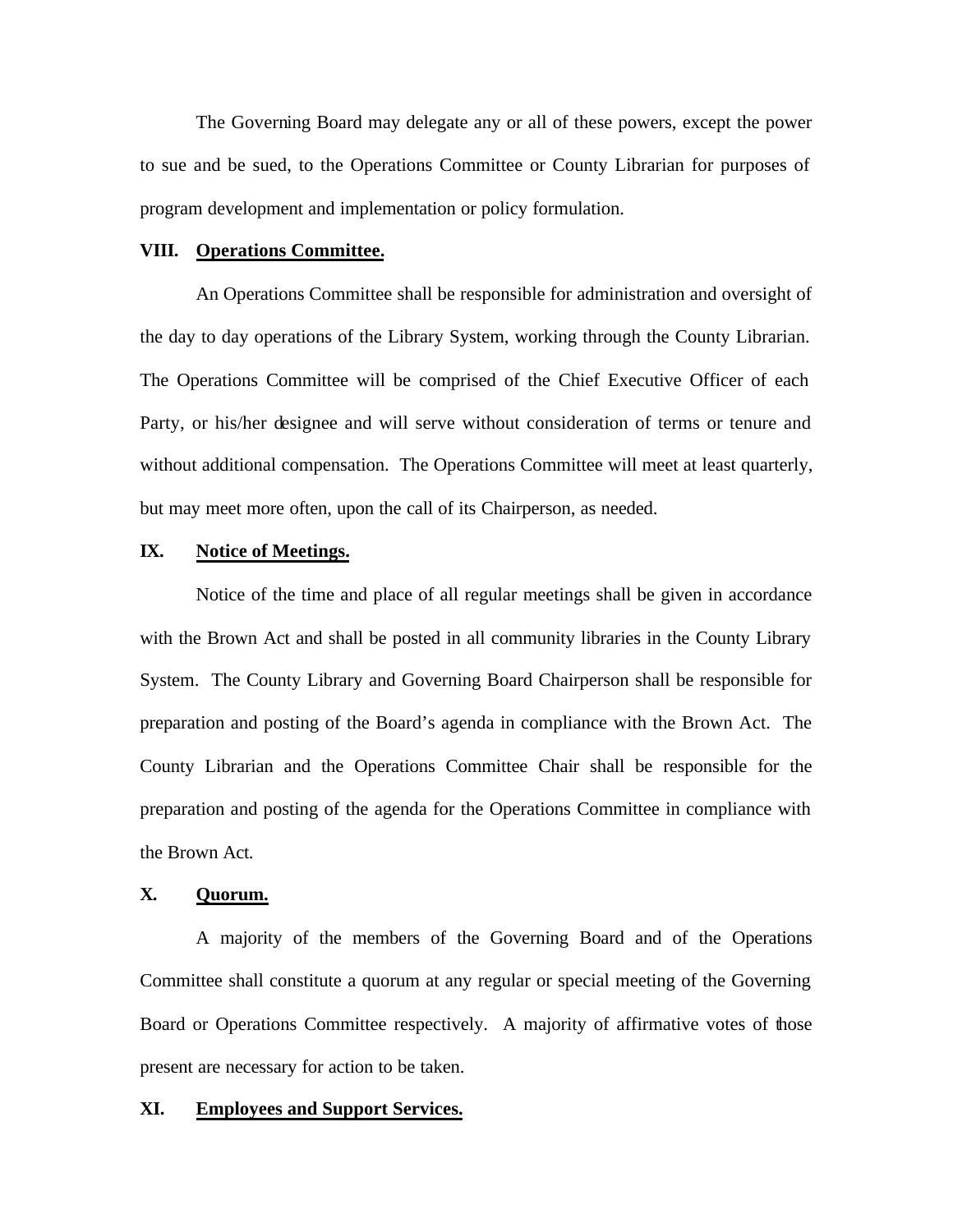The County Librarian shall be appointed and employed by the County of San Mateo. The JPA for a minimum period of five years shall contract with the County to provide staff services to the Library System and such staff shall be subject to the County's labor agreements and personnel rules. The costs of such services shall be paid for from JPA funds. The County will consult with the JPA Governing Board regarding any personnel rule changes. The JPA also may contract with any other party or may employ its own personnel for additional personnel services deemed necessary.

The Governing Board may contract to provide other administrative services such as legal, purchasing, payroll, budget and other support services to the Library System JPA with the costs of these services paid for from JPA funds.

### **XII. Property.**

A. Ownership of and responsibility for real property shall be as described in Exhibit A attached and incorporated by this reference.

B. The materials in the Library collection and all furniture and equipment used for Library services shall be and remain the property of the Library System on termination of this Agreement except as otherwise provided in Section IV. Insurance for this material is the responsibility of the Library System.

#### **XIII. Library Policies.**

All policies relating to the provision of library services, including hours, organization, staffing levels and type, and other services, shall be determined by the Governing Board, unless specifically delegated to the Operations Committee. Current policies with respect to the library shall continue in full force and effect until changed by the Governing Board or Operations Committee, if so delegated by the Governing Board. In addition, the Library System remains subject to general State laws with respect to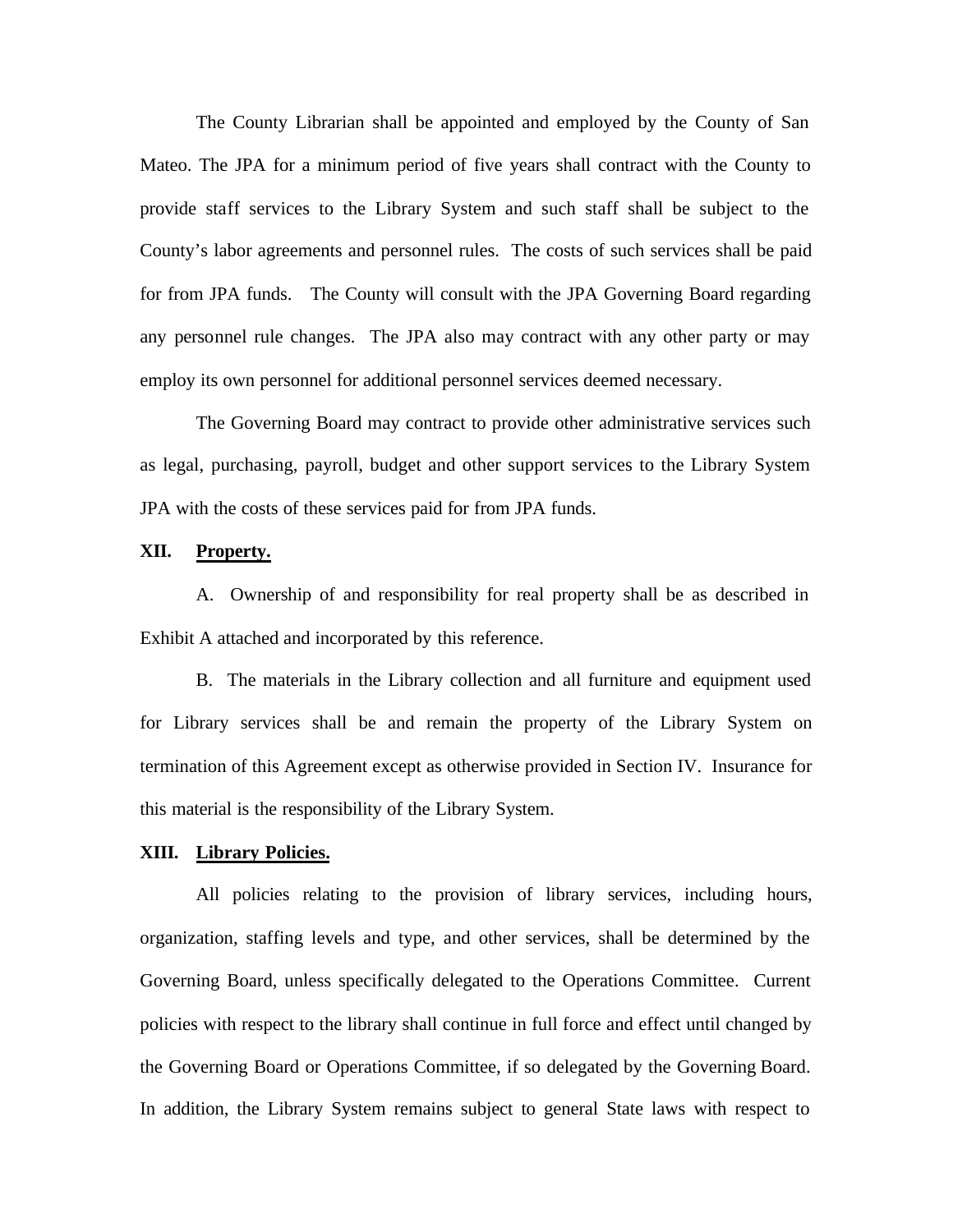libraries, including Education Code section 19146 which vests power to select materials in the County Librarian.

#### **XIV. Financial Provisions.**

#### **A. Adoption of Annual Budget.**

The Board shall adopt by July 1st of each year an annual operating budget for the JPA setting forth anticipated expenses, financing sources and proposed service levels necessary to carry out the purposes of this Agreement. The fiscal year for the Library JPA shall be from July 1st of each calendar year to June 30th of the following calendar year. Immediately after approving the annual budget, the Board shall refer the budget to the governing bodies of the parties for the purposes of securing from them any necessary contributions and/or appropriations as set forth in the budget. Each party shall deposit its monetary contribution to the budget with the JPA Treasurer on or before August 1st of each fiscal year. If a party fails to pay its annual contribution, it shall not receive services to be paid for by that contribution. Any individual party may enhance library services at particular libraries with additional funds contributed by that party.

#### **B. Revenues.**

The parties to this agreement hereby reconfirm existing Library System revenue sources and commit to their continuance at their current proportion to the extent permitted by general law. These revenue sources include:

- a. Property Tax
- b. Motor Vehicle in Lieu tax distributed to libraries
- c. Public Library Fund
- d. State and Federal Library Services Act funds
- e. Interest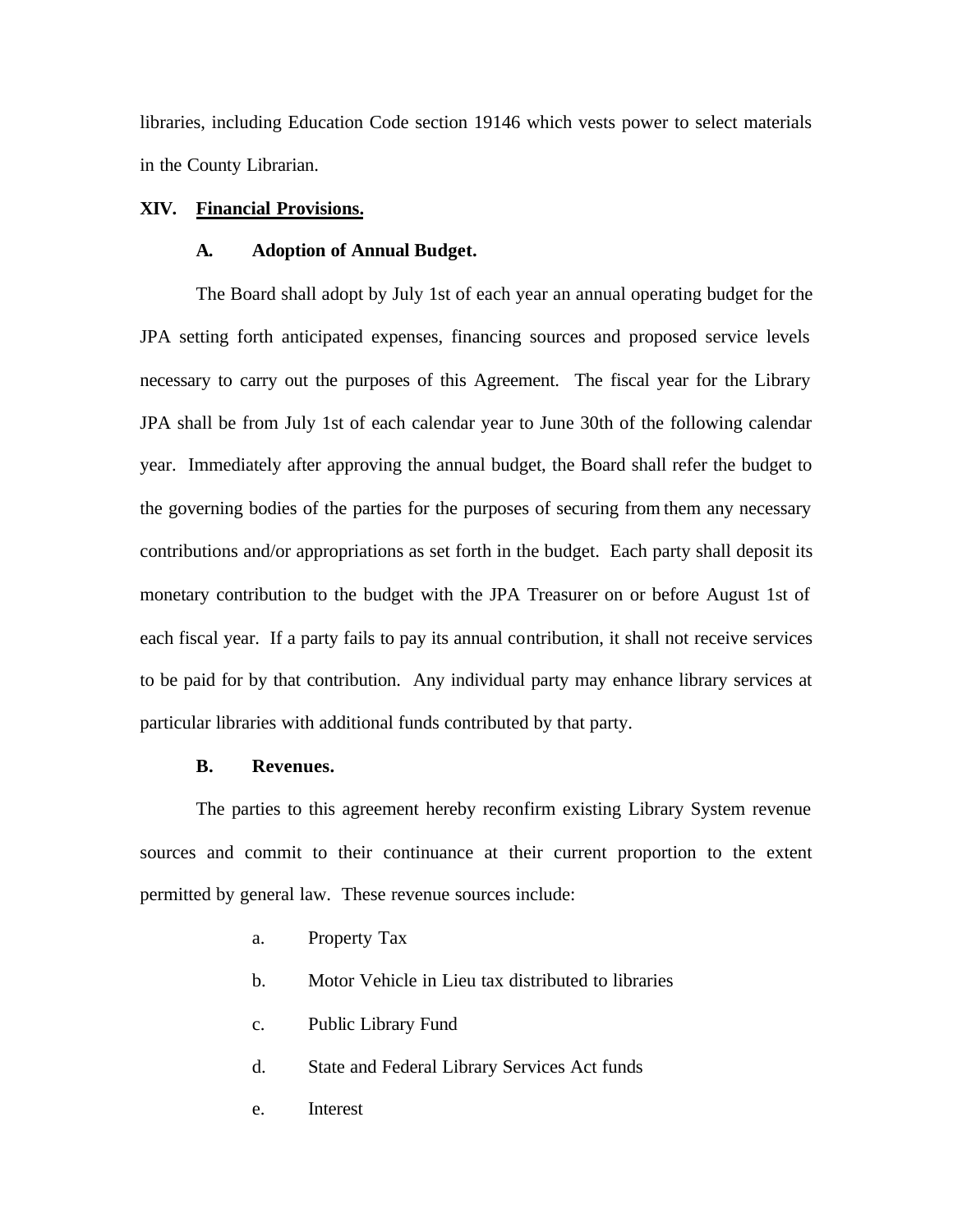### **C. Allocation of Property Tax Dollars.**

Notwithstanding any other provision of this agreement for each fiscal year the library service revenue allocated to libraries in each city shall not be less than the estimated library property tax revenue attributable to property located in that city. It shall be the responsibility of the Governing Board to develop a budget which guarantees this provision. In the event that the allocated library service revenue exceeds the amount required to maintain the minimum library service hours for each city as described in this agreement, such excess funds shall be spent on library related activities within that city including, but not limited to, facility maintenance, facility remodeling or expansion, increased service hours, or increased book purchases. Before expending such excess funds, the Governing Board shall solicit the views of the affected City Council and such views shall be given substantial weight in any Governing Board decision.

#### **D. Funding Formula.**

Parties to this agreement hereby reconfirm the following "funding formula"; funding of personnel and operation at each library facility shall be a function of three equally weighted factors: circulation and walk-in use, property tax contribution and population of each community's service area, adjusted so as to provide minimum service levels, as set forth below.

#### **E. Minimum Service Levels.**

The Parties to this agreement agree to minimum service levels as follows, provided revenues are maintained at the 1997-98 fiscal year level:

> 1. For parties of less than 10,000 in population, base library service shall be 40 hours per week and for parties of over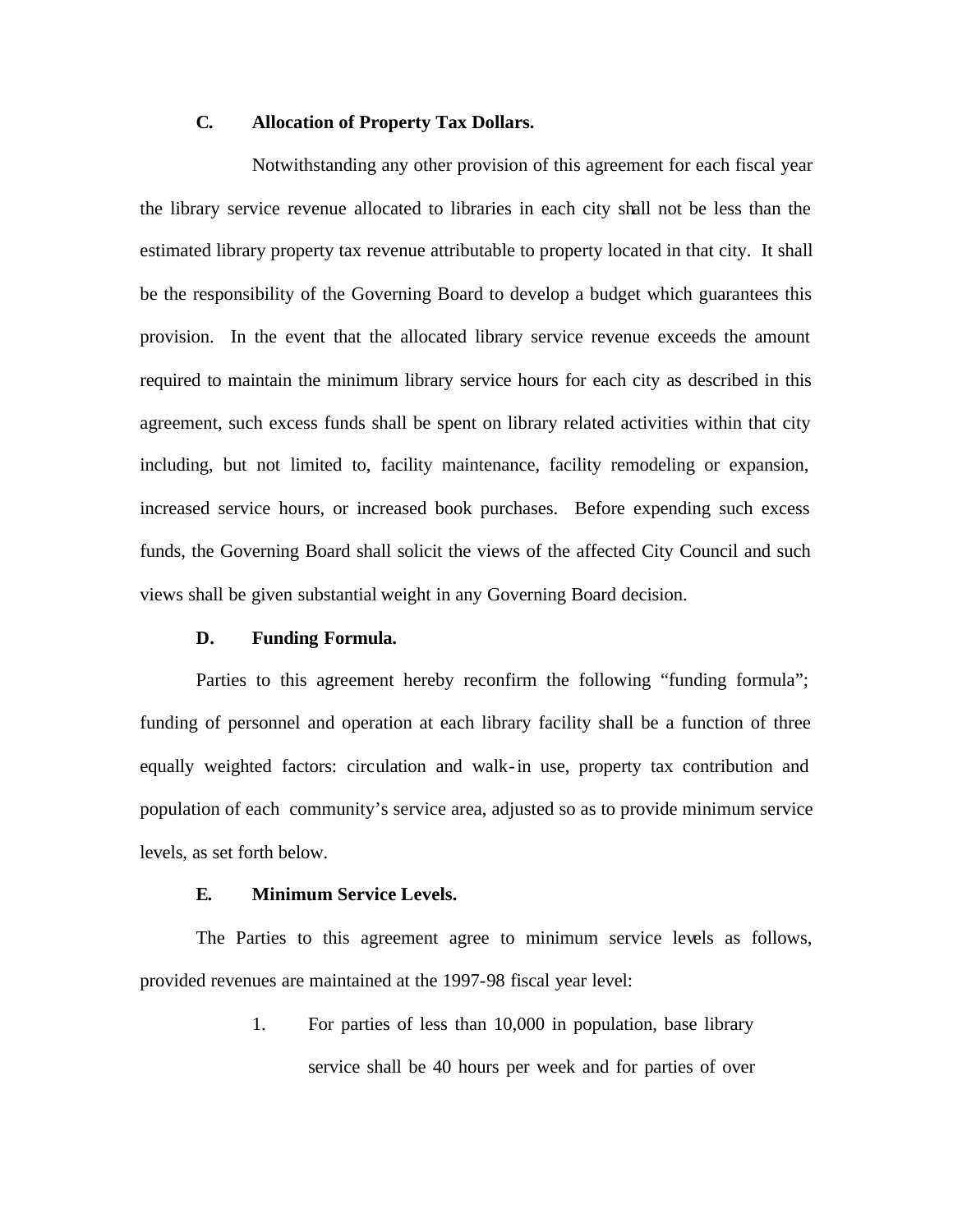10,000 in population, base library service shall be 60 hours per week.

The County will contribute \$225,000 in fiscal year 1998-99 to support these hours. In each subsequent fiscal year the County will contribute an amount equal to \$225,000 plus an adjustment based on the change in the Consumer Price Index (CPI) as published by the United States Bureau of Labor Statistics for the San Francisco-Oakland Metropolitan Area. For fiscal year 1999-2000 the adjustment shall be based on the change in the CPI for the period January 1998 to January 1999. For future fiscal years the adjustment shall be based on the change in the CPI for the period January 1998 to the January preceding the start of the fiscal year. For fiscal years 1999-2000 through 2002-2003 the County will, in addition, contribute an amount equal to the shortfall, if any, in the library system budget needed to provide the minimum level of service specified in this section. The County contributions described in this section of the agreement are in addition to the amounts that the County has agreed to provide as specified elsewhere in this agreement.

2. The funding formula will be applied to allocate all additional available revenues to all member jurisdictions.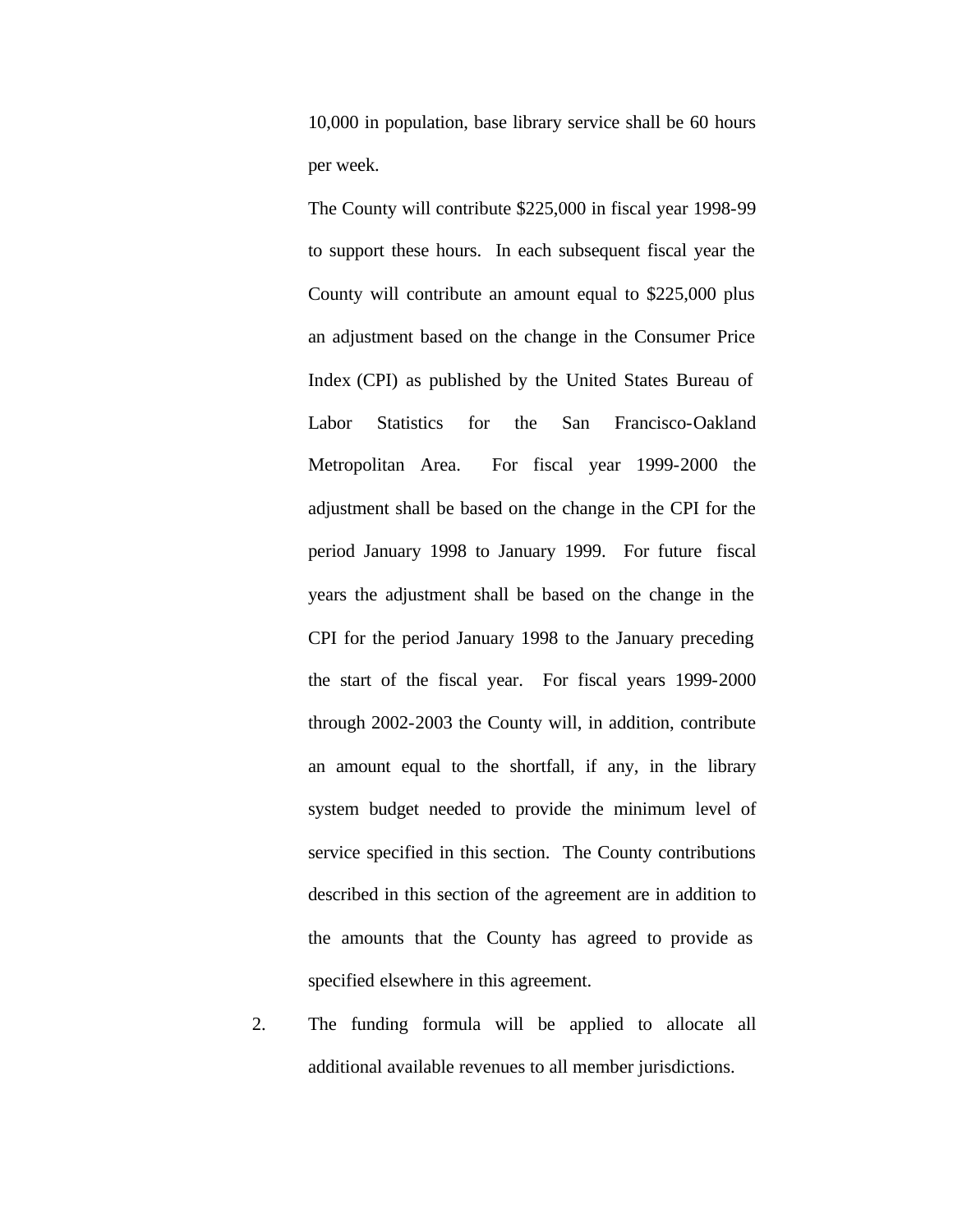- 3. Library services provided through the Pacifica libraries will be maintained at 74 hours per week beginning in 1998-99 and continuing for five years. Authority revenues will be used to fund a maximum of 60 branch service hours per week in Pacifica, and the County will contribute revenue to fund 14 additional weekly service hours for five years. At the end of the five year period, as revenues are available, service hours in Pacifica will be funded in the same fashion as other jurisdictions. For fiscal year 1998-99 the County shall contribute \$62,616 to pay for the maintenance and repair costs for the Pacifica and Sanchez libraries. For the fiscal years 1999-2000 through 2002-2003 the County shall make a similar contribution subject to adjustment based on changes in maintenance and repair costs.
- 4. Bookmobile service will continue on the 1997-98 schedule, with minor adjustments to be made by the County Librarian as he/she deems appropriate in order to meet the responsibilities of a professional Library. This service is to be funded from the Administrative account.
- 5. Administrative, collection and technical services support will be provided appropriate to each branch's public service hours. Administration and other central services, the Bookmobile, Project Read and Peninsula Library System costs, payments to Redwood City and Daly City for library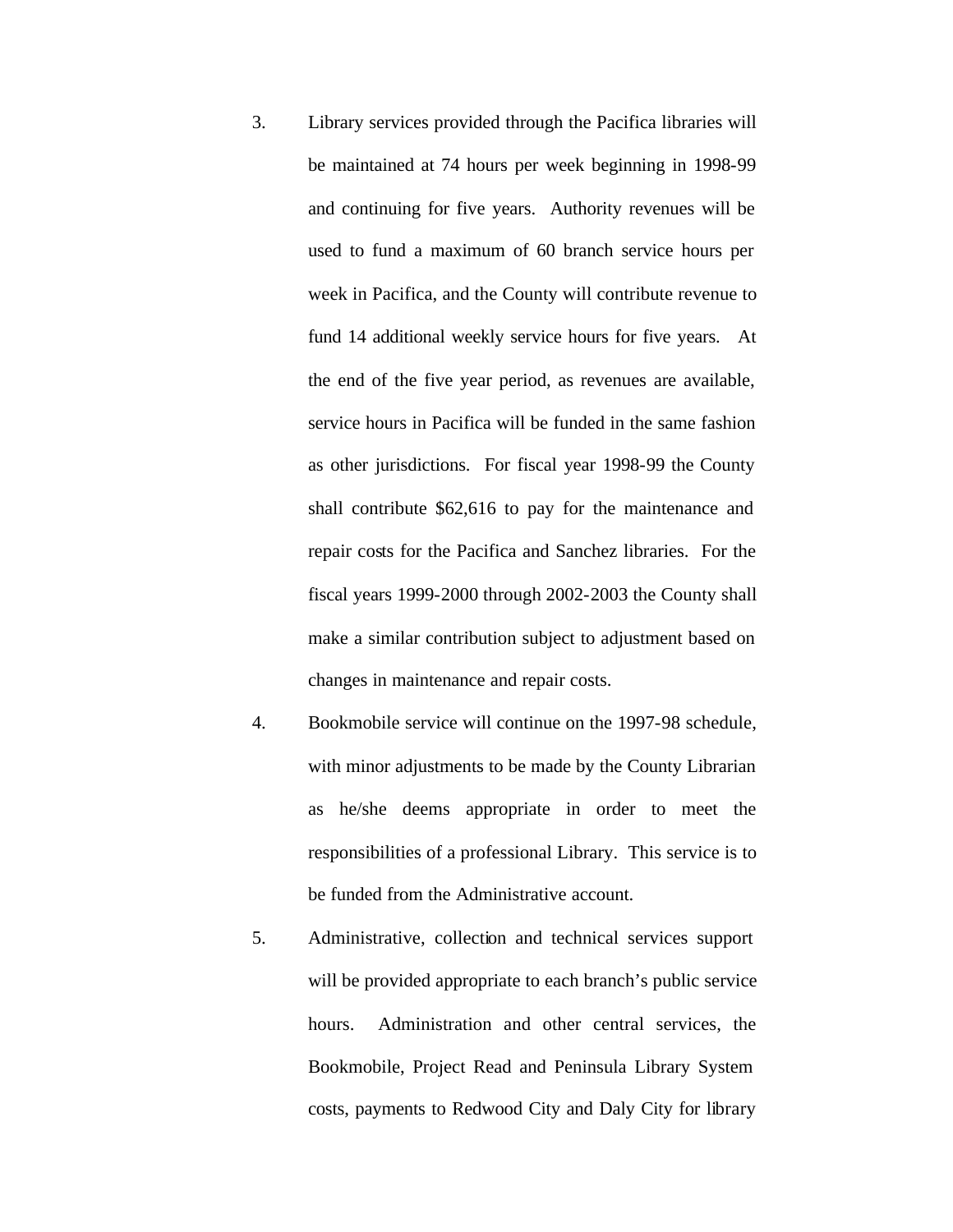services provided to residents of Fair Oaks, Colma, and Broadmoor and collection replacement and a base service level of 40 or 60 hours per party will be funded prior to application of the funding formula.

- 6. Each Party may supplement revenues to provide for enhanced services at individual library facilities, but no party shall be required to make a revenue contribution for additional services beyond the minimum service levels provided for in this agreement.
- 7. Each Party has the right to use its allocated library services revenues for facility maintenance costs or library patron services. The service levels defined in this agreement for each city are based on the assumption of responsibility for library facility maintenance and repair as described in Exhibit A. However, notwithstanding the provisions of Exhibit A, each city may elect to accept a reduction in the level of service to which it would otherwise be entitled in return for a corresponding reduction in its obligation for maintenance and repair costs. Such election by a city must be accompanied by a resolution duly adopted by the City Council of said city.

#### **F. Half Moon Bay Facility**

In the event the City of Half Moon Bay decides to either replace or significantly remodel and expand the Half Moon Bay Library, the County agrees to contribute 50% of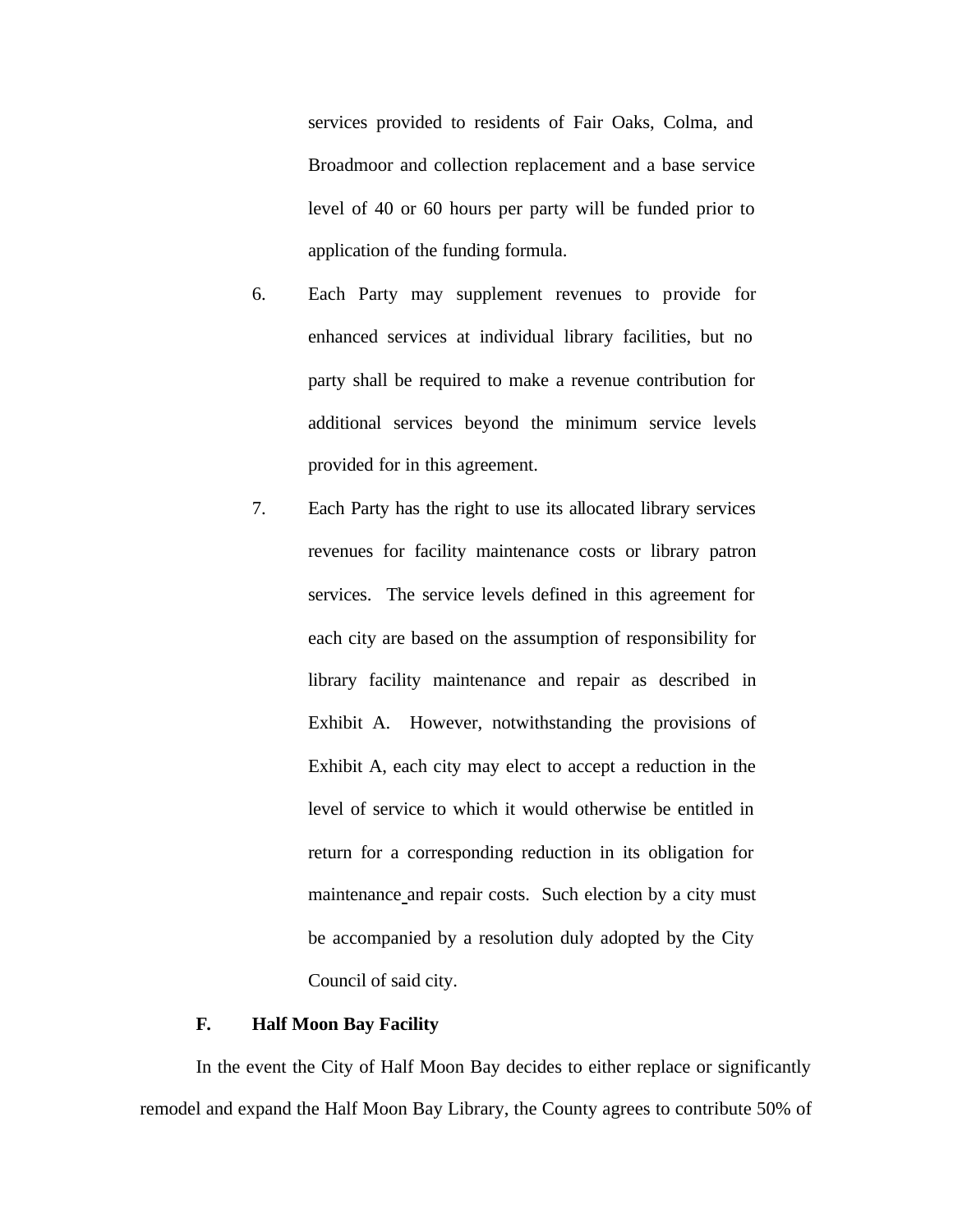the costs associated with any such replacement or remodeling in recognition that approximately 50% of the population served by the Half Moon Bay Library comes from unincorporated areas. If there is a significant change in the unincorporated area population either by annexation to the City of Half Moon Bay or incorporation of a new city then the County contribution to the remodel or expansion of the Half Moon Bay Library will be renegotiated by the County and the City of Half Moon Bay. Any budget for such facility construction must be mutually agreed to by the County Board of Supervisors and the Half Moon Bay City Council prior to the County making this contribution.

## **G. Waiver of Property Tax Allocation Fee**

The County agrees that it shall waive the imposition of the Property Tax Allocation Fee for Library property tax revenue collected from the unincorporate d areas.

## **H. Treasurer.**

The Joint Powers Authority shall designate one of its members to act as Treasurer for the Library JPA. The Treasurer shall be the depository for and have custody of all funds of the JPA from whatever source. The duties of the Treasurer shall include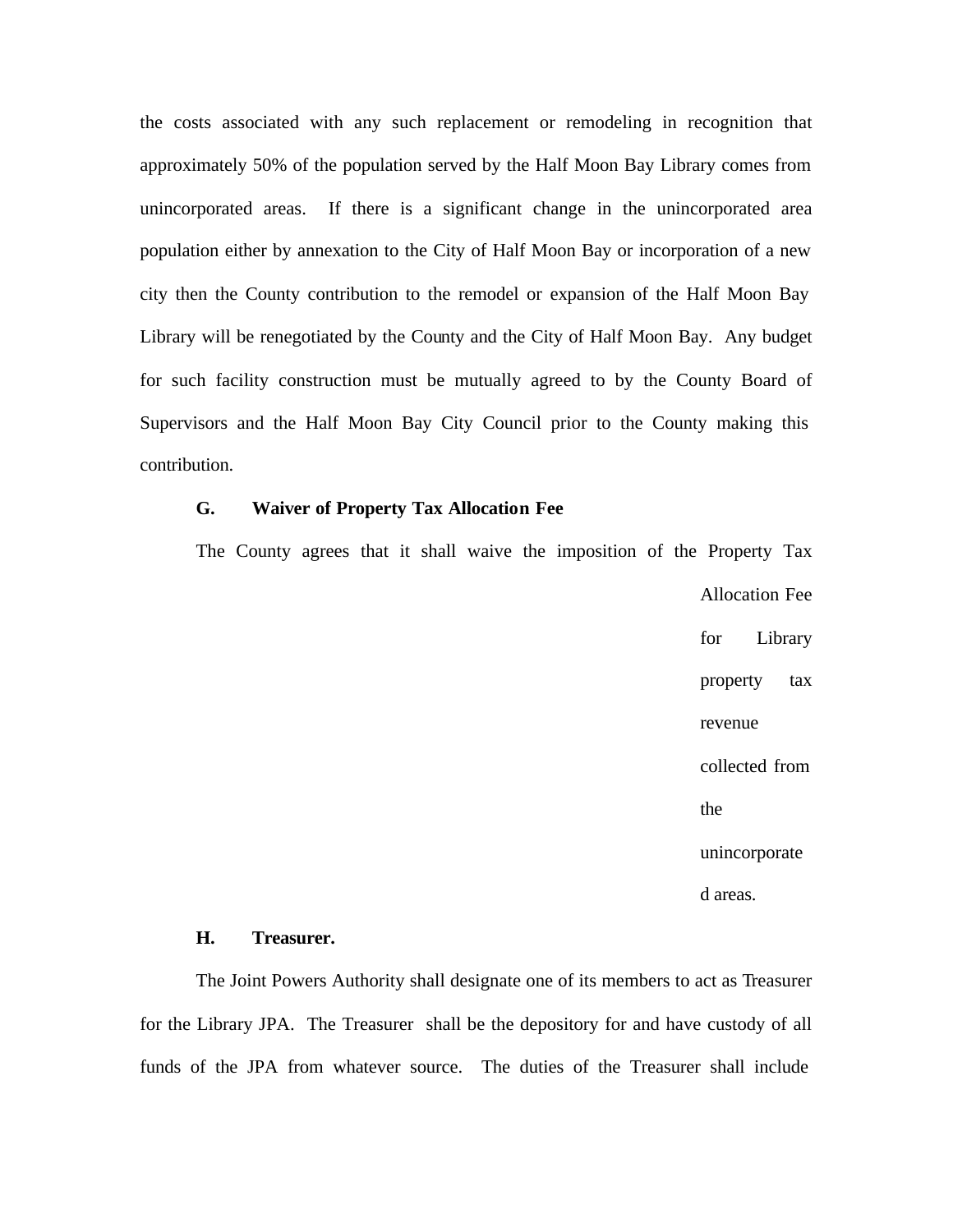preparation of periodic reports of receipts and disbursements, and all other duties of the Treasurer as set forth in Government Code section 6500, et. seq.

### **I. Controller/Auditor.**

The Joint Powers Authority shall designate one of its members to act as Controller/Auditor for the Library JPA. The Controller/Auditor shall be responsible for all duties required of such by Government Code section 6500, et seq., including preparing or contracting for preparation of regular audits and shall ensure strict accountability of all funds and report all receipts and disbursements.

#### **J. Legal Couns el.**

The Joint Powers Authority shall designate one of its members to act as legal counsel.

#### **K. Access to Property; Bonding.**

The officers, employees and other persons having access to the property of the JPA shall be specifically designated by the Governing Board, or by the Operations Committee if this authority is delegated by the Governing Board, and bonded in an amount determined by that body.

#### **XV. Insurance Provisions.**

A. The County shall add the Library JPA to its existing excess liability insurance coverage and shall maintain such coverage in full force and effect during the life of the Agreement. Said excess liability insurance coverage has a \$250,000 selfinsured retention by the County.

Unless the parties determine otherwise, County shall provide for the defense of any claims or litigation within the \$250,000 self-insured retention.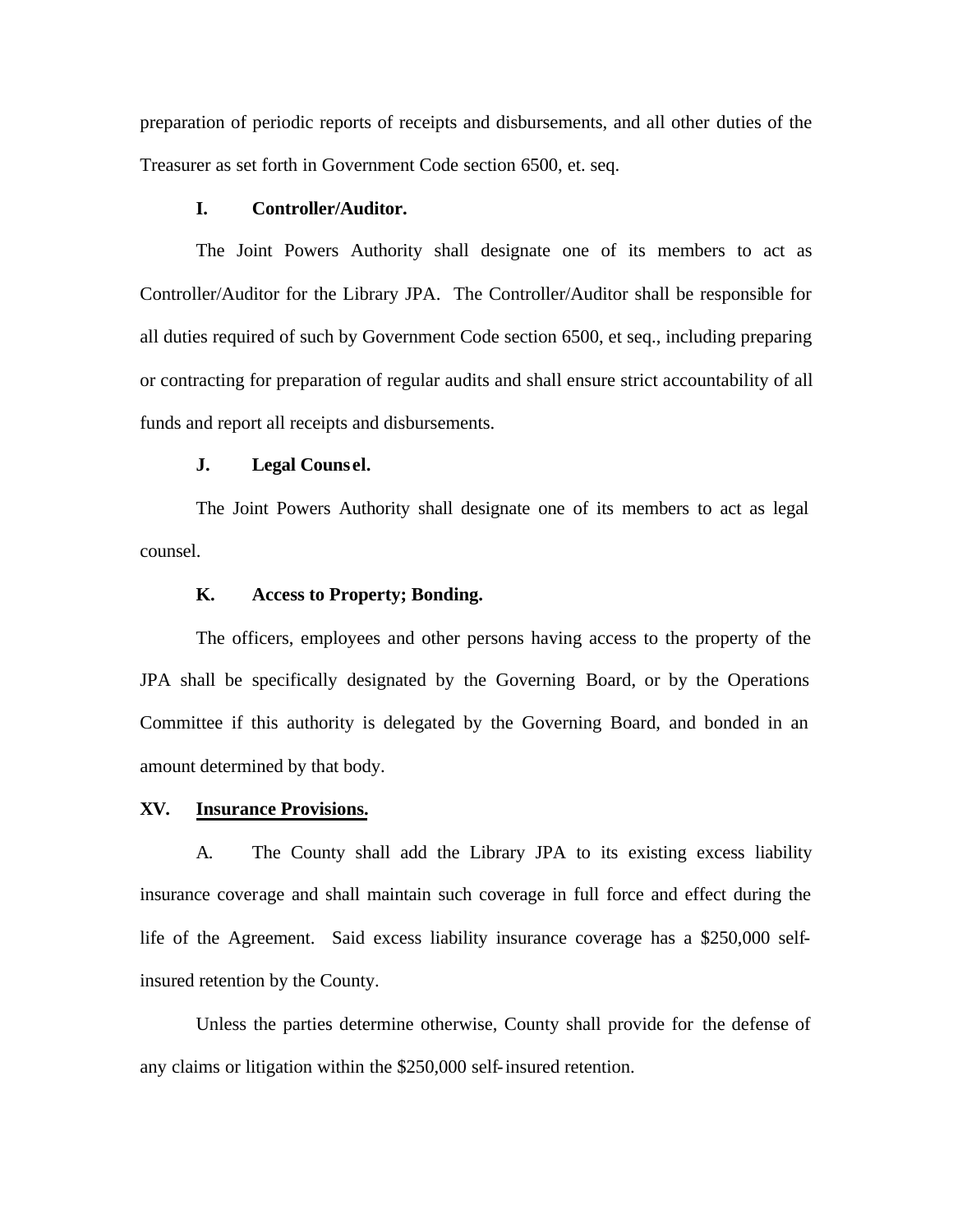B. Any out of pocket expense or loss, by way of judgment or settlement, arising out of the operation of this Agreement, within the limits of the County's \$250,000 self-insured retention shall be paid from the Library JPA funds. Any additional costs incurred by County in adding the Library JPA to its excess liability insurance coverage shall be borne by the JPA.

## **XVI. Notices.**

The County Librarian shall file all notices with the Secretary of State as required by Government Code Section 6503.5 and shall be responsible for any other notices required by law.

#### **XVII. Amendments.**

This Joint Powers Agreement may be amended by the parties to this agreement. In the event there is a change in law affecting a material term of this agreement, the Parties agree to engage in good faith negotiations on a successor agreement within 45 days being notified of the change in law.

#### **XVIII. Authorization and Execution.**

By the execution of this Agreement, each Party hereby authorizes its respective Chief Elected Official to execute such documents as may be necessary to carry out the terms of this Agreement. This Agreement may be signed in counterparts, each of which shall be deemed an original, and all of which constitute one and the same agreement.

## EXHIBIT A Real Property

A. Libraries owned by the County in the cities of Half Moon Bay, Pacifica and Woodside shall be transferred to the cities in which they are located, as expeditiously as possible in compliance with all county and state laws and procedures. After transfer of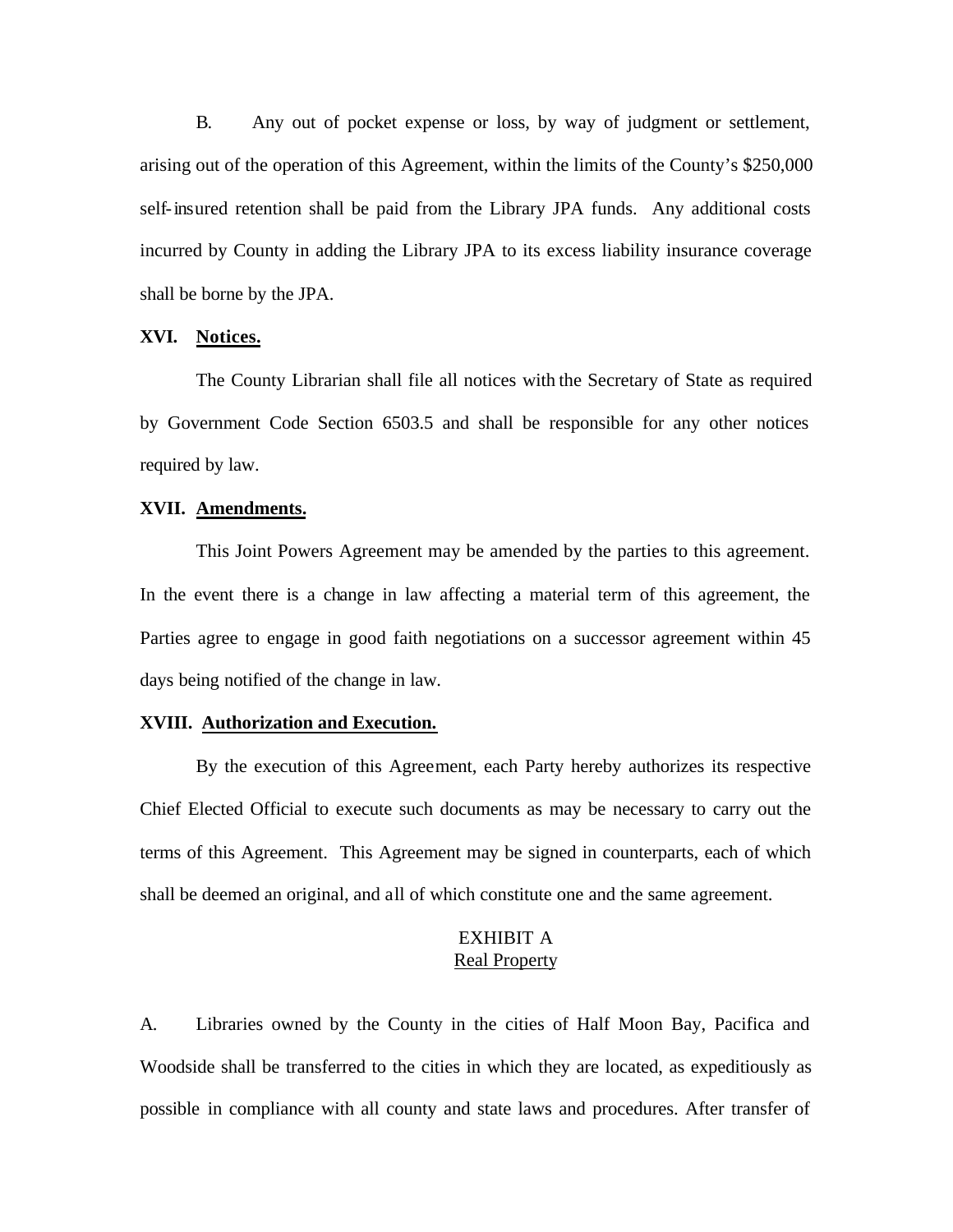ownership each city shall assume full responsibility for repairs and maintenance of the library facilities in its jurisdiction. In the event any of these cities withdraws from the JPA it will retain ownership of the Library buildings but it will also assume full responsibility for the provision of library services to its residents pursuant to a contract between the County and the withdrawing city.

B. The County library located in East Palo will remain in County ownership unless otherwise agreed by County and East Palo Alto. County shall be responsible for maintenance and repair of this facility as long as it remains in County ownership.

C. Responsibility for the maintenance and repair of libraries owned by individual cities shall be the sole responsibility of the city owning such library. This provision applies to the cities of Atherton, Belmont, Brisbane, Foster City, Millbrae, Portola Valley and San Carlos.

**IN WITNESS WHEREOF**, the parties, by their duly authorized representatives, have affixed their hands on the dates indicated below.

|--|

## **COUNTY OF SAN MATEO**

ATTEST:

\_\_\_\_\_\_\_\_\_\_\_\_\_\_\_\_\_\_\_\_\_\_\_\_\_\_\_\_ BY\_\_\_\_\_\_\_\_\_\_\_\_\_\_\_\_\_\_\_\_\_\_\_\_\_\_\_

Clerk of the Board President of the Board of Supervisors

| Dated: | <b>TOWN OF</b> |
|--------|----------------|
|        |                |

ATTEST:

\_\_\_\_\_\_\_\_\_\_\_\_\_\_\_\_\_\_\_\_\_\_\_\_\_\_\_\_ BY\_\_\_\_\_\_\_\_\_\_\_\_\_\_\_\_\_\_\_\_\_\_\_\_\_\_\_

 $ATHERTON$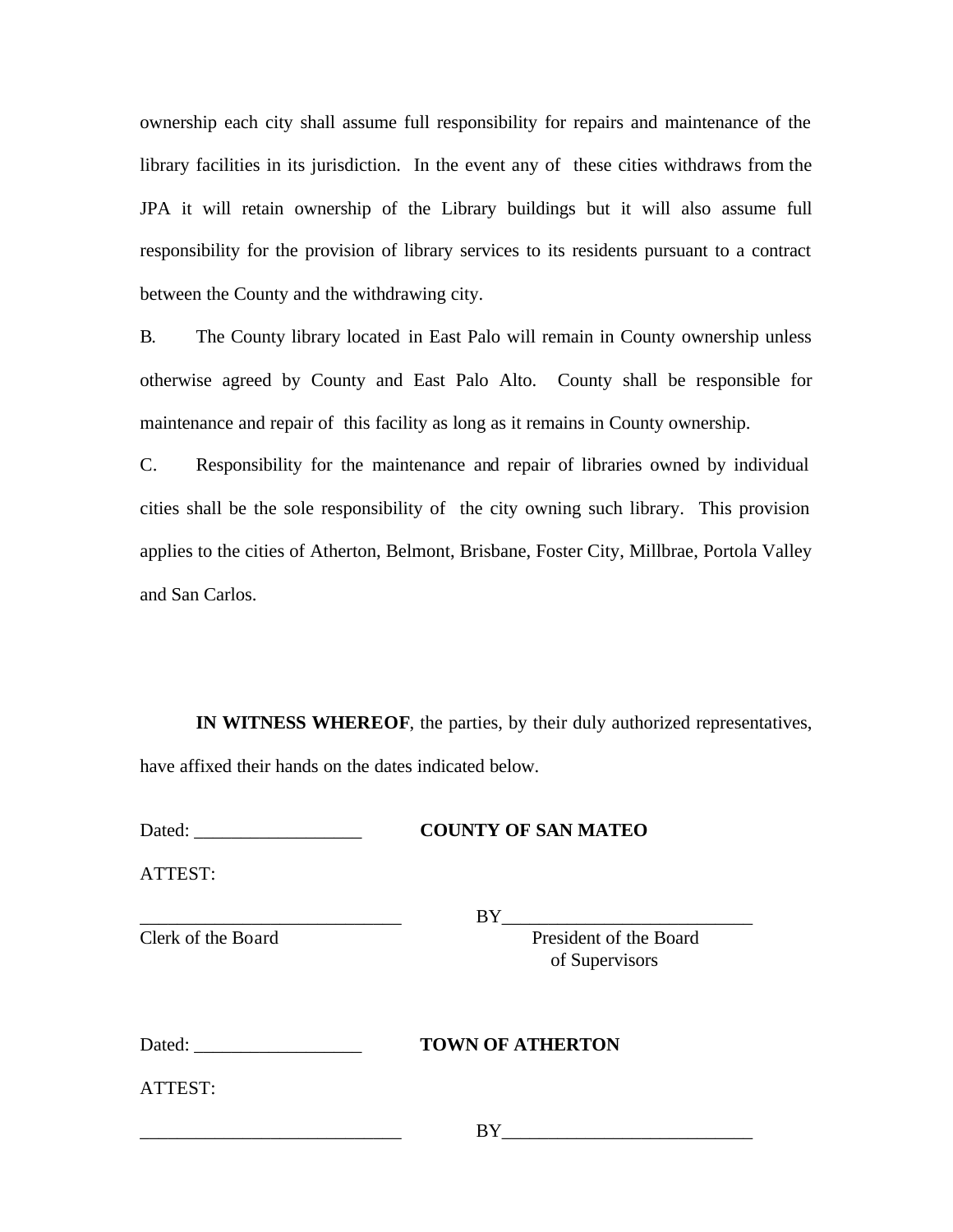Clerk of Town Council Mayor

|                       | <b>CITY OF BELMONT</b>                                                                                                                                                                                                                                                                                                                                       |  |
|-----------------------|--------------------------------------------------------------------------------------------------------------------------------------------------------------------------------------------------------------------------------------------------------------------------------------------------------------------------------------------------------------|--|
| ATTEST:               |                                                                                                                                                                                                                                                                                                                                                              |  |
|                       | $BY \begin{tabular}{ c c c } \hline \rule{0.3cm}{.01cm} \rule{0.3cm}{.01cm} \rule{0.3cm}{.01cm} \rule{0.3cm}{.01cm} \rule{0.3cm}{.01cm} \rule{0.3cm}{.01cm} \rule{0.3cm}{.01cm} \rule{0.3cm}{.01cm} \rule{0.3cm}{.01cm} \rule{0.3cm}{.01cm} \rule{0.3cm}{.01cm} \rule{0.3cm}{.01cm} \rule{0.3cm}{.01cm} \rule{0.3cm}{.01cm} \rule{0.3cm}{.01cm} \rule{0.3cm$ |  |
| Clerk of City Council | Mayor                                                                                                                                                                                                                                                                                                                                                        |  |
|                       | <b>CITY OF BRISBANE</b>                                                                                                                                                                                                                                                                                                                                      |  |
| ATTEST:               |                                                                                                                                                                                                                                                                                                                                                              |  |
|                       |                                                                                                                                                                                                                                                                                                                                                              |  |
| Clerk of City Council | Mayor                                                                                                                                                                                                                                                                                                                                                        |  |
|                       | <b>CITY OF EAST PALO ALTO</b>                                                                                                                                                                                                                                                                                                                                |  |
| ATTEST:               |                                                                                                                                                                                                                                                                                                                                                              |  |
|                       |                                                                                                                                                                                                                                                                                                                                                              |  |
| Clerk of City Council | Mayor                                                                                                                                                                                                                                                                                                                                                        |  |
|                       | <b>CITY OF FOSTER CITY</b>                                                                                                                                                                                                                                                                                                                                   |  |
| ATTEST:               |                                                                                                                                                                                                                                                                                                                                                              |  |
|                       |                                                                                                                                                                                                                                                                                                                                                              |  |
| Clerk of City Council | Mayor                                                                                                                                                                                                                                                                                                                                                        |  |
|                       | <b>CITY OF HALF MOON BAY</b>                                                                                                                                                                                                                                                                                                                                 |  |
| ATTEST:               |                                                                                                                                                                                                                                                                                                                                                              |  |
|                       |                                                                                                                                                                                                                                                                                                                                                              |  |
| Clerk of City Council | Mayor                                                                                                                                                                                                                                                                                                                                                        |  |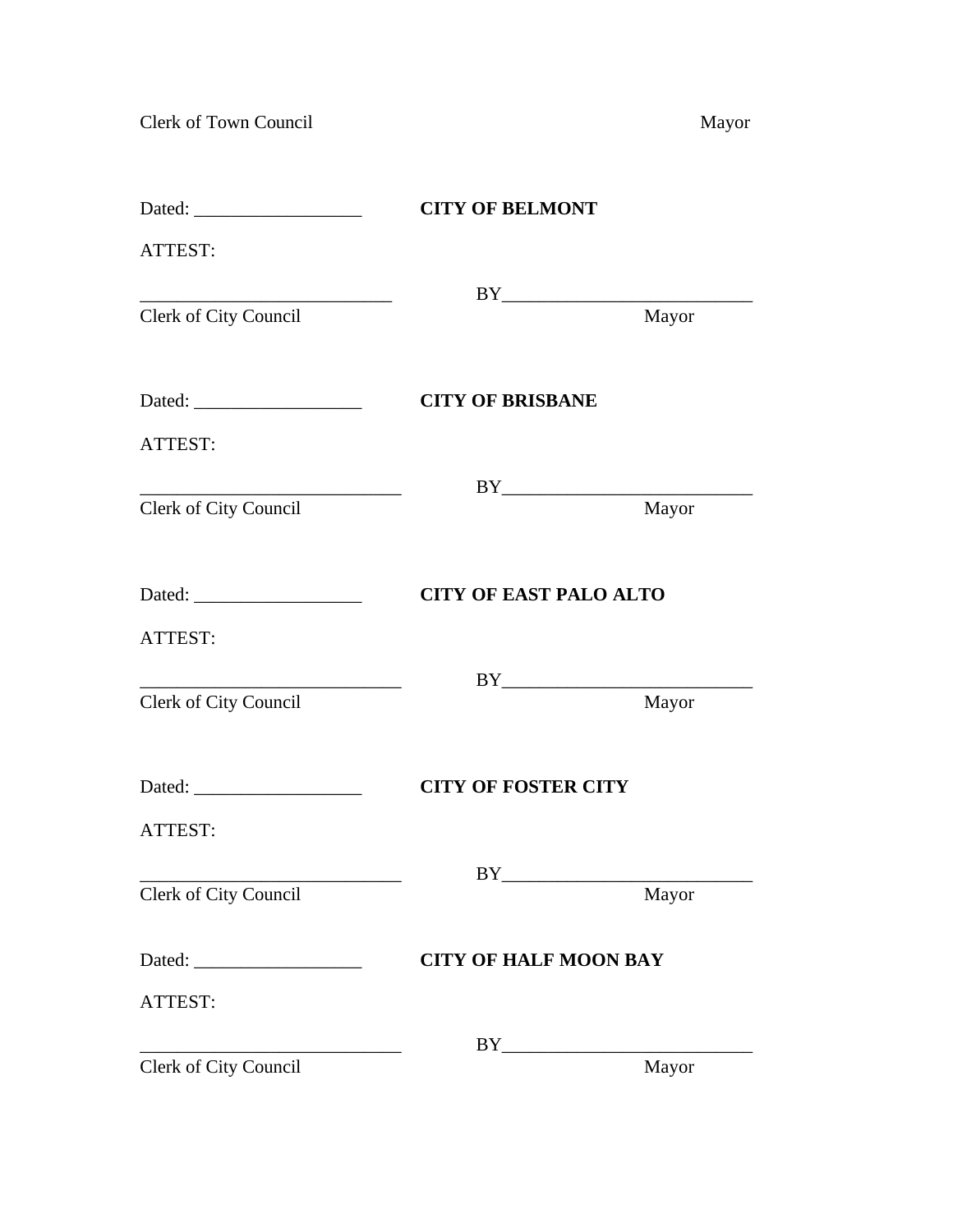|                       | <b>CITY OF MILLBRAE</b>                                                                                                                                                                                                                                                                                                                                      |  |  |
|-----------------------|--------------------------------------------------------------------------------------------------------------------------------------------------------------------------------------------------------------------------------------------------------------------------------------------------------------------------------------------------------------|--|--|
| ATTEST:               |                                                                                                                                                                                                                                                                                                                                                              |  |  |
|                       |                                                                                                                                                                                                                                                                                                                                                              |  |  |
| Clerk of City Council | Mayor                                                                                                                                                                                                                                                                                                                                                        |  |  |
|                       | <b>CITY OF PACIFICA</b>                                                                                                                                                                                                                                                                                                                                      |  |  |
| ATTEST:               |                                                                                                                                                                                                                                                                                                                                                              |  |  |
|                       | $BY \begin{tabular}{ c c c } \hline \rule{0.3cm}{.01cm} \rule{0.3cm}{.01cm} \rule{0.3cm}{.01cm} \rule{0.3cm}{.01cm} \rule{0.3cm}{.01cm} \rule{0.3cm}{.01cm} \rule{0.3cm}{.01cm} \rule{0.3cm}{.01cm} \rule{0.3cm}{.01cm} \rule{0.3cm}{.01cm} \rule{0.3cm}{.01cm} \rule{0.3cm}{.01cm} \rule{0.3cm}{.01cm} \rule{0.3cm}{.01cm} \rule{0.3cm}{.01cm} \rule{0.3cm$ |  |  |
| Clerk of City Council | Mayor                                                                                                                                                                                                                                                                                                                                                        |  |  |
|                       | <b>TOWN OF PORTOLA VALLEY</b>                                                                                                                                                                                                                                                                                                                                |  |  |
| ATTEST:               |                                                                                                                                                                                                                                                                                                                                                              |  |  |
|                       |                                                                                                                                                                                                                                                                                                                                                              |  |  |
| Clerk of Town Council | Mayor                                                                                                                                                                                                                                                                                                                                                        |  |  |
|                       | <b>CITY OF SAN CARLOS</b>                                                                                                                                                                                                                                                                                                                                    |  |  |
| ATTEST:               |                                                                                                                                                                                                                                                                                                                                                              |  |  |
|                       | $BY$                                                                                                                                                                                                                                                                                                                                                         |  |  |
| Clerk of City Council | Mayor                                                                                                                                                                                                                                                                                                                                                        |  |  |
|                       | <b>TOWN OF WOODSIDE</b>                                                                                                                                                                                                                                                                                                                                      |  |  |
|                       |                                                                                                                                                                                                                                                                                                                                                              |  |  |
| ATTEST:               |                                                                                                                                                                                                                                                                                                                                                              |  |  |
|                       | $BY \underline{\hspace{2cm}} \underline{\hspace{2cm}}$                                                                                                                                                                                                                                                                                                       |  |  |
| Clerk of Town Council | Mayor                                                                                                                                                                                                                                                                                                                                                        |  |  |